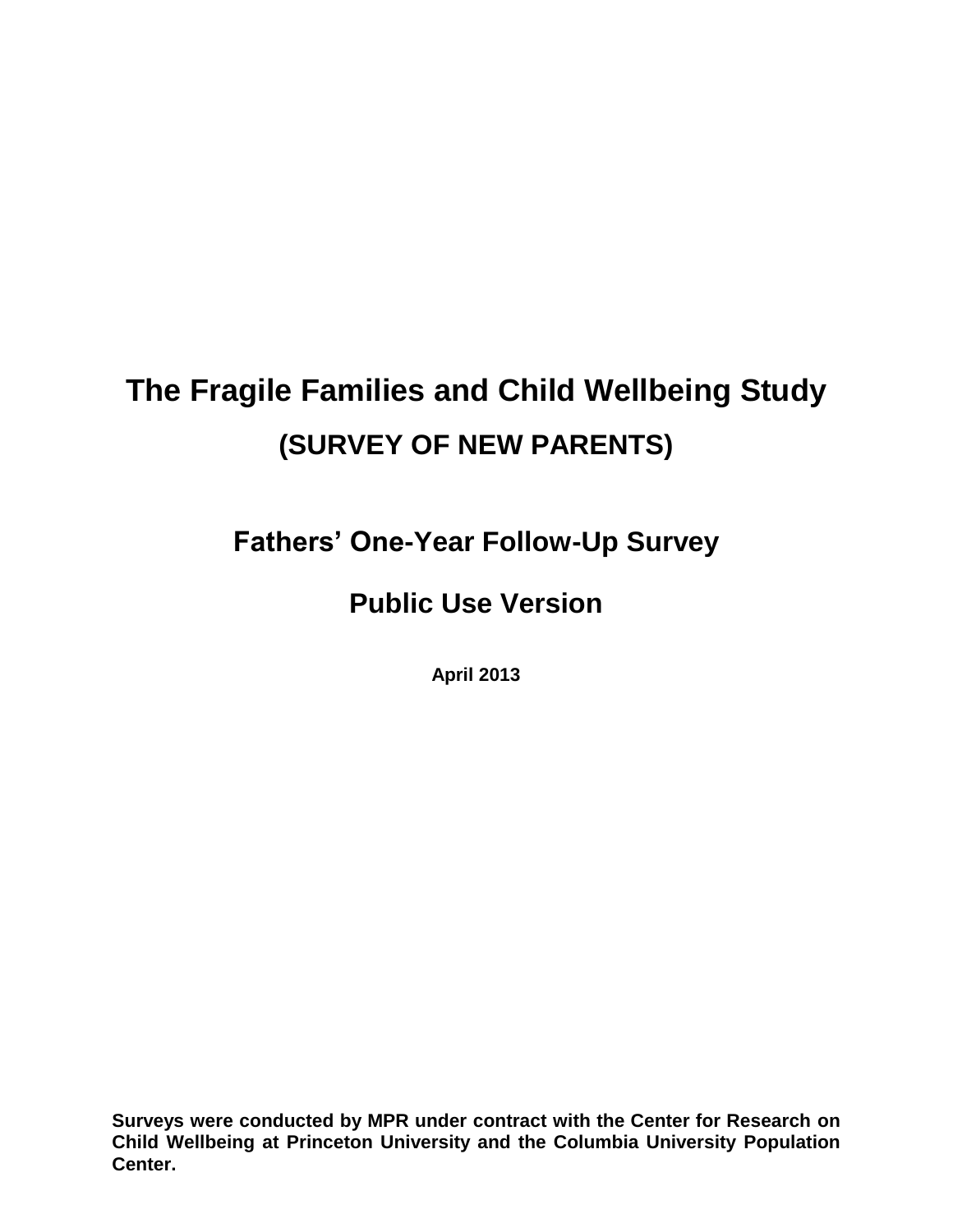# **TABLE OF CONTENTS**

| <b>Section</b> |                                                      | Page |
|----------------|------------------------------------------------------|------|
|                |                                                      |      |
|                |                                                      |      |
|                |                                                      |      |
|                |                                                      |      |
|                |                                                      |      |
|                |                                                      |      |
|                | SECTION G: FATHER'S FAMILY BACKGROUND AND SUPPORT 66 |      |
|                |                                                      |      |
|                |                                                      |      |
|                |                                                      |      |
|                |                                                      |      |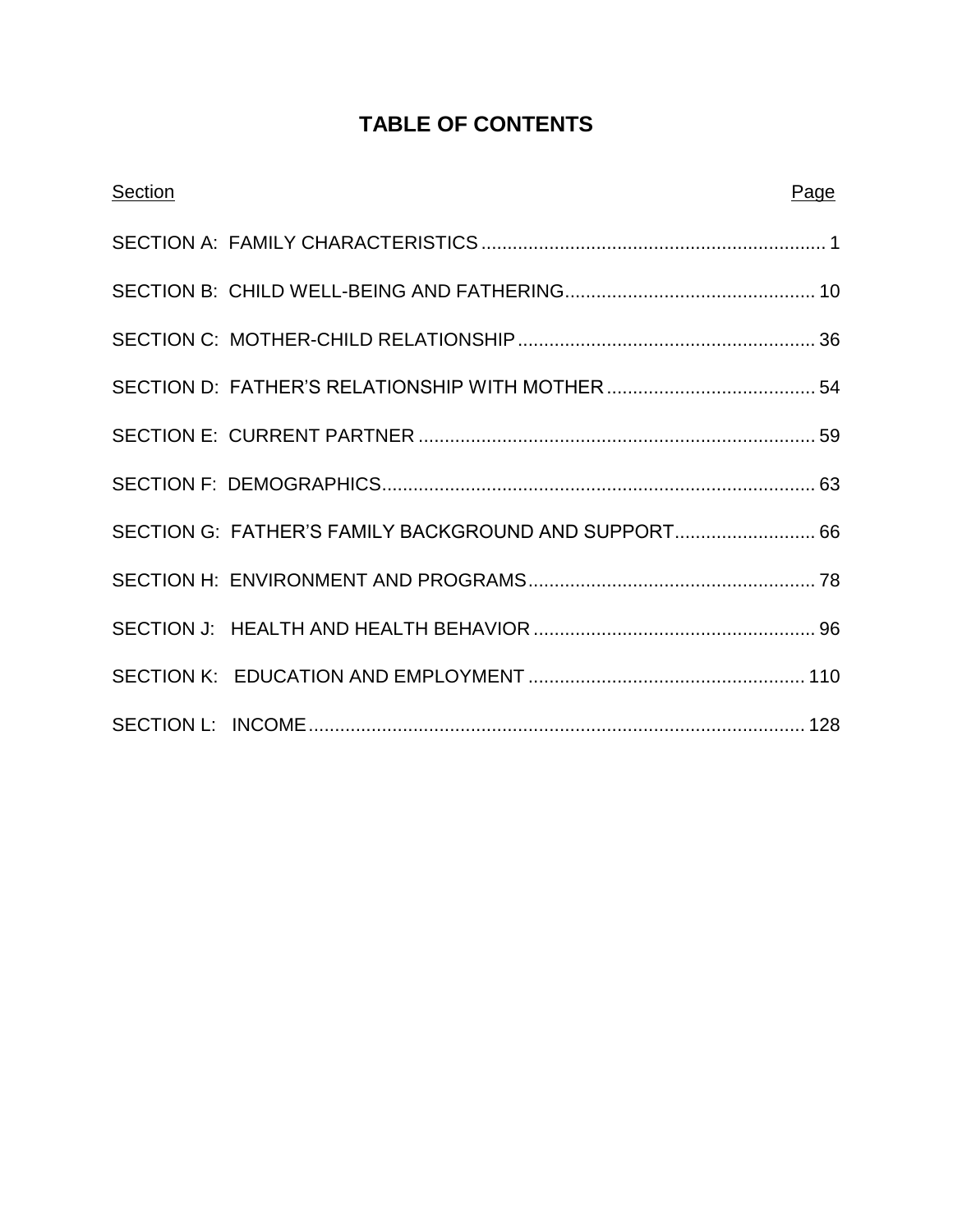# **INTRODUCTION**

#### RESPONSE CATEGORIES

There were three types of response sets used in the Fragile Families Survey.

1) The choices were read to the respondent (for this type of question possible response categories are in lower case).

2) Choices were presented to the respondent on a card (indicated by interviewer instructions).

3) Answers were coded by the interviewer into categories to best correspond to the answer of the respondent (possible response categories are in CAPS).

Questions in BOLD in the survey were interviewer check questions that summarized information previously gathered to facilitate skip pattern; they were not asked of the respondents.

Respondents who replied 'don't know', refused or were missing a response to a question that involved a skip pattern, were skipped from the subsequent question(s).

#### OPEN-ENDED RESPONSES

Free response questions (open-ended questions) were coded by CRCW staff. Codes were assigned by two CRCW staff members working independently and these codes were reconciled by a third staff member.

When appropriate, open-ended responses were recoded into the main response categories of the questions. Open-ended responses that did not fit into the existing response categories are recoded into new categories in the 100's range. Cases that indicate an "other" but do not provide an actual answer are coded simply as "Other, specify".

#### ANNOTATION OF QUESTIONNAIRE

This version of the questionnaire has been annotated to reflect changes to the instrument during fielding. We denoted new questions and changes to the skip pattern as (18-cities only), and those in which reflect a previous version of the questionnaire as (2 cities only).

Questions that were added during the fielding are coded as "not asked" (-5) for cases that were interviewed prior to the question being added to the instrument.

Several questions, asked only in the first two cities, remain on the file because the measure a similar concept to new/changed questions asked in the other cities. The questions from the old questionnaire were named using an X in their prefix (i.e. MX2 and FX2) to indicate they have valid values for the first two cities only.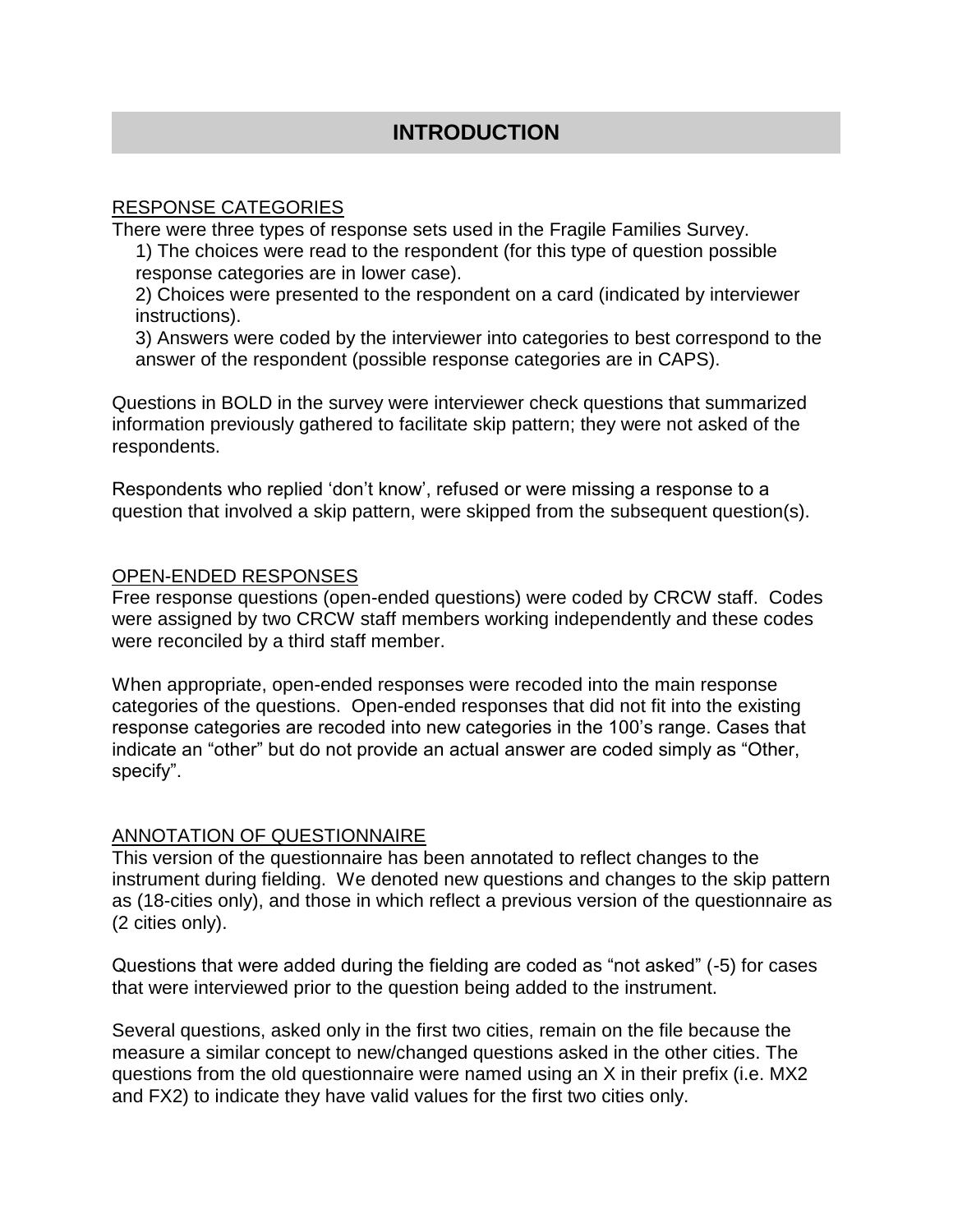# **SECTION A: FAMILY CHARACTERISTICS**

First, I'd like to ask you some questions about (CHILD).

#### **IF RESPONDENT HAD TWINS, ASK ABOUT THE OLDER ONE.**

- A1. **NOT FOR PUBLIC RELEASE.**
- **F**A2A. **NOT FOR PUBLIC RELEASE.**
- **F**A2B. **NOT FOR PUBLIC RELEASE.**
- **F**A2C. **NOT FOR PUBLIC RELEASE.**
- A3. How much of the time does (CHILD) live with you? Is it . . . **(RECORD HERE AND ON HELP SHEET)**

| VOLUNTEERED-CHILD DECEASED5             |  |
|-----------------------------------------|--|
| VOLUNTEERED-CHILD ADOPTED  6 → GO TO A4 |  |
|                                         |  |
|                                         |  |

A3B. Have you ever lived with (CHILD)?

| <b>NC</b> |  |
|-----------|--|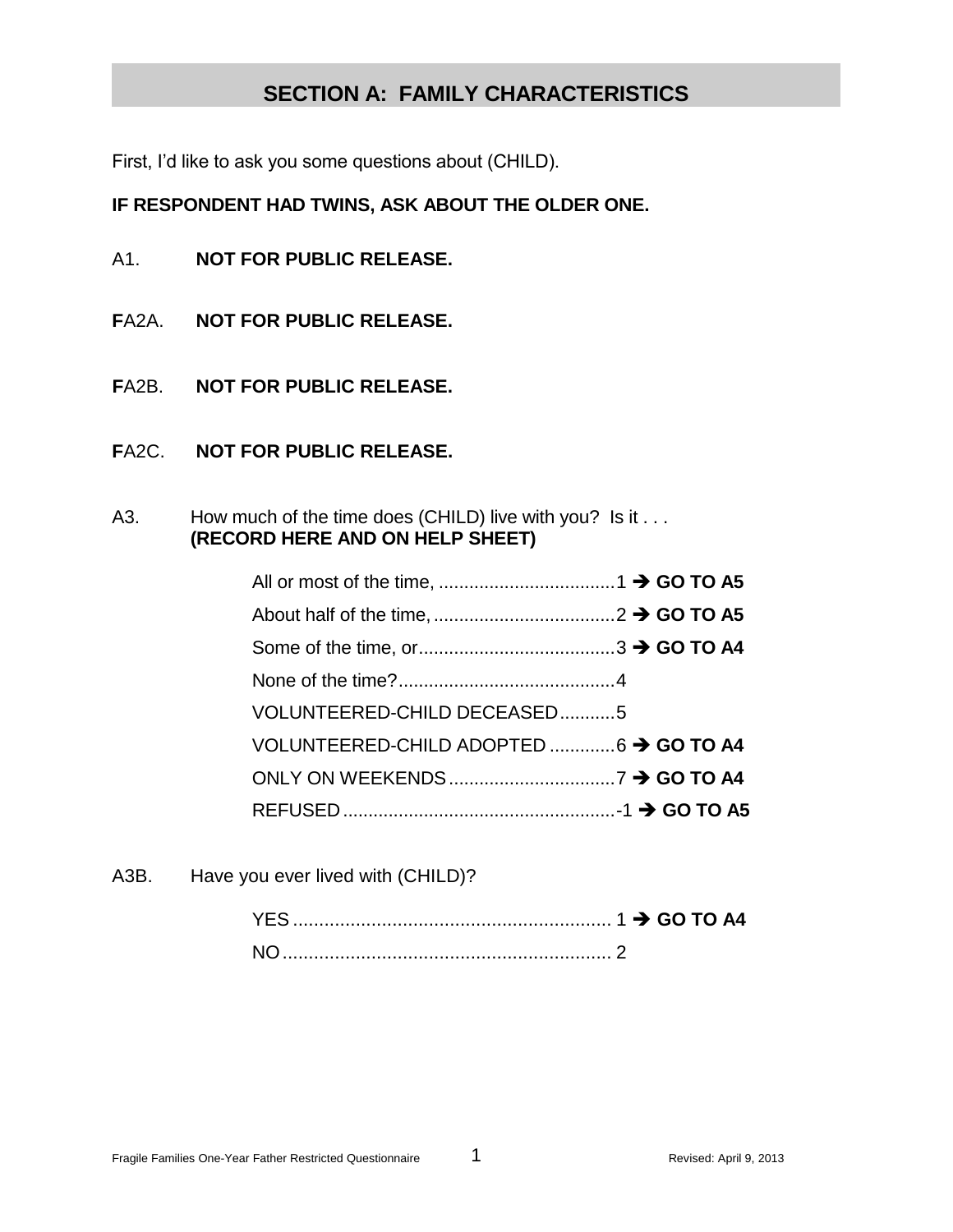A3C. Since (CHILD's) birth, has (he/she) ever stayed overnight with you?

**NSFH** YES ............................................................. 1 NO............................................................... 2 **GO TO A4A**

#### **(18 CITIES ONLY – 2 CITIES NOT ASKED)**

A3D. How many nights altogether has (CHILD) spent with you since (he/she) was born?

**NSFH**

# |\_\_\_|\_\_\_| NIGHTS  $\rightarrow$  GO TO A4A

A4. How many months ago did (he/she) stop living with you (most of the time)?

**PROBE:** How many months ago?

|\_\_\_|\_\_\_| MONTHS AGO

NOT APPLICABLE: NEVER LIVED WITH

(CHILD) MOST OR ALL OF THE TIME ...... -10

# **CODE WITHOUT ASKING IF KNOWN:**

A4A. Who does (CHILD) (usually) live with?

| MATERNAL GRANDPARENT(S) 2         |   |                                 |
|-----------------------------------|---|---------------------------------|
| PATERNAL GRANDPARENT(S)  3        |   |                                 |
|                                   |   |                                 |
| <b>FRIEND</b>                     | 5 |                                 |
|                                   |   |                                 |
|                                   |   |                                 |
|                                   |   | <b>THANK</b>                    |
|                                   |   | <b>FATHER AND</b><br><b>END</b> |
| <b>SPLIT BETWEEN BIRTH MOTHER</b> |   | <b>INTERVIEW.</b>               |
|                                   |   |                                 |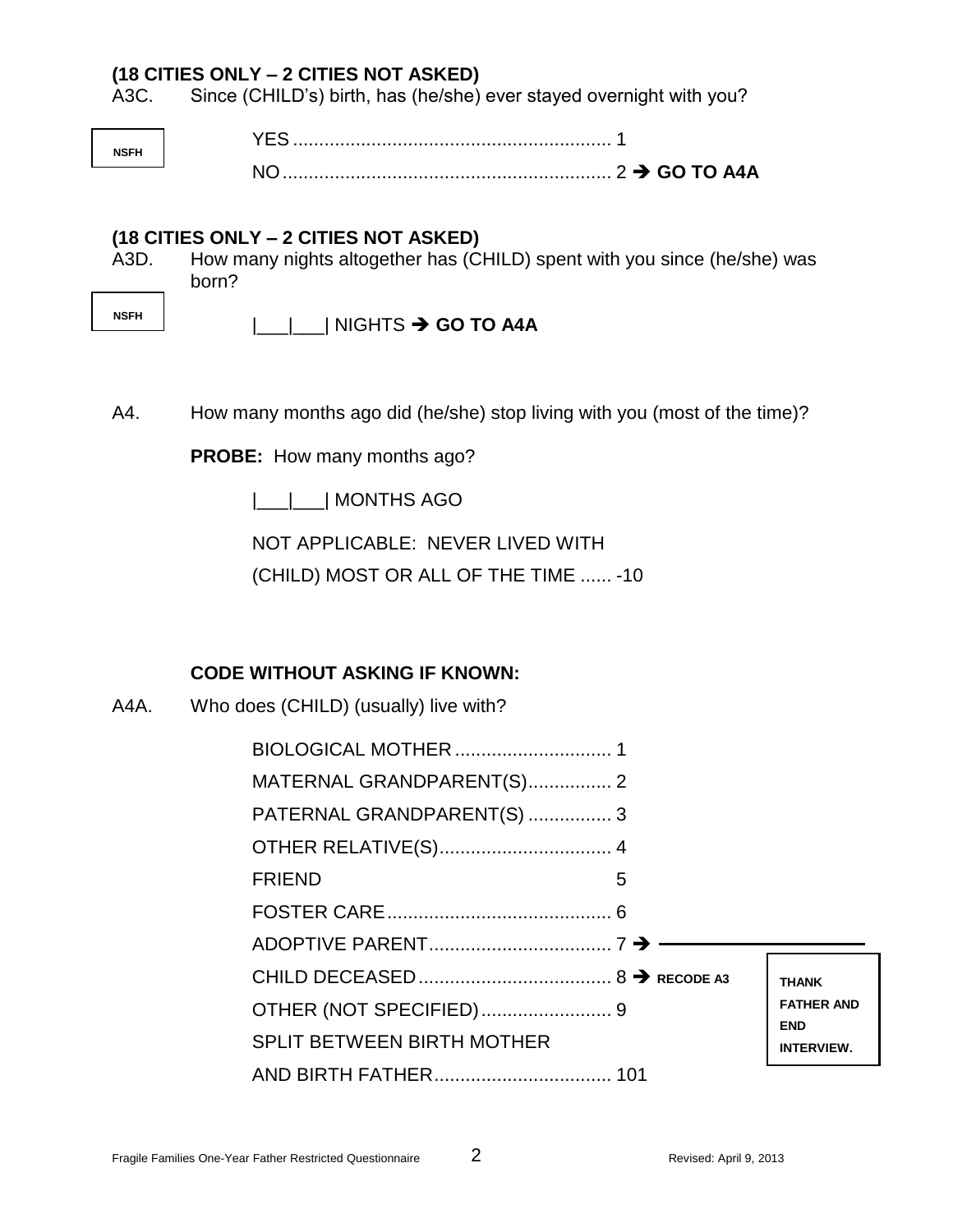A4B. About how long has (CHILD) been living there?

**PROBE:** How many months?

|\_\_\_|\_\_\_| MONTHS

LESS THAN ONE MONTH.......................... 0

A4C. Do you expect (CHILD) to live with you (again) during the coming year?

A4D. About how many days did you see (CHILD) in the past 30 days?

|  | <b>INUMBER OF DAYS</b> |  |
|--|------------------------|--|
|--|------------------------|--|

A5. Next, I have a few questions about your current relationship with (CHILD's) mother, (MOTHER).

#### **RECORD ALL ANSWERS TO A5-A6A ON QUESTIONNAIRE AND HELP SHEET.**

What was your relationship with (MOTHER) when (CHILD) was born? Were you . . .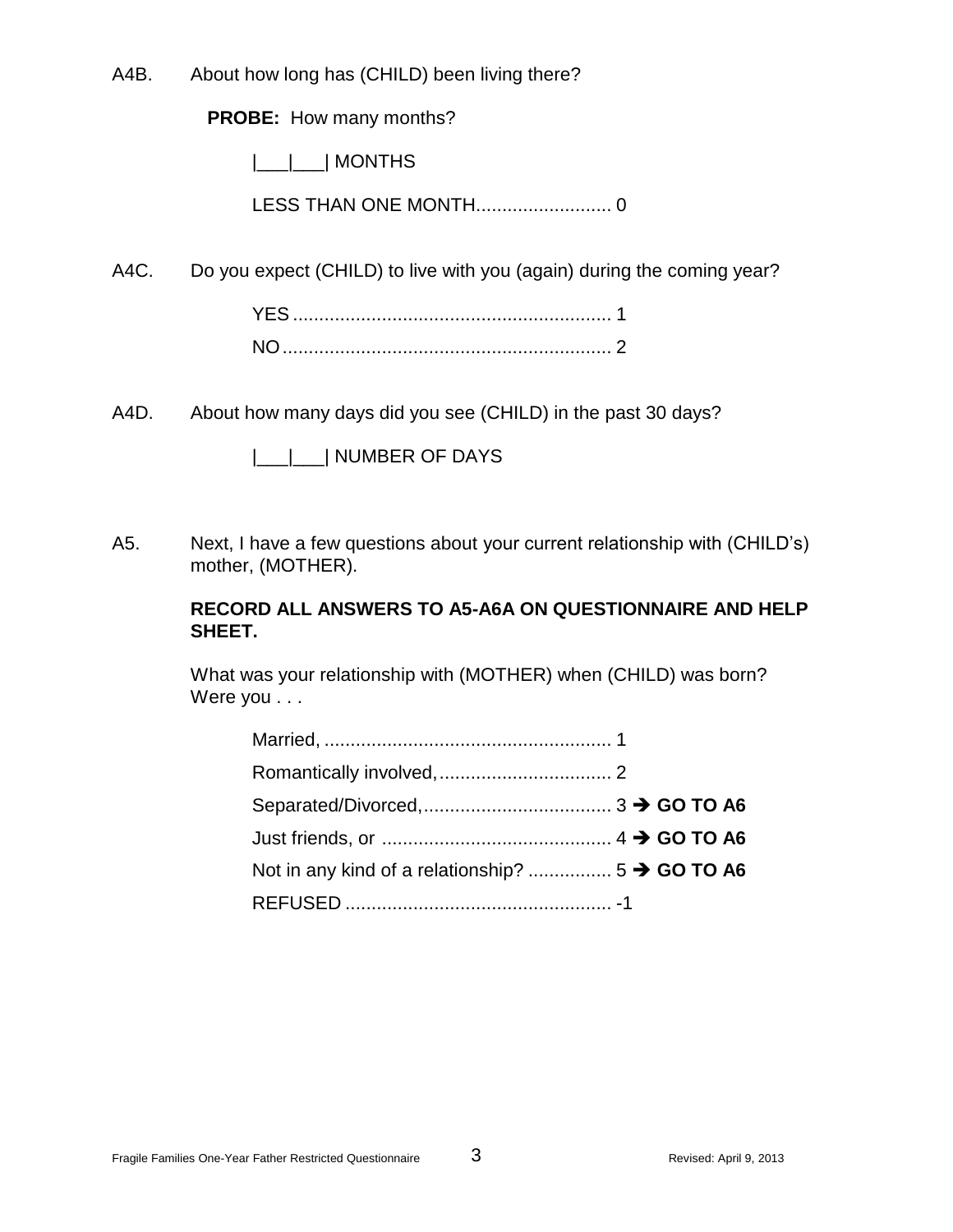A5A. When (CHILD) was born, were you and (MOTHER) living together . . .

A6. What is your relationship with (MOTHER) now? Are you . . .

| VOLUNTEERED, MOTHER DIED  -14 → GO TO A6B |  |
|-------------------------------------------|--|
|                                           |  |

# **CODE WITHOUT ASKING IF KNOWN:**

A6A. Are you and (MOTHER) currently living together . . .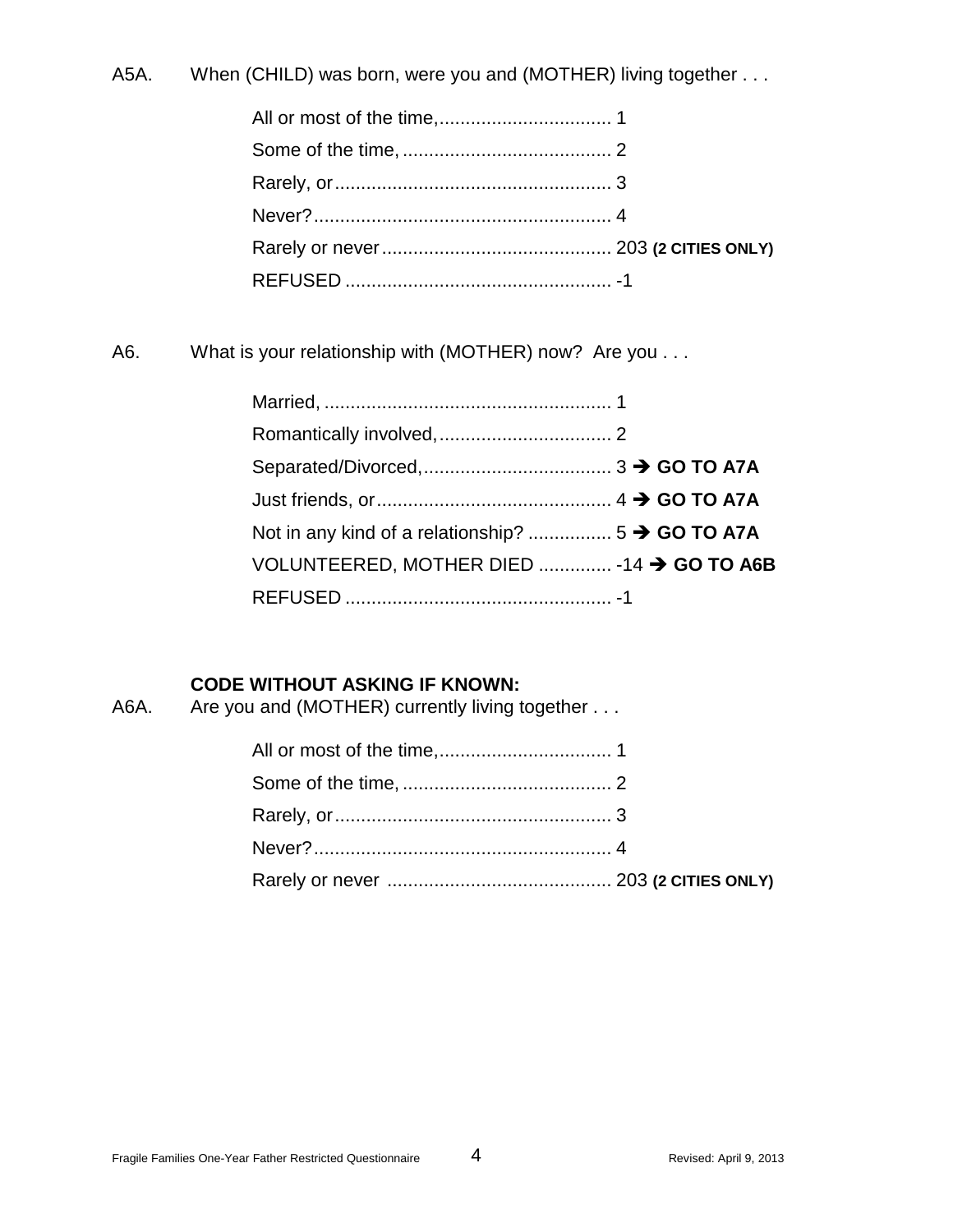#### **(CONSTRUCTED FOR 2 CITIES)**

A6A1. **ARE MOTHER AND FATHER MARRIED AND LIVING TOGETHER ALL OR MOST OF THE TIME?** 

**(A6=1 AND A6A=1)**

| $NO1$ . |  |
|---------|--|

#### **(18 CITIES ONLY – 2 CITIES NOT ASKED)**

A6A2. How many nights a week do you and (MOTHER) usually spend the night together?

|\_\_\_| NIGHTS

|--|--|

REFUSED ................................................... -1

#### **GO TO A7A**

#### **OFFER CONDOLENCES:**

A6B. When did (MOTHER) die?

| $\Box$ / $\Box$ | - 11 - |
|-----------------|--------|
| <b>MONTH</b>    | YEAR   |
| (A6B1)          | (A6B2) |

#### **CODE WITHOUT ASKING IF KNOWN:**

A6C. What was the cause of her death?

# WON'T DISCUSS........................................ 1

ILLNESS (NOT SPECIFIED)....................... 2

\_\_\_\_\_\_\_\_\_\_\_\_\_\_\_\_\_\_\_\_\_\_\_\_\_\_\_\_\_\_\_\_ ACCIDENT (NOT SPECIFIED .................... 3

\_\_\_\_\_\_\_\_\_\_\_\_\_\_\_\_\_\_\_\_\_\_\_\_\_\_\_\_\_\_\_\_

OTHER (NOT SPECIFIED)......................... 4

\_\_\_\_\_\_\_\_\_\_\_\_\_\_\_\_\_\_\_\_\_\_\_\_\_\_\_\_\_\_\_\_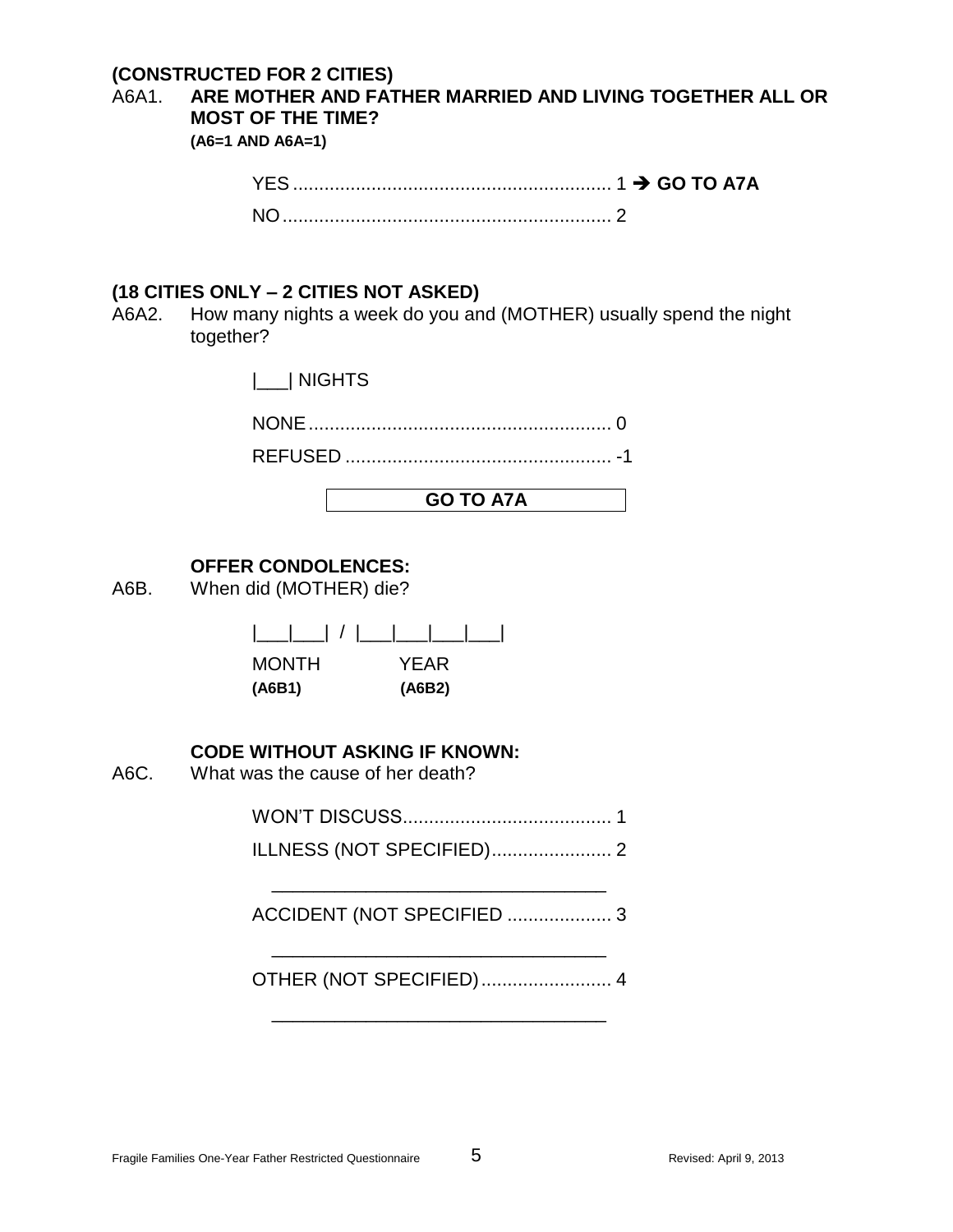A7A. **WERE MOTHER AND FATHER EVER MARRIED TO EACH OTHER? (A5=1 OR 3, OR A6=1 OR 3)**

> YES ............................................................. 1 NO............................................................... 2 **GO TO A7B**

A7A1. When did you and (MOTHER) get married?

|\_\_\_|\_\_\_| / |\_\_\_|\_\_\_|\_\_\_|\_\_\_| MONTH YEAR **(A7A1) (A7A2)**

NOT APPLICABLE--NEVER MARRIED...... 0

# A7B. **WERE MOTHER AND FATHER LIVING TOGETHER AT BIRTH OR AT FOLLOW-UP?**

**(A5A=1 OR 2, OR A6A=1 OR 2)**

| <b>ACCESSION CONTROLS TO ATE AND TO ATE ACCESSION CONTROL</b> 2 → GO TO ATC |  |
|-----------------------------------------------------------------------------|--|

A7B1. When did you and (MOTHER) start living together?

| $\Box U$ |         |
|----------|---------|
| MONTH    | YFAR    |
| (A7B1A)  | (A7B1B) |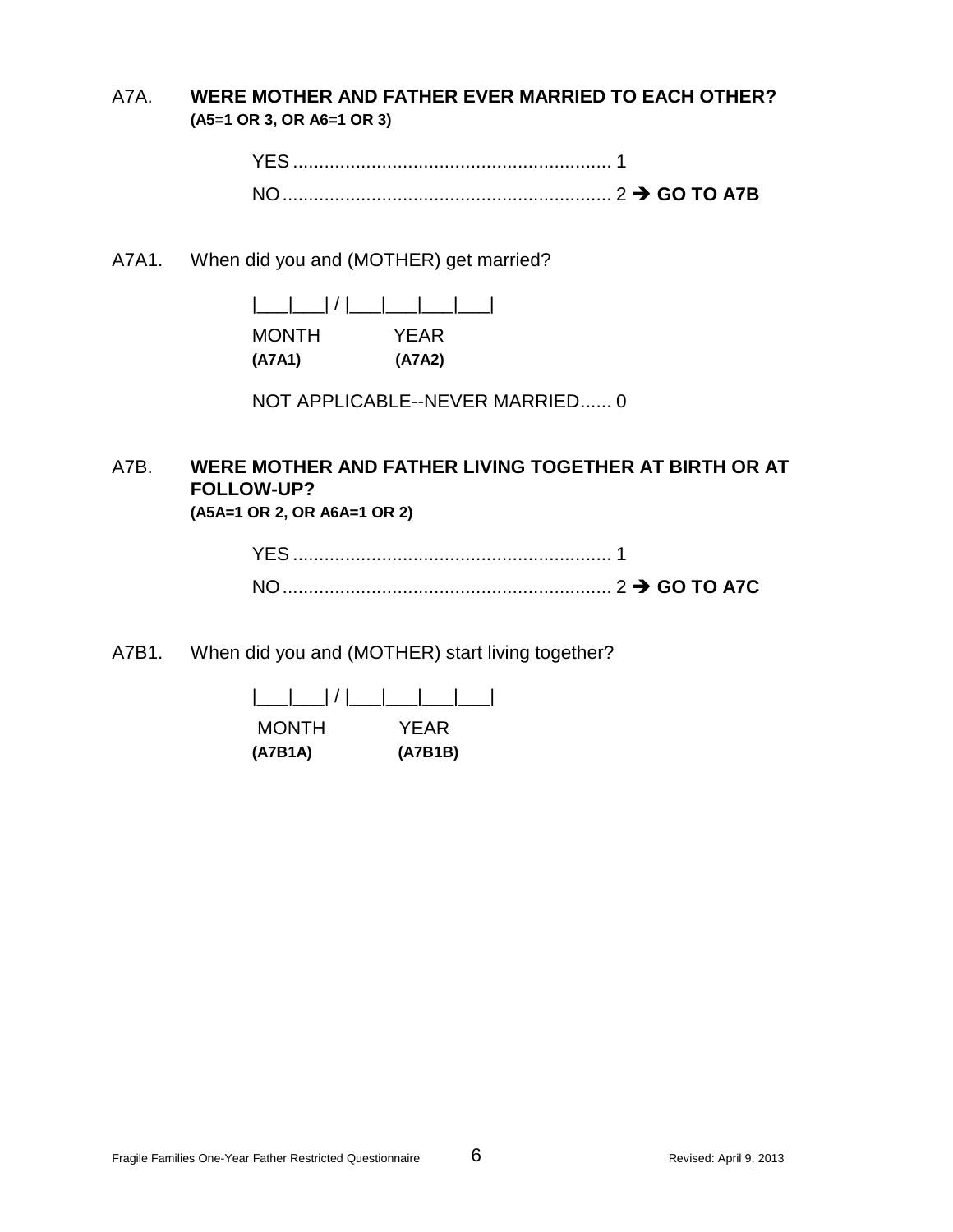# A7C. **ARE MOTHER AND FATHER DIVORCED OR SEPARATED FROM EACH OTHER?**

**(A5 OR A6=3)**

| YES.            |  |  |
|-----------------|--|--|
| NO <sub>2</sub> |  |  |

A7C1. When did you and (MOTHER) separate?

|\_\_\_|\_\_\_| / |\_\_\_|\_\_\_|\_\_\_|\_\_\_| **GO TO A8** MONTH YEAR **(A7C1A) (A7C1B)**

#### A7D. **ARE MOTHER AND FATHER CURRENTLY ROMANTICALLY INVOLVED (NOT MARRIED)? (A6=2)**

| YES. |  |  |  |
|------|--|--|--|
| NΩ   |  |  |  |

A7D1. What do you think the chances are that you will marry (MOTHER) in the future? Would you say there is . . .

**GO TO A9**

A7E. **WERE MOTHER AND FATHER ROMANTICALLY INVOLVED (NOT MARRIED) AT BIRTH, BUT NOT IN A RELATIONSHIP NOW? (A5=2 AND A6=3, 4, OR 5)**

**IF MOTHER DIED (A6=-14) CODE "-14" WITHOUT ASKING.**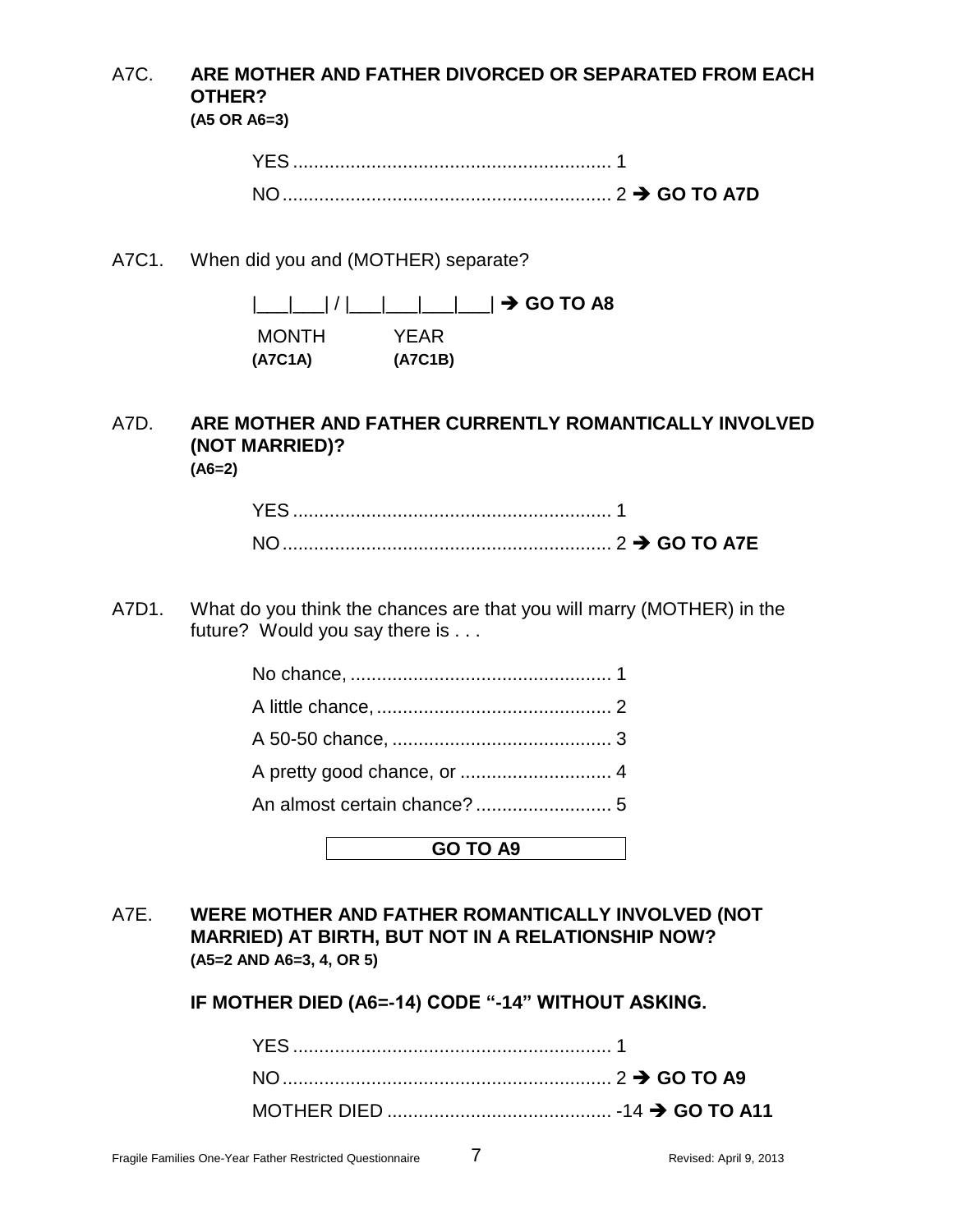A7E1. When did your romantic relationship with (MOTHER) end?

| $\lfloor \underline{\qquad} \rfloor / \lfloor$ |         |
|------------------------------------------------|---------|
| <b>MONTH</b>                                   | YFAR    |
| (A7E1A)                                        | (A7E1B) |

A8. Please tell me why your (marriage/romantic relationship) ended. **RECORD VERBATIM THEN CIRCLE ALL THAT APPLY**.

VERBATIM:

**PROBE:** Any other reasons?

#### CIRCLE ALL THAT APPLY

| FINANCIAL REASONS (DON'T HAVE                                                                  |  |
|------------------------------------------------------------------------------------------------|--|
| <b>DISTANCE (DON'T LIVE IN</b>                                                                 |  |
| MOTHER'S INCARCERATION  3                                                                      |  |
| FATHER'S INCARCERATION  4                                                                      |  |
| <b>RELATIONSHIP REASONS (DON'T</b><br>GET ALONG, TOO YOUNG, NOT IN<br>LOVE, NOT MATURE ENOUGH, |  |
| DRUG OR ALCOHOL PROBLEM 6                                                                      |  |
|                                                                                                |  |
| OTHER (NOT SPECIFIED) 8                                                                        |  |
| BECAUSE OF CHILD 101                                                                           |  |
| SHE HAS PROBLEMS 102                                                                           |  |
|                                                                                                |  |
|                                                                                                |  |
|                                                                                                |  |
|                                                                                                |  |

\_\_\_\_\_\_\_\_\_\_\_\_\_\_\_\_\_\_\_\_\_\_\_\_\_\_\_\_\_\_\_\_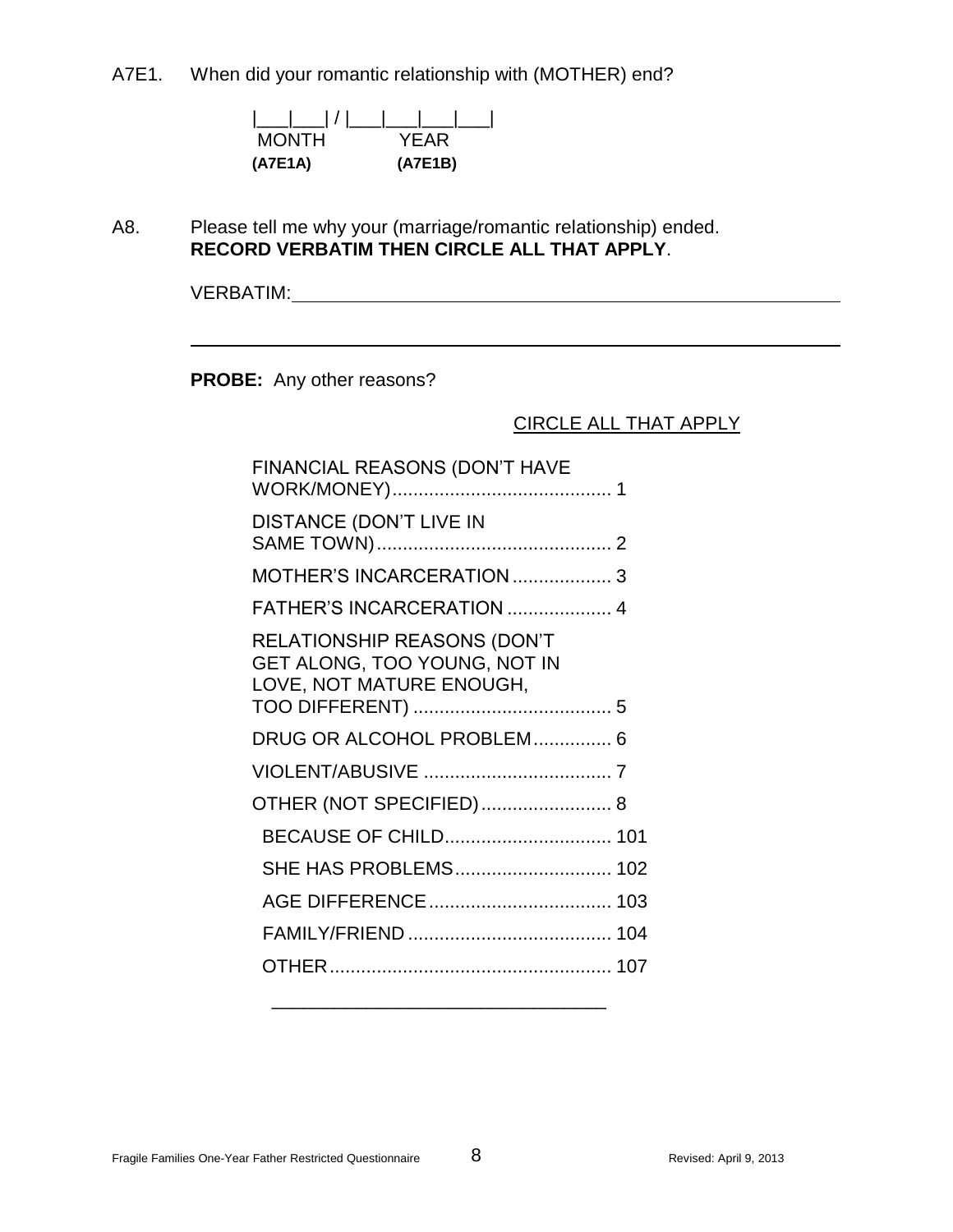#### **(CONSTRUCTED FOR 2 CITIES)**

# A9. **DO MOTHER AND FATHER LIVE TOGETHER ALL OR MOST OF THE TIME, OR DO THEY SPEND 7 NIGHTS PER WEEK TOGETHER? (A6A=1 OR A6A2=7)**

A10. How often do you and (MOTHER) see or talk to each other? Is it . . .

| Only a few times in the past year, or  4 |  |
|------------------------------------------|--|
|                                          |  |
|                                          |  |

A11. Including (CHILD) how many biological children do you have with (MOTHER)?

**PROBE:** Include children who do not live with you as well as children who do live with you.

| CHILDREN |  |
|----------|--|
|          |  |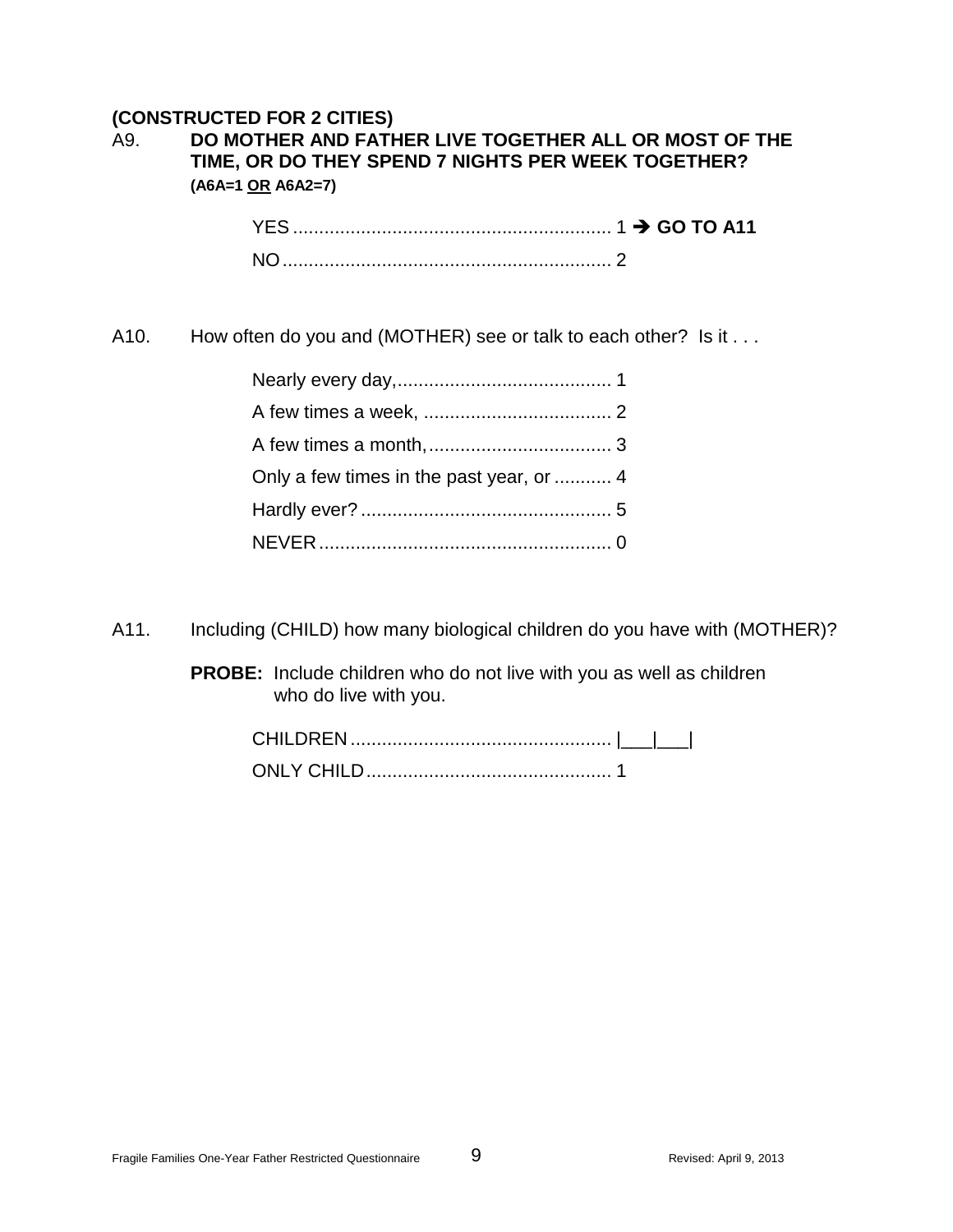# **SECTION B: CHILD WELL-BEING AND FATHERING**

#### B1. **DOES CHILD LIVE WITH FATHER ALL OR MOST OF THE TIME? (A3=1)**

YES, LIVES WITH FATHER ALL OR MOST OF THE TIME .................... 1 NO, LIVES MOSTLY WITH SOMEONE ELSE ........................................................... 2 **GO TO B32**

#### B1A. **DO MOTHER AND FATHER LIVE TOGETHER? (A6A=1 OR 2)**

LIVE TOGETHER........................................ 1 **GO TO B32** DO NOT LIVE TOGETHER......................... 2

# **QUESTIONS FOR A FATHER WHO HAS PRIMARY (SOLE) CUSTODY OF CHILD:**

B2. Now, I'd like to ask you some questions about (CHILD's) health and development and how (he/she) is doing. In general, would you say (CHILD's) health is . . .

B3. Does (CHILD) have any physical disabilities?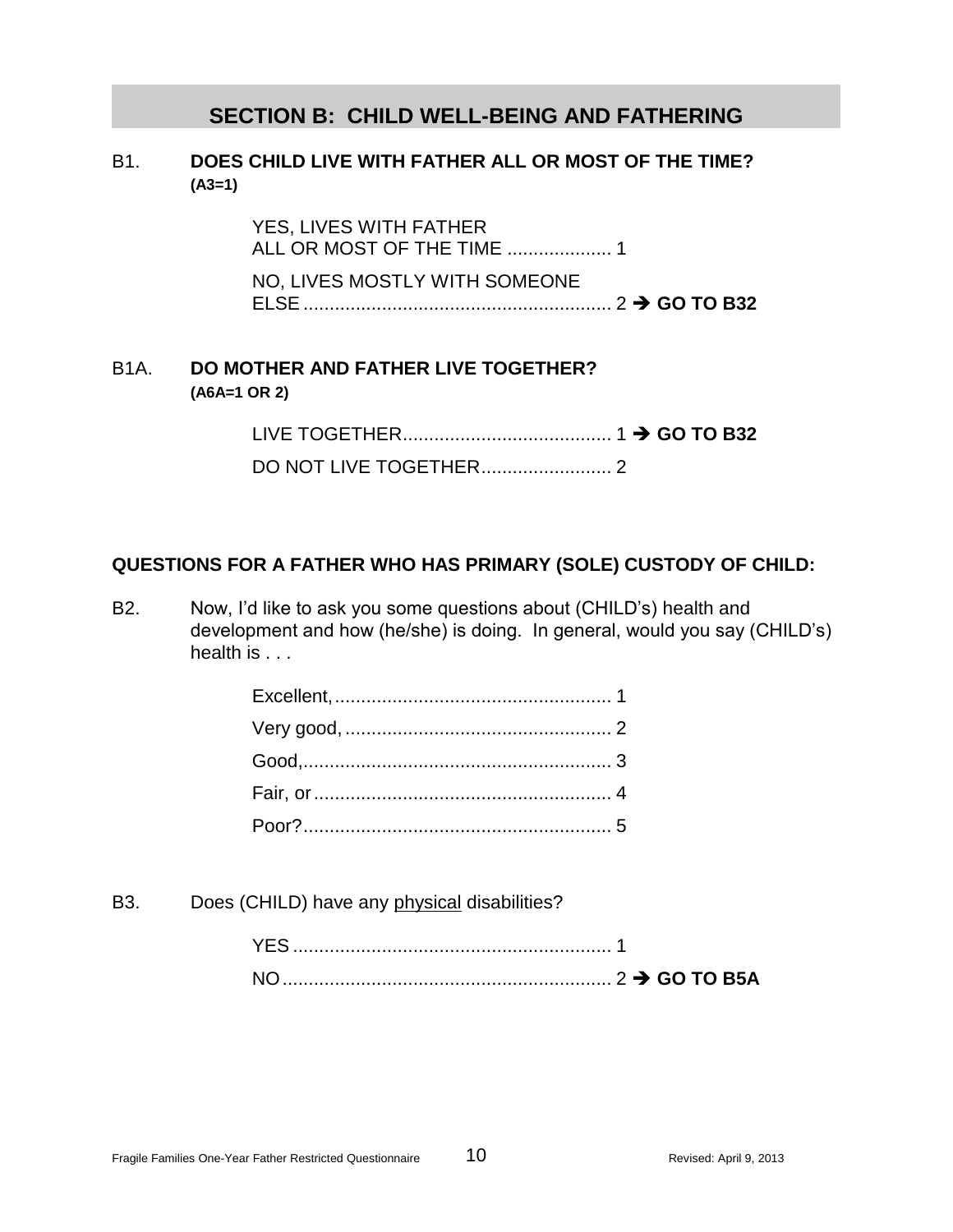B4. What type of physical disability does (he/she) have?

**PROBE:** Any other disabilities?

# CIRCLE ALL THAT APPLY

| PROBLEM WITH LIMBS (NOT SPECIFIED) 7 |  |
|--------------------------------------|--|
| OTHER (NOT SPECIFIED) 8              |  |
|                                      |  |
| DEVELOPMENTAL PROBLEM  104           |  |
|                                      |  |

B5A. When was (CHILD) last weighed at a doctor's office, clinic, or hospital?

| NMIHS |  |
|-------|--|
|       |  |

| $\lfloor$ $\lfloor$ $\rfloor$ $\lfloor$ $\rfloor$ $\lfloor$ $\lfloor$ $\rfloor$ |             |
|---------------------------------------------------------------------------------|-------------|
| <b>MONTH</b>                                                                    | <b>YEAR</b> |
| (B5A1)                                                                          | (B5A2)      |

DON'T KNOW ............................................. -2

B5B. About how much did (he/she) weigh on that day?

# **RECORD WEIGHT AS POUNDS OR KILOGRAMS.**

| $ \_\_\_\ $ POUNDS                        |
|-------------------------------------------|
| $ \_\_\_\_\_\_\ $ OUNCES (18 CITIES ONLY) |
|                                           |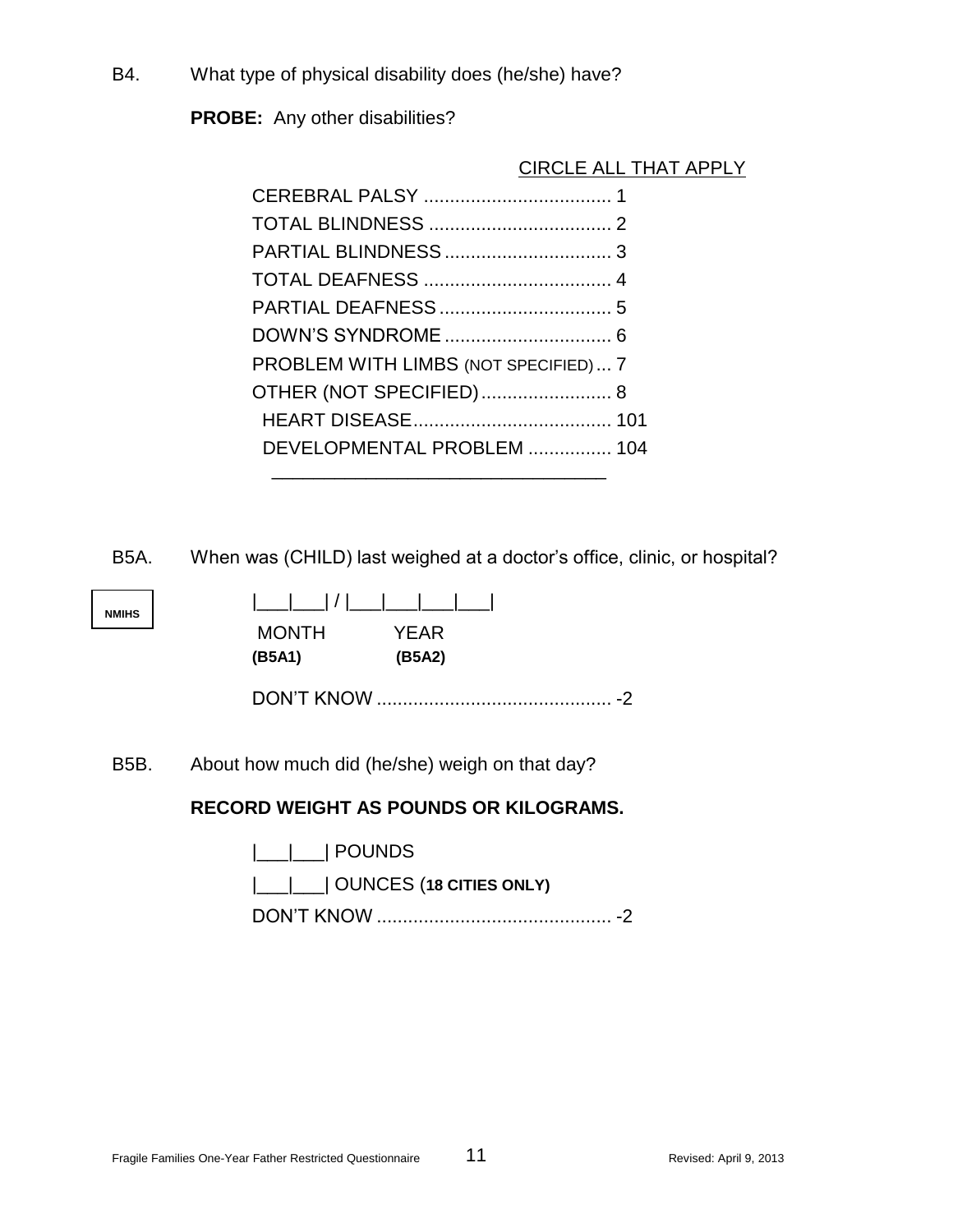| B6.                 | Since (CHILD) was born, approximately how many times has (he/she) been<br>seen by a doctor, nurse, or other health care professional for a regular                                                     |
|---------------------|--------------------------------------------------------------------------------------------------------------------------------------------------------------------------------------------------------|
| <b>NMIHS</b>        | checkup or "well-baby visit"? Would you say                                                                                                                                                            |
|                     | <b>PROBE:</b> This is a visit to the doctor when (he/she) is not sick, but to get<br>checked out or to get vaccinations.                                                                               |
|                     |                                                                                                                                                                                                        |
|                     |                                                                                                                                                                                                        |
|                     |                                                                                                                                                                                                        |
|                     | (2 CITIES ONLY)<br>FX2B7. Since (CHILD) was born, how many times has (he/she) been seen by a doctor,<br>nurse, or other health care professional because of an illness or injury?                      |
|                     | TIMES                                                                                                                                                                                                  |
|                     |                                                                                                                                                                                                        |
| B7.<br><b>NMIHS</b> | (18 CITIES ONLY – 2 CITIES NOT ASKED)<br>Since (CHILD) was born, how many times has (he/she) been seen by a<br>doctor, nurse, or other health care professional because of an illness?<br><b>TIMES</b> |
| <b>B7A.</b>         | (18 CITIES ONLY – 2 CITIES NOT ASKED)<br>Since (CHILD) was born, how many times has (he/she) been seen by a<br>doctor, nurse, or other health care professional because of an injury?<br><b>TIMES</b>  |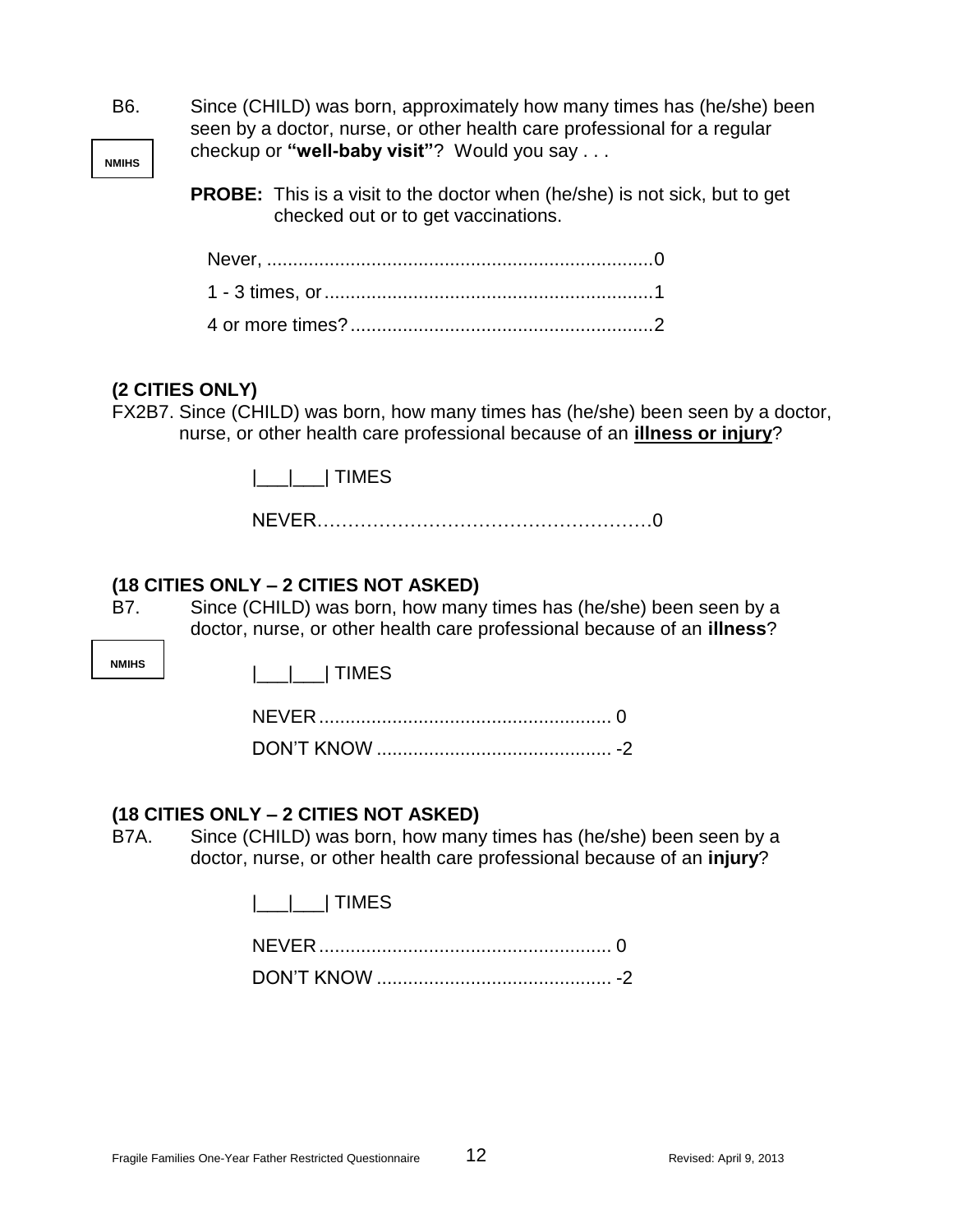B8. Since (CHILD) was born, how many times has (he/she) been taken to the emergency room?

| $ \_\_\_\_\ $ TIMES |  |
|---------------------|--|
|                     |  |
|                     |  |

B8A. (Was this visit/How many of these (NUMBER IN B8) visits were) to the emergency room because of an **accident or injury**?

| __ __  TIMES FOR ACCIDENT/INJURY |
|----------------------------------|
|                                  |
|                                  |

B9. Since (CHILD) was released from the hospital after (he/she) was born, has (he/she) stayed overnight in a hospital?

**EHS-P PROBE:** Please do not include the time spent in the hospital at birth.

B10. Since (he/she) was born, how many times has (CHILD) stayed overnight in a hospital?

**PROBE:** Please do not include the time spent in the hospital at birth.

|\_\_\_|\_\_\_| TIMES

**EHS**

**EHS EHS-P**

**EHS-P**

B10A. (Was this/Were any of these) hospitalization(s) because of an accident or injury?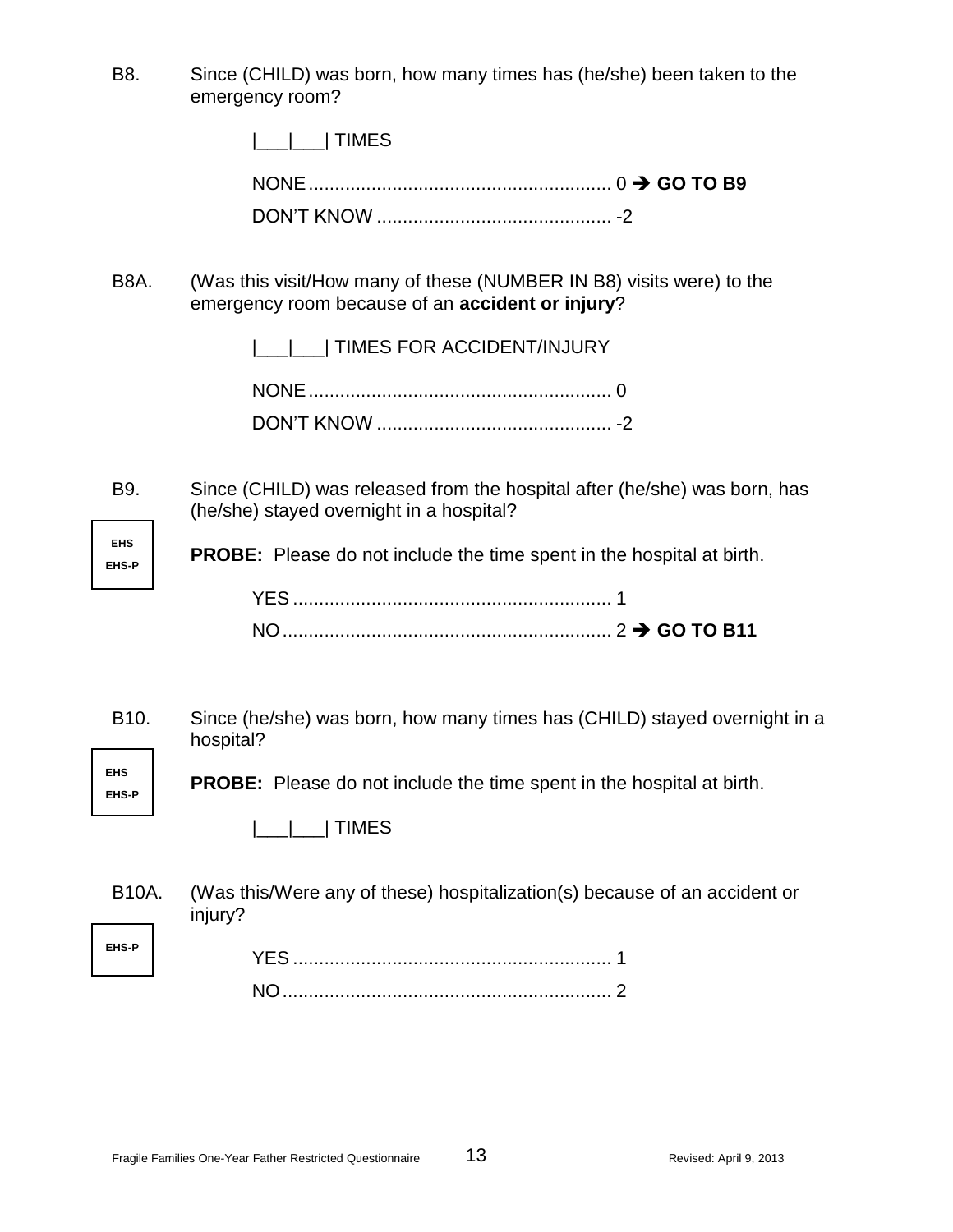B10B. How long did (CHILD) stay in the hospital [during (his/her) longest stay]?

|\_\_\_|\_\_\_| DAYS

# **(18 CITIES ONLY – 2 CITIES NOT ASKED)**

B11. Has a doctor or other health professional ever told you that (CHILD) has asthma?

#### **(18 CITIES ONLY – 2 CITIES NOT ASKED)**

B11A. Since (CHILD) was born, has (CHILD) had an episode of asthma or an asthma attack?

# **(18 CITIES ONLY – 2 CITIES NOT ASKED)**

B11B. Since (CHILD) was born, did (CHILD) have to visit an emergency room or urgent care center because of asthma?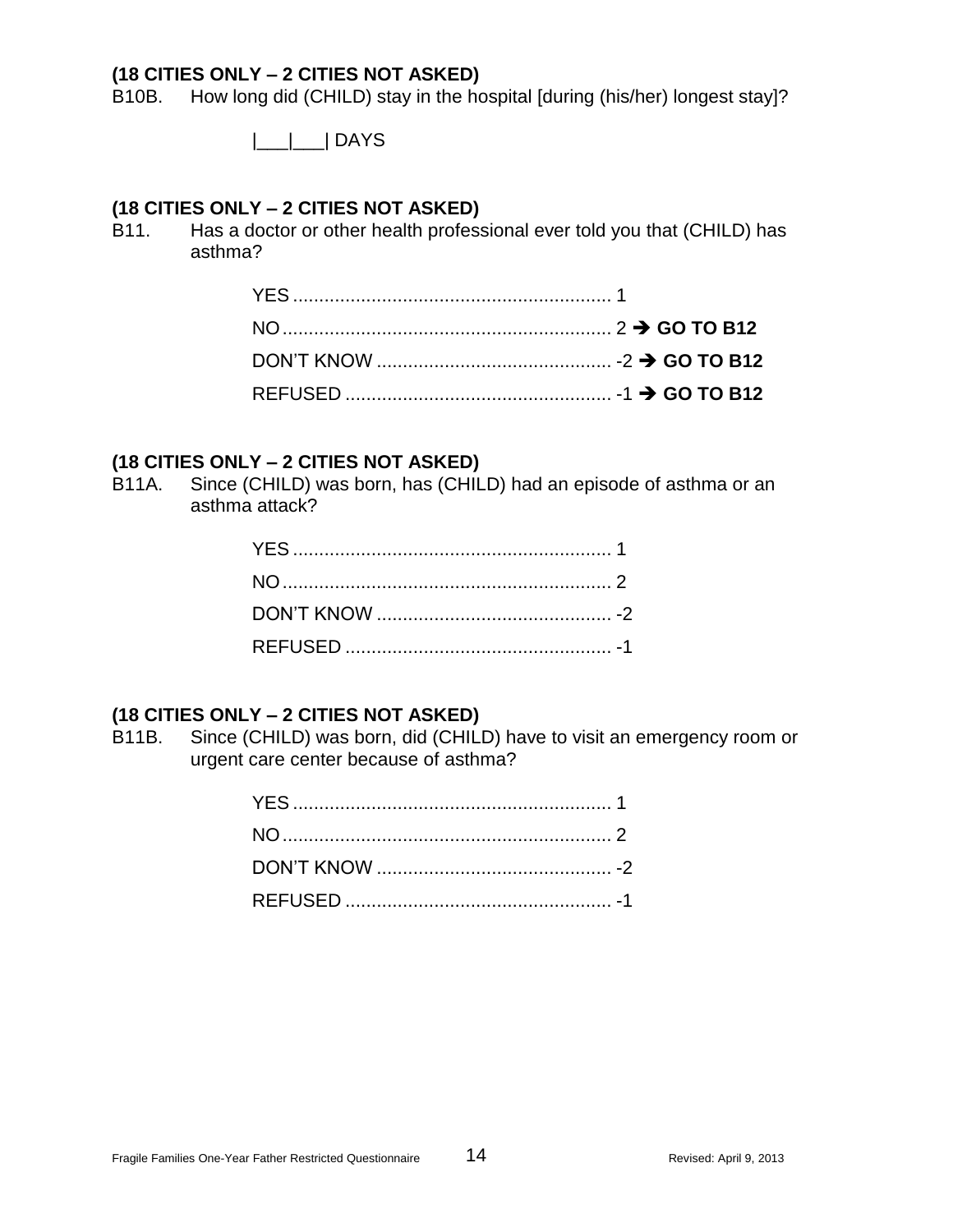| B <sub>12</sub> . | Next, I'd like to ask you a few questions about (CHILD's) growth and |
|-------------------|----------------------------------------------------------------------|
|                   | development. Did (MOTHER) ever breastfeed (CHILD)?                   |

B12A. How old was (CHILD) when (MOTHER) stopped breastfeeding (him/her)?

B13. Does (CHILD) walk or crawl yet?

B14. Since (CHILD) was born, how many times have you and (CHILD) been separated for a week or more?

| TIMES |  |  |  |
|-------|--|--|--|
|       |  |  |  |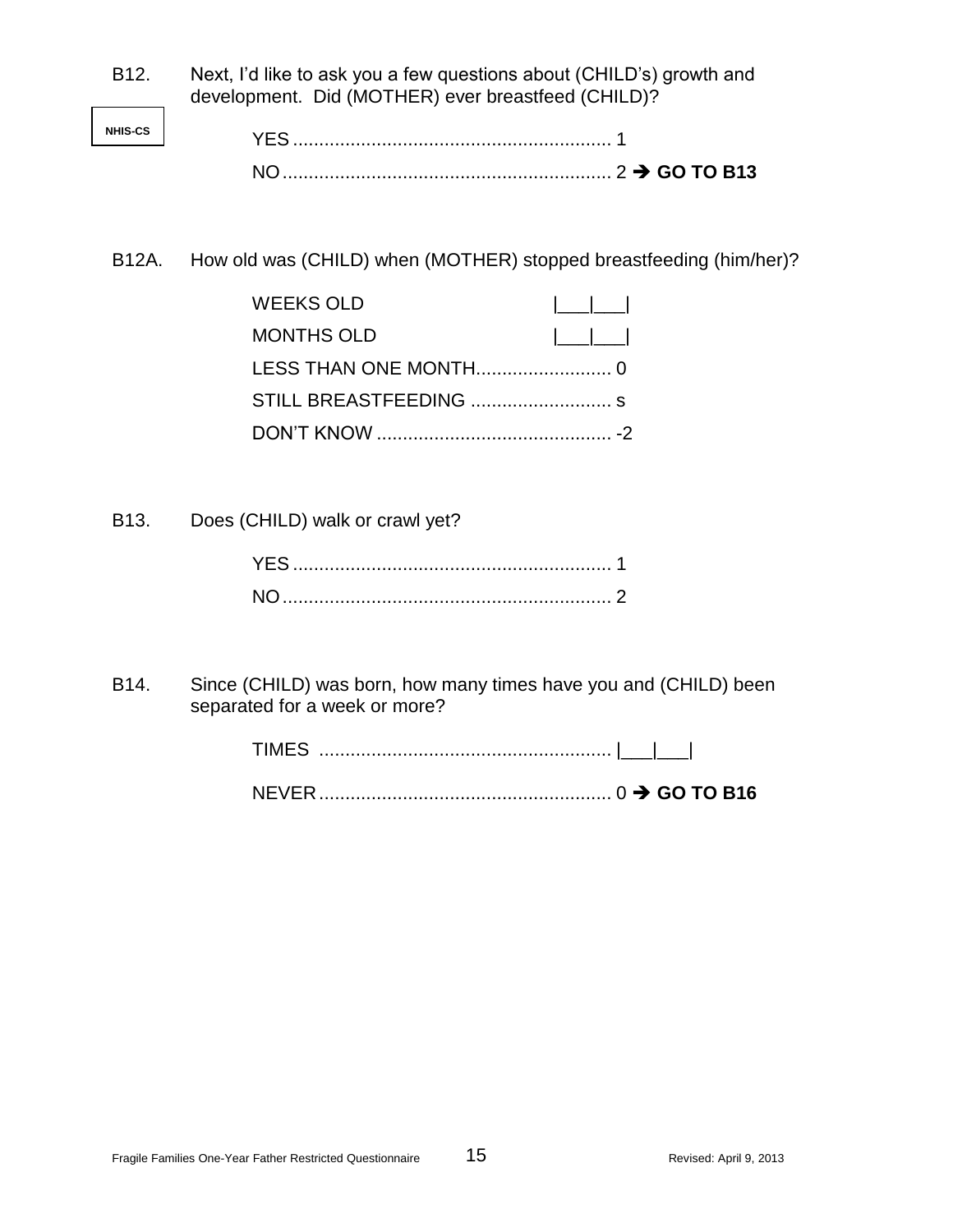B14A. Where did (CHILD) stay during (that/those) separation(s)?

**PROBE:** Any other places?

# CIRCLE ALL THAT APPLY

| WITH CHILD'S OTHER PARENT 1  |
|------------------------------|
| WITH MATERNAL GRANDPARENT 2  |
| WITH PATERNAL GRANDPARENT 3  |
| WITH OTHER RELATIVE/FRIEND 4 |
|                              |
| IN INSTITUTION/GROUP HOME  6 |
|                              |
|                              |
|                              |

PROTECTIVE SERVICES .......................... 101

B15. Thinking about (the last/that) separation, why were you and (CHILD) separated?

|                                | <b>CIRCLE ONE</b> |
|--------------------------------|-------------------|
| CHILD OR PARENT'S ILLNESS 1    |                   |
| <b>COURT OR AGENCY REMOVED</b> |                   |
| FATHER'S WORK SCHEDULE  3      |                   |
|                                |                   |
|                                |                   |
| VISITED MOTHER/MOTHER-FIGURE 6 |                   |
|                                |                   |
| OTHER (NOT SPECIFIED) 8        |                   |
|                                |                   |
|                                |                   |

OUT OF TOWN........................................... 101

**EHS**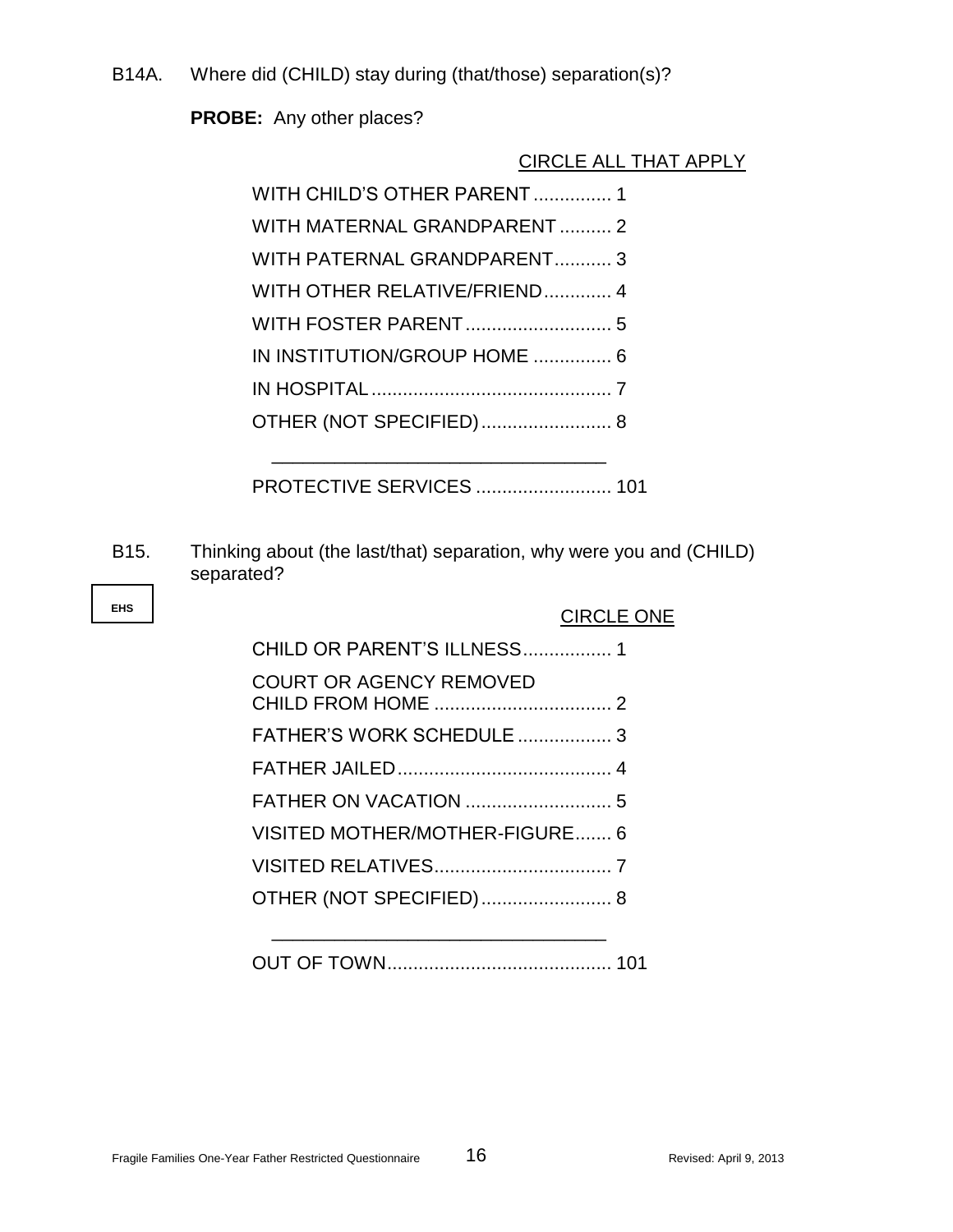**EASI** B16. Now I am going to read some statements about childhood behavior. Using a scale from 1 to 5, where 1 means "not at all like your child," 5 means "very much like your child," and 2, 3, and 4 mean somewhere in between, tell me how well each statement describes (CHILD).

First, (READ ITEM). Which number would you use for this statement?

# **REPEAT INSTRUCTIONS AS NECESSARY TO MAKE SURE RESPONDENT UNDERSTANDS THE SCALE.**

|              |                                          | <b>NOT AT</b><br><b>ALL LIKE</b><br>MY<br><b>CHILD</b> |                |   |                |   |  |  |  |  |  |  |  |  |  |  |  |  |  |  |  |  |  |  |  |  |  |  |  |  |  | <b>VERY</b><br><b>MUCH LIKE</b><br><b>MY CHILD</b> |
|--------------|------------------------------------------|--------------------------------------------------------|----------------|---|----------------|---|--|--|--|--|--|--|--|--|--|--|--|--|--|--|--|--|--|--|--|--|--|--|--|--|--|----------------------------------------------------|
| <b>B16A.</b> | (He/She) tends to be shy                 | $\mathbf{1}$                                           | $\overline{2}$ | 3 | $\overline{4}$ | 5 |  |  |  |  |  |  |  |  |  |  |  |  |  |  |  |  |  |  |  |  |  |  |  |  |  |                                                    |
| B16B.        | (He/She) often fusses and cries          | 1                                                      | $\mathbf{2}$   | 3 | 4              | 5 |  |  |  |  |  |  |  |  |  |  |  |  |  |  |  |  |  |  |  |  |  |  |  |  |  |                                                    |
| B16C.        | (He/She) is very sociable                | $\mathbf{1}$                                           | 2 <sup>1</sup> | 3 | $\overline{4}$ | 5 |  |  |  |  |  |  |  |  |  |  |  |  |  |  |  |  |  |  |  |  |  |  |  |  |  |                                                    |
| B16D.        | (He/She) gets upset easily               | 1                                                      | $\overline{2}$ | 3 | 4              | 5 |  |  |  |  |  |  |  |  |  |  |  |  |  |  |  |  |  |  |  |  |  |  |  |  |  |                                                    |
| B16E.        | (He/She) reacts strongly when upset      | $\mathbf{1}$                                           | $2^{\circ}$    | 3 | $\overline{4}$ | 5 |  |  |  |  |  |  |  |  |  |  |  |  |  |  |  |  |  |  |  |  |  |  |  |  |  |                                                    |
| B16F.        | (He/She) is very friendly with strangers | 1                                                      | 2              | 3 | 4              | 5 |  |  |  |  |  |  |  |  |  |  |  |  |  |  |  |  |  |  |  |  |  |  |  |  |  |                                                    |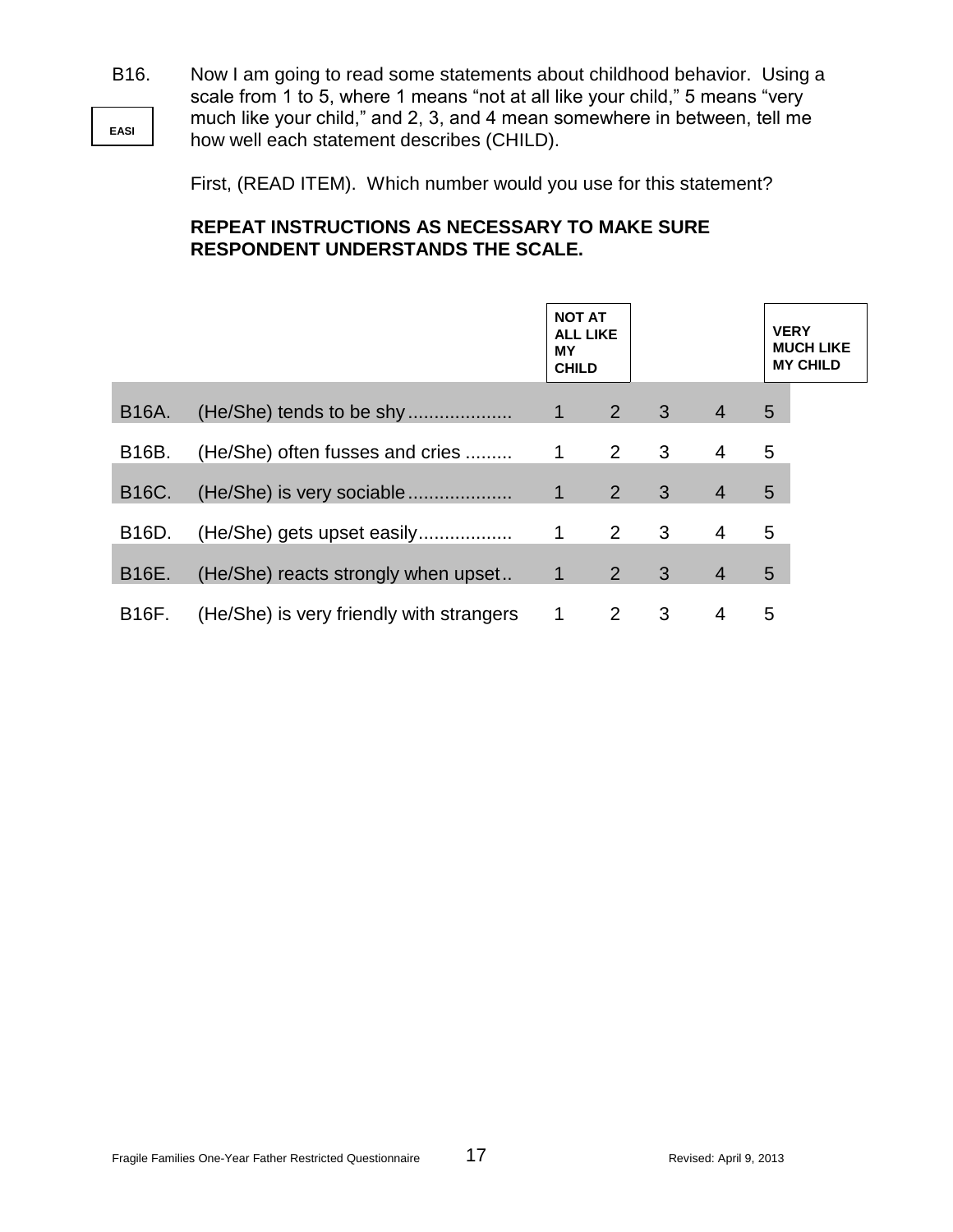B17. Now I would like to ask you some questions about things you do with (CHILD). For each activity, please tell me how many days a week you do this in a typical week.

**HOME**

How many days a week do you usually (READ ITEM)?

**RECORD "NEVER" AS "0".**

# **(B17D-B17H, 18 CITIES ONLY – 2 CITIES NOT ASKED)**

|              |                                                                                                                                                                  | DAYS PER WEEK  |                |                |   |                          |   |                 |                |
|--------------|------------------------------------------------------------------------------------------------------------------------------------------------------------------|----------------|----------------|----------------|---|--------------------------|---|-----------------|----------------|
|              | Play games like "peek-a-boo"                                                                                                                                     |                |                |                |   |                          |   |                 |                |
| <b>B17A.</b> |                                                                                                                                                                  |                | $\overline{1}$ | 2              | 3 | $\overline{4}$           | 5 | 6               | 7              |
| B17B.        | Sing songs or nursery rhymes                                                                                                                                     |                |                |                |   |                          |   |                 |                |
|              |                                                                                                                                                                  | $\mathbf 0$    | $\mathbf 1$    | 2              | 3 | 4                        | 5 | 6               | $\overline{7}$ |
| <b>B17C.</b> |                                                                                                                                                                  | $\mathbf 0$    | $\mathbf{1}$   | $\overline{2}$ | 3 | $\overline{4}$           | 5 | $6\phantom{1}6$ | $\overline{7}$ |
| B17D.        |                                                                                                                                                                  | 0              | $\mathbf{1}$   | 2              | 3 | $\overline{4}$           | 5 | 6               | $\overline{7}$ |
| B17E.        | Play inside with toys such                                                                                                                                       |                |                |                |   |                          |   |                 |                |
|              | as blocks or legos with (CHILD)                                                                                                                                  | $\overline{0}$ | $\mathbf{1}$   | 2              | 3 | $\overline{4}$           | 5 | 6               | $\overline{7}$ |
| <b>B17F.</b> | Take (CHILD) to visit relatives                                                                                                                                  | $\overline{0}$ | $\mathbf 1$    | $\overline{2}$ | 3 | 4                        | 5 | 6               | $\overline{7}$ |
| <b>B17G.</b> | Hug or show physical affection                                                                                                                                   |                |                |                |   |                          |   |                 |                |
|              |                                                                                                                                                                  | $\overline{0}$ | $\mathbf{1}$   | $\overline{2}$ | 3 | $\overline{4}$           | 5 | 6               | $\overline{7}$ |
| B17H.        |                                                                                                                                                                  | $\mathbf 0$    | $\mathbf{1}$   | $\overline{2}$ | 3 | $\overline{\mathcal{A}}$ | 5 | $6\phantom{1}6$ | $\overline{7}$ |
| B17I.        | Sometimes children behave pretty well and sometimes they don't. In the past<br>month, have you spanked (CHILD) because (he/she) was misbehaving or<br>acting up? |                |                |                |   |                          |   |                 |                |
|              |                                                                                                                                                                  |                |                |                |   |                          |   |                 |                |
|              |                                                                                                                                                                  |                |                |                |   |                          |   |                 |                |
| B1711.       | Did you do this                                                                                                                                                  |                |                |                |   |                          |   |                 |                |
|              |                                                                                                                                                                  |                |                |                |   |                          |   |                 |                |
|              |                                                                                                                                                                  |                |                |                |   |                          |   |                 |                |
|              |                                                                                                                                                                  |                |                |                |   |                          |   |                 |                |
|              |                                                                                                                                                                  |                |                |                |   |                          |   |                 |                |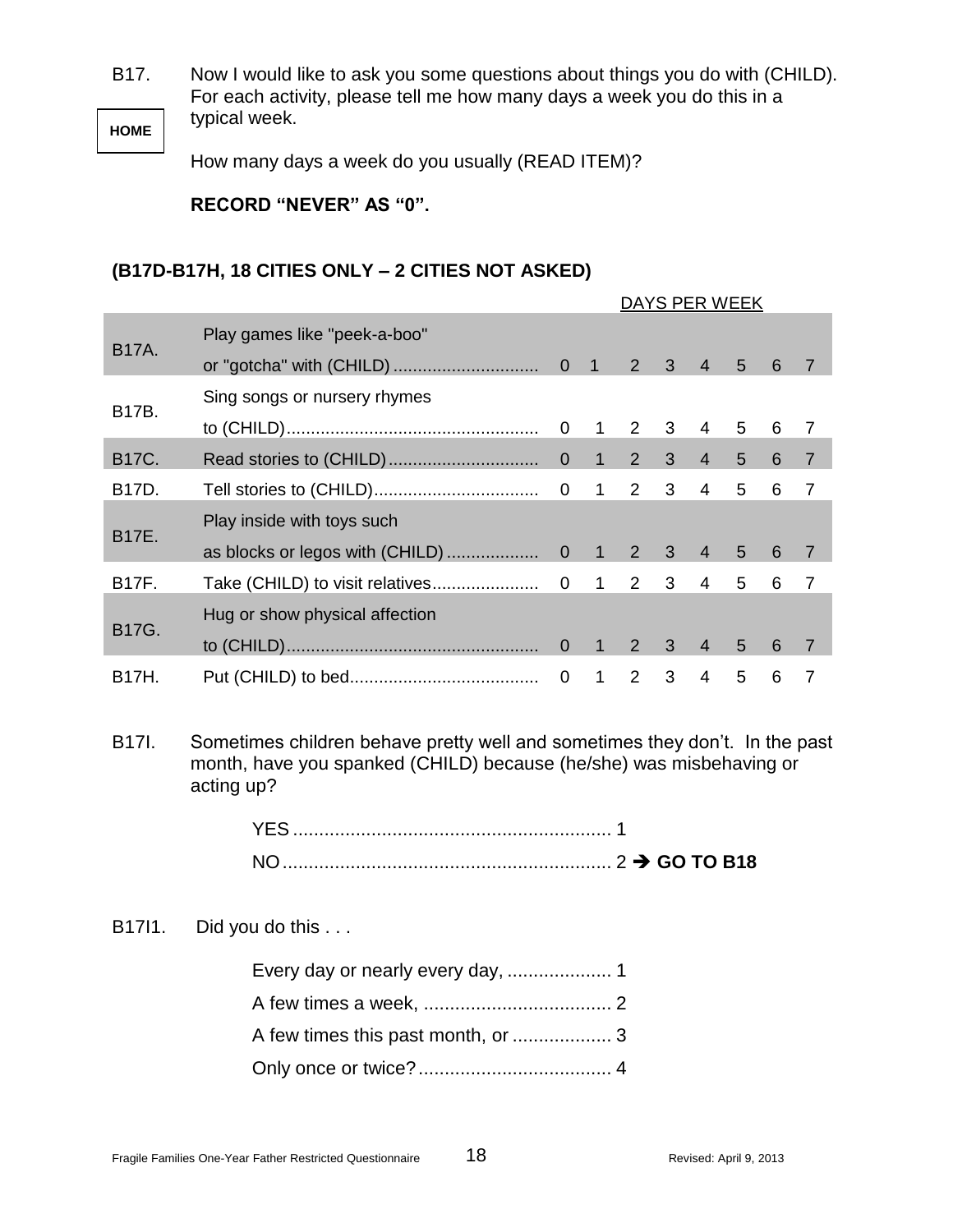B18. Now I'm going to read some statements about raising (CHILD). Please tell me if you agree or disagree with each statement.

#### **(18 CITIES ONLY – 2 CITIES NOT ASKED)**

B18A. Being a parent is harder than I thought it would be. Do you . . .

# **(18 CITIES ONLY – 2 CITIES NOT ASKED)**

B18B. I feel trapped by my responsibilities as a parent. Do you . . .

# **(18 CITIES ONLY – 2 CITIES NOT ASKED)**

B18C. I find that taking care of my child(ren) is much more work than pleasure. Do you . . .

| ۰.<br>×<br>۰.<br>×<br>۰. |  |
|--------------------------|--|

**CDSP**

**CDSP**

# **(18 CITIES ONLY – 2 CITIES NOT ASKED)**

B18D. I often feel tired, worn out, or exhausted from raising a family. Do you . . .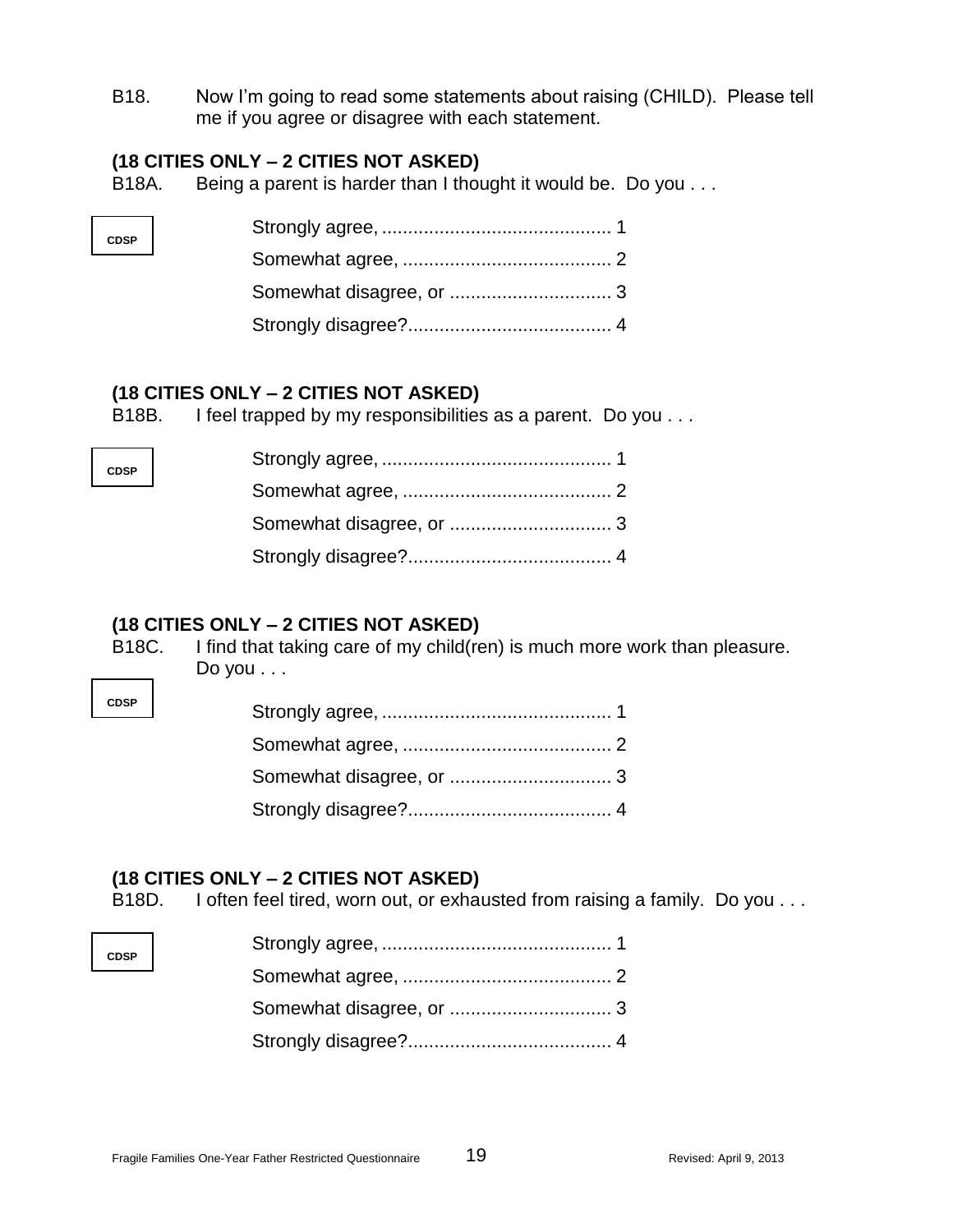# **(2 CITIES ONLY)**

FX2B20A. (CHILD) seems harder to care for than most children. Do you . . .

| Somewhat disagree, or3 |  |
|------------------------|--|
|                        |  |

# **(2 CITIES ONLY)**

| FX2B20B. You often feel angry with (CHILD). Do you |
|----------------------------------------------------|
|                                                    |
|                                                    |

# **(2 CITIES ONLY)**

FX2B20C. You would be doing better in life without (CHILD). Do you . . .

B19. Is (CHILD) currently being cared for by someone other than you on a regular basis? By regular, I mean at least once a week for the past month.

| YES |  |
|-----|--|
| NΟ  |  |

# **(18 CITIES ONLY – 2 CITIES NOT ASKED)**

B19A. How many hours a week is (CHILD) in care, including all the different arrangements that you use?

|\_\_\_|\_\_\_| HOURS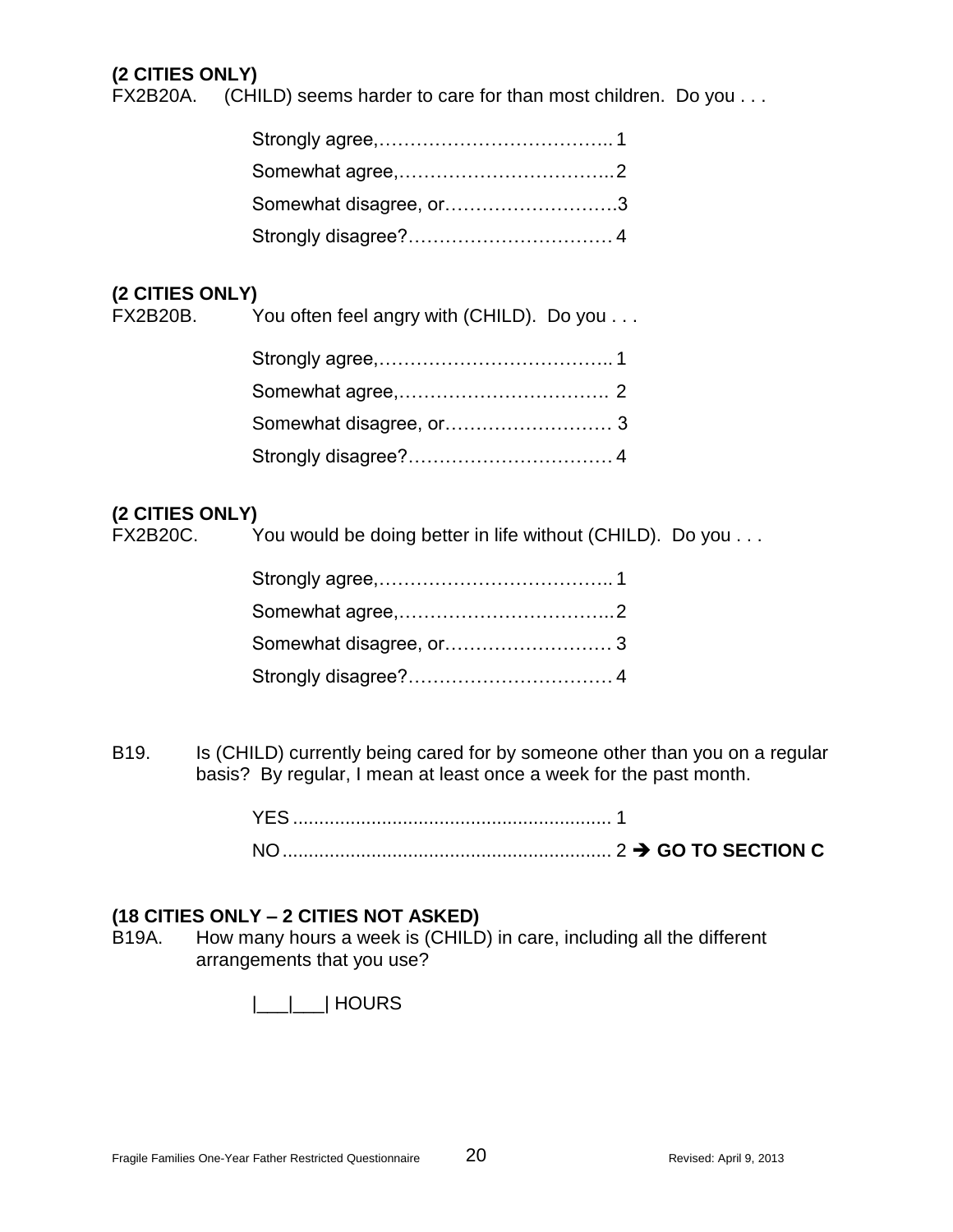# **(CONSTRUCTED FOR 2 CITIES)** B19A1. **IS CHILD IN CARE LESS THAN 10 HOURS A WEEK?**

YES ............................................................. 1 **GO TO SECTION C** NO............................................................... 2

B20. How many different arrangements are you currently using?

**EHS**

|\_\_\_|\_\_\_| ARRANGEMENTS

#### **(18 CITIES ONLY – 2 CITIES NOT ASKED)**

B20A. How old was (CHILD) when (he/she) was first taken care of by someone else on a regular basis?

|\_\_\_|\_\_\_| YEARS |\_\_\_|\_\_\_| MONTHS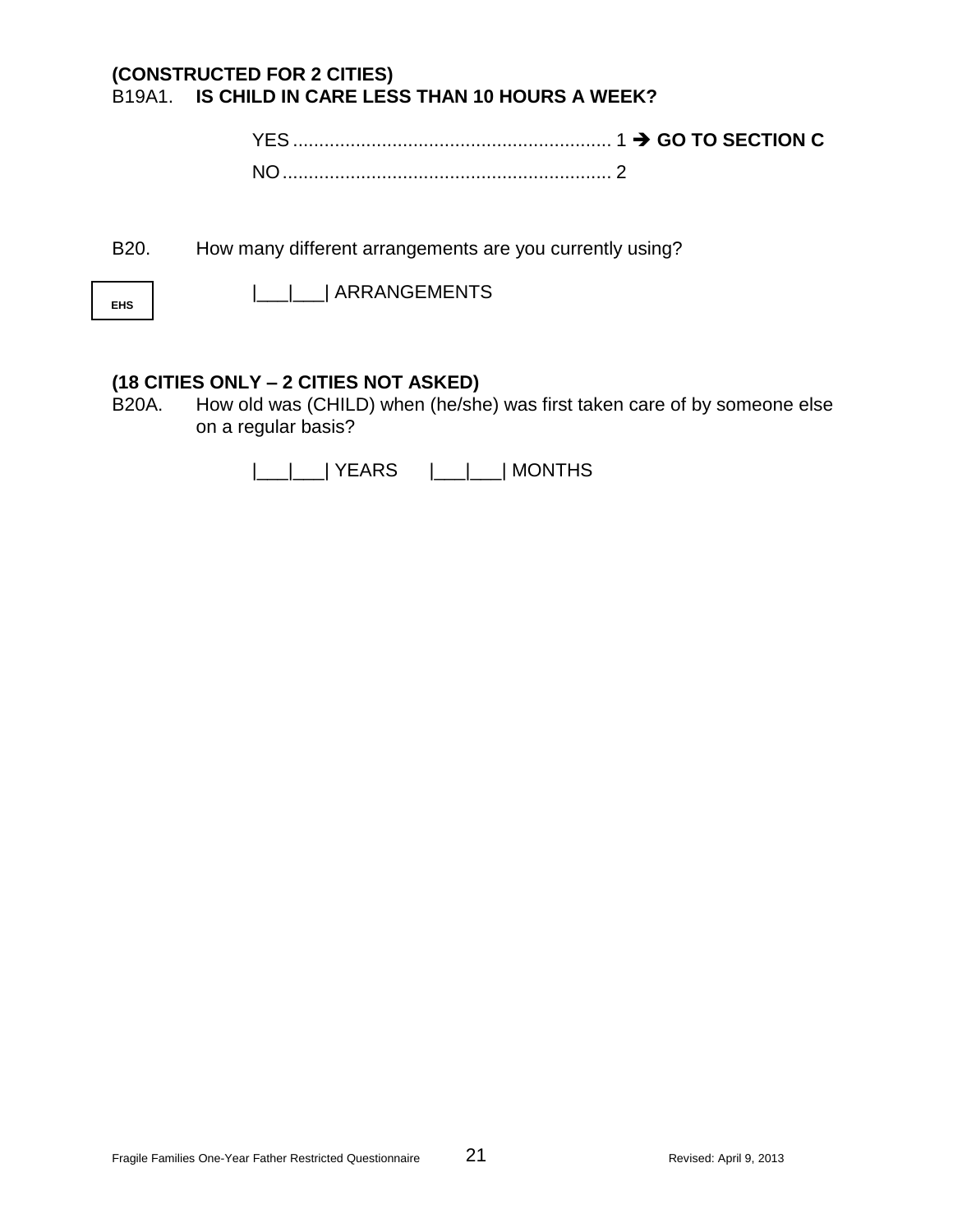#### B21A. What type(s) of arrangement(s) are you using now? **PROBE:** Any others?

B21B. **IF MORE THAN ONE ARRANGEMENT:** Which is your primary arrangement? Is it (LIST ARRANGEMENTS CIRCLED IN COLUMN A)? By primary, I mean the arrangement where (CHILD) spends the most time.

|                                 | <b>B21A</b><br><b>CIRCLE ALL</b> | <b>B21B</b><br><b>CIRCLE</b> |                         |
|---------------------------------|----------------------------------|------------------------------|-------------------------|
|                                 | THAT APPLY                       | PRIMARY ONE                  |                         |
| CHILD'S MOTHER (NOT LIVE-IN)    | $\mathbf{1}$                     | 1                            |                         |
| MOTHER'S PARTNER OR BOYFRIEND   | 2                                | $\overline{2}$               |                         |
|                                 | 3                                | 3                            |                         |
| CHILD'S MATERNAL GRANDPARENT    | $\overline{4}$                   | $\overline{4}$               |                         |
| OTHER RELATIVE ON MOTHER'S SIDE | 5                                | 5                            |                         |
| CHILD'S PATERNAL GRANDPARENT    | 6                                | 6                            |                         |
| OTHER RELATIVE ON FATHER'S SIDE | $\overline{7}$                   | $\overline{7}$               |                         |
|                                 | 8                                | 8                            |                         |
| FATHER'S PARTNER'S RELATIVE     | 9                                | 9                            |                         |
| NON-RELATIVE/FAMILY CHILD CARE  | 10                               | 10                           |                         |
|                                 | 11                               | 11                           | $\rightarrow$ GO TO B23 |
| HEAD START/EARLY HEAD START     | 12                               | 12                           | $\rightarrow$ GO TO B23 |
| OTHER (NOT SPECIFIED)           | 13                               | 13                           |                         |
|                                 |                                  |                              |                         |

I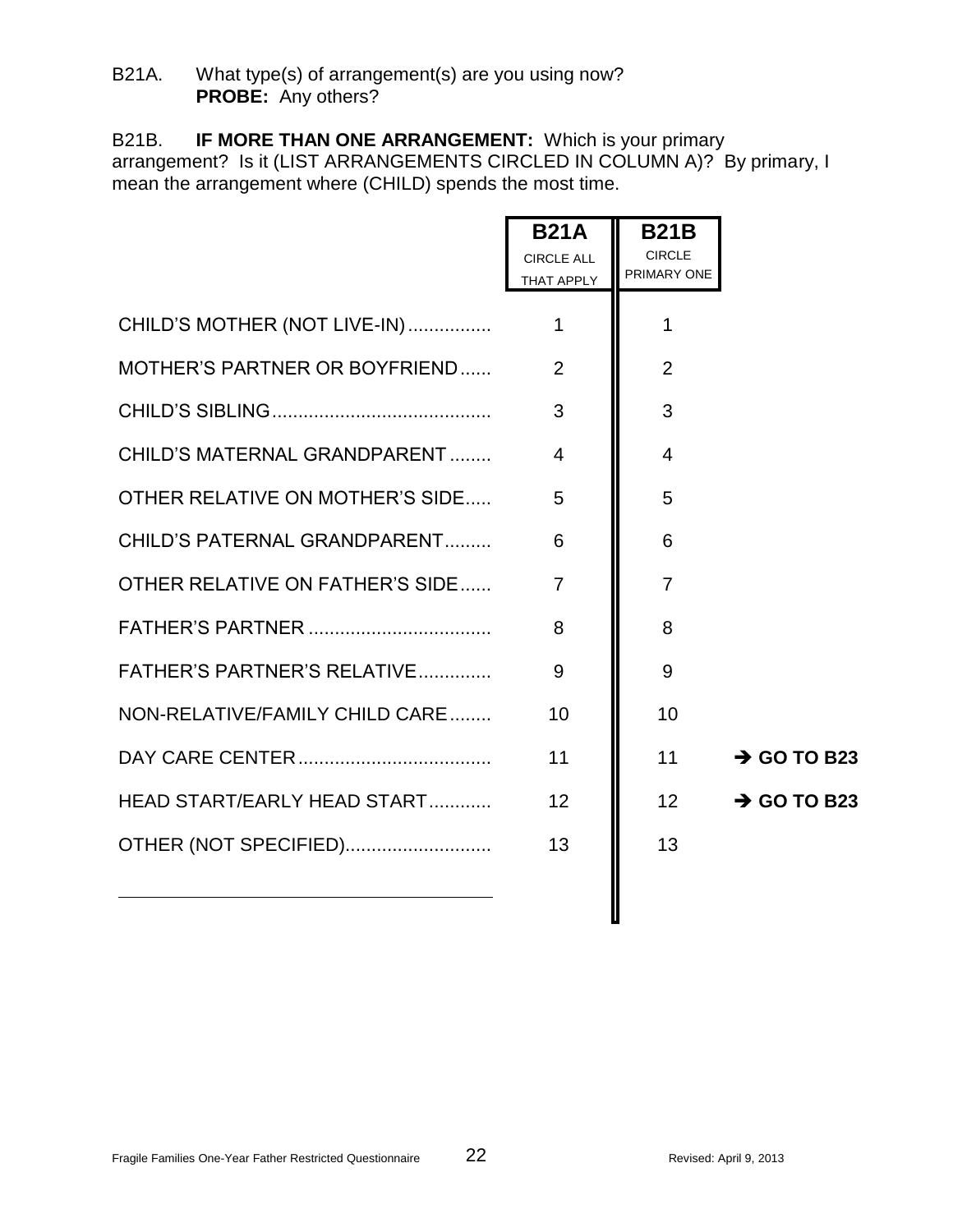B22. Where does (MAIN PROVIDER) usually take care of (CHILD)?

| ۰. |  |
|----|--|

| PROVIDER AND (CHILD) LIVE IN |  |
|------------------------------|--|
|                              |  |

CHILD'S AND PROVIDER'S HOME ........... 102

\_\_\_\_\_\_\_\_\_\_\_\_\_\_\_\_\_\_\_\_\_\_\_\_\_\_\_\_\_\_\_\_

B23. How old was (CHILD) when you first started using (PRIMARY ARRANGEMENT IN B21B)?

|\_\_\_|\_\_\_| MONTHS OLD

LESS THAN A MONTH OLD....................... 0

B24. How many days each week does (PRIMARY ARRANGEMENT IN B21B) usually take care of (CHILD)?

|\_\_\_| DAYS

- B24A. How many hours each day does (PRIMARY ARRANGEMENT IN B21B) usually take care of (CHILD)?
- **EHS** |\_\_\_|\_\_\_| HOURS
- B24B. How many times have you changed your child care arrangements since (CHILD) was born? By changes I mean, for example, that your child got a new babysitter, or started going to a new family child care program or day care center.

| TIMES |  |
|-------|--|
|       |  |

|--|--|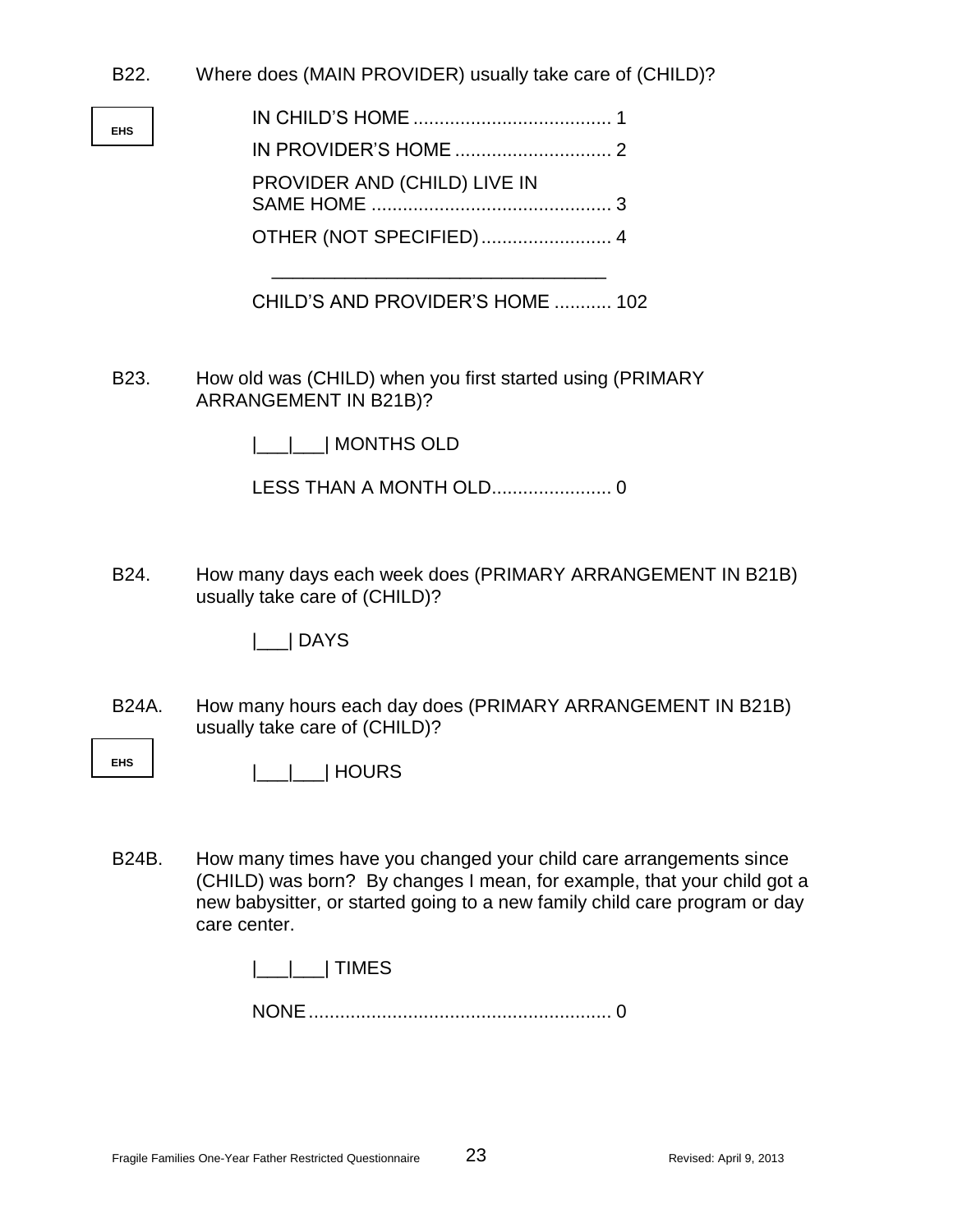B25. Does any person or any agency give you money, a voucher, or a scholarship to help pay for child care?

**CWORK**

| NO CHARGE FOR CHILD CARE. |  |
|---------------------------|--|
|                           |  |

B26. Who gives you money or the voucher or scholarship?

**PROBE:** Anyone or any place else?

#### CIRCLE ALL THAT APPLY

| CHILD'S MOTHER (NOT LIVE-IN)  1 |
|---------------------------------|
|                                 |
|                                 |
|                                 |
|                                 |
|                                 |
|                                 |
|                                 |
|                                 |

COMMUNITY ORGANIZATION .................. 101

\_\_\_\_\_\_\_\_\_\_\_\_\_\_\_\_\_\_\_\_\_\_\_\_\_\_\_\_\_\_\_\_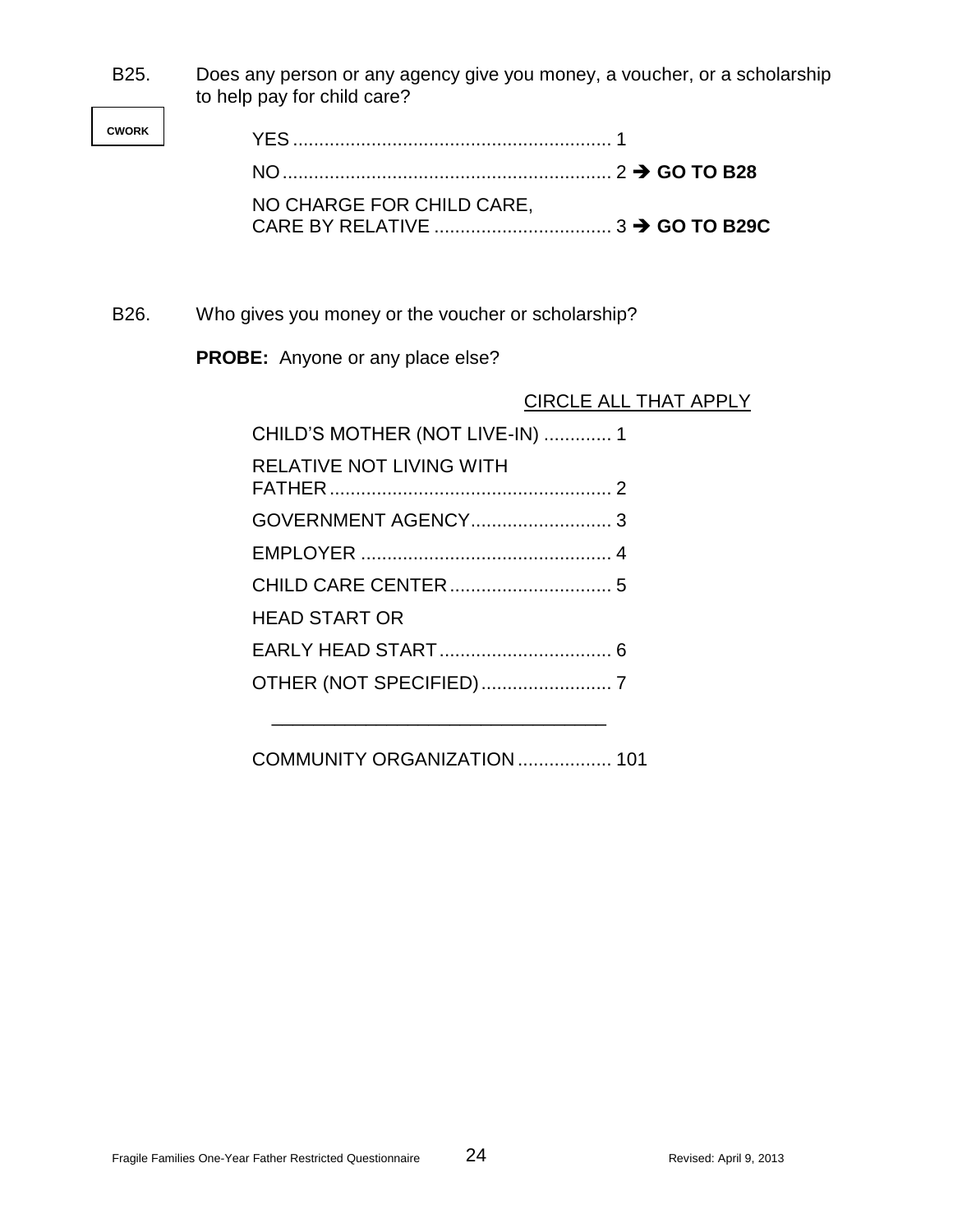B27A. How much money does child's mother (not live in) give you (or what is the value of the voucher or scholarship?)

# **(18 CITIES ONLY – 2 CITIES NOT ASKED)**

B27B. How much money does relative (not living with you) give you (or what is the value of the voucher or scholarship?)

| OTHER (NOT SPECIFIED) 4 |
|-------------------------|
|                         |

|--|--|--|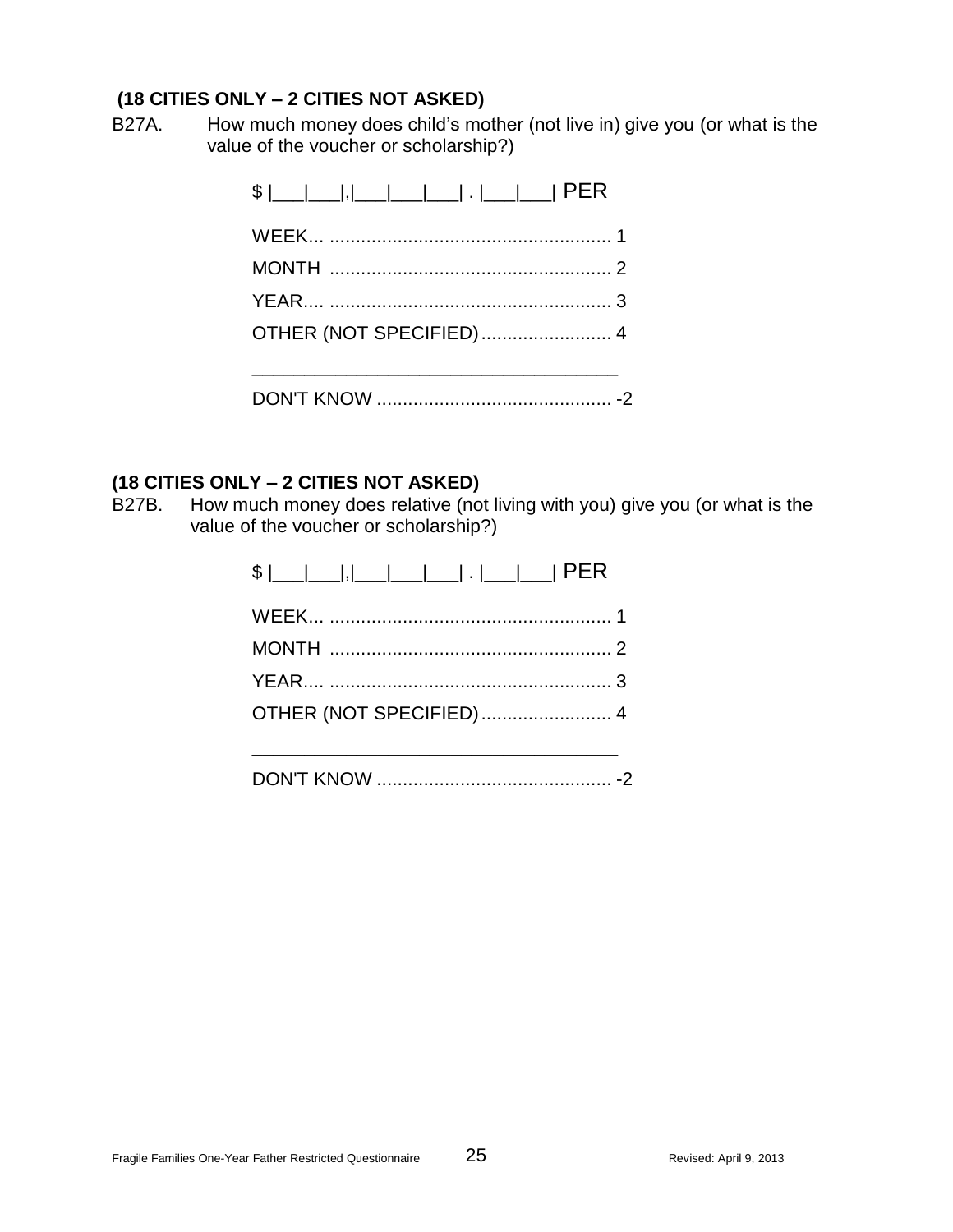B27C. How much money does government agency give you (or what is the value of the voucher or scholarship?)

# **(18 CITIES ONLY – 2 CITIES NOT ASKED)**

B27D. How much money does employer give you (or what is the value of the voucher or scholarship?)

|--|--|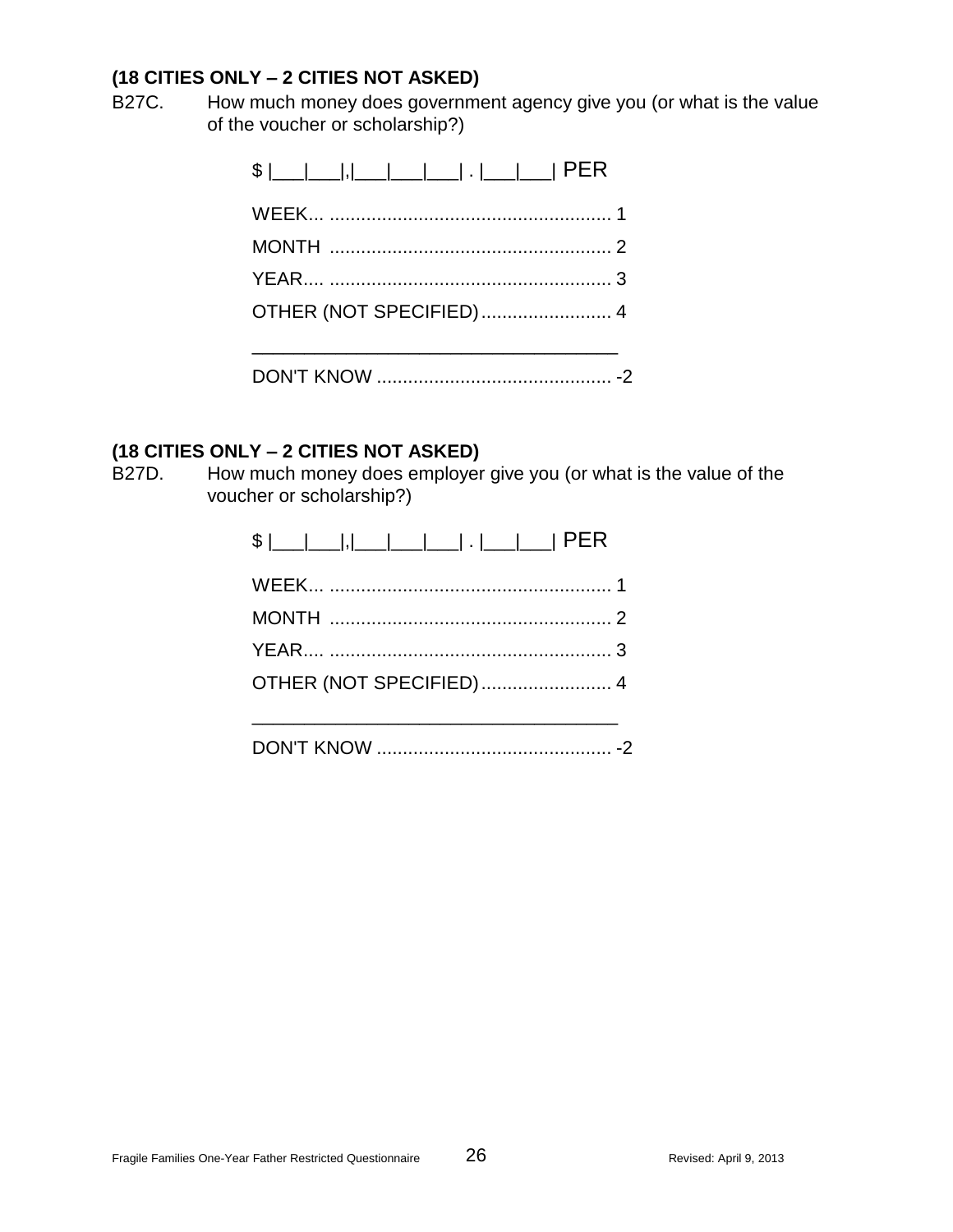B27E. How much money does child care center give you (or what is the value of the voucher or scholarship?)

| OTHER (NOT SPECIFIED) 4 |
|-------------------------|
|                         |
|                         |

#### **(18 CITIES ONLY – 2 CITIES NOT ASKED)**

B27F. How much money does head start/early head start give you (or what is the value of the voucher or scholarship?)

| OTHER (NOT SPECIFIED) 4 |
|-------------------------|
|                         |

|--|--|--|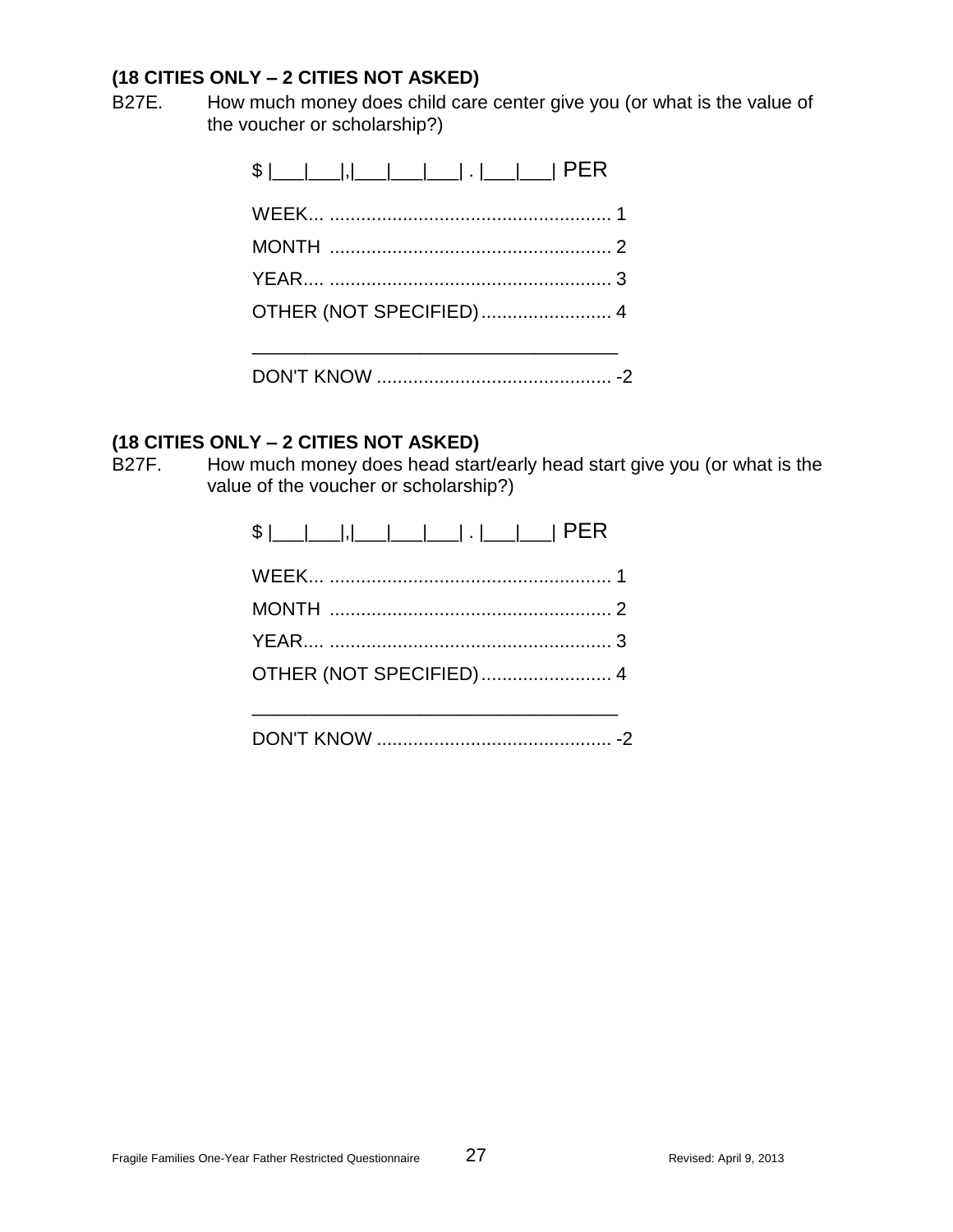B27G. How much money does other person/agency give you (or what is the value of the voucher or scholarship?)

| OTHER (NOT SPECIFIED) 4 |
|-------------------------|
|                         |
|                         |

B28. How much do you pay out-of-pocket for all the child care you currently use?

**PROBE:** Do not include money from other people or agencies.

| $ S $                                 PER |  |
|-------------------------------------------|--|
| <b>HOUR</b>                               |  |
|                                           |  |
|                                           |  |
|                                           |  |
|                                           |  |
|                                           |  |
|                                           |  |

\_\_\_\_\_\_\_\_\_\_\_\_\_\_\_\_\_\_\_\_\_\_\_\_\_\_\_\_\_\_\_\_

| CHILD CARE PROVIDED IN<br>EXCHANGE FOR OTHER SERVICES  -17 $\rightarrow$ GO TO B29B |  |
|-------------------------------------------------------------------------------------|--|
|                                                                                     |  |
|                                                                                     |  |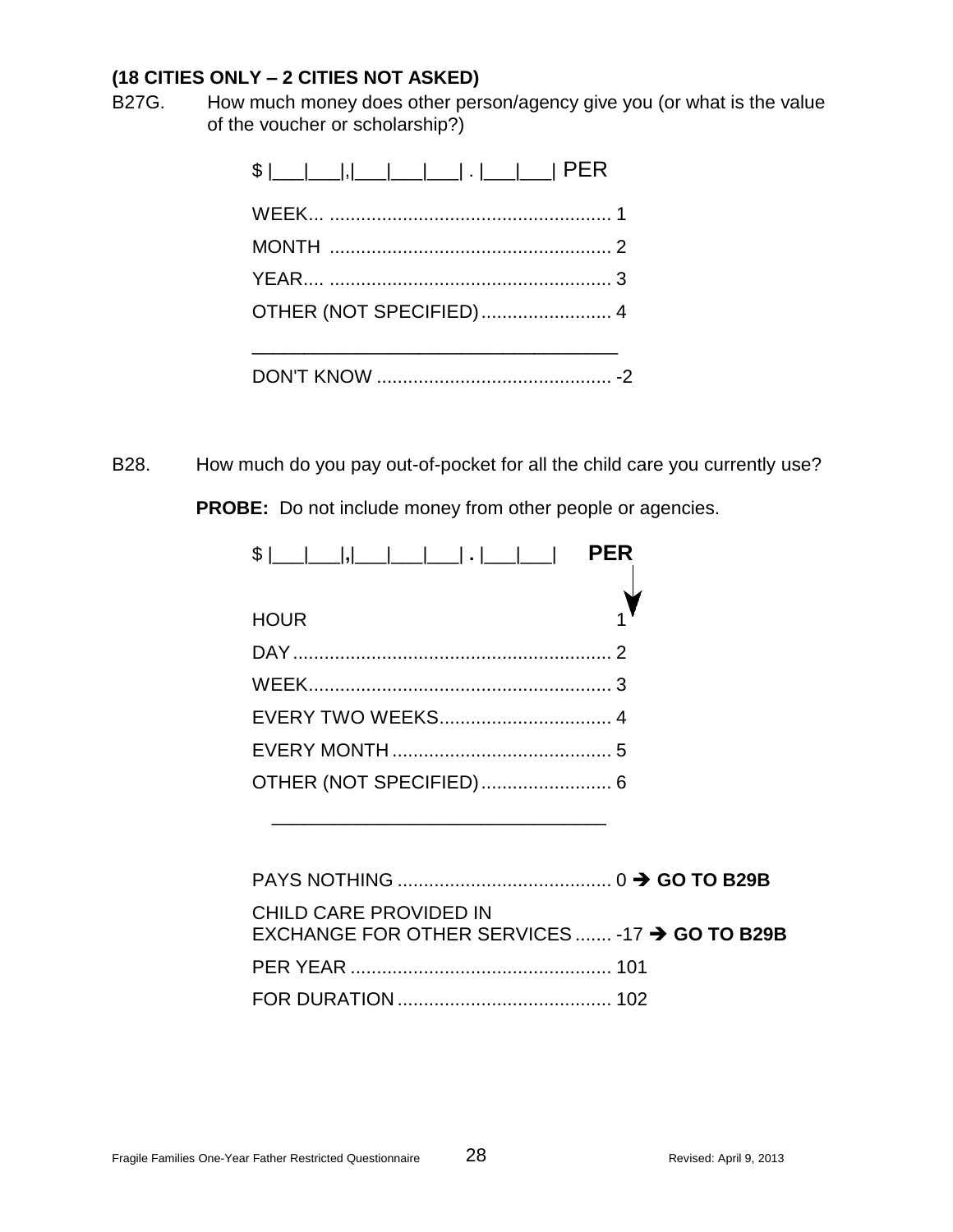B29. Is this amount for (CHILD's) care only, or does it cover other children from your household?

**EHS** CHILD ONLY............................................... 1 **GO TO B29B** CHILD AND OTHERS ................................. 2

#### **(18 CITIES ONLY – 2 CITIES NOT ASKED)**

B29A. How many children, including (CHILD), are covered in this amount?

|\_\_\_|\_\_\_| CHILDREN

#### **(CONSTRUCTED FOR 2 CITIES)**

#### B29B. **DID RESPONDENT RECEIVE ANY HELP FROM NON-FAMILY SOURCE? (B26=3-7)**

#### **(18 CITIES ONLY – 2 CITIES NOT ASKED)**

B29C. Are you eligible for any subsidies or vouchers for child care?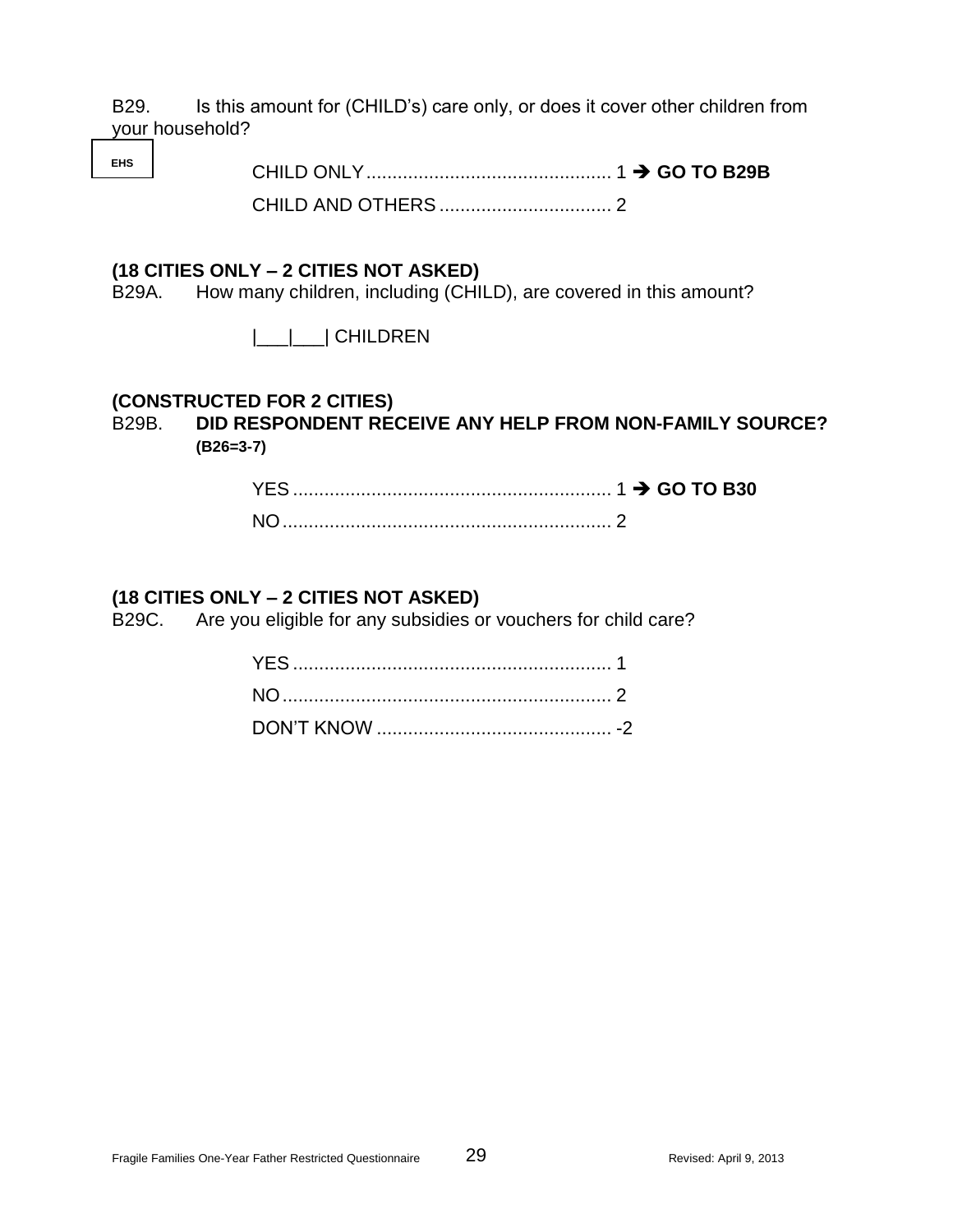- B30. Approximately how many times in the past month did you have to make special arrangements because your usual child care arrangement fell through?
	- **PROBE:** This could be because (one of) your provider(s) was sick or not available due to a holiday.

|\_\_\_|\_\_\_| TIMES

NONE.......................................................... 0 **GO TO B30B**

| DID NOT USE CHILD CARE |  |  |
|------------------------|--|--|
|                        |  |  |

B30A. How many times in the past month did you miss work or school because your child care arrangement fell through?

|  | IME. |
|--|------|
|  |      |

NONE.......................................................... 0

**MFIP** B30B. At anytime since (CHILD) was born, have you had to quit a job, school, or training activity because you had problems arranging child care or keeping a child care arrangement?

B31. When (CHILD) is sick, can (any of) your provider(s) take care of (him/her), do you need to make other arrangements, or do you have to miss work or school to take care of (him/her)?

> ONE OF CURRENT PROVIDERS CAN CARE FOR (CHILD) ........................... 1 HAS TO MAKE OTHER ARRANGEMENTS ...................................... 2 MISS WORK/SCHOOL ............................... 3 SOMETIMES CAN MAKE OTHER ARRANGEMENTS, SOMETIMES HAVE TO MISS WORK/SCHOOL .............. 4

# **GO TO SECTION C**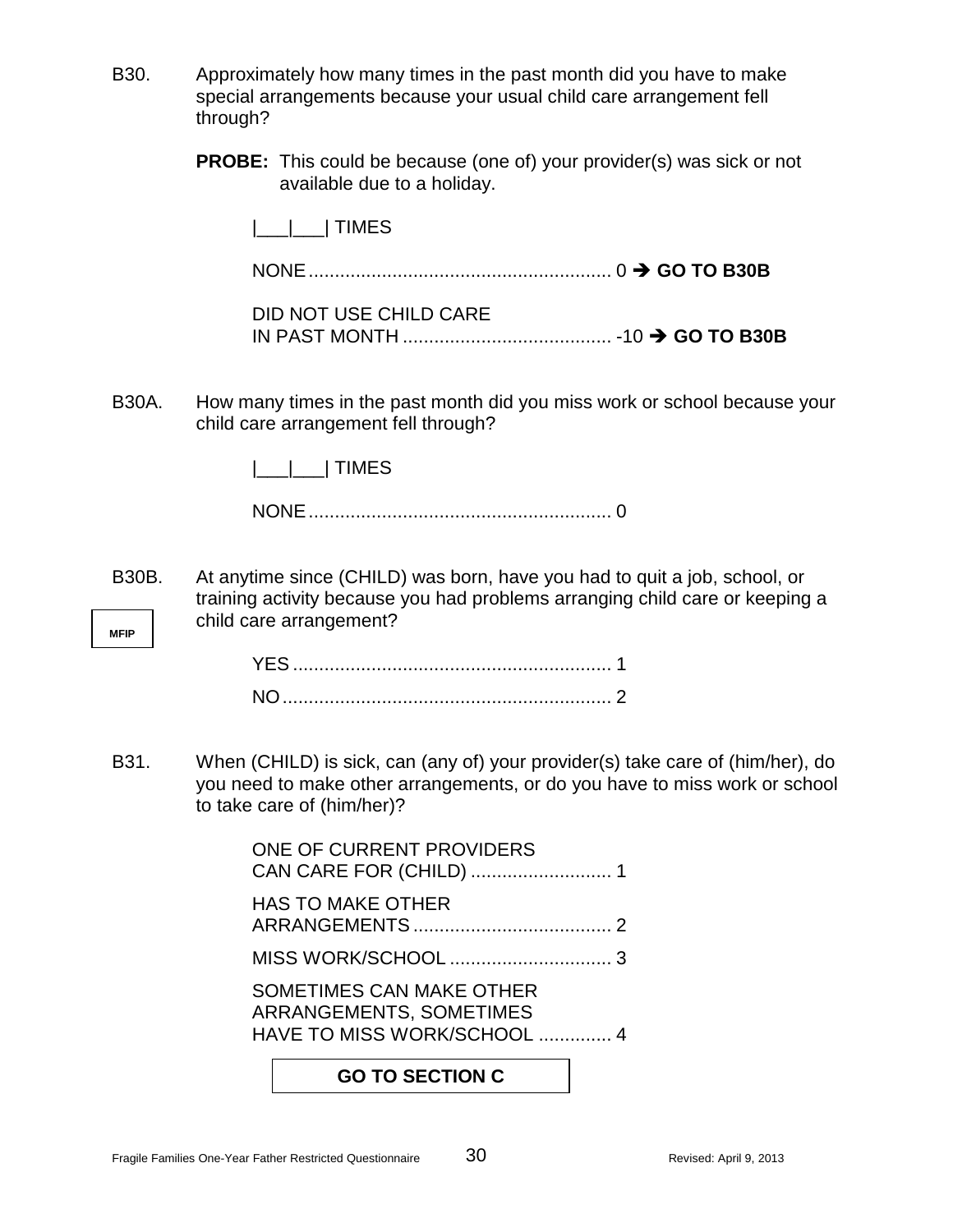#### **FOR FATHERS WHO DO NOT HAVE PRIMARY (SOLE) CUSTODY OF CHILD**

**NHI**

B32. Now, I'd like to ask you some questions about (CHILD's) health and development and how (he/she) is doing. In general, would you say (CHILD's) health is . . .

B33. During the past year, did you ever talk to (CHILD's) doctor about how (he/she) is doing? This could be as part of a visit or a separate call.

| CHILD DOESN'T HAVE DOCTOR -10 $\rightarrow$ GO TO B33B |  |
|--------------------------------------------------------|--|

B33A. Do you feel you could talk to (CHILD's) doctor if you wanted to?

| CHILD DOESN'T HAVE DOCTOR - 10 |  |
|--------------------------------|--|

B33B. Is (CHILD) currently being cared for by someone other than (you or (MOTHER)/PERSON IN A4A) on a regular basis? By regular, I mean at least once a week for the past month.

#### **NOTE: THIS ITEM REFERS ONLY TO CARE GIVEN BY SOMEONE OTHER THAN THE CUSTODIAL PARENTS.**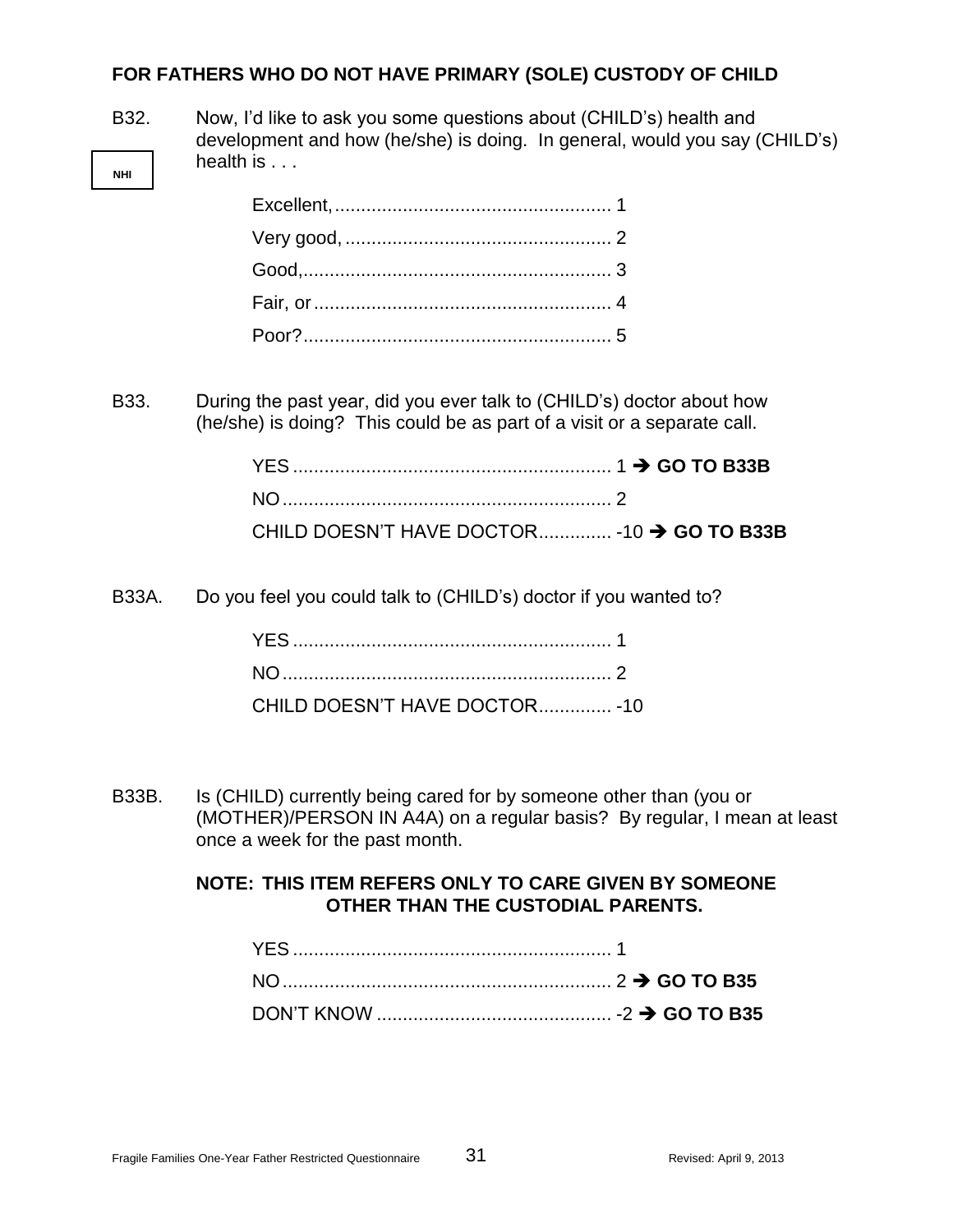B34. During the past year, did you ever talk to (CHILD's) child care provider about how (he/she) was doing?

| CHILD DOESN'T HAVE CHILD |  |
|--------------------------|--|

#### **(18 CITIES ONLY – 2 CITIES NOT ASKED)**

B34A. Do you feel you could talk to (CHILD's) child care provider if you wanted to?

| CHILD DOESN'T HAVE CHILD |  |
|--------------------------|--|

#### B35. **DID FATHER SEE CHILD IN PAST 30 DAYS? (A3=1 OR 2, OR A4D GREATER THAN 0)**

| <b>YES</b> |  |
|------------|--|
|            |  |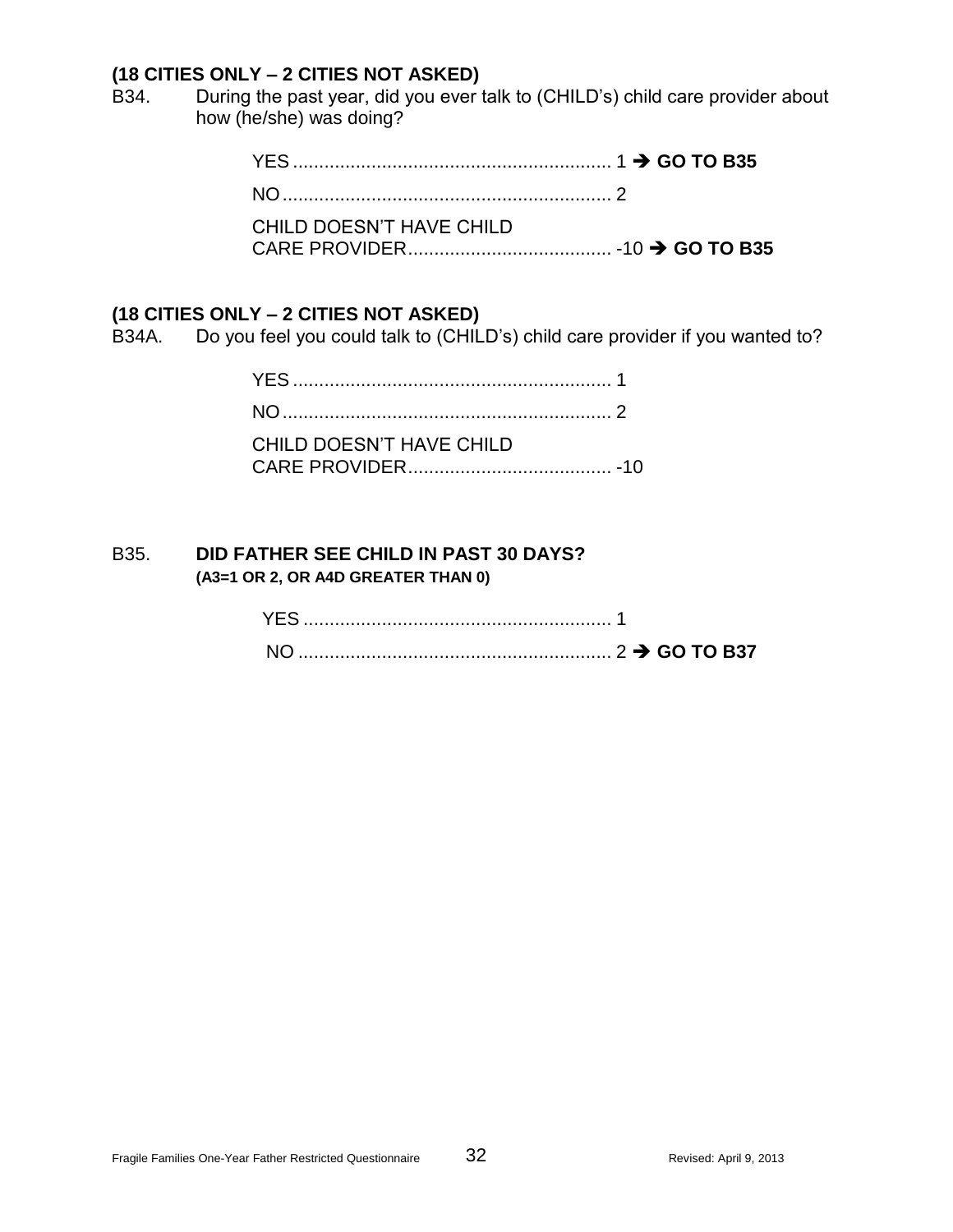B36. Now I would like to ask you some questions about things you do with (CHILD). For each activity, please tell me how many days a week you do this in a typical week.

**HOME** How many days a week do you usually (READ ITEM)?

#### **RECORD "NEVER" AS "0".**

#### **(B36D-B36H, 18 CITIES ONLY – 2 CITIES NOT ASKED)**

|              |                                   | DAYS PER WEEK  |                |                     |              |                |   |   |                |
|--------------|-----------------------------------|----------------|----------------|---------------------|--------------|----------------|---|---|----------------|
| <b>B36A.</b> | Play games like "peek-a-boo" or   |                |                | $1 \quad 2 \quad 3$ |              | $\overline{4}$ | 5 | 6 | $\overline{7}$ |
| B36B.        | Sing songs or nursery rhymes to   | $\mathbf 0$    |                | $1 \quad 2 \quad 3$ |              | 4              | 5 | 6 | 7              |
| <b>B36C.</b> |                                   | $\overline{0}$ | 17             | $2^{\circ}$         | $\mathbf{3}$ | $\overline{4}$ | 5 | 6 | $\overline{7}$ |
| B36D.        |                                   | $\mathbf 0$    | $\overline{1}$ | 2                   | 3            | $\overline{4}$ | 5 | 6 | 7              |
| <b>B36E.</b> | Play inside with toys such        |                |                |                     |              | $\overline{4}$ | 5 | 6 | $\overline{7}$ |
| <b>B36F.</b> |                                   |                |                | $\mathbf{2}$        | 3            | 4              | 5 | 6 | 7              |
| <b>B36G.</b> | Hug or show physical affection to |                | $\overline{1}$ | $2^{\circ}$         | $\mathbf{3}$ | $\overline{4}$ | 5 | 6 | $\overline{7}$ |
| <b>B36H.</b> |                                   |                | $\overline{1}$ | 2                   | 3            | $\overline{4}$ | 5 | 6 | 7              |

B36I. Sometimes children behave pretty well and sometimes they don't. In the past month, have you spanked (CHILD) because (he/she) was misbehaving or acting up?

| $NO_{-.}$ |  |
|-----------|--|

B36I1. Did you do this ...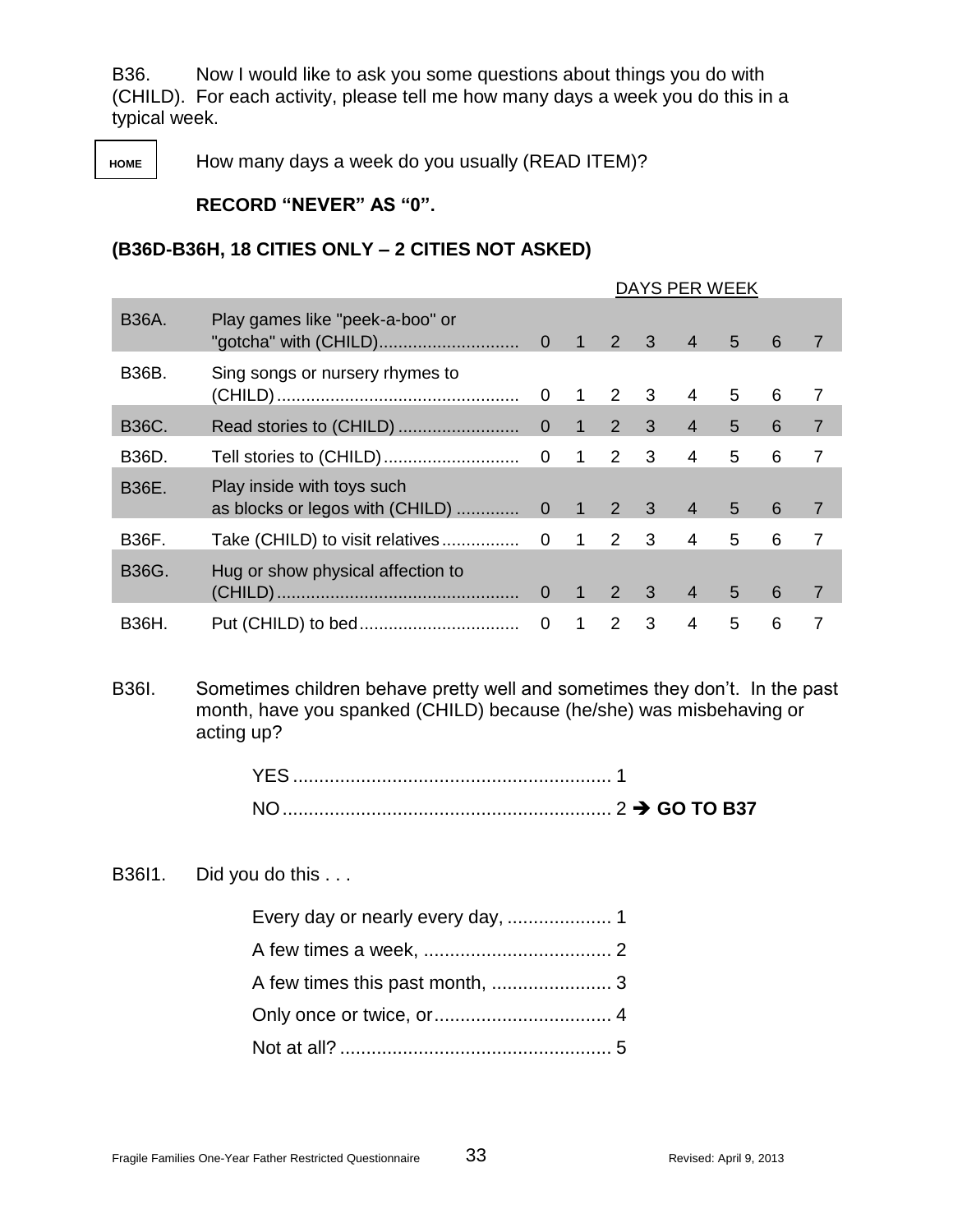## **(18 CITIES ONLY – 2 CITIES NOT ASKED)**

**EASI** B37. Now I am going to read some statements about childhood behavior. Using a scale from 1 to 5, where 1 means "not at all like your child," 5 means "very much like your child," and 2, 3, and 4 mean somewhere in between, tell me how well each statement describes (CHILD).

First, (READ ITEM). Which number would you use for this statement?

## **REPEAT INSTRUCTIONS AS NECESSARY TO MAKE SURE RESPONDENT UNDERSTANDS THE SCALE.**

|              |                                 | <b>NOT AT</b><br><b>ALL LIKE</b><br><b>MY CHILD</b> |                |                |                | <b>VERY</b><br><b>MUCH LIKE</b><br><b>MY CHILD</b> |
|--------------|---------------------------------|-----------------------------------------------------|----------------|----------------|----------------|----------------------------------------------------|
| <b>B37A.</b> | (He/She) tends to be shy        | $\mathbf 1$                                         | 2              | 3 <sup>5</sup> | $\overline{4}$ | 5                                                  |
| <b>B37B.</b> | (He/She) often fusses and cries | 1                                                   | $\overline{2}$ | 3              | $\overline{4}$ | 5                                                  |
| <b>B37C.</b> | (He/She) is very sociable       | 1                                                   | $\overline{2}$ | 3              | $\overline{4}$ | 5                                                  |
| <b>B37D.</b> | (He/She) gets upset easily      | 1                                                   | 2              | 3              | $\overline{4}$ | 5                                                  |
| <b>B37E.</b> | (He/She) reacts strongly when   | 1                                                   | 2 <sup>1</sup> | 3 <sup>2</sup> | $\overline{4}$ | 5                                                  |
| <b>B37F.</b> | (He/She) is very friendly with  |                                                     | $\mathcal{P}$  | 3              | 4              | 5                                                  |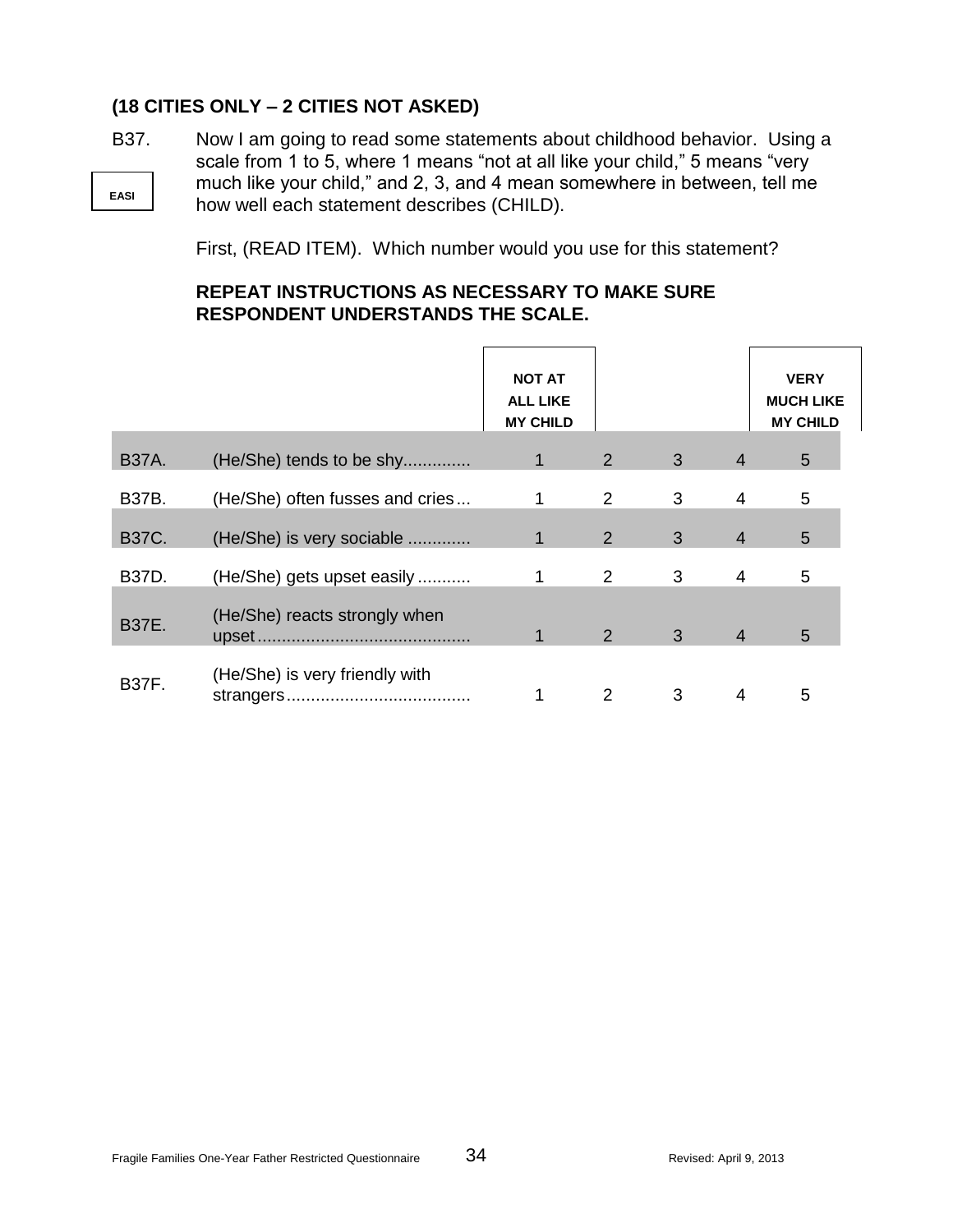Now I'm going to read some statements about being a parent. Please tell me how much you agree or disagree with each statement.

## **(18 CITIES ONLY – 2 CITIES NOT ASKED)**

B38A. Being a parent is harder than I thought it would be. Do you . . .

### **(18 CITIES ONLY – 2 CITIES NOT ASKED)**

B38B. I feel trapped by my responsibilities as a parent. Do you . . .

## **(18 CITIES ONLY – 2 CITIES NOT ASKED)**

B38C. I find that taking care of my child(ren) is much more work than pleasure. Do you . . .

**CDSP**

**CDSP**

**CDSP**

**CDSP**

### **(18 CITIES ONLY – 2 CITIES NOT ASKED)**

B38D. I often feel tired, worn out, or exhausted from raising a family. Do you . . .

| $\overline{\phantom{0}}$ |  |
|--------------------------|--|
|                          |  |
|                          |  |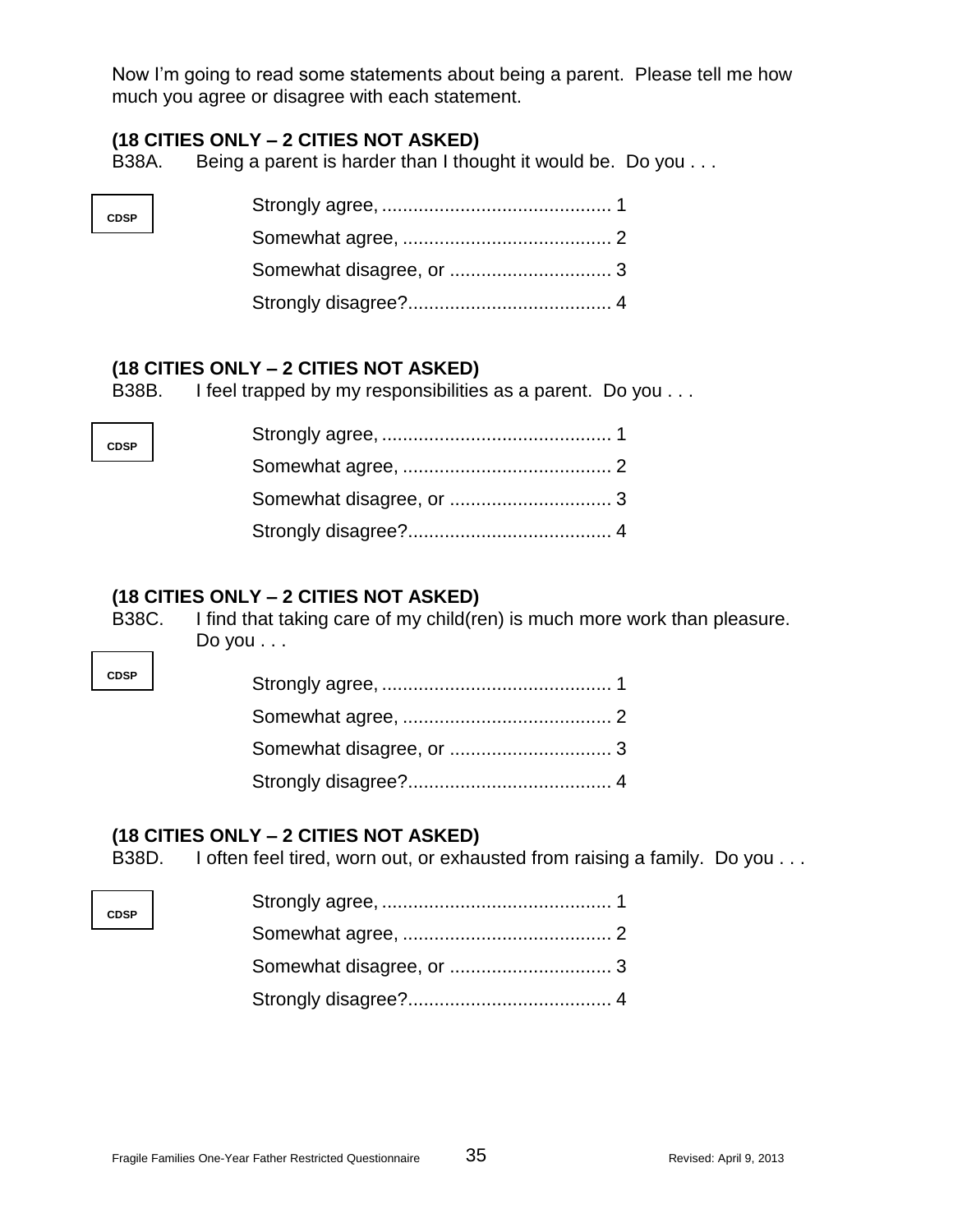# **SECTION C: MOTHER-CHILD RELATIONSHIP**

C1A. **IS MOTHER ALIVE? (CHECK A6 OR A7E)**

| <b>YES</b> |  |
|------------|--|
| $N \cap$   |  |

#### **(CONSTRUCTED FOR 2 CITIES)**

FC1B. **DOES FATHER HAVE PRIMARY (SOLE) CUSTODY OF CHILD? (B1=1 AND B1A=2)**

### **FOR A FATHER WHO HAS PRIMARY (SOLE) CUSTODY OF CHILD:**

Now I'd like to ask you some questions about (MOTHER) and her relationship with (CHILD).

C2. Since (CHILD's) birth, has (MOTHER) seen (him/her)?

| <b>VOLUNTEERED, MOTHER</b> |  |
|----------------------------|--|
|                            |  |

C2A. During the past 30 days, how many days has (MOTHER) seen (CHILD)?

| NUMBER OF DAYS  __ __  → GO TO C2E |  |
|------------------------------------|--|
|                                    |  |
| <b>VOLUNTEERED, MOTHER</b>         |  |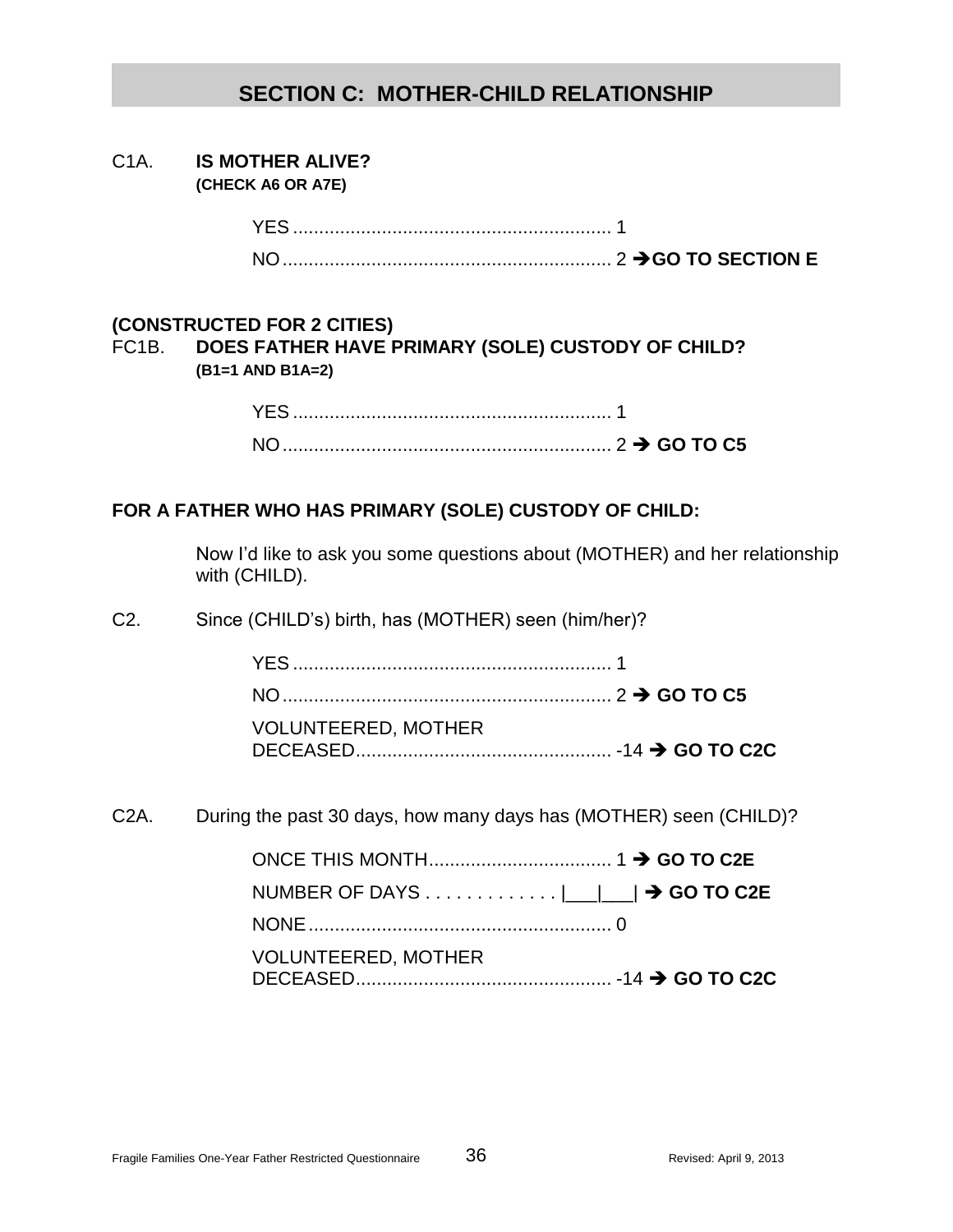C2B. When did (MOTHER) last see (CHILD)?

|\_\_\_|\_\_\_| / |\_\_\_|\_\_\_|\_\_\_|\_\_\_| MONTH YEAR **(C2B1) (C2B2)**

- C2C. **NOT FOR PUBLIC RELEASE.**
- C2D. **NOT FOR PUBLIC RELEASE.**

#### **(18 CITIES ONLY – 2 CITIES NOT ASKED)**

C2E. Since (CHILD'S) birth, has (CHILD) ever stayed overnight with (MOTHER)?

#### **(18 CITIES ONLY – 2 CITIES NOT ASKED)**

C2F. How many nights altogether has (CHILD) spent with (MOTHER)?

|\_\_\_|\_\_\_| NIGHTS

#### **(CONSTRUCTED FOR 2 CITIES)**

C2G. **DID (MOTHER) SEE (CHILD) MORE THAN ONCE DURING THE PAST MONTH? (C2A GREATER THAN 1)**

YES ............................................................. 1

NO............................................................... 2 **GO TO C5**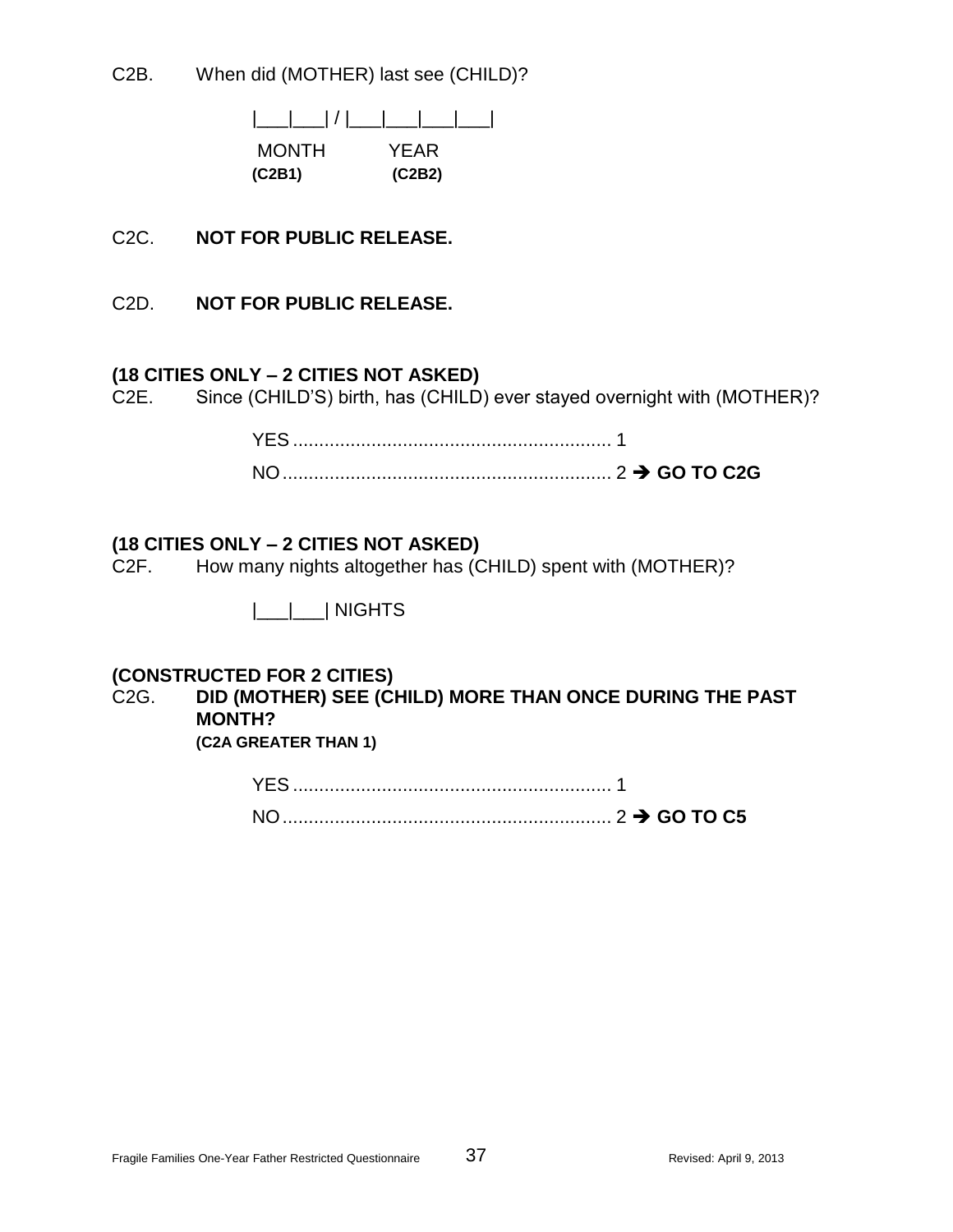C3. Now I would like to ask you some questions about things (MOTHER) does with (CHILD).

**HOME**

For each activity, please tell me how many days a week she does this in a typical week.

How many days a week do you usually (READ ITEM)?

**RECORD "NEVER" AS "0".**

## **(C3A-C3B, C3D, C3F-C3G, C3I-C3J, 18 CITIES ONLY – 2 CITIES NOT ASKED)**

| C <sub>3</sub> A. | Play games like "peek-a-boo"                 |  |           |  |   |                |
|-------------------|----------------------------------------------|--|-----------|--|---|----------------|
| C <sub>3</sub> B. | Sing songs or nursery rhymes to (him/her)  0 |  | 1 2 3 4 5 |  | 6 | $\overline{7}$ |
| C3C.              |                                              |  |           |  | 6 | $\overline{7}$ |
| C3D.              |                                              |  |           |  | 6 | $\overline{7}$ |
| C <sub>3</sub> E. | Play inside with toys such as                |  |           |  |   | $\overline{7}$ |
| C <sub>3</sub> F. |                                              |  |           |  | 6 | $\overline{7}$ |
| C3G.              |                                              |  |           |  | 6 | $\overline{7}$ |
| C <sub>3</sub> H. | Feed or give a bottle to                     |  |           |  |   | 7              |
| C3I.              | Hug or show physical                         |  |           |  | 6 | $\overline{7}$ |
| C <sub>3</sub> J. |                                              |  | 1 2 3 4 5 |  | 6 | $\overline{7}$ |

#### DAYS PER WEEK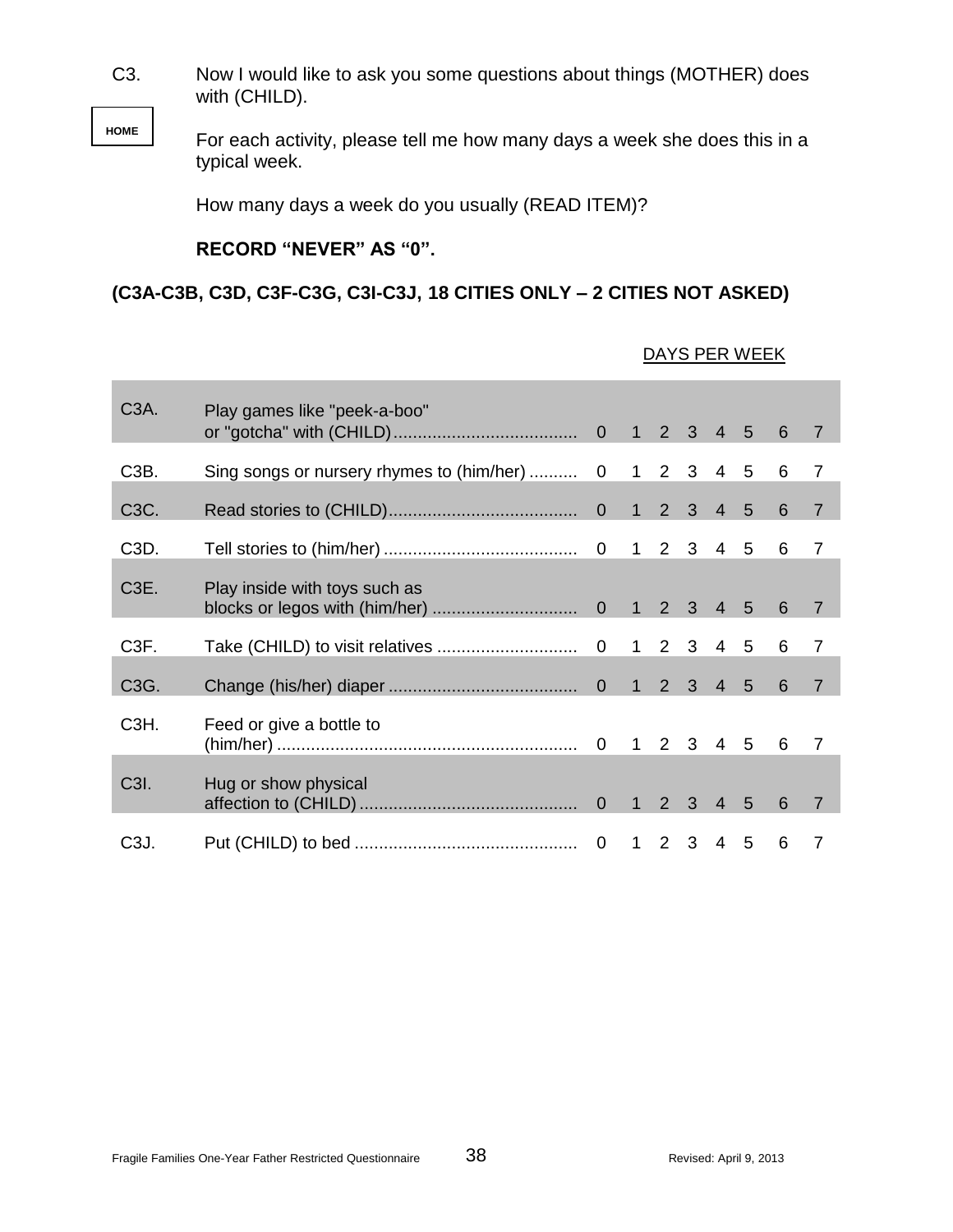C3K. Sometimes children behave pretty well and sometimes they don't. In the past month, has (MOTHER) spanked (CHILD) because (he/she) was misbehaving or acting up?

C3K1. Did she do this ...

C4. **In the past month**, how often has (MOTHER) spent one or more hours a day with (CHILD)? Was it . . .

# C5. **WERE MOTHER AND FATHER MARRIED TO EACH OTHER WHEN CHILD WAS BORN?**

**(A5=1)**

**EHS**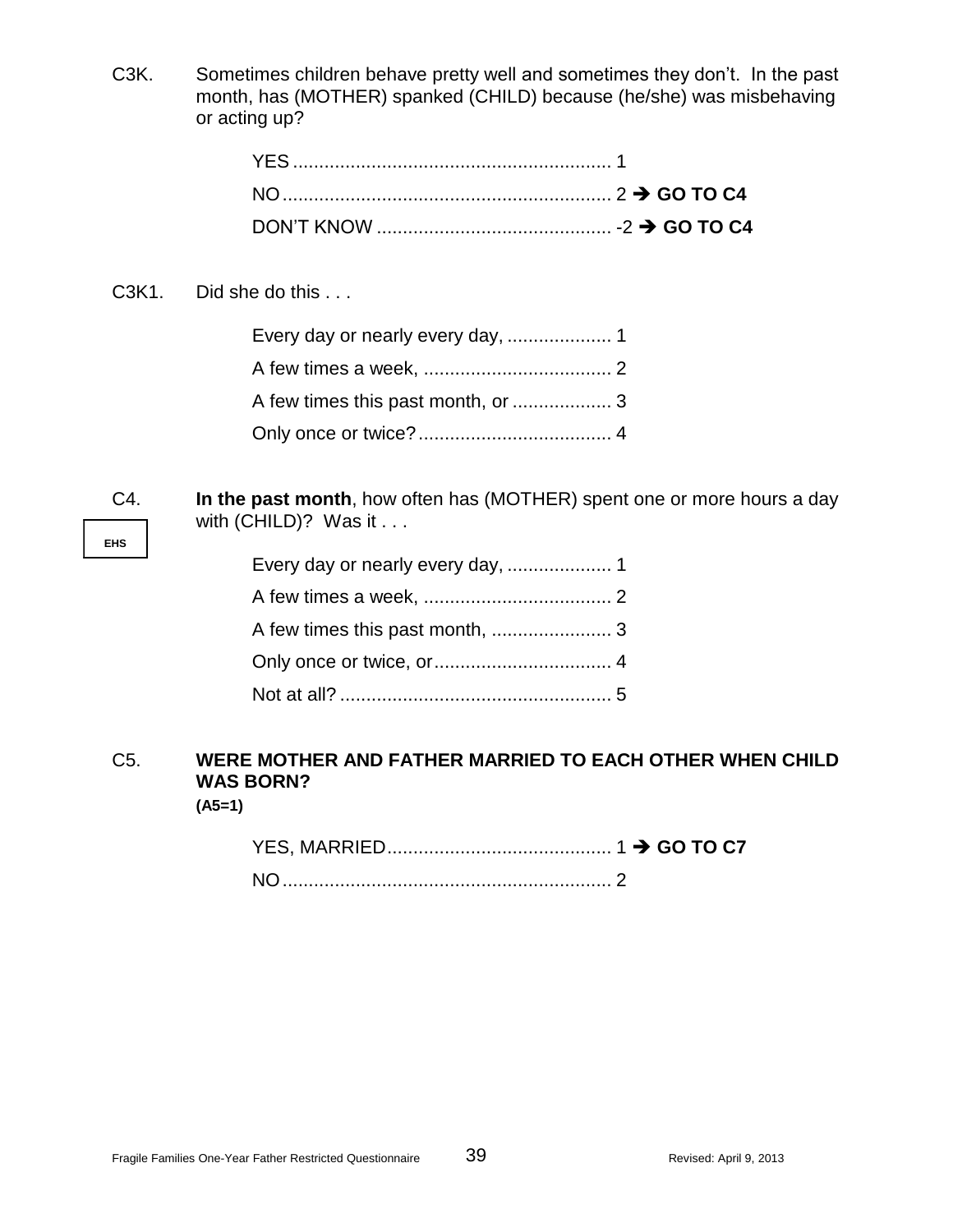My next questions are about the legal arrangements you and (MOTHER) have regarding (CHILD).

C6. Has your legal paternity been established? That is, did you sign any document that identifies you as the legal father of (CHILD)? Or, has the court ruled that you are the father?

C6A. Did you or anyone else want you to establish legal paternity?

C6B. Why wasn't paternity established?

|                                                            | <b>CIRCLE ONE</b> |
|------------------------------------------------------------|-------------------|
| <b>DIDN'T WANT LEGAL</b>                                   |                   |
| DIDN'T WANT FINANCIAL                                      |                   |
| <b>MOTHER DIDN'T WANT FATHER</b>                           |                   |
| LEGALLY BOUND TO HER OR BABY  3<br>OTHER (NOT SPECIFIED) 4 |                   |
|                                                            |                   |
|                                                            |                   |
| FATHER WASN'T AROUND 102                                   |                   |
| <b>WAITING FOR DNA TEST 103</b>                            |                   |
| TECHNICAL PROBLEM 104                                      |                   |
|                                                            |                   |
| <b>MOTHER MARRIED TO</b>                                   |                   |
|                                                            |                   |
|                                                            |                   |

# **GO TO C7**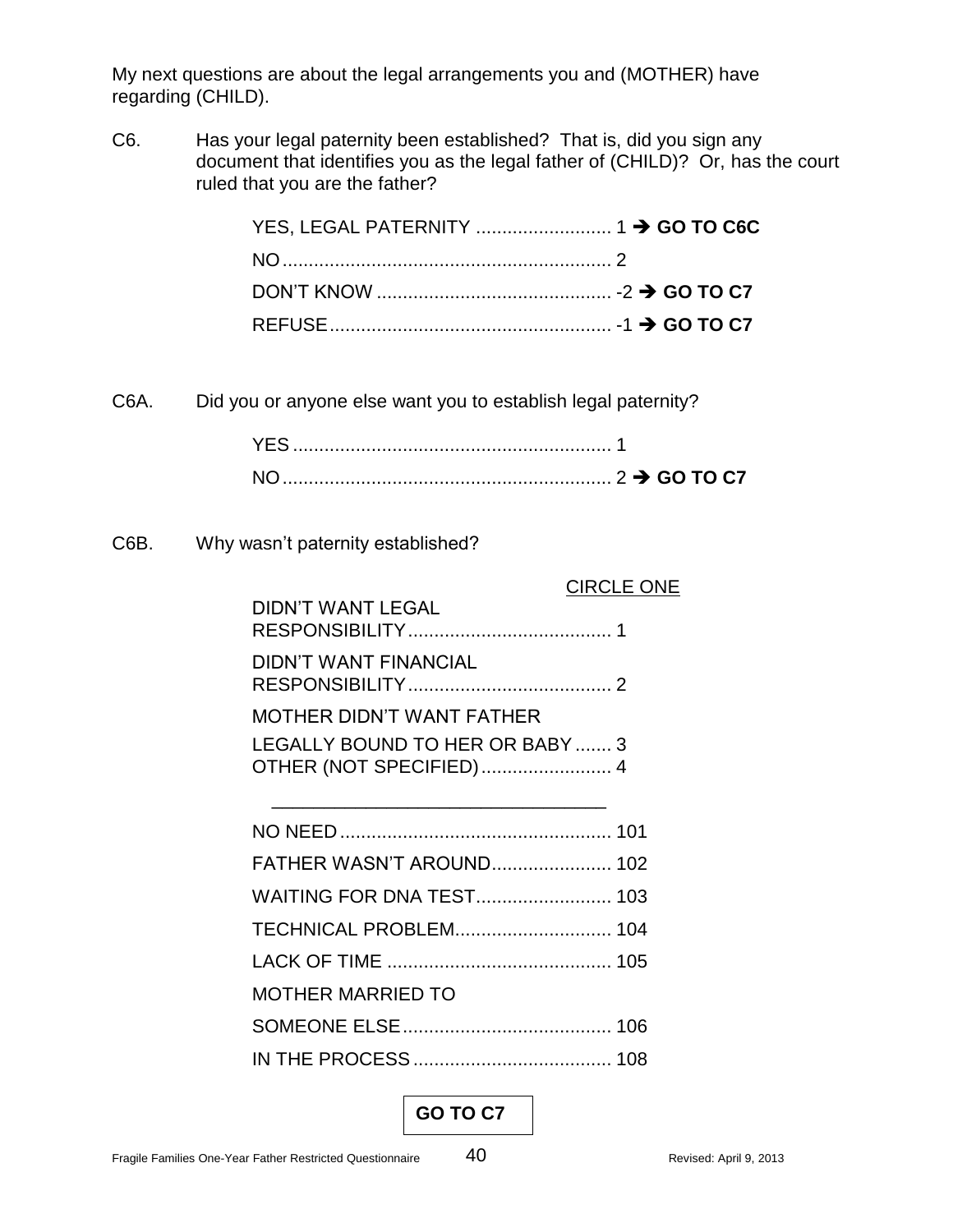C6C. Did you establish paternity at the hospital or through some other means?

HOSPITAL................................................... 1 OTHER (NOT SPECIFIED)......................... 0

\_\_\_\_\_\_\_\_\_\_\_\_\_\_\_\_\_\_\_\_\_\_\_\_\_\_\_\_\_\_\_\_

| CHILD SUPPORT/WELFARE AGENCY 102 |  |
|----------------------------------|--|
|                                  |  |
|                                  |  |
| CLINIC/HEALTH DEPARTMENT 105     |  |

C6D. Who initiated the action to make you (CHILD's) legal father? Was it you, (MOTHER), both of you, or was it required by some government agency?

| BOTH MOTHER AND FATHER3<br><b>REQUIRED BY GOVERNMENT</b> |  |
|----------------------------------------------------------|--|
|                                                          |  |

HOSPITAL................................................... 101

\_\_\_\_\_\_\_\_\_\_\_\_\_\_\_\_\_\_\_\_\_\_\_\_\_\_\_\_\_\_\_\_

## FC7. **DOES FATHER HAVE PRIMARY (SOLE) CUSTODY OF CHILD? (B1=1 AND B1A=2)**

YES ............................................................. 1 **GO TO FC19**

NO (NON-CUSTODIAL OR SHARED)........ 2

## **NOTE: SKIP PATTERN CHANGE FOR 2 CITIES RESPONDENTS CURRENTLY LIVING TOGETHER; CASES ARE CODED AS NOT ASKED.**

### **(CONSTRUCTED FOR 2 CITIES)**

FC8. **ARE MOTHER AND FATHER MARRIED AND LIVING TOGETHER? (A6=1 AND A6A=1 OR 2)**

| N |  |
|---|--|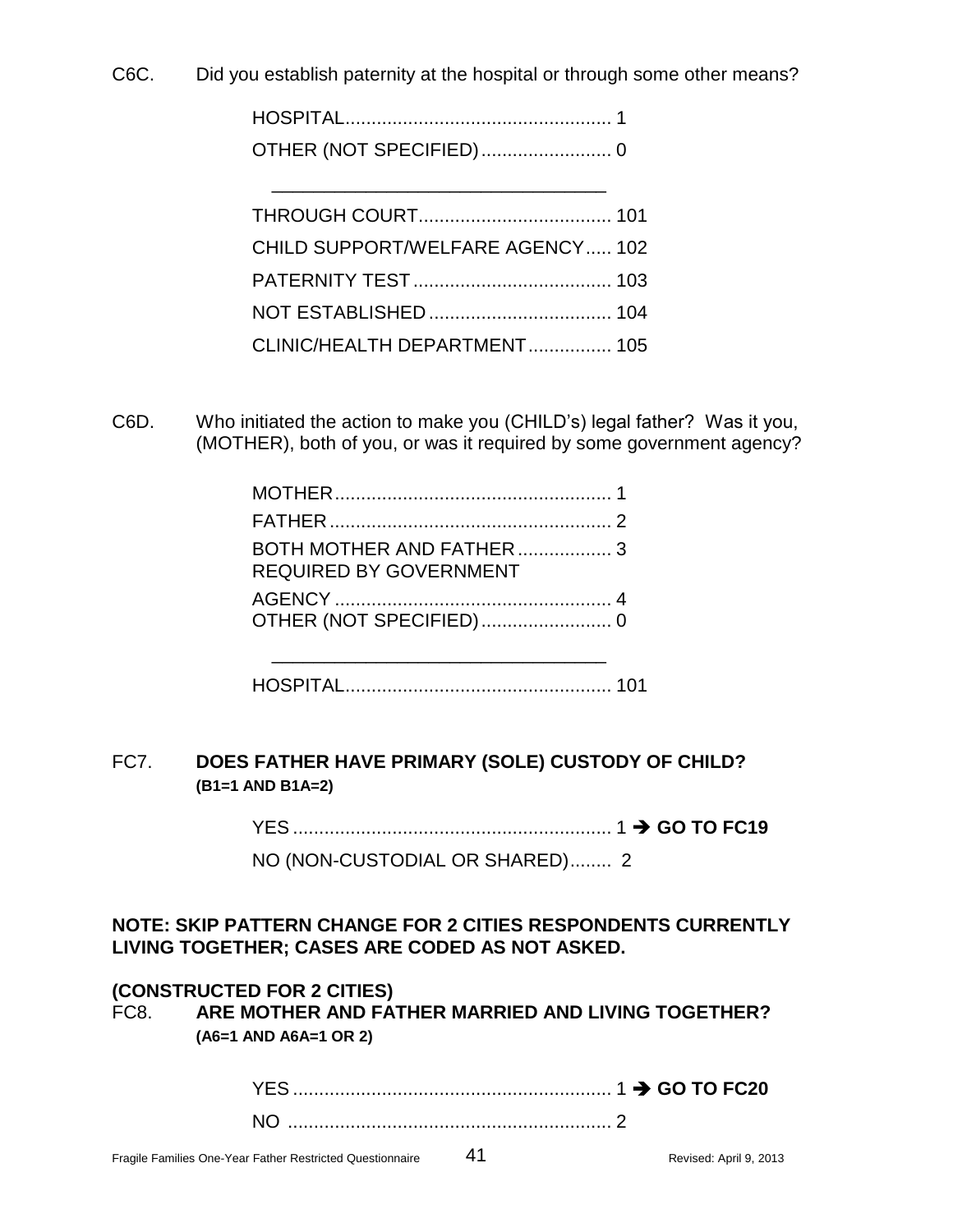C9. Next I have some questions about financial contributions you might make to help support (CHILD).

> Do you have a legal agreement or child support order that requires you to provide financial support to (CHILD)?

C9A. When was that legal agreement first reached?

| <b>MONTH</b> | YEAR   |
|--------------|--------|
| (C9A1)       | (C9A2) |

### C9B. **NOT FOR PUBLIC RELEASE**

## C10. **DOES MOTHER HAVE ANY OTHER CHILDREN BY FATHER? (A11=GREATER THAN ONE)**

YES, MORE THAN ONE............................. 1 NO, JUST FOCUS CHILD........................... 2 **GO TO C11**

C10A. Is your legal agreement just for (CHILD) or is it for (any) other child(ren) you have with (MOTHER)?

> JUST FOR CHILD ....................................... 1 FOR OTHER CHILDREN AS WELL ........... 2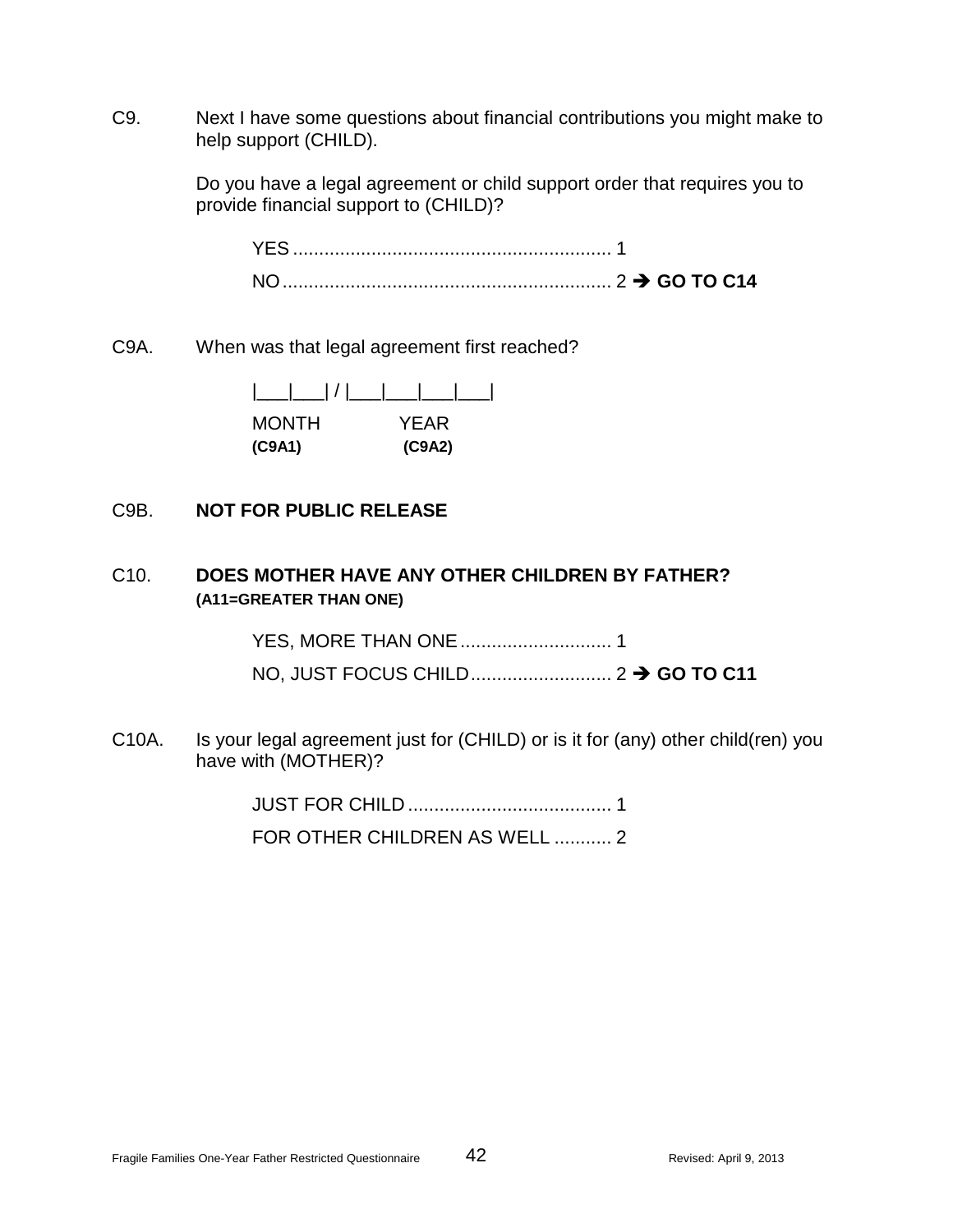C11. How much are the payments supposed to be per month?

\$ |\_\_\_|**,**|\_\_\_|\_\_\_|\_\_\_| **PER** V WEEK.......................................................... 1 EVERY 2 WEEKS ....................................... 2 MONTH ....................................................... 3 OTHER (NOT SPECIFIED)......................... 4 \_\_\_\_\_\_\_\_\_\_\_\_\_\_\_\_\_\_\_\_\_\_\_\_\_\_\_\_\_\_\_\_

### **(CONSTRUCTED FOR 2 CITIES)** C11A. **DO MOTHER AND FATHER LIVE TOGETHER? (A6A=1 OR 2)**

FC12. Who does the money go to?

| <b>WELFARE OR CHILD SUPPORT</b> |  |
|---------------------------------|--|
| OTHER (NOT SPECIFIED) 5         |  |

\_\_\_\_\_\_\_\_\_\_\_\_\_\_\_\_\_\_\_\_\_\_\_\_\_\_\_\_\_\_\_\_

C13. How often do you pay on time? Is it . . .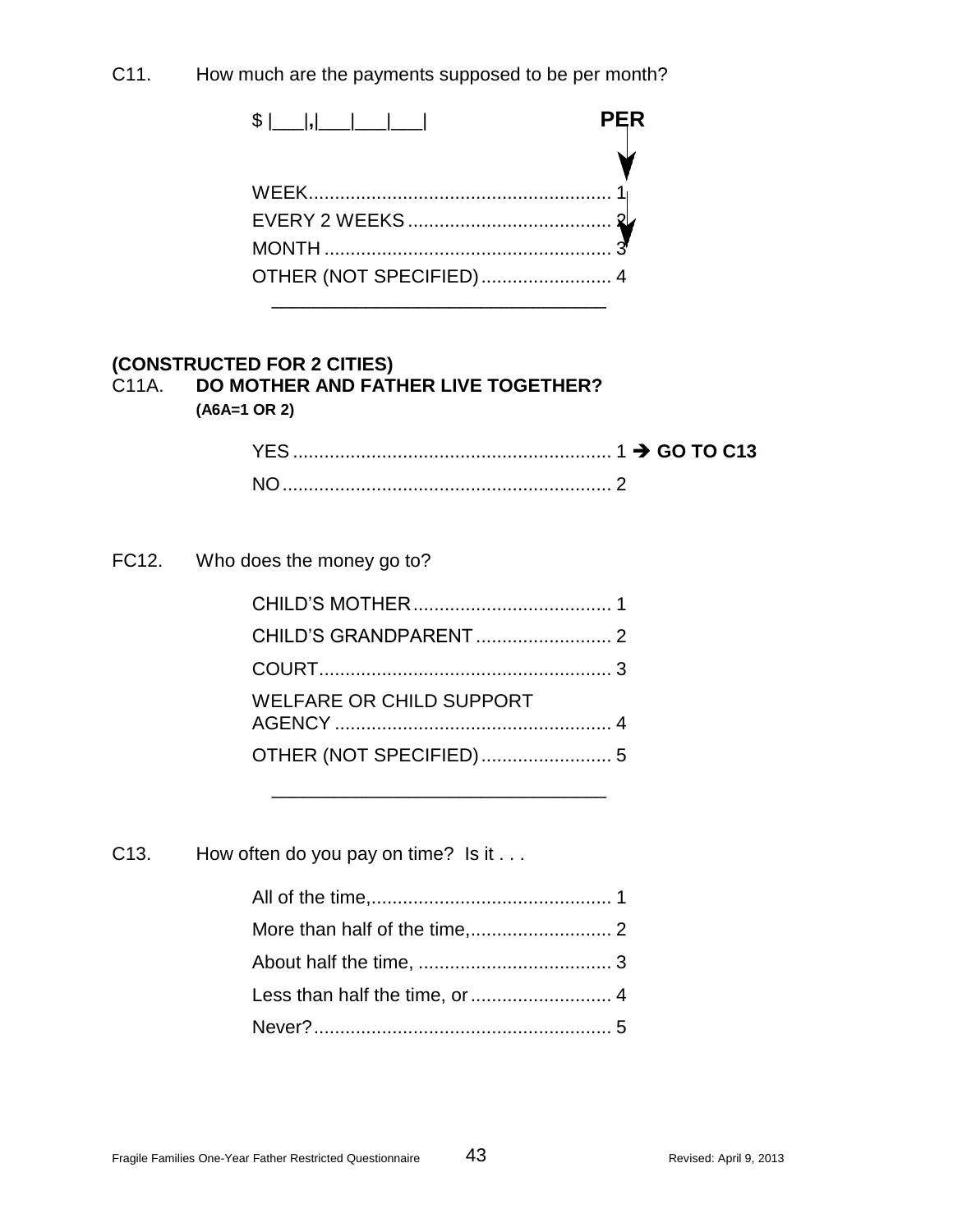C13A. About how much of this legally agreed upon child support did you actually pay since (DATE IN C9A)?

| $$ $                       $\rightarrow$ GO TO C13C |  |
|-----------------------------------------------------|--|
| <b>PAID TOTAL AMOUNT</b>                            |  |
|                                                     |  |
|                                                     |  |
|                                                     |  |
|                                                     |  |

C13B. I just need to have a range. Can you tell me if it is . . .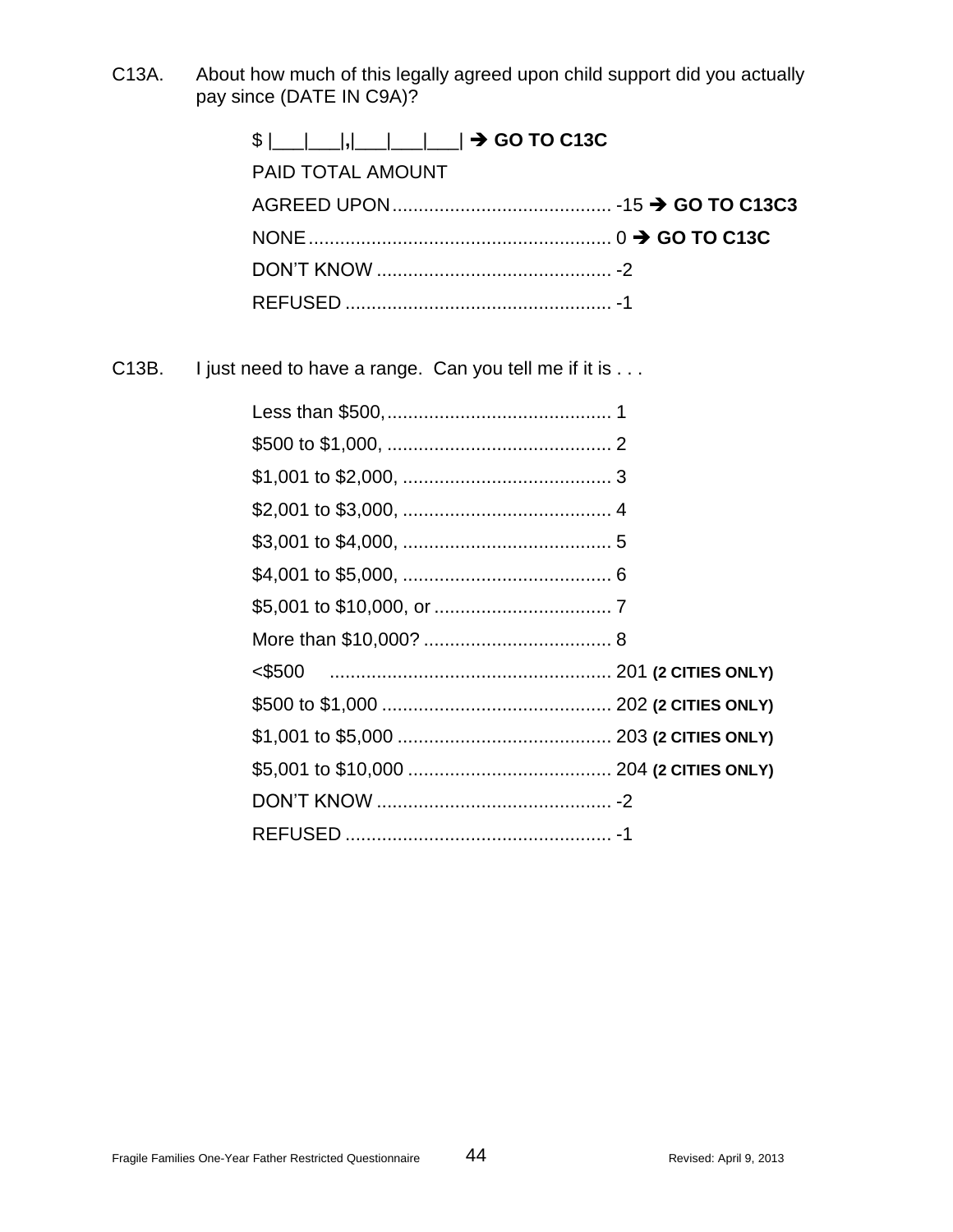## **(18 CITIES ONLY – 2 CITIES NOT ASKED)**

- C13C. Do you have any arrears on the child support that you are supposed to pay, or do you owe anything to the welfare department for unpaid monthly support or for reimbursing birthing costs?
	- **PROBE:** Arrears is unpaid child support that the father owes to the mother or to the child support agency.

## **(18 CITIES ONLY – 2 CITIES NOT ASKED)**

C13C1. What is the amount of the arrears?

| $\frac{1}{2}$ $\frac{1}{2}$ $\frac{1}{2}$ $\frac{1}{2}$ $\frac{1}{2}$ $\frac{1}{2}$ GO TO C13C3 |
|-------------------------------------------------------------------------------------------------|
|                                                                                                 |
|                                                                                                 |

## **(18 CITIES ONLY – 2 CITIES NOT ASKED)**

C13C2. I just need to have a range. Can you tell me if it was . . .

### **(CONSTRUCTED FOR 2 CITIES)** C13C3. **DO MOTHER AND FATHER LIVE TOGETHER (A6A=1 OR 2)?**

| NC |  |
|----|--|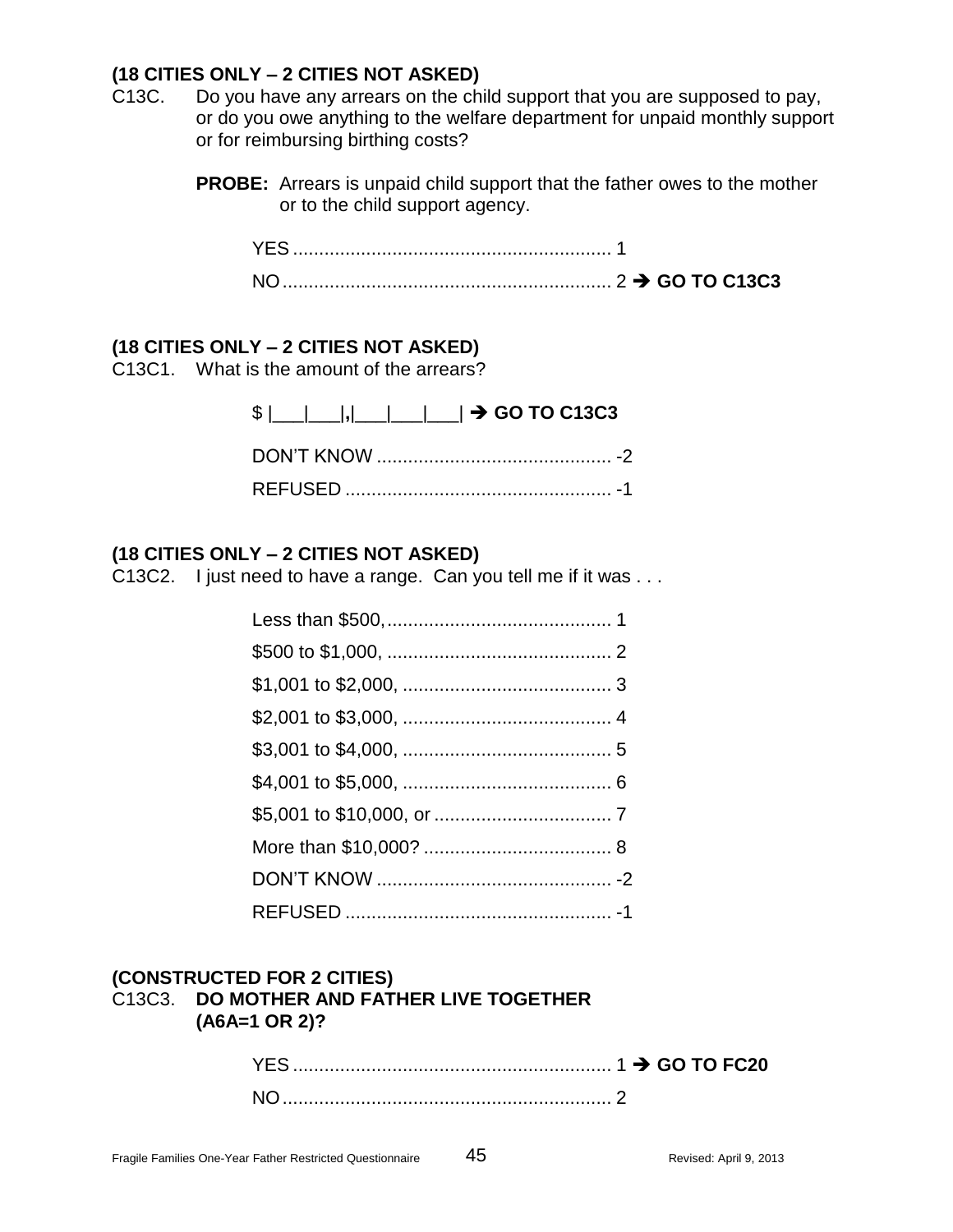# **(18 CITIES ONLY – 2 CITIES NOT ASKED)**

| C13D.       | Does the child support agreement specify anything about visits between<br>(CHILD) and you?              |
|-------------|---------------------------------------------------------------------------------------------------------|
| <b>NSFH</b> |                                                                                                         |
|             |                                                                                                         |
| C13E.       | (18 CITIES ONLY – 2 CITIES NOT ASKED)<br>How many days per month is (CHILD) supposed to spend with you? |
| <b>NSFH</b> | <b>IDAYS</b>                                                                                            |
|             | OTHER (NOT SPECIFIED) -10                                                                               |
|             |                                                                                                         |
|             | <b>GO TO C17</b>                                                                                        |
|             |                                                                                                         |

C14. **DO MOTHER AND FATHER LIVE TOGETHER ALL OR MOST OF THE TIME? (A6A=1)**

C14A. Do you have an informal agreement, or an understanding, not spelled out in a legal document that you will provide financial support for (CHILD)?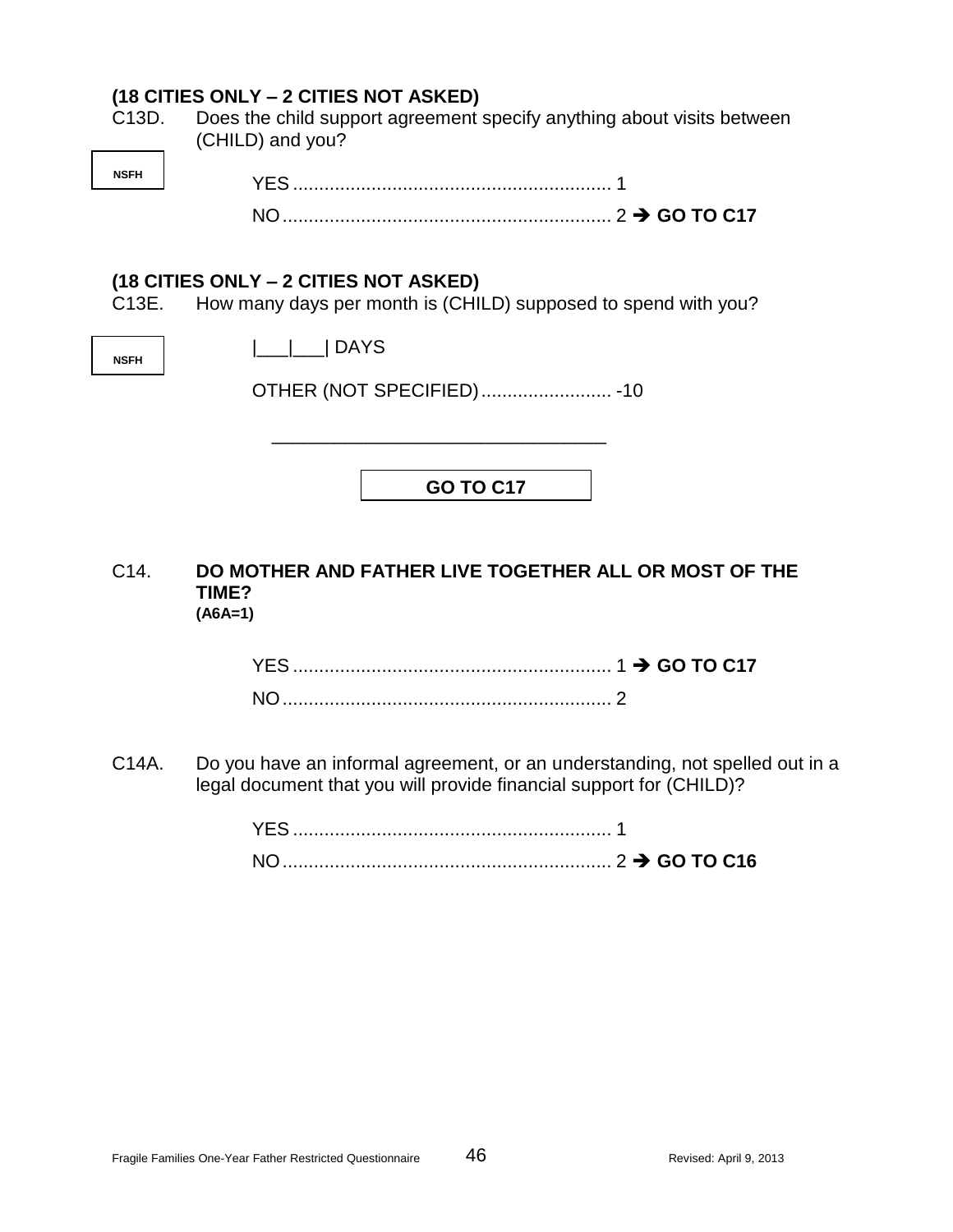# **FOR FATHERS WITH NO LEGAL AGREEMENTS:**

C15. How much did you agree to give each month?

| <b>PER</b> |  |
|------------|--|
|            |  |
|            |  |
|            |  |
|            |  |

\_\_\_\_\_\_\_\_\_\_\_\_\_\_\_\_\_\_\_\_\_\_\_\_\_\_\_\_\_\_\_\_

| NO SPECIFIC AMOUNT/ |  |
|---------------------|--|
|                     |  |
|                     |  |

C15A. How often do you give this money when you are supposed to? Is it . . .

| NO SPECIFIC SCHEDULE/ |  |
|-----------------------|--|

C15FB. About how much did you actually give in child support money since your informal agreement was reached?

 $\frac{1}{2}$   $\frac{1}{2}$   $\frac{1}{2}$   $\frac{1}{2}$  **GO TO C17** 

| <b>PAID TOTAL AMOUNT</b> |  |
|--------------------------|--|
|                          |  |
|                          |  |
|                          |  |
|                          |  |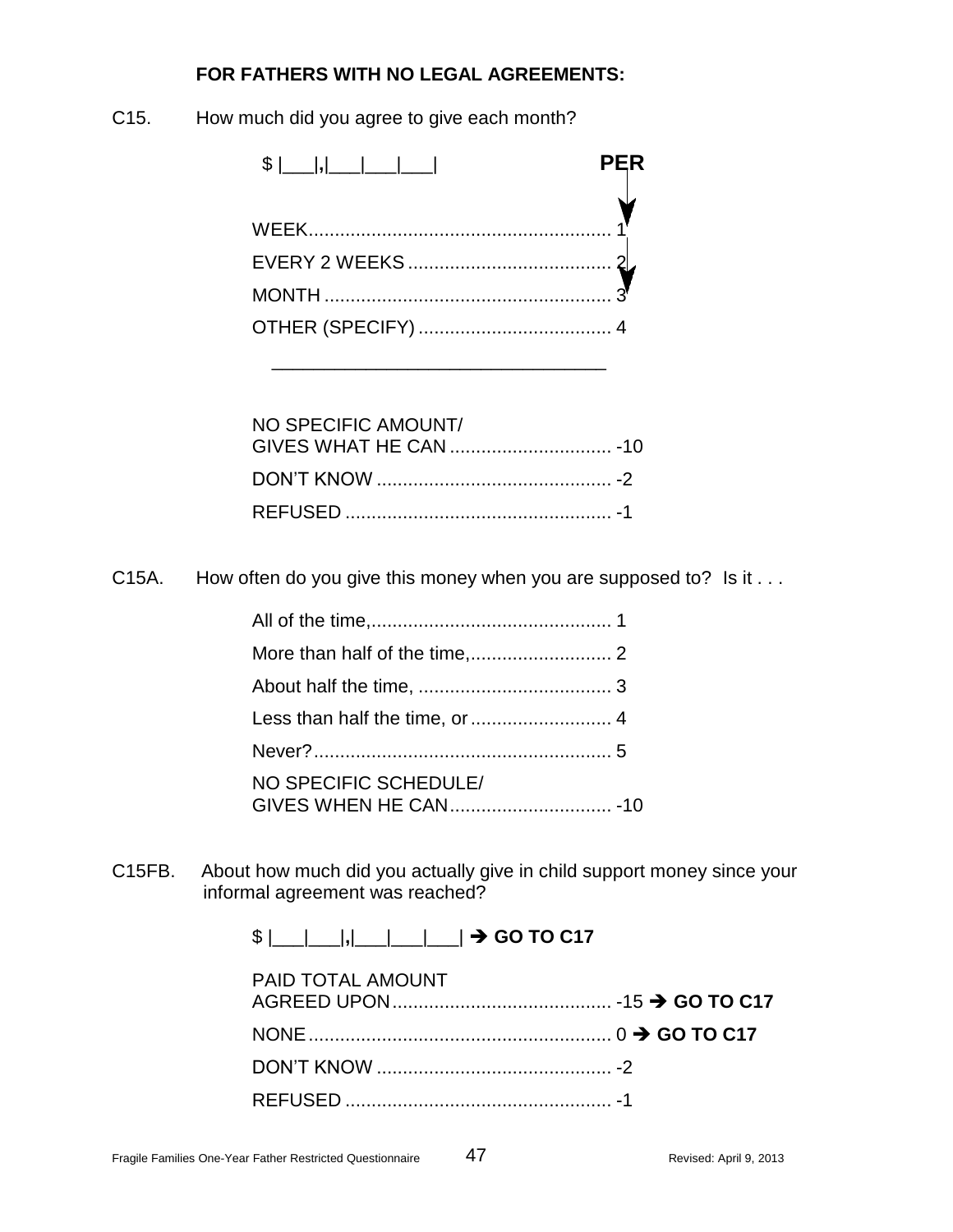C15FB1. I just need to have a range. Can you tell me if it is . . .

**GO TO C17**

## **FOR UNMARRIED PARENTS WHO DO NOT HAVE A FORMAL OR INFORMAL AGREEMENT:**

C16. Have you paid anything toward [(CHILD's)/your children's] support since (he/she/they) (was/were) born?

C16A. How much have you given (MOTHER) for [(CHILD's)/your children's] support in the past year?

 $\frac{1}{2}$  | | | | | | | | | | |  $\rightarrow$  GO TO C17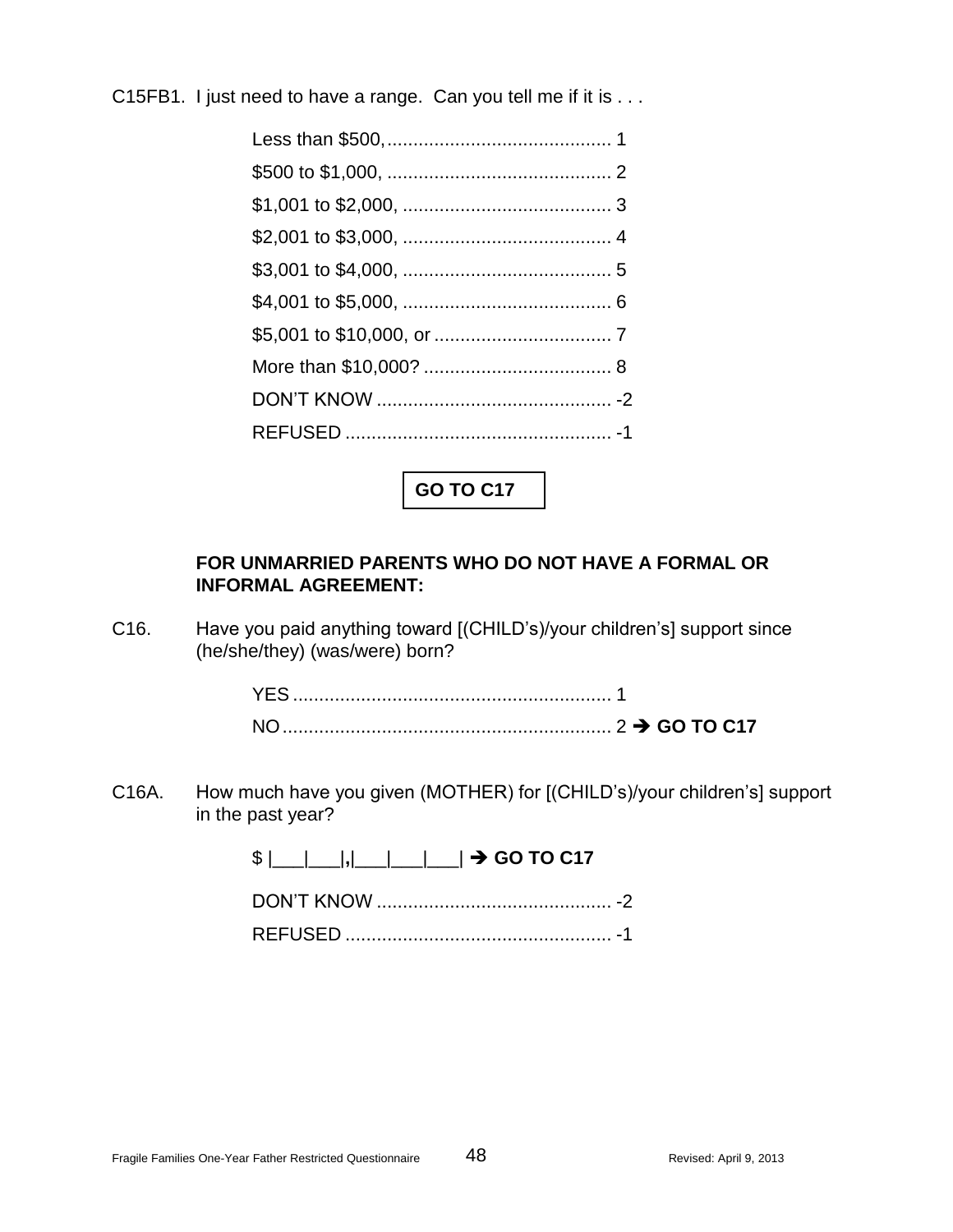C16A1. I just need to have a range. Can you tell me if it was . . .

# **(18 CITIES ONLY – 2 CITIES NOT ASKED)**

# C17. **DO MOTHER AND FATHER LIVE TOGETHER ALL OR MOST OF THE TIME?**

**(A6A=1)**

| YES. |  |
|------|--|
| ΝC   |  |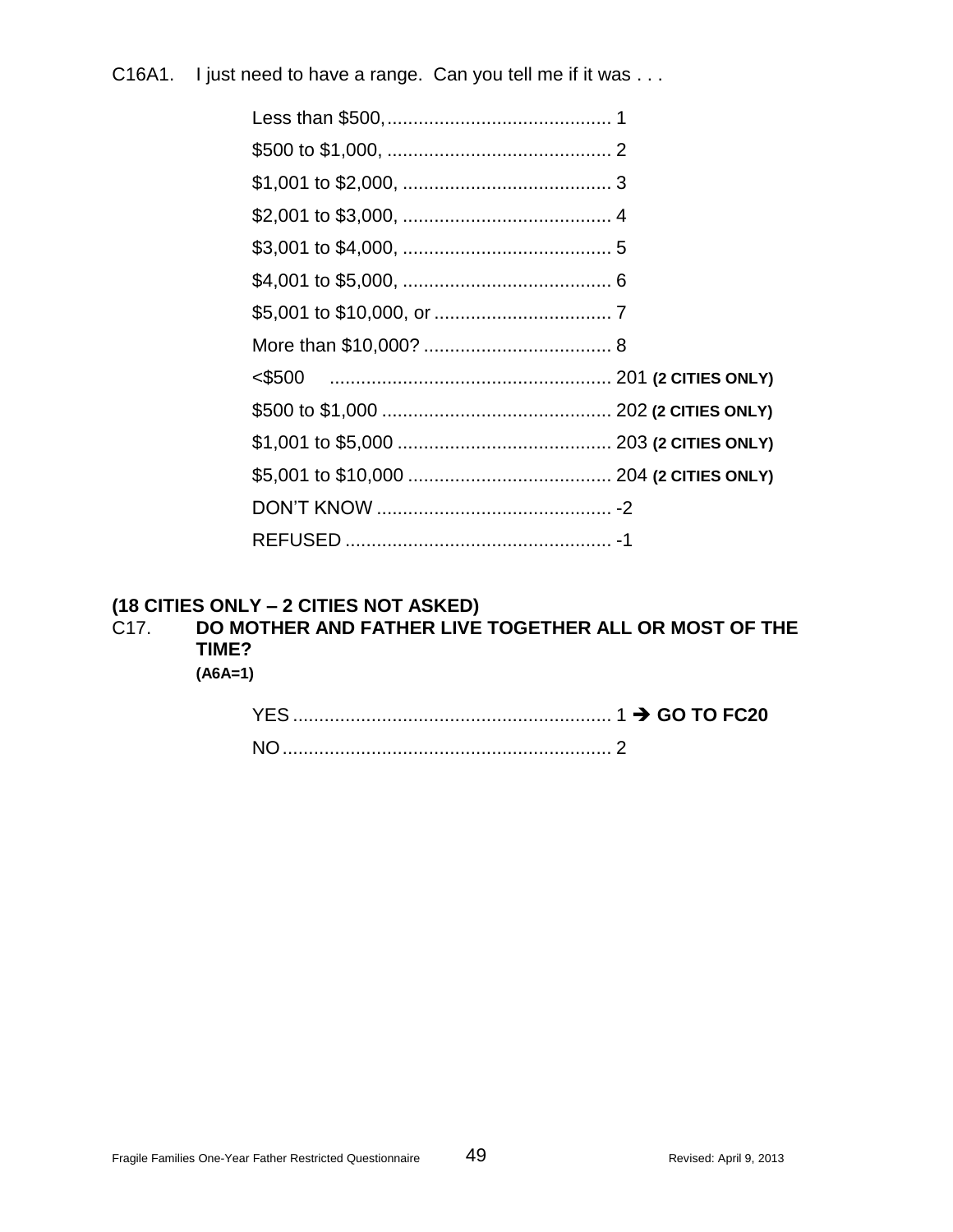## **ALL PARENTS WHO ARE NOT LIVING TOGETHER:**

C18. I am going to read you a list of things that babies need. Please tell me how often you buy these for (CHILD).

**EHS**

How often do you buy (ITEM)? Is it often, sometimes, rarely or never?

|                    |                                   | <b>OFTEN</b> | <b>SOMETIMES</b> | <b>RARELY</b> | <b>NEVER</b>   |
|--------------------|-----------------------------------|--------------|------------------|---------------|----------------|
| C <sub>18</sub> A. |                                   | $\mathbf 1$  | 2                | 3             | 4              |
| C <sub>18</sub> B. |                                   |              | 2                | 3             | 4              |
| C <sub>18</sub> C. | Medicine for (CHILD)?             | 1            | 2                | 3             |                |
| C <sub>18</sub> D. | Child care items, such as diapers |              | $\mathcal{P}$    | 3             | 4              |
| C <sub>18</sub> E. | Food or formula for (CHILD)?      |              | $\overline{2}$   | 3             | $\overline{4}$ |
| C <sub>18</sub> F. | Anything else for (CHILD)?        |              |                  | 3             |                |

# **GO TO FC20**

## **FOR FATHER WHO HAS PRIMARY (SOLE) CUSTODY OF CHILD:**

FC19. Does (MOTHER) give you any financial support to help you care for (CHILD)?

| YES.     |  |
|----------|--|
| $N \cap$ |  |

FC19A. Do you have a legal agreement for this support or an informal agreement?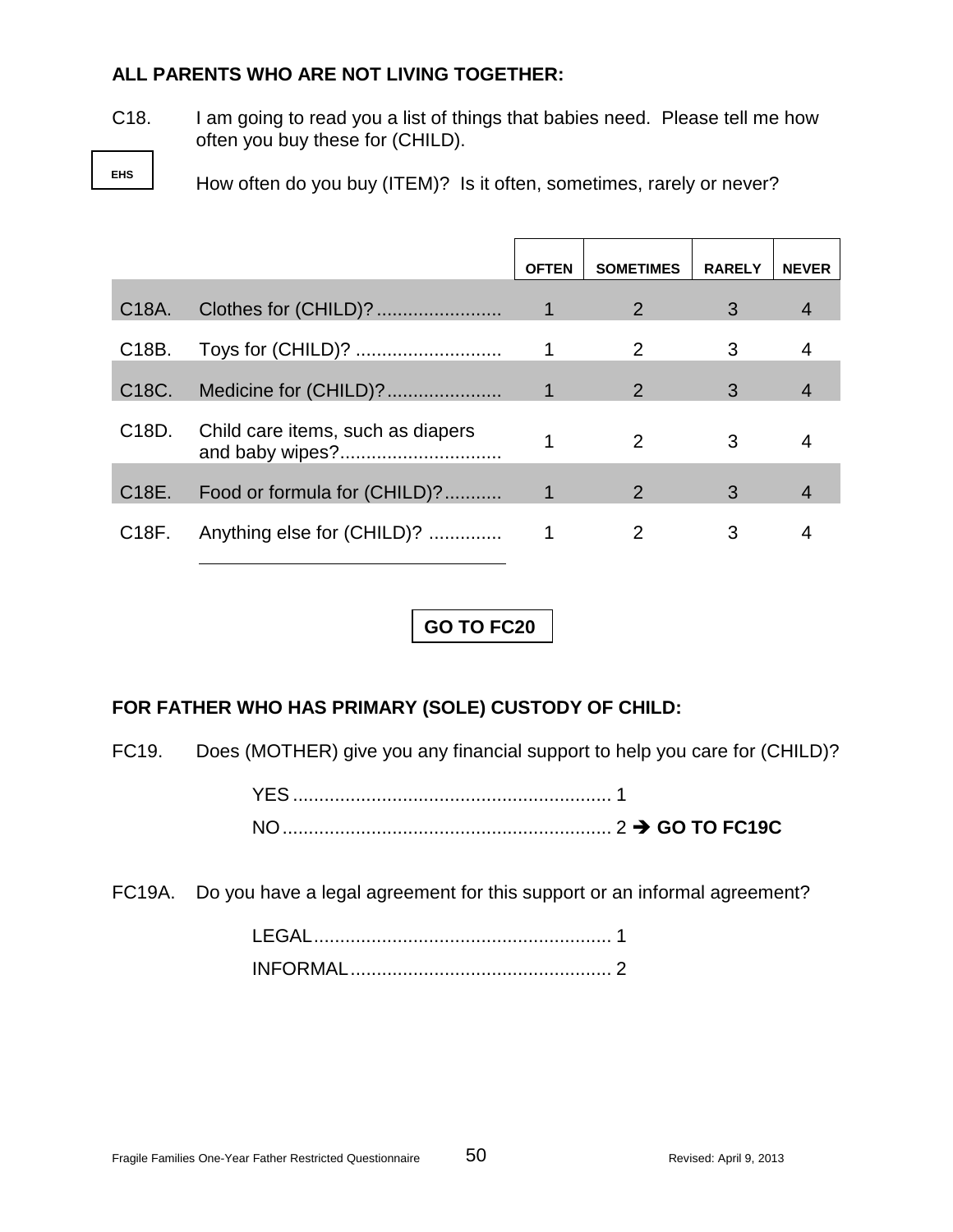## FC19B. About how much does she give you each month?

|                          | PER |
|--------------------------|-----|
|                          |     |
|                          |     |
|                          |     |
|                          |     |
| NO SPECIFIC AMOUNT/      |     |
|                          |     |
| OTHER (NOT SPECIFIED)  4 |     |
|                          |     |
| NO PAYMENT REQUIRED 102  |     |
|                          |     |
|                          |     |
|                          |     |

FC19C. I am going to read you a list of things that babies need. Please tell me how often (MOTHER) buys these for [CHILD].

> How often does (MOTHER) buy (ITEM)? Is it often, sometimes, rarely or never?

|                                 |                                              | <b>OFTEN</b> | <b>SOMETIMES</b> | <b>RARELY</b> | <b>NEVER</b> |
|---------------------------------|----------------------------------------------|--------------|------------------|---------------|--------------|
| <b>FC19C1</b>                   |                                              |              | 2                | 3             | 4            |
|                                 |                                              |              | 2                | 3             |              |
| FC19C3                          |                                              |              | 2                | 3             |              |
|                                 | FC19C4 Child care items, such as diapers and |              | 2                | 3             |              |
|                                 | FC19C5 Food or formula for (CHILD)?          |              | 2                | 3             |              |
| FC <sub>19</sub> C <sub>6</sub> | Anything else for (CHILD)?                   |              | 2                | 3             |              |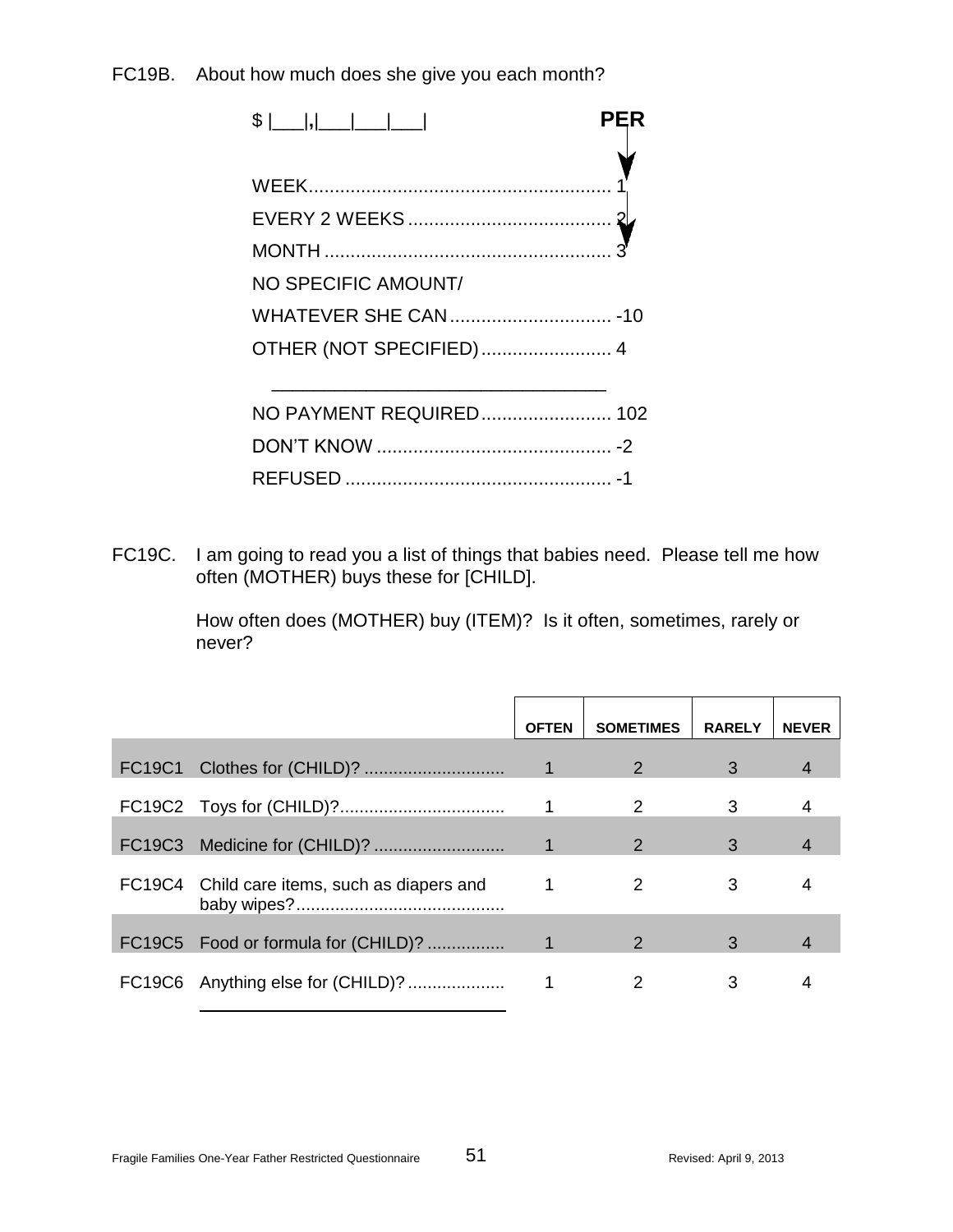### **ALL FATHERS:**

FC20. Do you have any other biological children who are not living with you now?

YES ............................................................. 1 NO............................................................... 2 **GO TO SECTION D**

FC20A. How many other living children do you have who don't live with you?

|\_\_\_|\_\_\_| CHILDREN

FC20B. How old (are those other (NUMBER IN "C20A")/ is that other) child(ren)?

## **RECORD YEARS OLD. ROUND CHILDREN UNDER 6 MONTHS AS "00" AND CHILDREN 6 MONTHS TO 1 YEAR AS "01".**

| AGE AGE AGE AGE AGE                          |  |  |
|----------------------------------------------|--|--|
| (FC20B1) (FC20B2) (FC20B3) (FC20B4) (FC20B5) |  |  |

#### **(18 CITIES ONLY – 2 CITIES NOT ASKED)**

FC20C. Do you have a legal obligation to pay child support for (any of those other (NUMBER IN C20A)/that other) child(ren)?

FC21. Do you pay support for (any of those other (NUMBER IN C20A/that other) child(ren)?

| <b>PROBE:</b> Do not include the child(ren) you had with<br>(MOTHER). | $\begin{array}{c c} \mathsf{How} \\ \mathsf{How} \\ \mathsf{I} & \mathsf{I} \end{array}$ |  |
|-----------------------------------------------------------------------|------------------------------------------------------------------------------------------|--|
| $.1 \rightarrow$<br>YFS.                                              | (FC21I)                                                                                  |  |
|                                                                       |                                                                                          |  |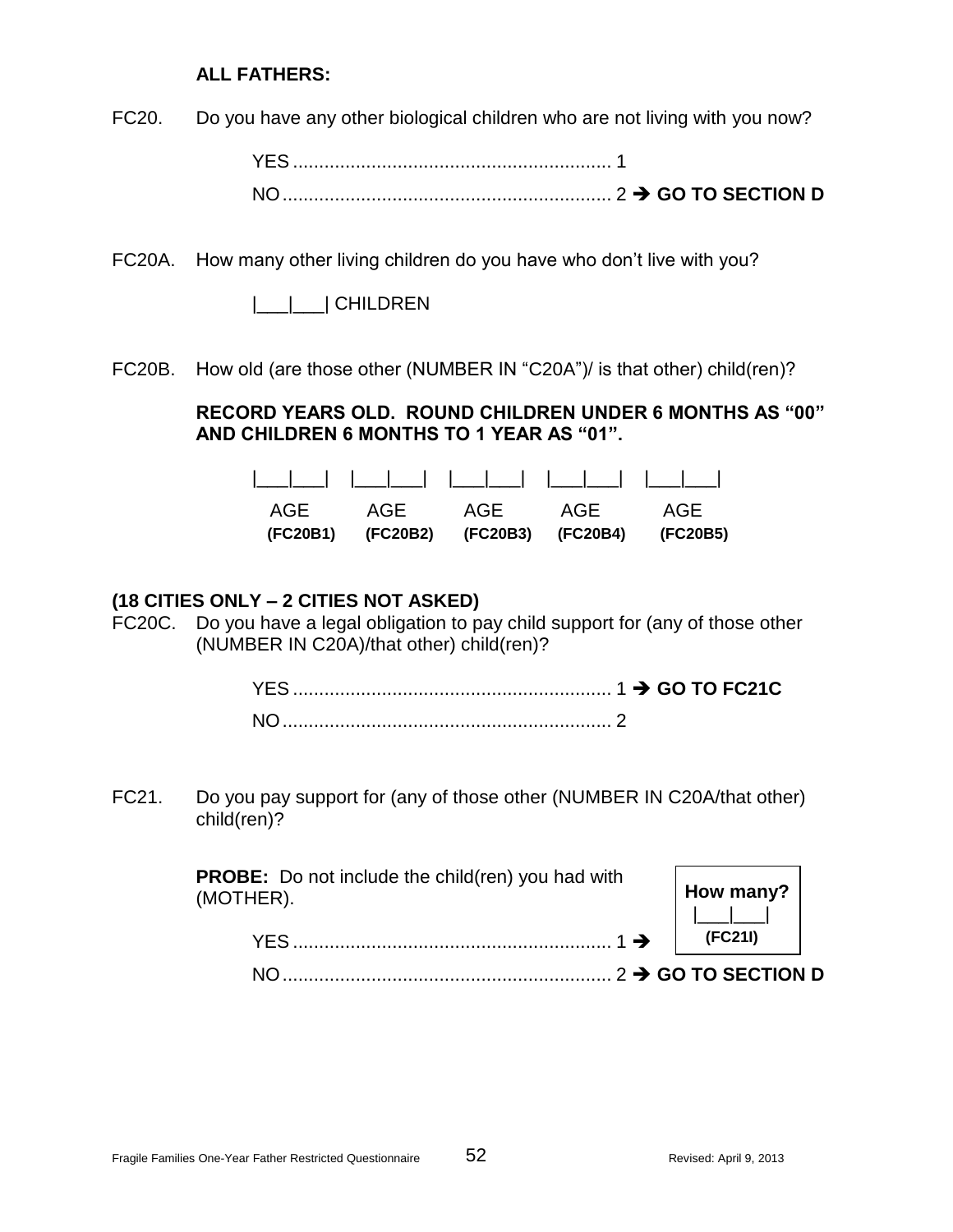## **(CONSTRUCTED FOR 2 CITIES)**

FC21A. **DOES FATHER HAVE ONLY ONE OTHER CHILD THAT DOESN'T LIVE WITH HIM?** 

**(C20A=1)**

#### **(18 CITIES ONLY – 2 CITIES NOT ASKED)**

FC21B. For how many of these other (NUMBER IN C20A) children do you pay child support?

|\_\_\_|\_\_\_| CHILDREN

FC21C. About how much child support did you give (this child/these children) in the past 12 months?

\$ |\_\_\_|\_\_\_|**,**|\_\_\_|\_\_\_|\_\_\_| **GO TO FC22**

FC21C1. I just need to have a range. Can you tell me if it was ...

FC22. (Not including mother) to how many women do you pay child support?

|\_\_\_|\_\_\_| WOMEN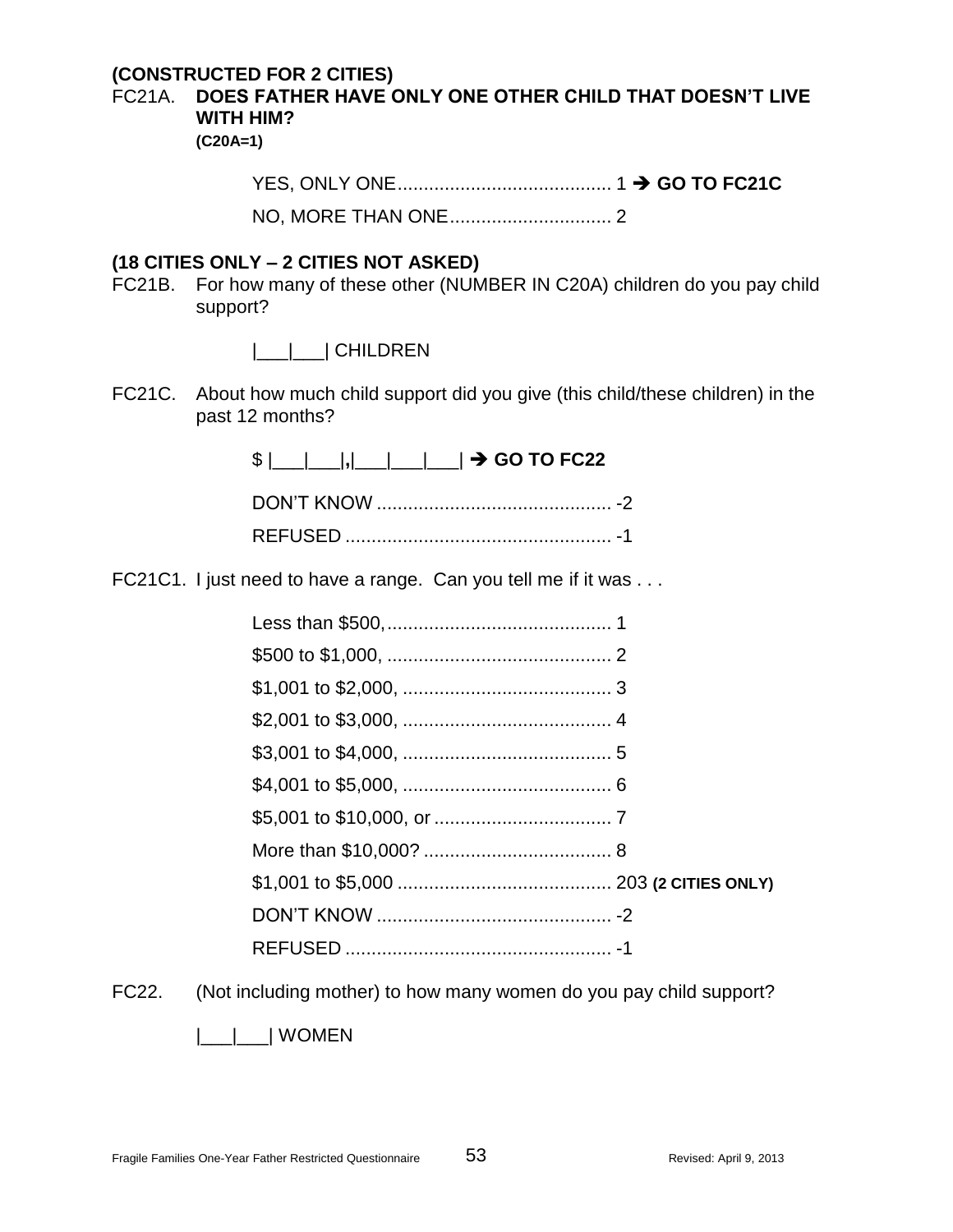# **SECTION D: FATHER'S RELATIONSHIP WITH MOTHER (FOR FATHERS WHO ARE OR WERE IN A RELATIONSHIP)**

# **D1. WERE PARENTS IN ANY KIND OF RELATIONSHIP AT BASELINE OR AT FOLLOW-UP?**

**(A5=1-4 OR A6=1-4)**

YES................................................................... 1 NO .................................................................... 2 **GO TO SECTION E**

## **(CONSTRUCTED FOR 2 CITIES)**

## D1A. **DOES MOTHER HAVE ANY CONTACT WITH CHILD? (A4A=1, OR A6A=1 or 2, OR C2=1)**

## **(2 CITIES ONLY)**

FX2D1. Since (CHILD) was born, would you say your relationship with (MOTHER) has gotten better, worse, or stayed the same?

| NEVER IN RELATIONSHIP  -10 → GO TO D7 |  |
|---------------------------------------|--|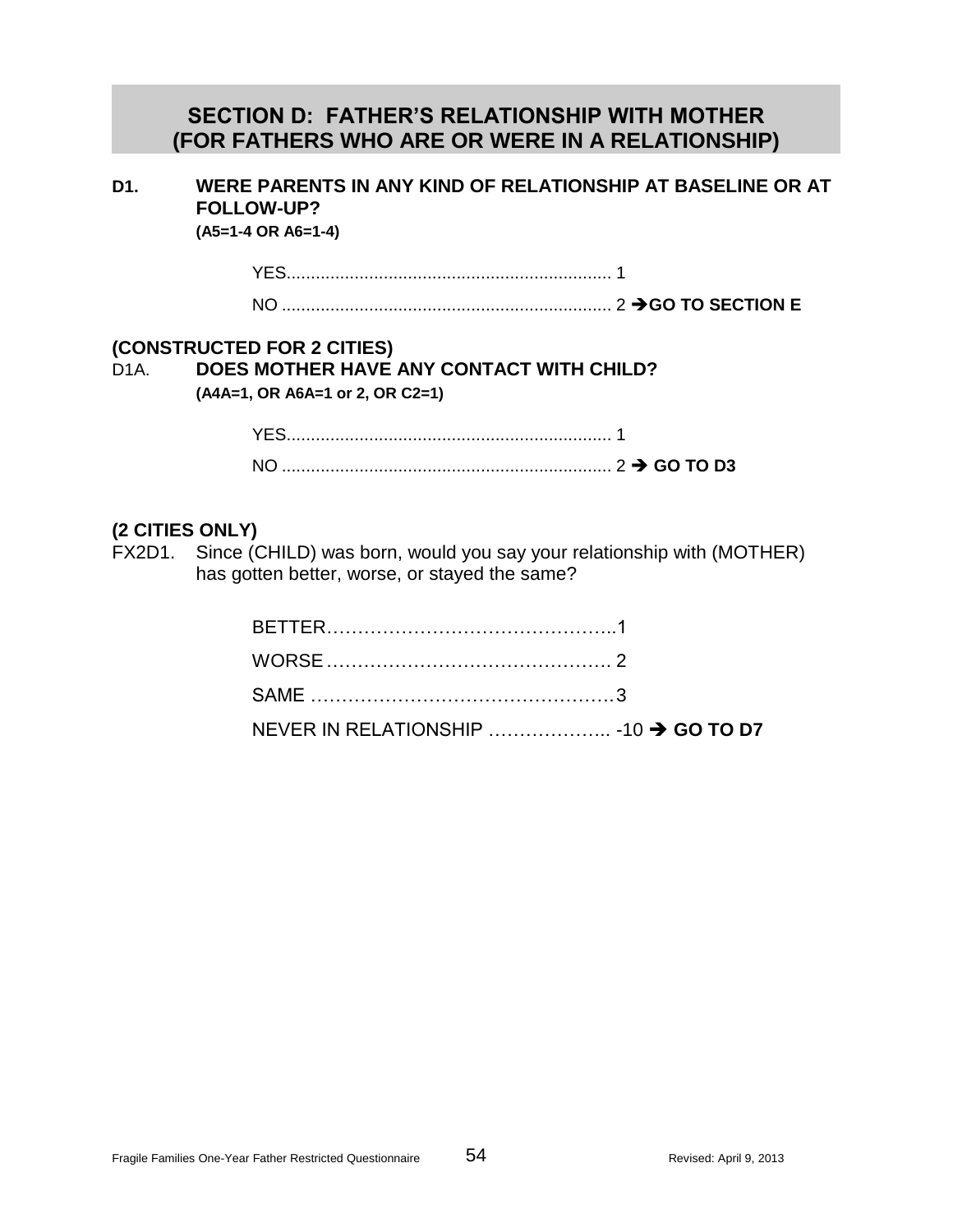#### **FOR FATHERS WITH PRIMARY (SOLE) CUSTODY OF CHILD:**

## **(18 CITIES ONLY – 2 CITIES NOT ASKED)**

D2. The following questions are about how parents work together in raising a child. Please tell me how often the following statements are true for you and (MOTHER).

(READ ITEM). Would you say it's always true, sometimes true, or rarely true?

|                   |                                                                                 | <b>ALWAYS</b><br><b>TRUE</b> | <b>SOMETIMES</b><br><b>TRUE</b> | <b>RARELY</b><br><b>TRUE</b> | N/A |
|-------------------|---------------------------------------------------------------------------------|------------------------------|---------------------------------|------------------------------|-----|
| D <sub>2</sub> A. | When (MOTHER) is with (CHILD), she<br>acts like the mother you want for (CHILD) |                              | 2                               | 3                            | 4   |
| D <sub>2</sub> B. | You can trust (MOTHER) to take good                                             |                              | $\mathcal{P}$                   | 3                            |     |
| D <sub>2</sub> C. | She respects the schedules and rules                                            |                              | 2                               | 3                            | 4   |
| D <sub>2</sub> D. | She supports you in the way you want to                                         |                              | $\mathcal{P}$                   | 3                            | 4   |
| D <sub>2</sub> E. | You and (MOTHER) talk about problems<br>that come up with raising (CHILD)       |                              | $\overline{2}$                  | 3                            | 4   |

### **(18 CITIES ONLY – 2 CITIES NOT ASKED)**

D3. Now I'd like to ask you some questions about your relationship with (MOTHER). In general, would you say that your relationship with her is excellent, very good, good, fair, or poor?

| POOR 5 |  |
|--------|--|
|        |  |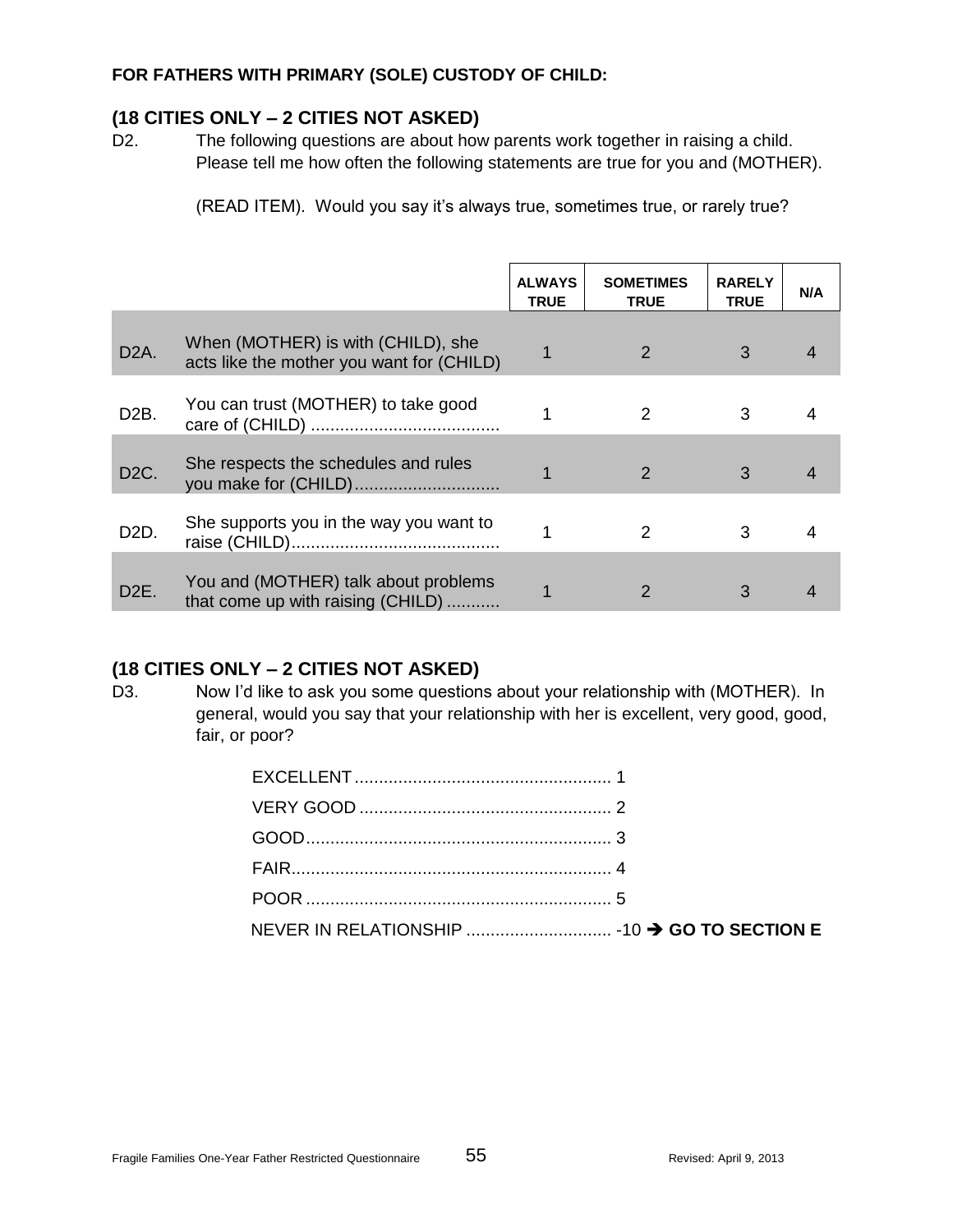# **(18 CITIES ONLY – 2 CITIES NOT ASKED)**

D3A. No matter how well parents get along, they sometimes have arguments. How often do you and [MOTHER] argue about things that are important to you? Would you say . . .

## D4. **ARE PARENTS CURRENTLY MARRIED OR ROMANTICALLY INVOLVED? (A6=1 OR 2)**

| $N \cap$ |  |  |
|----------|--|--|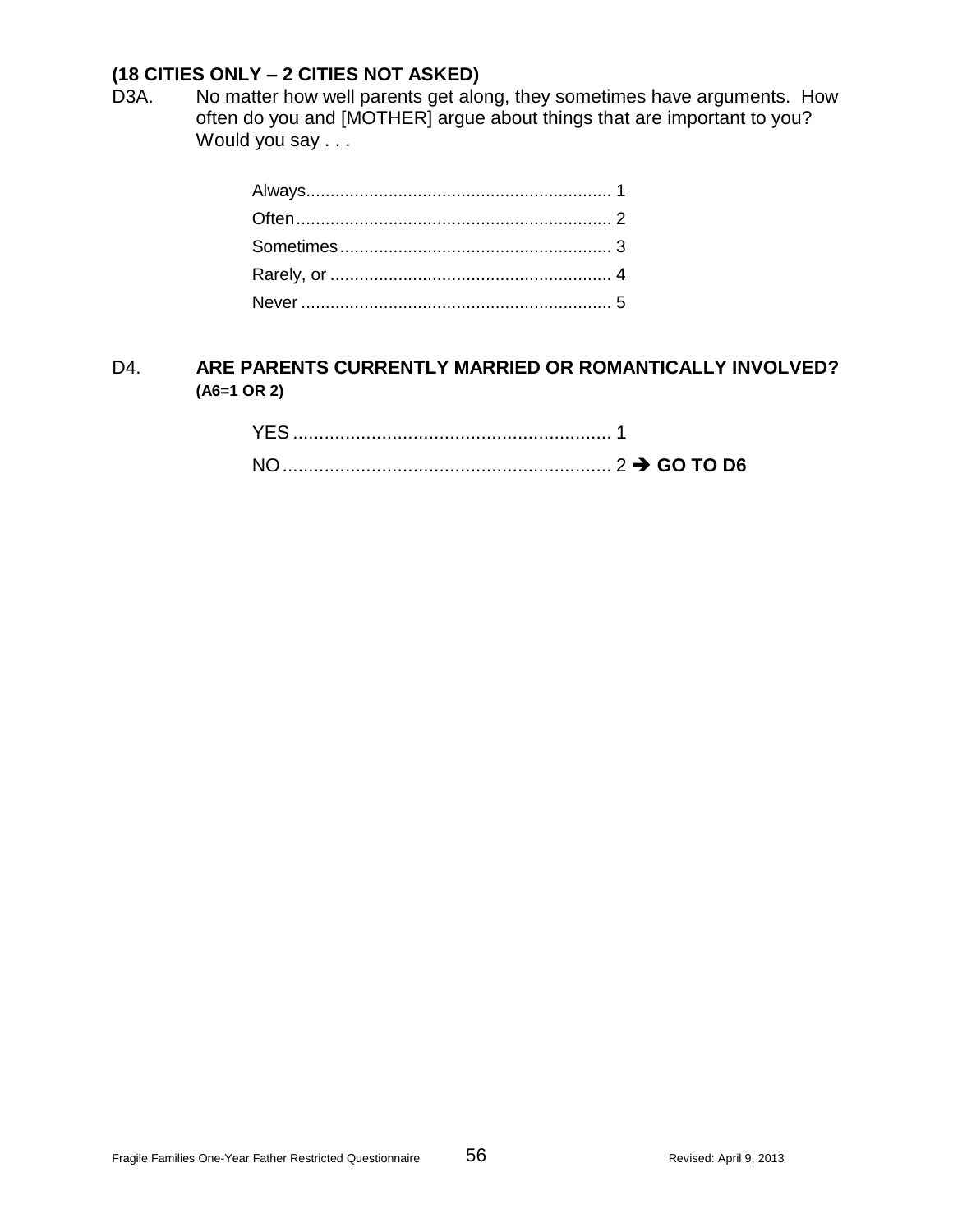### **FOR PARENTS WHO ARE MARRIED OR ROMANTICALLY INVOLVED:**

# **(D5H, D5I 18 CITIES ONLY – 2 CITIES NOT ASKED)**

D5. Now, think about how (MOTHER) behaves towards you. For each statement I read, please tell me how often she behaves this way.

**FF MDSS LLOYD**

(First) (READ ITEM). Does (MOTHER) behave this way often, sometimes, or never?

|                   |                                                   | <b>OFTEN</b> | <b>SOMETIMES</b> | <b>NEVER</b> |
|-------------------|---------------------------------------------------|--------------|------------------|--------------|
| D <sub>5</sub> A. | She is fair and willing to compromise when you    | 1            | 2                | 3            |
| D <sub>5</sub> B. | She expresses affection or love for you           |              | 2                | 3            |
| D <sub>5</sub> C. | She insults or criticizes you or your ideas       | 1            | 2                | 3            |
| D <sub>5</sub> D. | She encourages or helps you to do things that are |              | 2                | 3            |
| D <sub>5</sub> E. | She tries to keep you from seeing or talking with |              | $\mathcal{P}$    | 3            |
| D <sub>5</sub> F. | She tries to prevent you from going to work or    |              | 2                | 3            |
| D5G.              | She withholds money, makes you ask for money,     | 1            | $\mathcal{P}$    | 3            |
|                   | She listens to you when you need someone          |              |                  |              |
| D5H.              |                                                   | 1            | 2                | 3            |
| D <sub>51</sub> . | She really understands your hurts and joys        |              |                  | 3            |

# **GO TO SECTION E**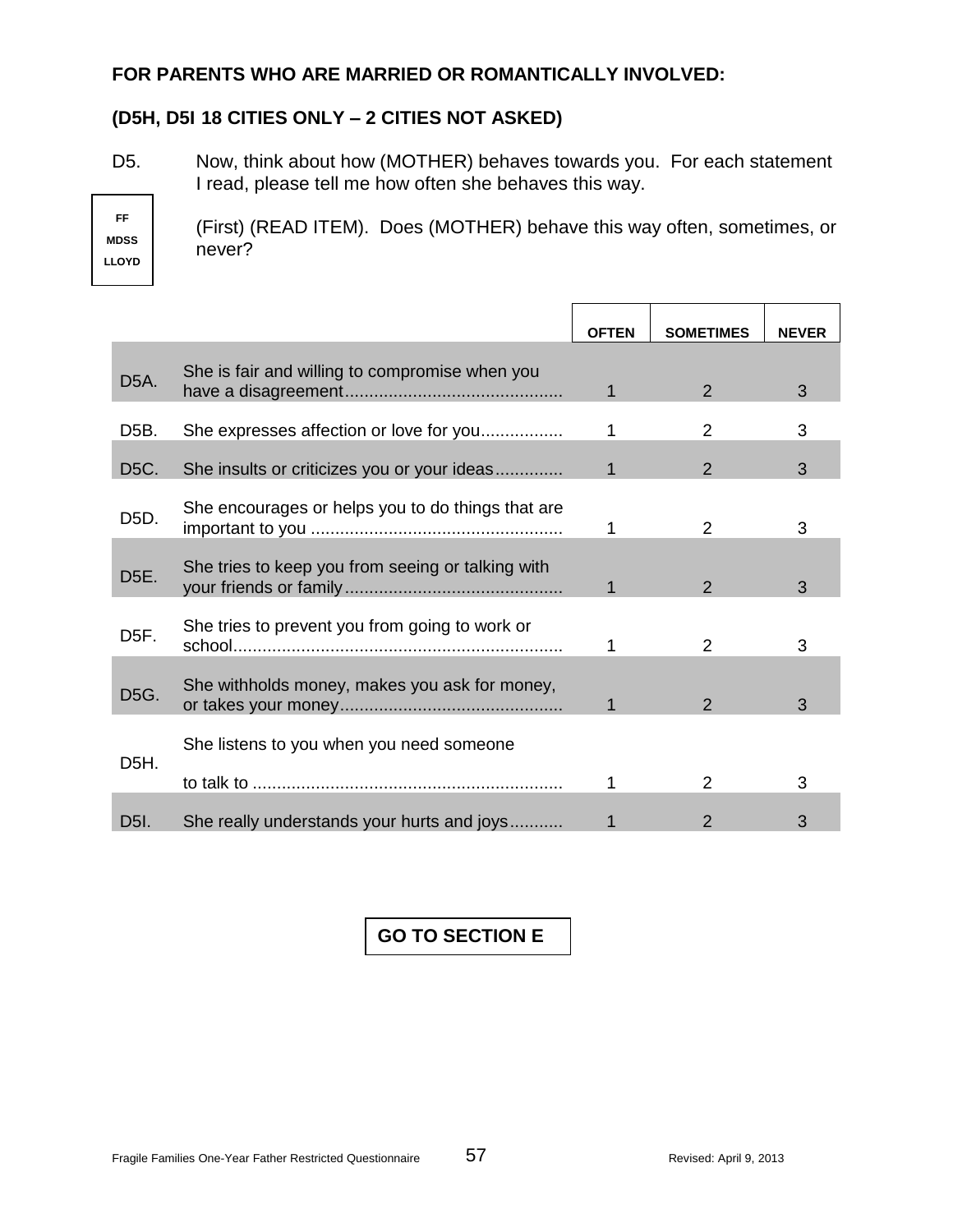# D6. **WERE PARENTS MARRIED OR ROMANTICALLY INVOLVED WHEN CHILD WAS BORN?**

**(A5=1 OR 2)**

| YES |  |
|-----|--|
| NΩ  |  |

# **FOR PARENTS WHO ARE NO LONGER TOGETHER:**

# **(D7H, D7I 18 CITIES ONLY – 2 CITIES NOT ASKED)**

D7. Now, think about how (MOTHER) behaved towards you during the last month of your relationship. For each statement I read, please tell me how often she behaved this way.

**FF MDSS LLOYD**

(First) (READ ITEM). Did (MOTHER) behave this way often, sometimes, or never?

|      |                                                                   | <b>OFTEN</b> | <b>SOMETIMES</b> | <b>NEVER</b> |
|------|-------------------------------------------------------------------|--------------|------------------|--------------|
| D7A. | She was fair and willing to compromise when                       | 1            | 2                | 3            |
| D7B. | She expressed affection or love for you                           |              | $\overline{2}$   | 3            |
| D7C. | She insulted or criticized you or your ideas                      |              | 2                | 3            |
| D7D. | She encouraged or helped you to do things                         |              | $\overline{2}$   | 3            |
| D7E. | She tried to keep you from seeing or talking                      | 1            | $\mathcal{P}$    | 3            |
| D7F. | She tried to prevent you from going to work or                    |              | $\overline{2}$   | 3            |
| D7G. | She withheld money, made you ask for<br>money, or took your money |              | $\mathcal{P}$    | 3            |
| D7H. | She listened to you when you needed                               |              | 2                | 3            |
| D7I. | She really understood your hurts and joys                         |              |                  | 3            |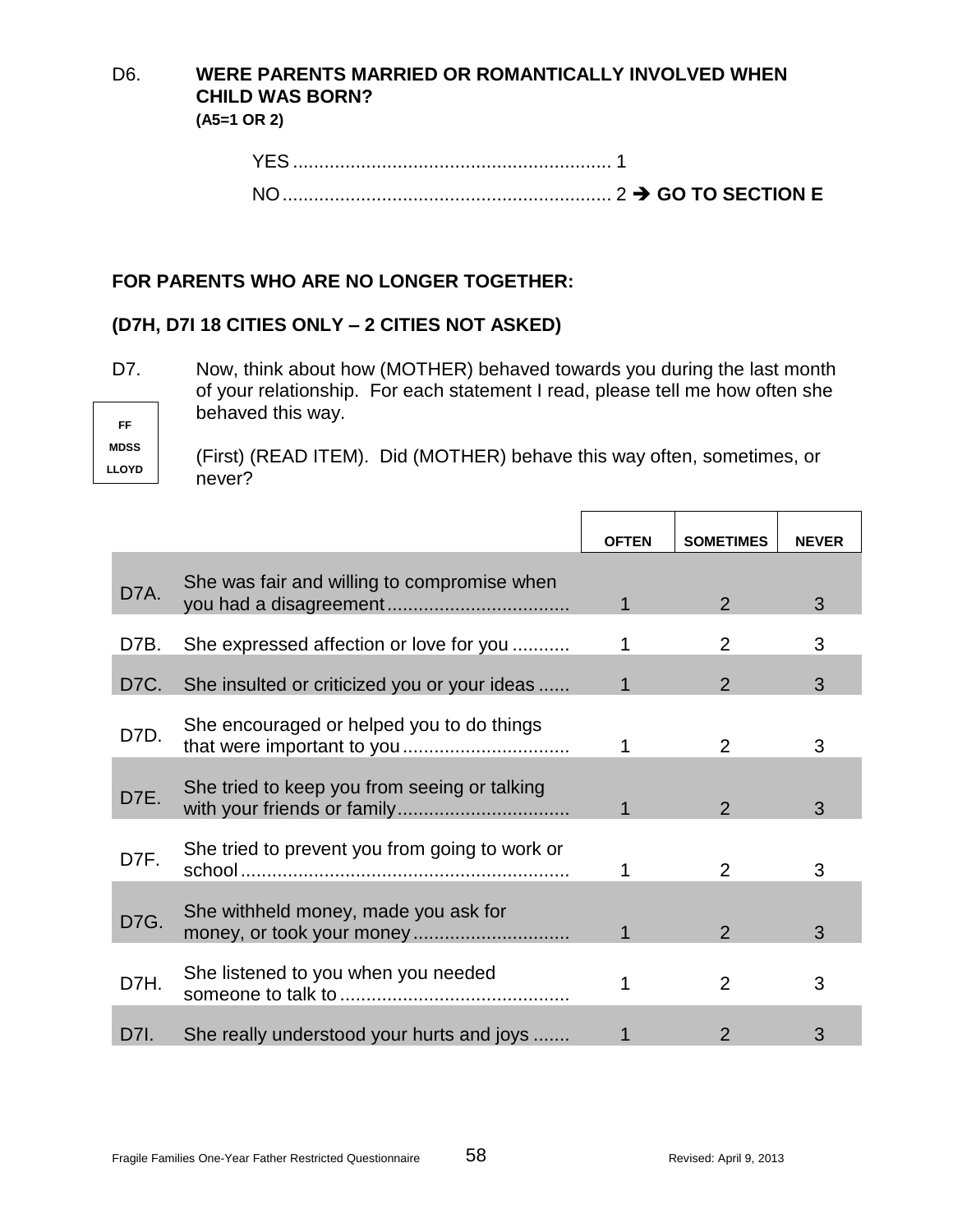# **SECTION E: CURRENT PARTNER**

## E1. **ARE MOTHER AND FATHER CURRENTLY LIVING TOGETHER? (A6A = 1 OR 2)**

YES, LIVING TOGETHER .......................... 1 **GO TO SECTION F** SOMETIMES LIVING TOGETHER ............ 2 NO............................................................... 0

E2. Are you currently involved in a romantic relationship with someone other than (MOTHER)?

E2A. Please tell me your partner's first name or initials.

NAME OR INITIALS: \_\_\_\_\_\_\_\_\_\_\_\_\_\_\_\_\_\_

### E2A1. **CODE WITHOUT ASKING: PARTNER IS . . .**

| FFMALF |  |
|--------|--|

### **(CONSTRUCTED FOR 2 CITIES)** E2A2. **ARE MOTHER AND FATHER MARRIED? (A6=1)**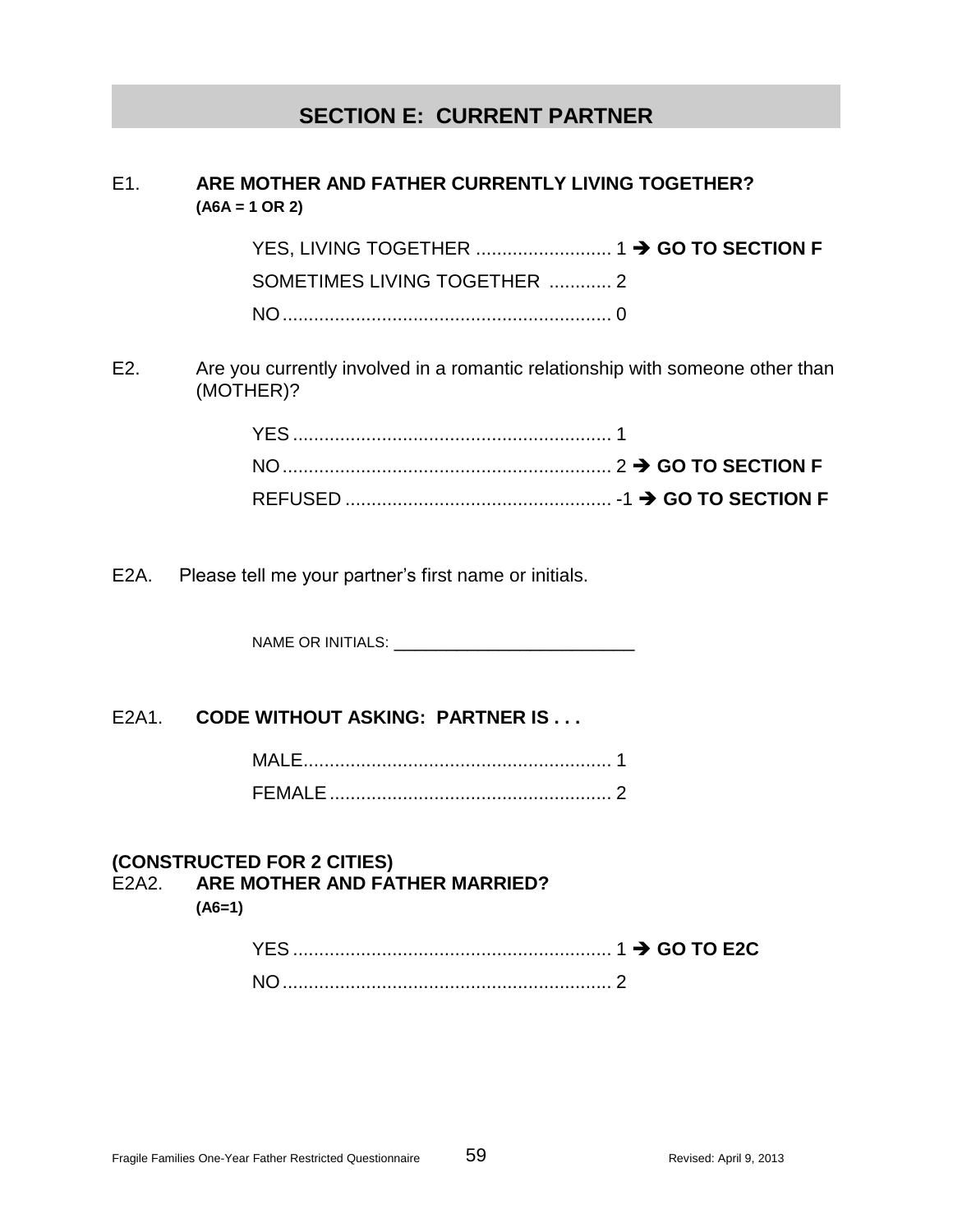E2B. Are you married to (CURRENT PARTNER)?

| NO. |  |
|-----|--|

E2C. Do you and (CURRENT PARTNER) live together most of the time?

| NO. |  |
|-----|--|

# E2D. **DOES CHILD LIVE AWAY FROM FATHER? (A3=4)**

| <b>YES</b>     |  |
|----------------|--|
| N <sub>O</sub> |  |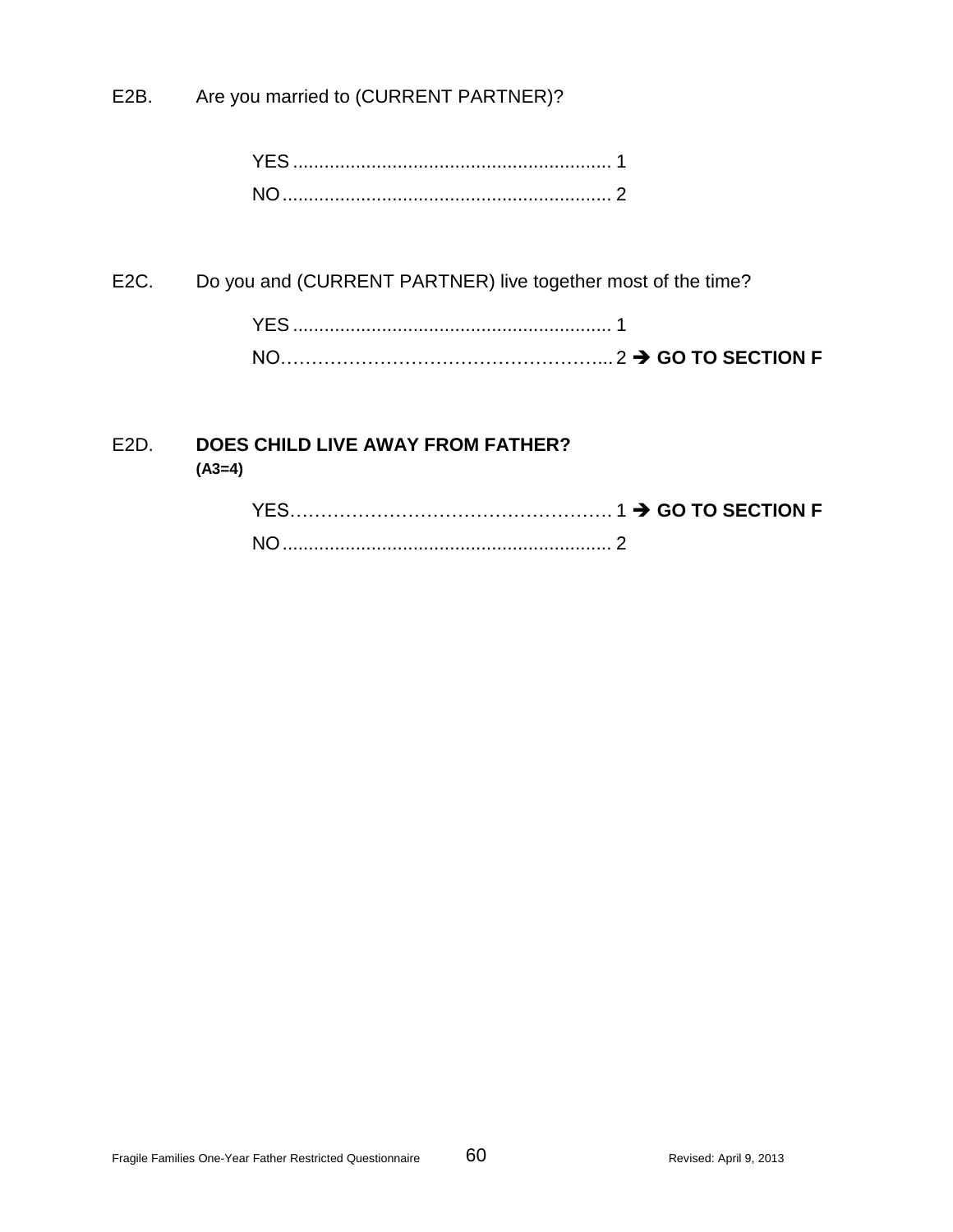E3. Now I would like to ask you some questions about things (CURRENT PARTNER) does with (CHILD).

> For each activity, please tell me how many days a week she does this in a typical week.

How many days a week does she usually (READ ITEM)?

## **RECORD "NEVER" AS "0".**

**HOME**

## **(E3A-E3B, E3D, E3F-E3G, E3I-E3J 18 CITIES ONLY – 2 CITIES NOT ASKED)**

| E <sub>3</sub> A. | Play games like "peek-a-boo" or "gotcha"       |  |             |                |                |                 | 6 | $\overline{7}$ |
|-------------------|------------------------------------------------|--|-------------|----------------|----------------|-----------------|---|----------------|
| E3B.              | Sing songs or nursery rhymes to (him/her) 0 1  |  | $2^{\circ}$ | 3 <sup>1</sup> | $\overline{4}$ | 5               | 6 | $\overline{7}$ |
| E3C.              |                                                |  | $2^{\circ}$ | $\mathbf{3}$   | $\overline{4}$ | 5               | 6 | $\overline{7}$ |
| E3D.              |                                                |  |             |                | $4 \quad$      | $5\quad 6$      |   | $\overline{7}$ |
| E3E.              | Play inside with toys such as blocks or legos  |  |             |                | 4 <sup>1</sup> | 5 <sup>5</sup>  | 6 | $\overline{7}$ |
| E3F.              |                                                |  |             | $2 \quad 3$    | $\overline{4}$ | $5\overline{)}$ | 6 | $\overline{7}$ |
| E3G.              |                                                |  | $2^{\circ}$ | 3 <sup>7</sup> | 4 <sup>1</sup> | 5 <sup>5</sup>  | 6 | $\overline{7}$ |
| E3H.              | Feed or give a bottle to                       |  |             |                |                |                 |   | 7              |
| E <sub>3</sub> I. | Hug or show physical affection to (CHILD)  0 1 |  | $2^{\circ}$ | 3 <sup>7</sup> | $\overline{4}$ | 5               | 6 | $\overline{7}$ |
| E <sub>3</sub> J. |                                                |  | 2           | 3              | $\overline{4}$ | 5               | 6 | 7              |

#### DAYS PER WEEK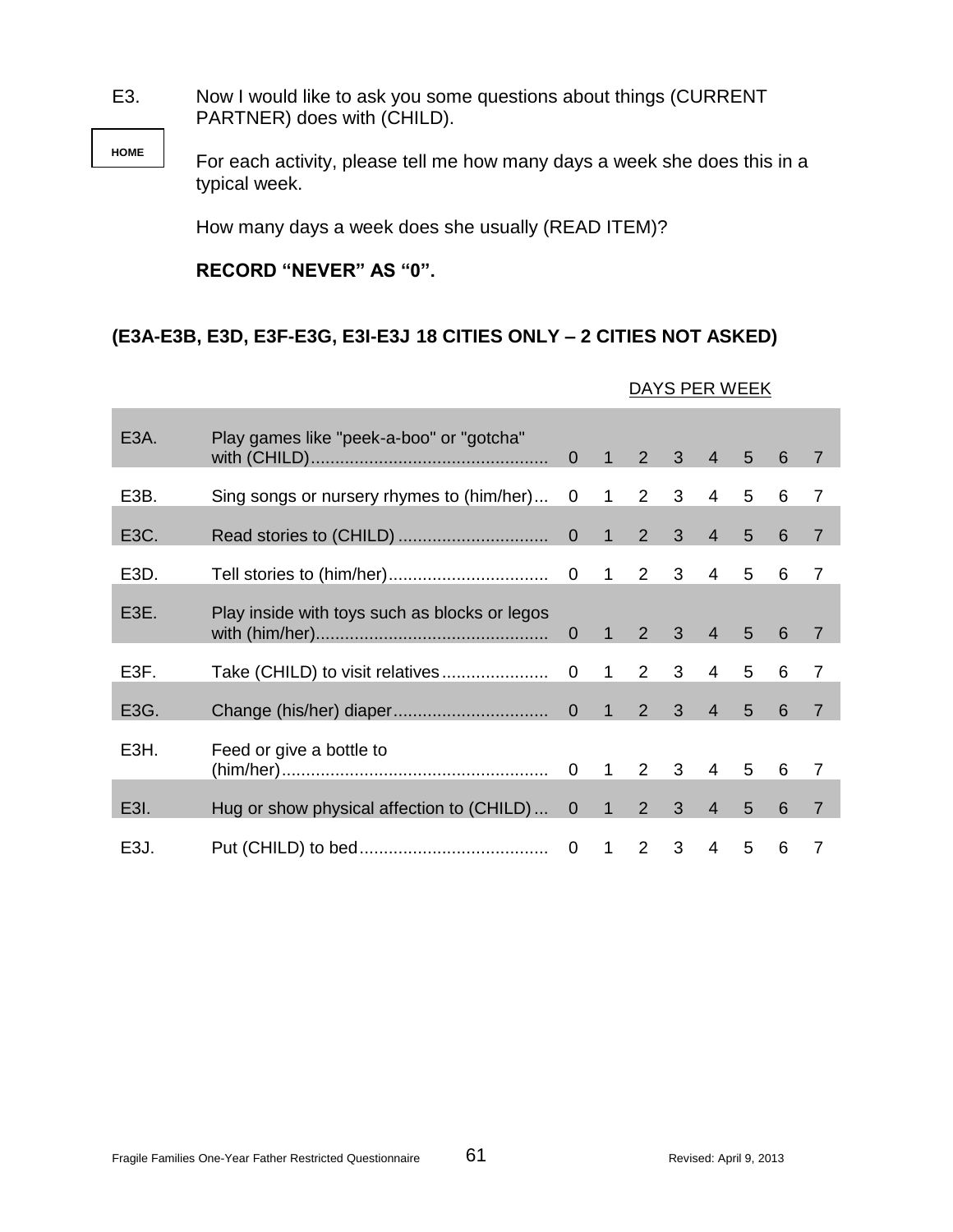E4. Sometimes children behave pretty well and sometimes they don't. In the past month, has (CURRENT PARTNER) spanked (CHILD) because (he/she) was misbehaving or acting up?

| <b>YES</b> |  |
|------------|--|
| NO.        |  |

# E4A. Did (CURRENT PARTNER) do this . . .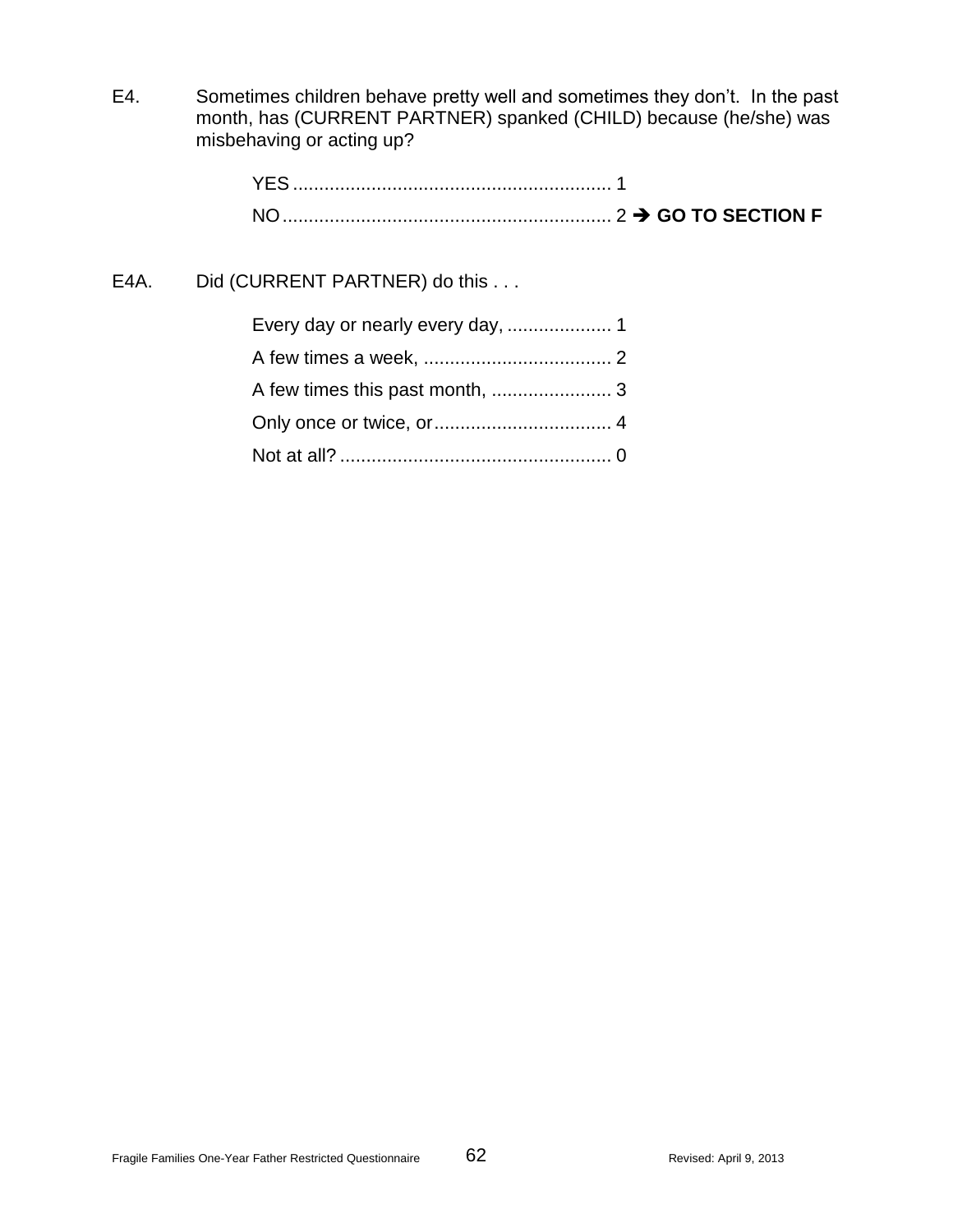# **SECTION F: DEMOGRAPHICS**

### F0. **ARE MOTHER AND FATHER CURRENTLY LIVING TOGETHER? (A6A=1)**

YES ........................................................................ 1 **GO TO WORD ASSOCIATIONS** NO.......................................................................... 2

F1. **Not including yourself**, how many people are currently living with you? Please include people who sleep in your home most nights. (If you sometimes do not live with (MOTHER), please answer for your other home.)

|\_\_\_|\_\_\_| PEOPLE

|                                    | <b>ASSOCIATIONS</b> |
|------------------------------------|---------------------|
| RESPONDENT LIVES IN JAIL, SHELTER, |                     |
|                                    |                     |
|                                    | <b>ASSOCIATIONS</b> |

### **HOUSEHOLD GRID INSTRUCTIONS**

F2A. IF ONLY 1 PERSON, SAY: And what is this person's name or initials?

IF MORE THAN 1 PERSON, SAY: I'd like to make a list of these (NUMBER) people who currently live in your household.

### **PUT THE NAMES IN COLUMN "NAME" IN THE GRID.**

Please start by giving me the first name of the oldest person currently living in your household. Please do not include yourself.

**PROBE IF RESPONDENT IS HESITANT:** Initials are fine, I just need to have some way to refer to them.

What is the name of the next oldest person who usually lives here. **CONTINUE UNTIL YOU HAVE FINISHED COLLECTING ALL NAMES.**

**IF NECESSARY, RECONCILE NUMBER OF PEOPLE IN HOUSEHOLD IN F1 WITH NUMBER OF PEOPLE LISTED:** You told me there are (NUMBER) of people listed in the household, and you have given me (NUMBER) names. Please tell me which I should correct.

**ASK F2B-F2E FOR EACH PERSON LISTED IN COLUMN "A".**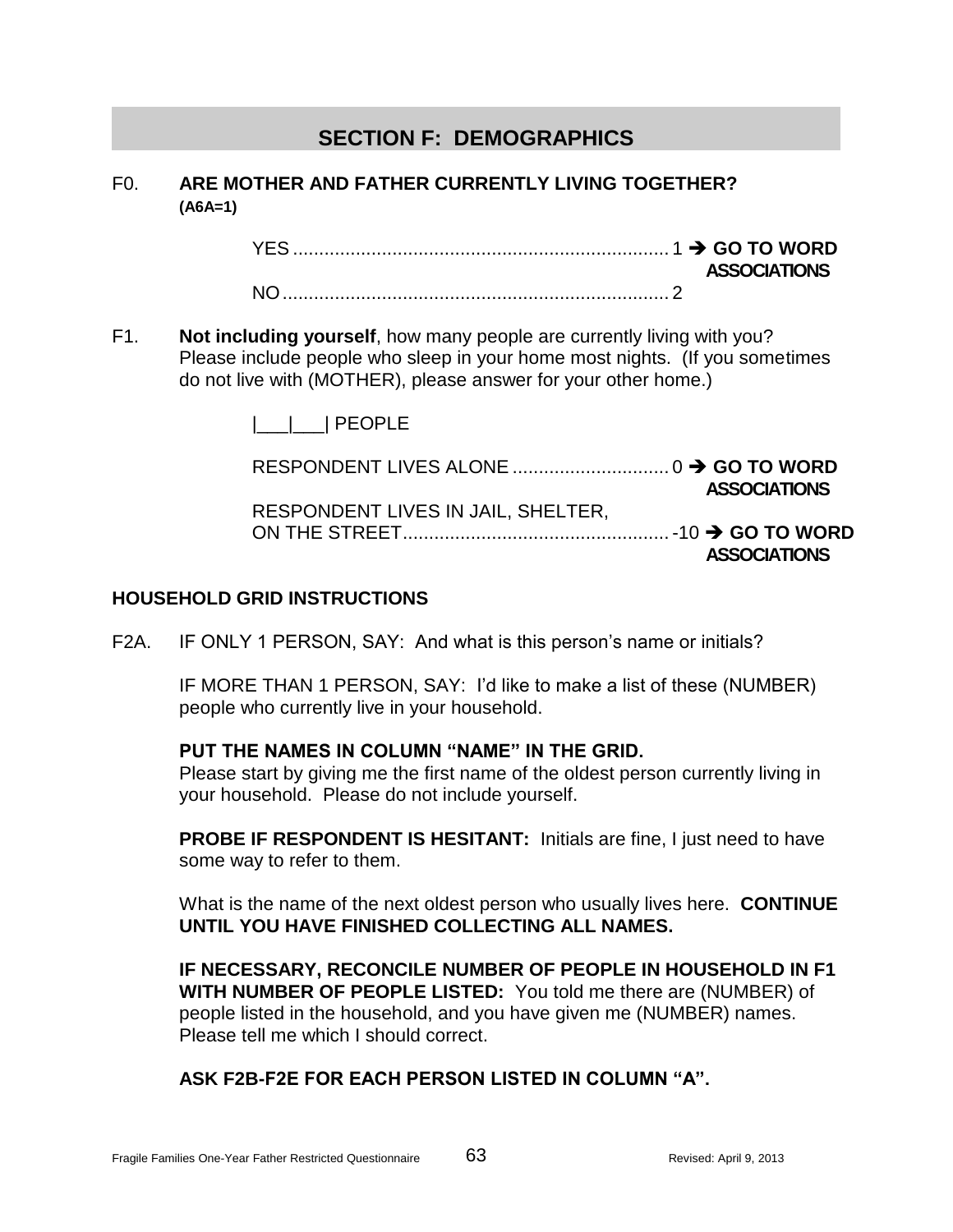- F2B. **CODE WITHOUT ASKING IF OBVIOUS:** Is (PERSON) male or female?
- F2C. What is (his/her) age? **FOR CHILDREN 18 MONTHS OR YOUNGER, CODE IN MONTHS. FOR CHILDREN OLDER THAN 18 MONTHS, ROUND TO NEAREST YEAR.**

**CODE EXACT AGE IF GIVEN. IF DON'T KNOW OR REFUSED, ASK:** Is (PERSON) . . .

F2D. What is (his/her) relationship to you?

## F2E. **IF PERSON IS 16 OR OLDER, ASK:** Is (PERSON) currently working?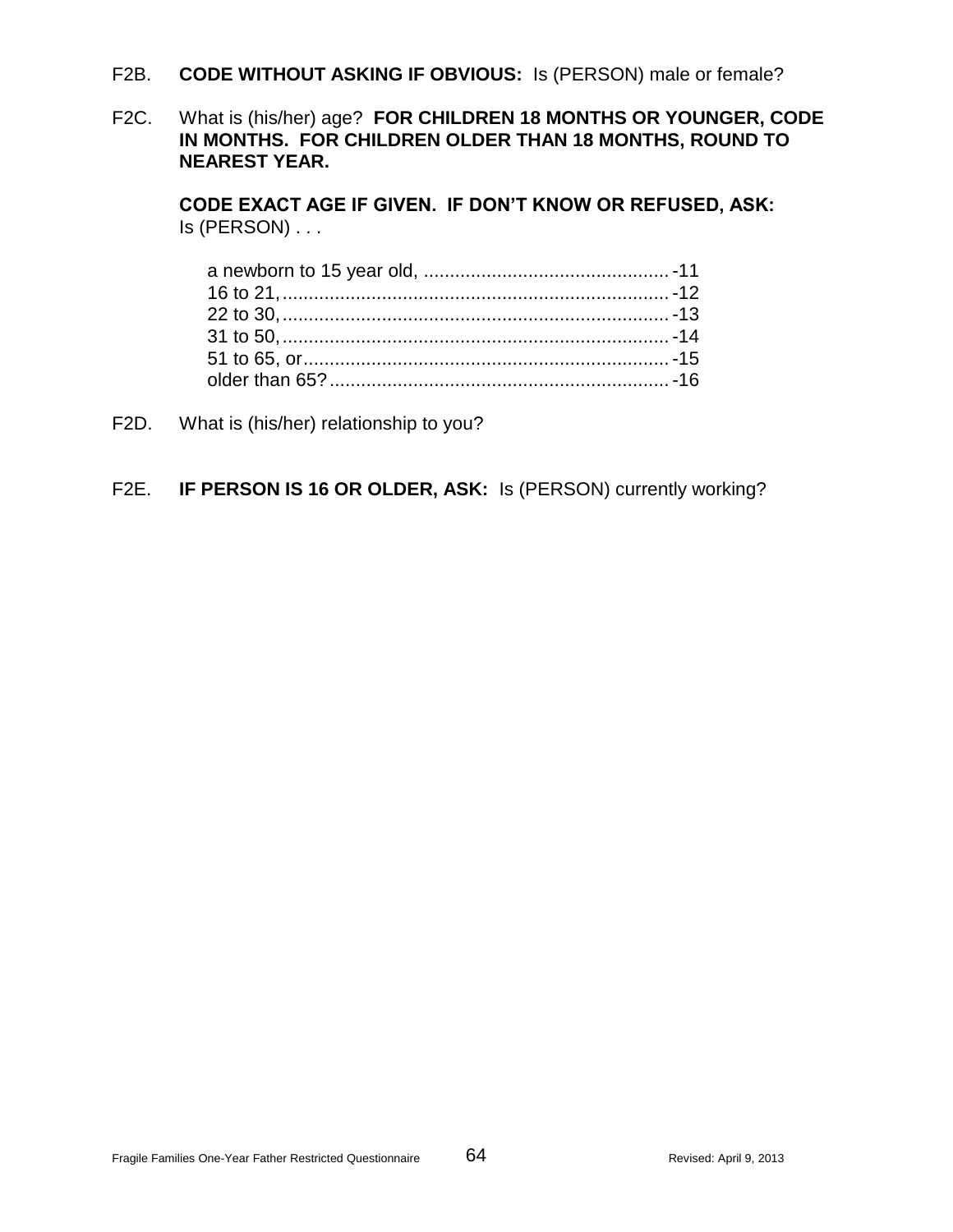| <b>F2B.</b><br><b>GENDER</b>   | <b>F2C.</b><br><b>AGE</b> | <b>F2D.</b><br><b>RELATIONSHIP</b> |                                        |                    | <b>F2E.</b><br><b>EMPLOYED</b> |
|--------------------------------|---------------------------|------------------------------------|----------------------------------------|--------------------|--------------------------------|
|                                |                           |                                    | What is (his/her) relationship to you? |                    |                                |
|                                |                           |                                    |                                        |                    |                                |
|                                |                           | PARTNER/(BOY/GIRLFRIEND) 2         | NOT-RELATED ADULT 12                   |                    |                                |
|                                |                           |                                    | NOT-RELATED CHILD 13                   |                    |                                |
|                                |                           | PARENT IN-LAW4                     |                                        |                    |                                |
|                                |                           |                                    |                                        | IF AGE=16          |                                |
|                                | What is                   | BIO./ADOPTED CHILD5                | NEW PARTNER 101                        | OR OLDER           |                                |
| Is (PERSON)                    |                           |                                    |                                        |                    |                                |
| male or female?                | (his/her) age?            | FOSTER CHILD 7                     | NEW SPOUSE  102                        | Is (PERSON)        |                                |
|                                |                           | SIBLING (BROTHER/SISTER)8          | <b>UNKNOWN RELATED ADULT 103</b>       | currently working? |                                |
|                                |                           | GRANDPARENT 9                      | UNKNOWN RELATED CHILD 104              |                    |                                |
| <b>FEMALE</b><br><b>MALE</b>   | <b>AGE OR CODE</b>        | AUNT/UNCLE  10                     |                                        | <b>YES</b>         | <b>NO</b>                      |
| <b>Circle One</b>              |                           |                                    |                                        | <b>Circle One</b>  |                                |
|                                |                           |                                    | <b>CODE</b>                            |                    |                                |
|                                |                           |                                    |                                        |                    |                                |
| 2<br>1                         | <b>YRS</b>                | <b>VERBATIM:</b>                   |                                        | $\mathbf{1}$       | $\overline{2}$                 |
|                                |                           |                                    | CODE                                   |                    |                                |
|                                |                           |                                    |                                        |                    |                                |
| $\mathbf{1}$<br>$\overline{2}$ | <b>YRS</b>                | VERBATIM:                          |                                        | $\mathbf{1}$       | $\overline{2}$                 |
|                                |                           |                                    | CODE                                   |                    |                                |
|                                |                           |                                    |                                        |                    |                                |
| $\overline{2}$<br>$\mathbf{1}$ | <b>YRS</b>                | VERBATIM:                          |                                        | $\mathbf{1}$       | $\overline{2}$                 |
|                                |                           |                                    | CODE                                   |                    |                                |
|                                |                           |                                    |                                        |                    |                                |
| $\overline{2}$<br>$\mathbf{1}$ | <b>YRS</b>                | VERBATIM:                          |                                        | $\mathbf{1}$       | $\overline{2}$                 |
|                                |                           |                                    | CODE                                   |                    |                                |
|                                |                           |                                    |                                        |                    |                                |
| $\overline{2}$<br>$\mathbf{1}$ | <b>YRS</b>                | <b>VERBATIM:</b>                   |                                        | $\mathbf{1}$       | 2                              |
|                                |                           |                                    | CODE                                   |                    |                                |
|                                |                           |                                    |                                        |                    |                                |
| $\overline{2}$<br>$\mathbf{1}$ | <b>YRS</b>                | VERBATIM:                          |                                        | $\mathbf{1}$       | $\overline{2}$                 |
|                                |                           |                                    | CODE                                   |                    |                                |
|                                |                           |                                    |                                        |                    |                                |
| $\mathbf{1}$<br>2              | <b>YRS</b>                | <b>VERBATIM:</b>                   |                                        | $\mathbf{1}$       | 2                              |
|                                |                           |                                    | CODE                                   |                    |                                |
|                                |                           |                                    |                                        |                    |                                |
|                                |                           |                                    |                                        |                    |                                |
| $\mathbf{1}$<br>$\overline{c}$ | <b>YRS</b>                | VERBATIM:                          |                                        | 1                  | $\overline{c}$                 |
|                                |                           |                                    | <b>CODE</b>                            |                    |                                |
|                                |                           |                                    |                                        |                    |                                |
| $\overline{2}$<br>1            | <b>YRS</b>                | VERBATIM:                          |                                        |                    | $\overline{2}$                 |
|                                |                           |                                    | CODE                                   |                    |                                |
|                                |                           |                                    |                                        |                    |                                |
| $\overline{2}$                 | YRS                       | VERBATIM:                          |                                        |                    | $\overline{2}$                 |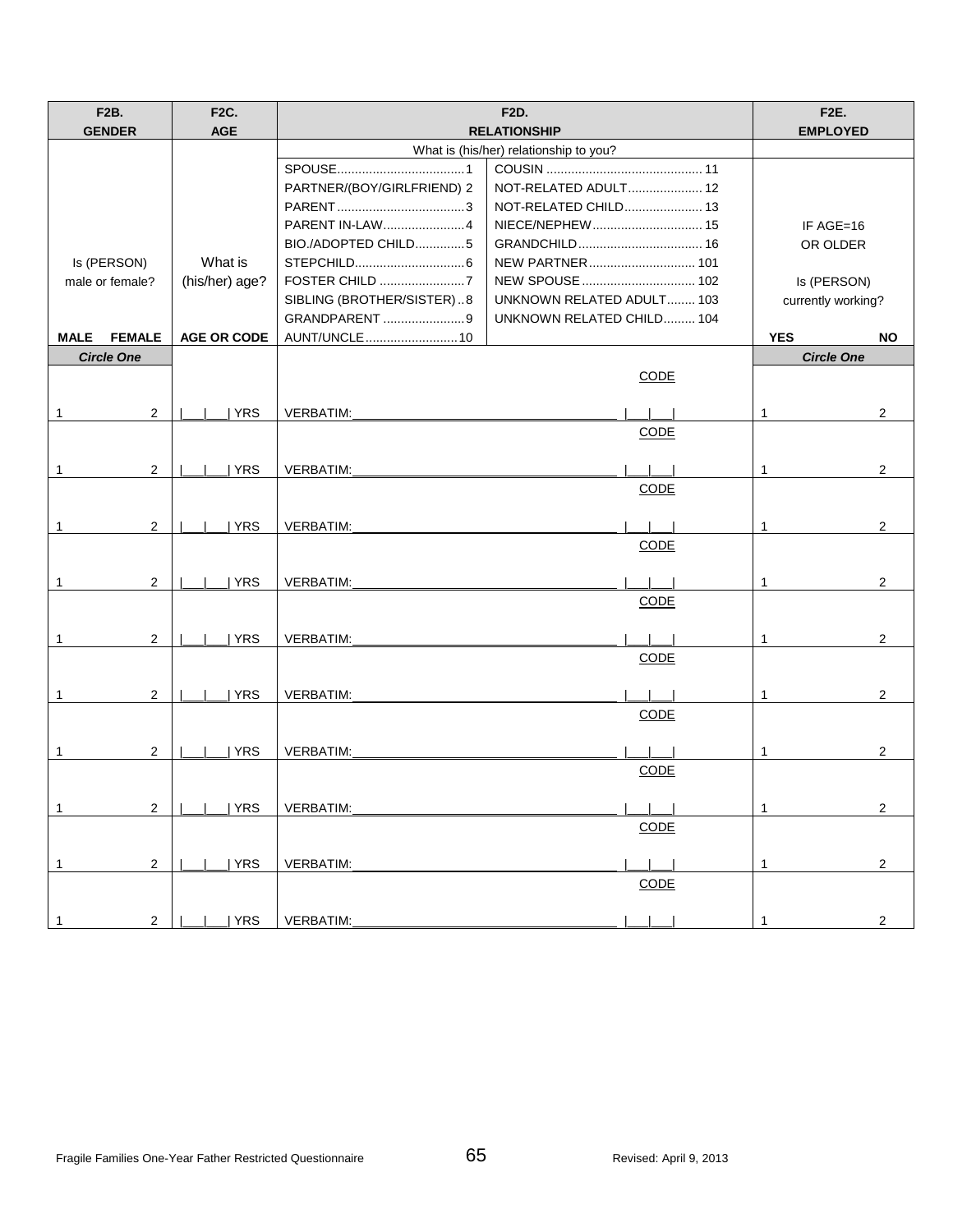# **SECTION G: FATHER'S FAMILY BACKGROUND AND SUPPORT**

Next, I have a few questions about your parents, your background, and the help you can get from other people.

### **(18 CITIES ONLY – 2 CITIES NOT ASKED)**

G1A. First, in what country or territory was your father born?

\_\_\_\_\_\_\_\_\_\_\_\_\_\_\_\_\_\_\_\_\_\_\_\_\_ COUNTRY/TERRITORY

## **(18 CITIES ONLY – 2 CITIES NOT ASKED)**

G1B. In what country or territory was your mother born?

\_\_\_\_\_\_\_\_\_\_\_\_\_\_\_\_\_\_\_\_\_\_\_\_\_ COUNTRY/TERRITORY

## **(2 CITIES ONLY)**

FX2G1. Which of your biological parents were born in the United States? Was it your . . .

| DON'T KNOW WHERE BORN -2     |  |
|------------------------------|--|
| <b>NEVER KNEW BIOLOGICAL</b> |  |
|                              |  |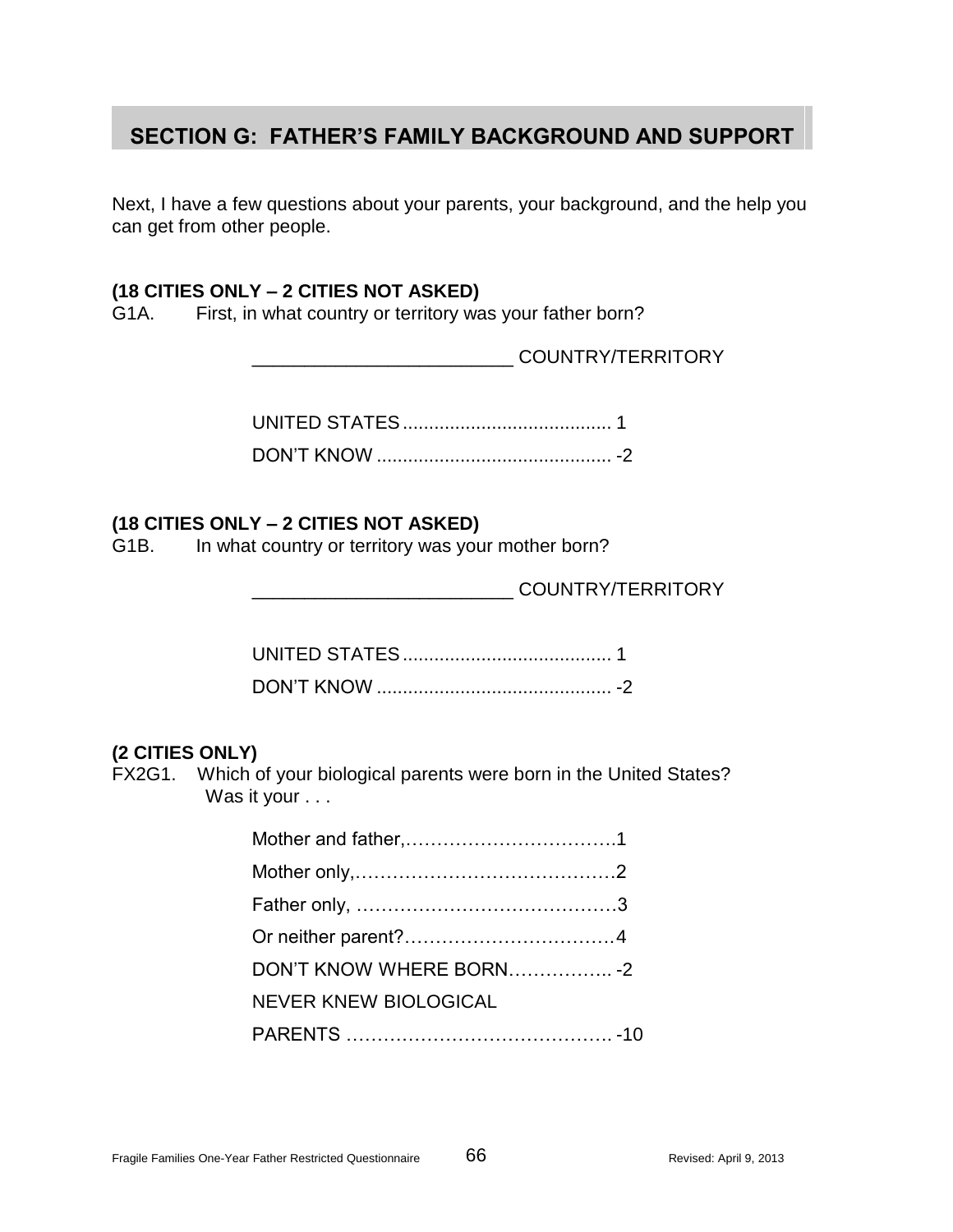# **(CONSTRUCTED FOR 2 CITIES)**

## G1C. **WERE BOTH PARENTS BORN IN THE UNITED STATES? (G1A=1 AND G1B=1)**

## **(18 CITIES ONLY – 2 CITIES NOT ASKED)**

G1D. Are you a United States citizen?

## G2. What is the highest grade of school that your biological mother completed?

| ELEMENTARY, MIDDLE, OR                      |                         |
|---------------------------------------------|-------------------------|
| REGULAR HIGH SCHOOL  3 →                    |                         |
| ABE OR GED PROGRAM 4                        | <b>GRADE COMPLETED:</b> |
| NURSING SCHOOL (LPN OR RN) 5                |                         |
| <b>BUSINESS OR SECRETARIAL</b>              | (G2C)                   |
| <b>VOCATIONAL, TECHNICAL, OR</b>            |                         |
| <b>JUNIOR/COMMUNITY</b>                     |                         |
|                                             |                         |
| OTHER TYPE OF<br>SCHOOL (NOT SPECIFIED)  10 |                         |
| <b>GRADUATE OR PROFESSIONAL</b>             |                         |
|                                             |                         |
|                                             |                         |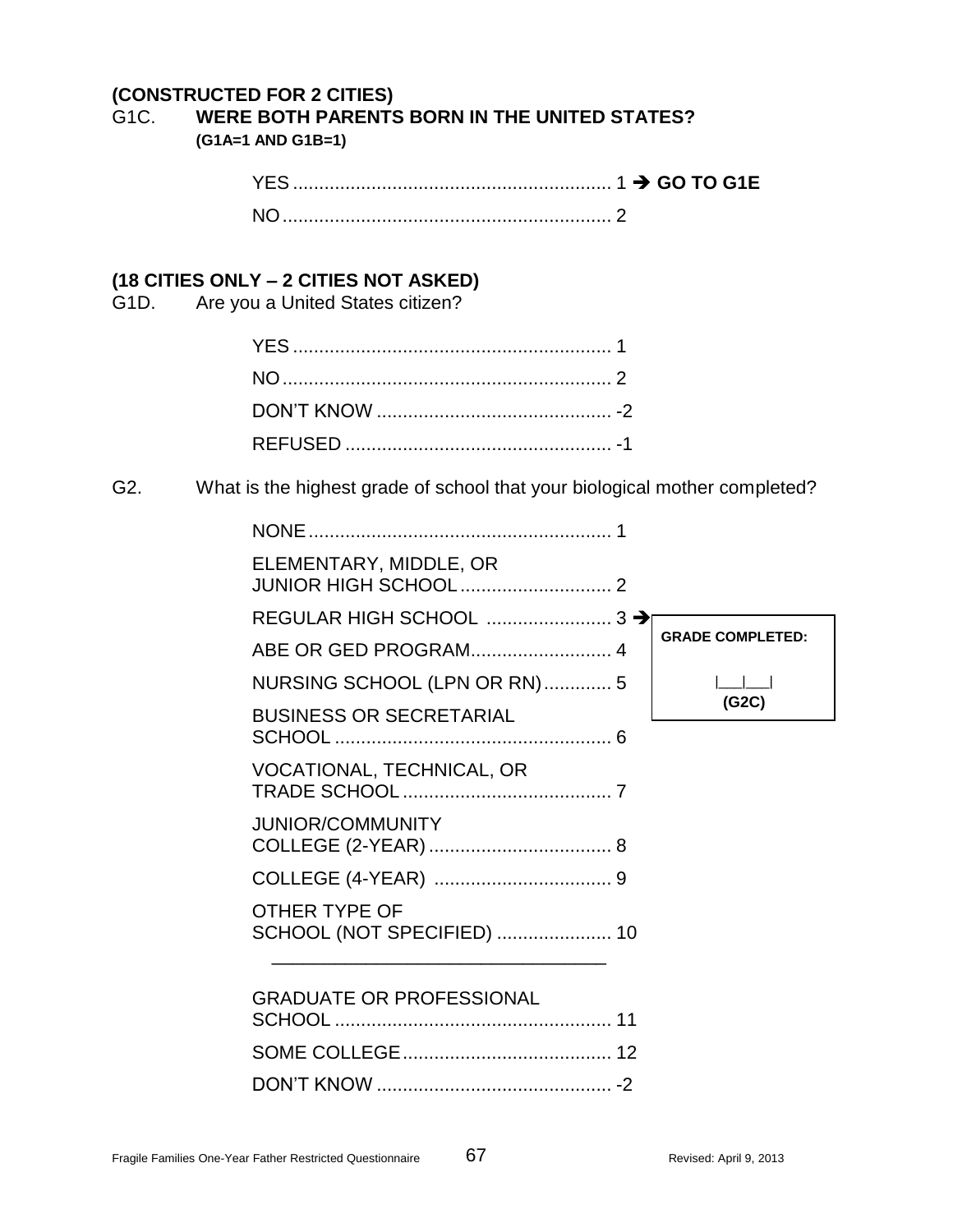# **(18 CITIES ONLY – 2 CITIES NOT ASKED)**

G3. What is the highest grade of school that your biological father completed?

| ELEMENTARY, MIDDLE, OR                      |                         |
|---------------------------------------------|-------------------------|
|                                             |                         |
|                                             | <b>GRADE COMPLETED:</b> |
| NURSING SCHOOL (LPN OR RN)  5               |                         |
| <b>BUSINESS OR SECRETARIAL</b>              | (G3C)                   |
| VOCATIONAL, TECHNICAL, OR                   |                         |
| <b>JUNIOR/COMMUNITY</b>                     |                         |
|                                             |                         |
| OTHER TYPE OF<br>SCHOOL (NOT SPECIFIED)  10 |                         |
| GRADUATE OR PROFESSIONAL                    |                         |

| <b>GRADUATE OR PROFESSIONAL</b> |  |
|---------------------------------|--|
|                                 |  |
|                                 |  |
|                                 |  |

## **(CONSTRUCTED FOR 2 CITIES)** G4. **WAS FATHER INTERVIEWED AT BASELINE?**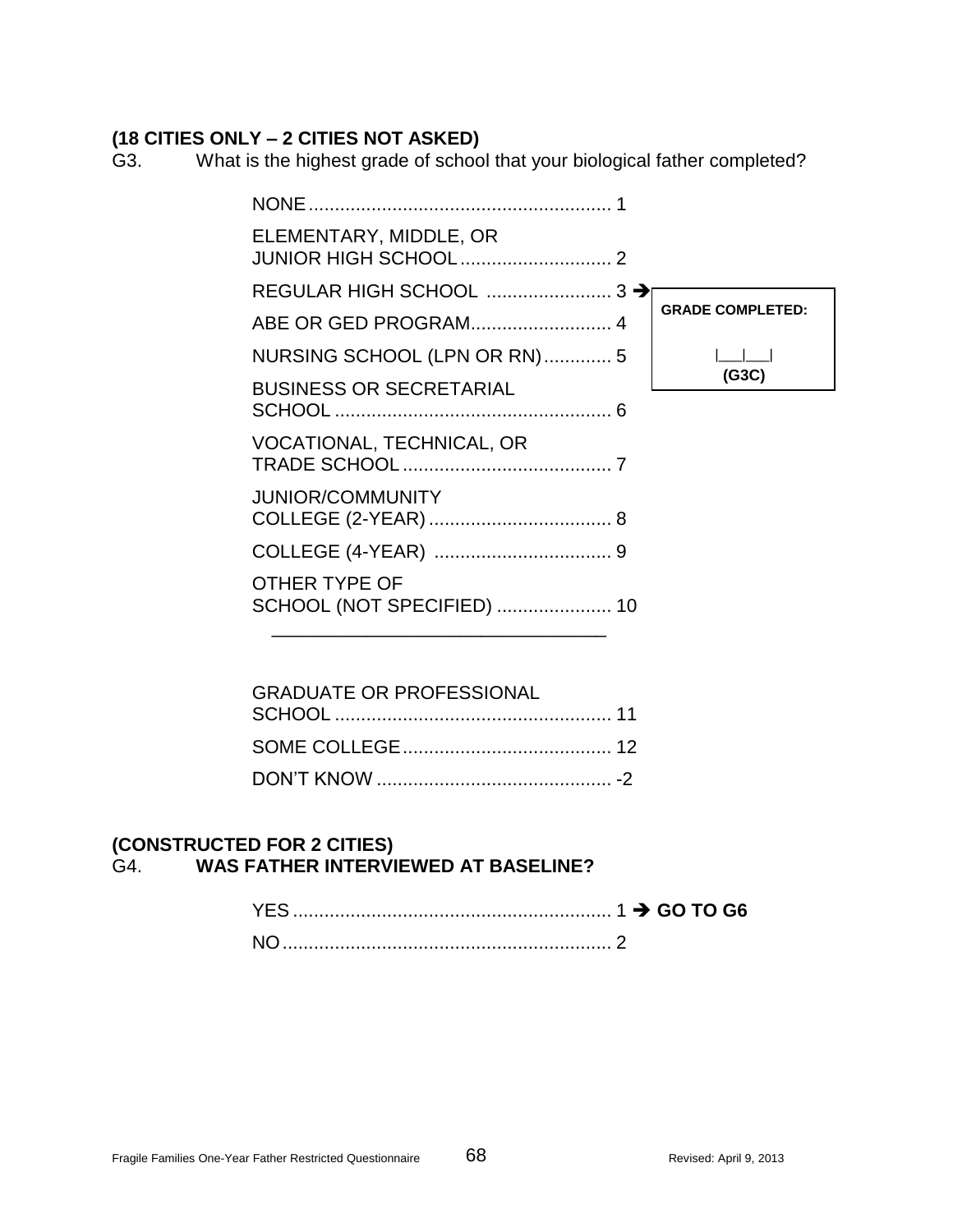## **(18 CITIES ONLY – 2 CITIES NOT ASKED)**

G5. Which of the following best describes your race?

| Native American or Alaska Native  4 |  |
|-------------------------------------|--|
|                                     |  |
|                                     |  |

\_\_\_\_\_\_\_\_\_\_\_\_\_\_\_\_\_\_\_\_\_\_\_\_\_\_\_\_\_\_\_\_

# **(18 CITIES ONLY – 2 CITIES NOT ASKED)**

G5A. Are you of Hispanic or Latino origin or decent?

# **(18 CITIES ONLY – 2 CITIES NOT ASKED)**

G5B. Are you Mexican, Puerto Rican, Cuban or Other Hispanic?

| MEXICAN, MEXICAN-AMERICAN 1            |  |
|----------------------------------------|--|
|                                        |  |
|                                        |  |
| OTH. HISPANIC/LATINO (NOT SPECIFIED) 4 |  |

\_\_\_\_\_\_\_\_\_\_\_\_\_\_\_\_\_\_\_\_\_\_\_\_\_\_\_\_\_\_\_\_

| CENTRAL AMERICAN/CARIBBEAN  101   |  |
|-----------------------------------|--|
|                                   |  |
| SPAIN/OTHER EUROPEAN COUNTRY  103 |  |
|                                   |  |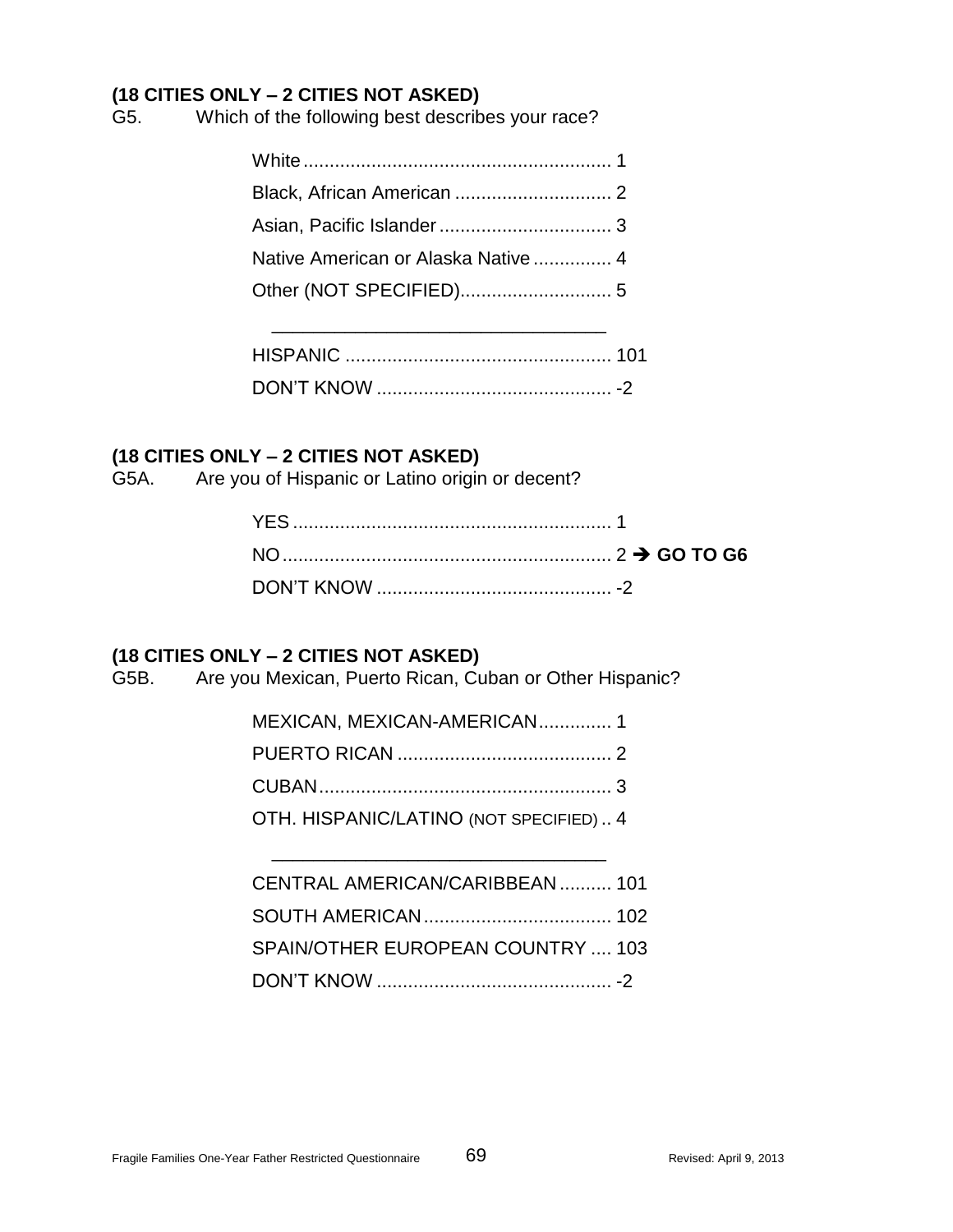- G6. Please tell me whether you strongly agree, somewhat agree, somewhat disagree, or strongly disagree with the following statements about your background.
- G6A. I feel an attachment towards my own racial or ethnic heritage. Do you strongly agree, somewhat agree, somewhat disagree, or strongly disagree?

G6B. I participate in cultural practices of my own group, such as special food, music, or customs. Do you strongly agree, somewhat agree, somewhat disagree, or strongly disagree?

G6C. How often do you go to religious services? Is it . . .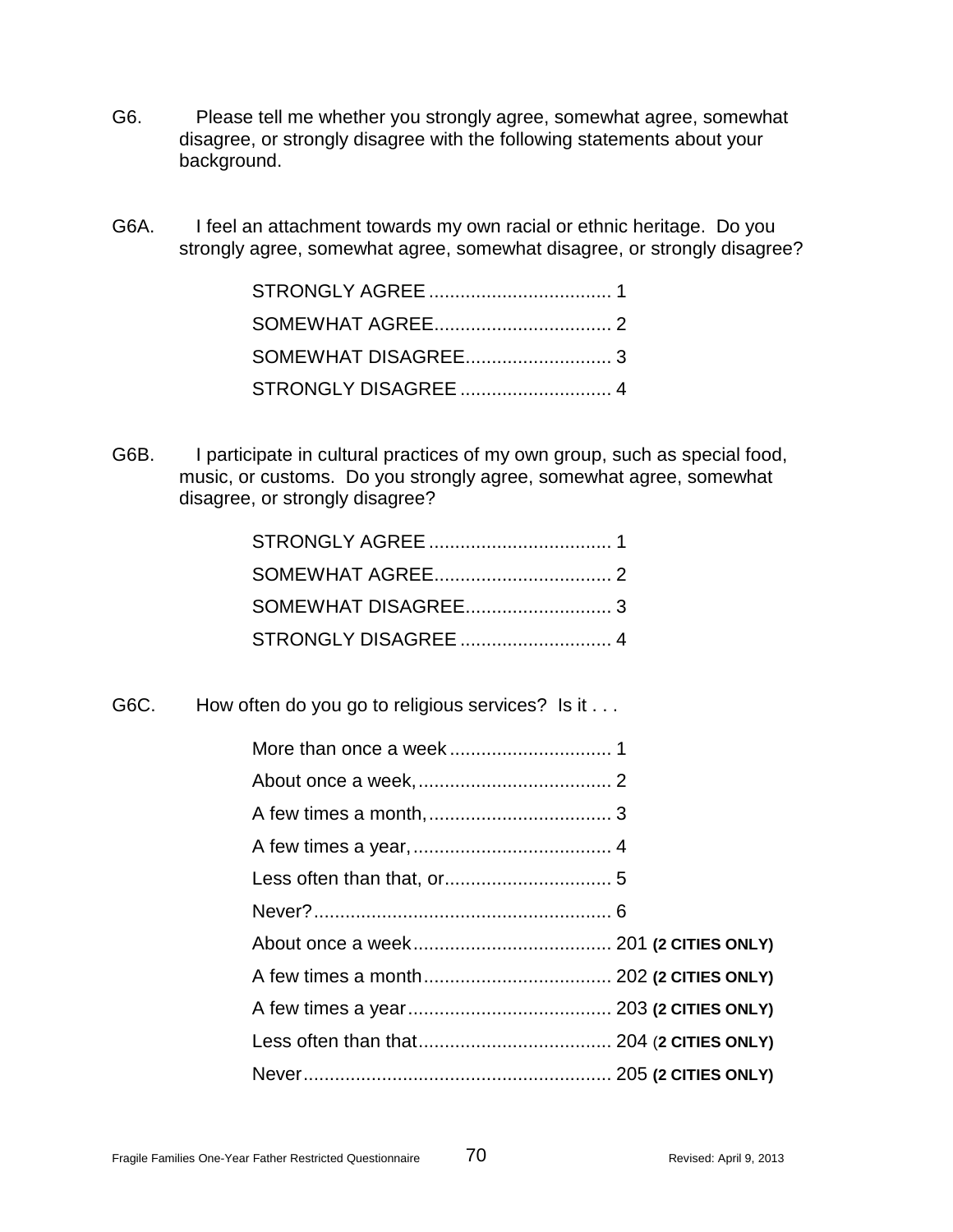G7. Since (CHILD) was born, have you received any financial help or money from anyone other than (MOTHER)? Please include your relatives and friends, and her relatives and friends, but, don't include help from any government or private agency.

G7A. Who gave you financial help or money?

**PROBE:** Anyone else?

#### CIRCLE ALL THAT APPLY

| RESPONDENT'S PARENTS  1      |  |
|------------------------------|--|
| OTHER RELATIVES OF FATHER 2  |  |
|                              |  |
| OTHER RELATIVES OF MOTHER  4 |  |
|                              |  |
|                              |  |
|                              |  |
| OTHER (NOT SPECIFIED) 8      |  |
|                              |  |

| CHURCH/RELIGIOUS GROUP  101 |  |
|-----------------------------|--|
|                             |  |
|                             |  |
|                             |  |

\_\_\_\_\_\_\_\_\_\_\_\_\_\_\_\_\_\_\_\_\_\_\_\_\_\_\_\_\_\_\_\_

G7B. About how much financial help or money were you given since (CHILD) was born?

\$ |\_\_\_|\_\_\_|**,**|\_\_\_|\_\_\_|\_\_\_| **GO TO G8**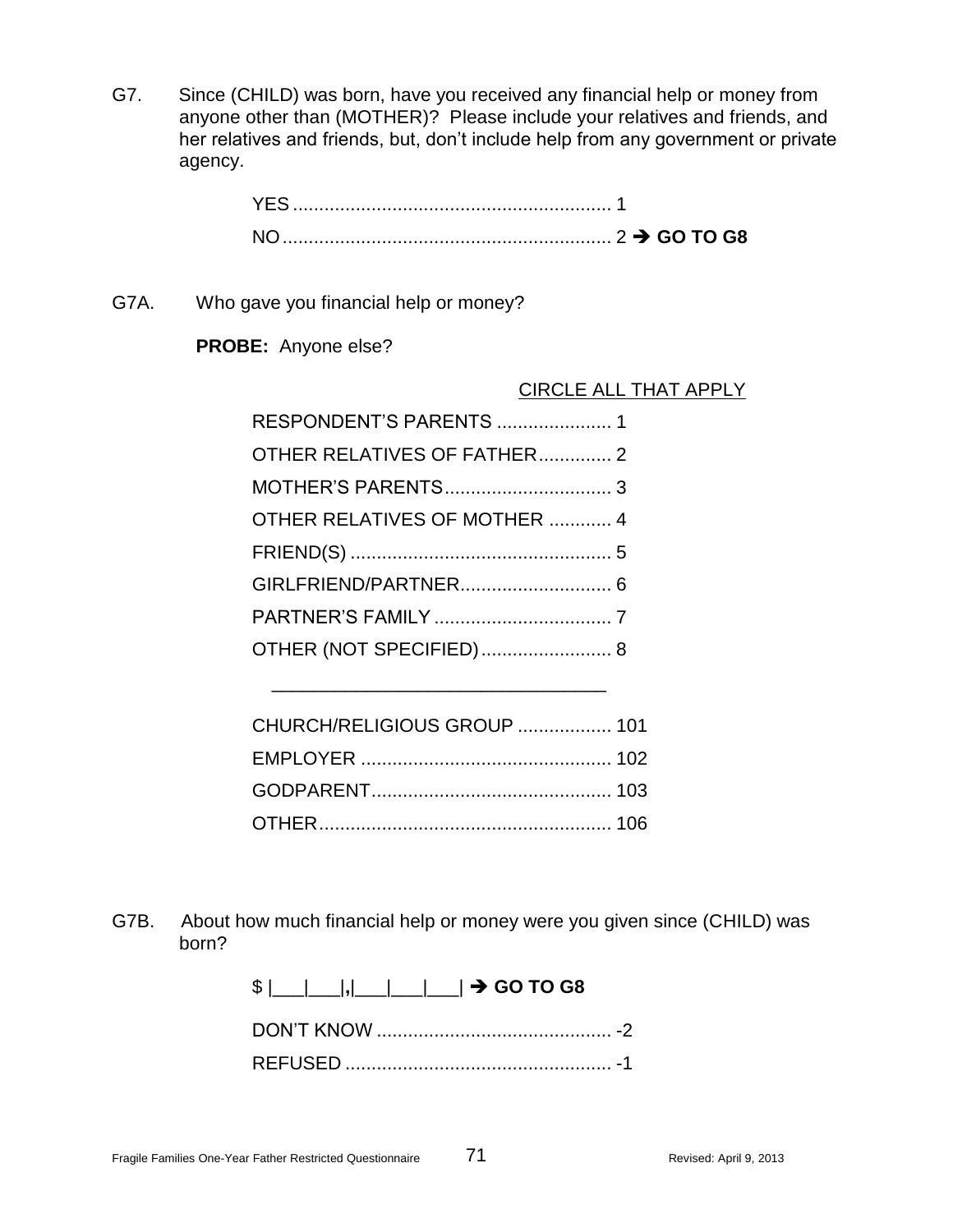G7C. I just need to know a range. Can you tell me if it was . . .

G8 Next, I want to ask you about help you could get during this next year if you needed it.

If you needed help during the next year, could you count on someone to . . .

G8A. Loan you \$200?

YES ............................................................. 1 NO............................................................... 2 **GO TO G8B**

G8A1. What about \$1,000?

G8B. (Is there someone you could count on to) provide you with a place to live?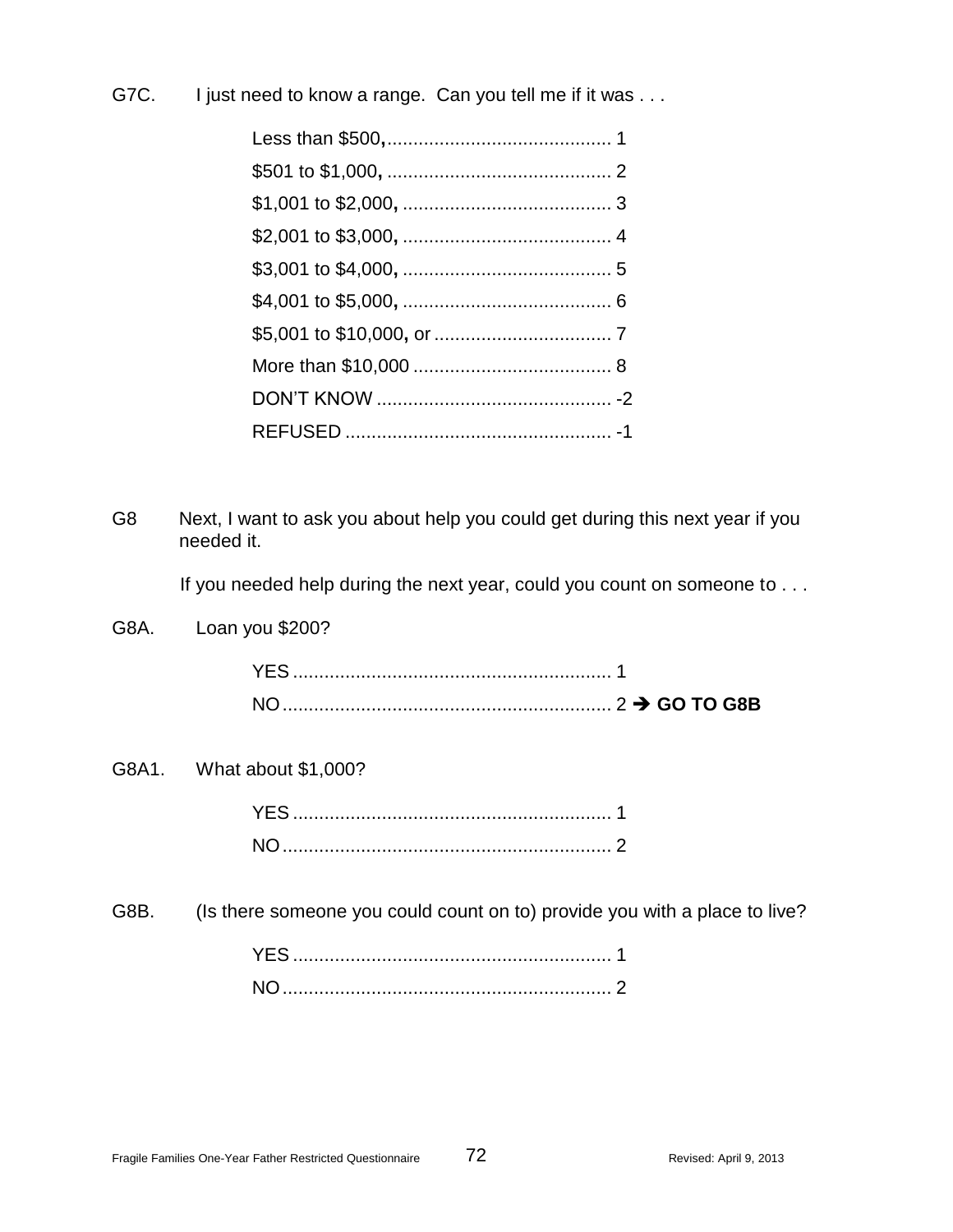G8C. (Is there someone you could count on to) help you with emergency child care?

G8D. (Is there someone you could count on to) co-sign for a bank loan with you for \$1,000?

G8D1. What about co-signing for \$5,000?

G9. Now I'd like to ask you some questions about your biological father, and his involvement in your life while you were growing up. Would you say he was . . .

G9A. Did you know your biological father when you were growing up?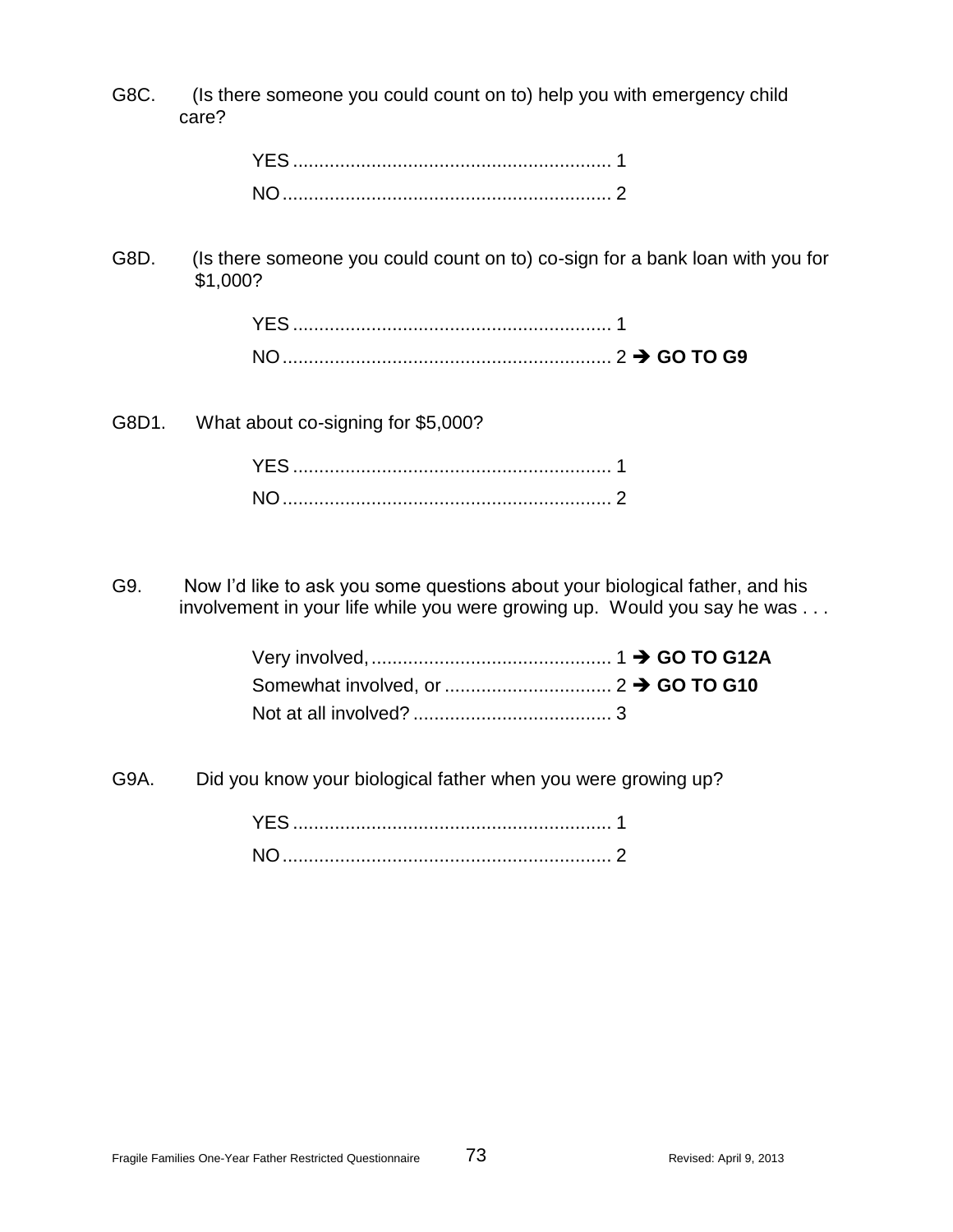G10. Was there another man who was like a father to you when you were growing up?

| <b>NO</b> |  |  |
|-----------|--|--|

G10A. Who was this person?

## **INTERVIEWER: IF MORE THAN 1 MAN IS NAMED, PROBE FOR THE MAN WHO WAS MOST LIKE A FATHER.**

#### CIRCLE ONE

| MOTHER'S PARTNER 4               |  |
|----------------------------------|--|
|                                  |  |
|                                  |  |
| <b>BROTHER (INCLUDE STEP AND</b> |  |
|                                  |  |
| MINISTER/CLERGY MEMBER 9         |  |
|                                  |  |
|                                  |  |
|                                  |  |
|                                  |  |

\_\_\_\_\_\_\_\_\_\_\_\_\_\_\_\_\_\_\_\_\_\_\_\_\_\_\_\_\_\_\_\_

### G11A. **DID RESPONDENT KNOW HIS BIOLOGICAL FATHER? (G9=1 OR 2, OR G9A=1)**

| <b>NO</b> |  |  |
|-----------|--|--|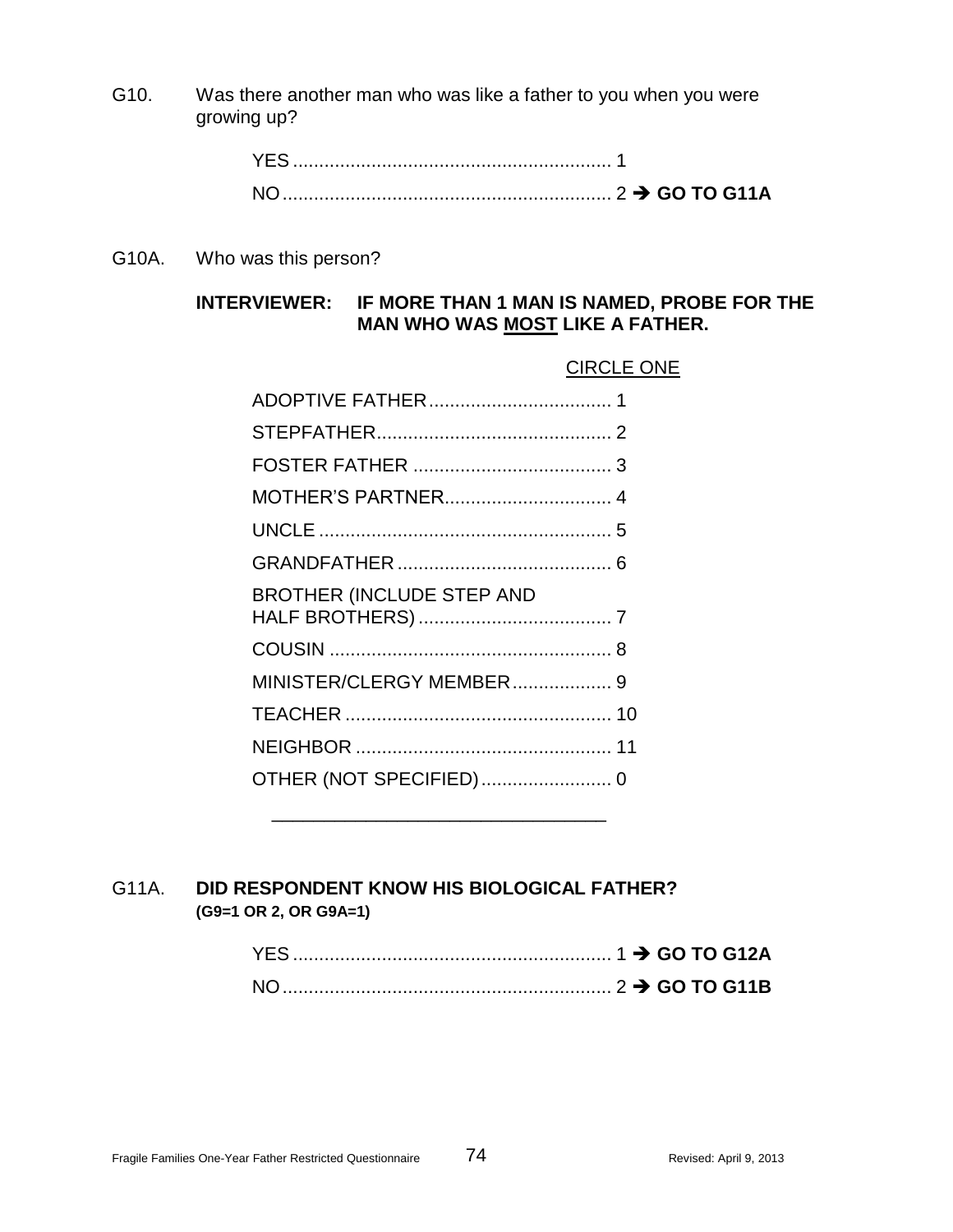### G11B. **DID RESPONDENT HAVE A FATHER-FIGURE? (G10=1)**

G12A. How well do you get along with your father now? Would you say you get along with him . . .



G12B. How well do you get along with him now? Would you say you get along with him . . .

### **(18 CITIES ONLY – 2 CITIES NOT ASKED)**

G12C. How well do you get along with your mother? Would you say you get along with her . . .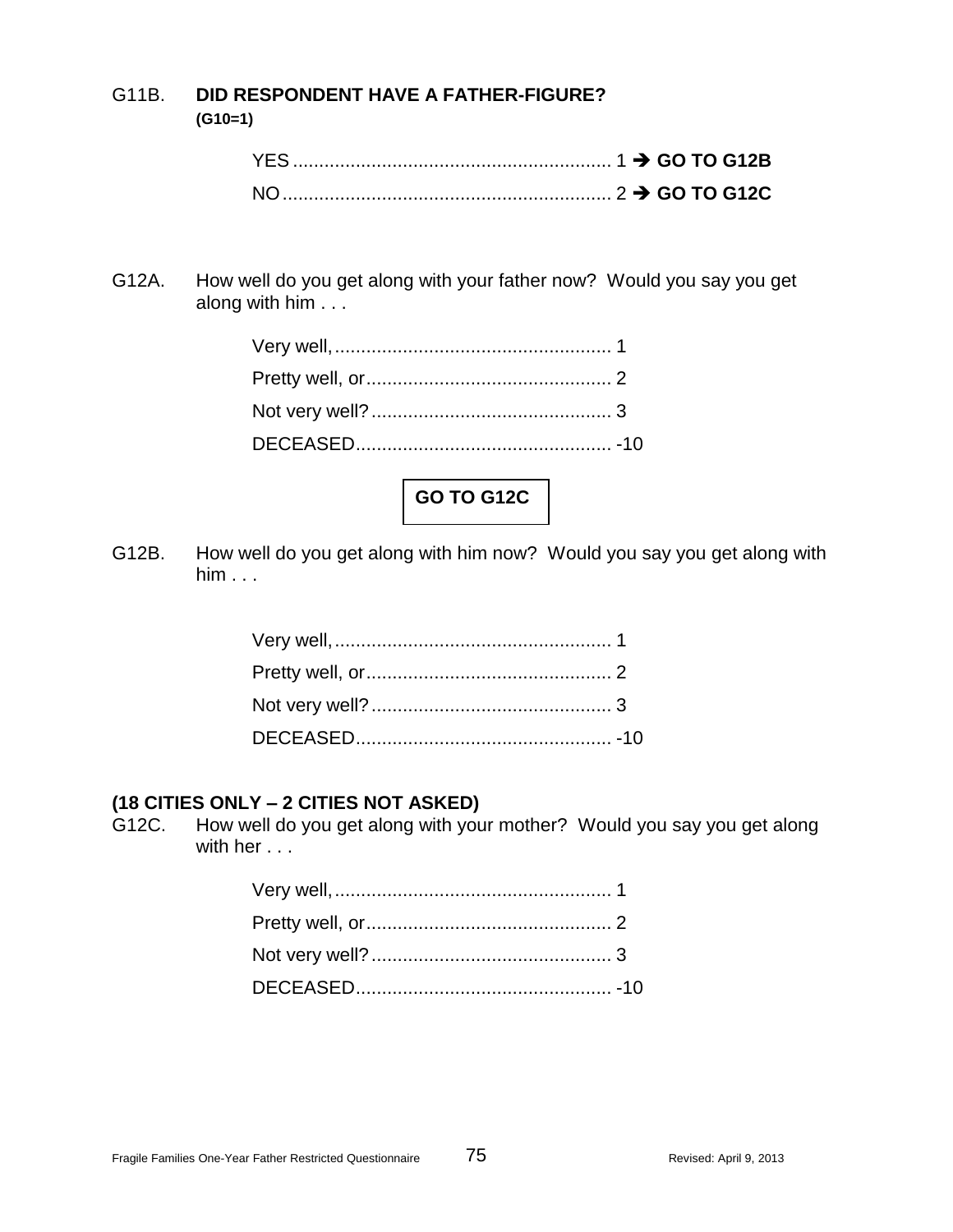#### G12D. **ARE RESPONDENT'S PARENTS BOTH DECEASED OR UNKNOWN? (G12A=-10 AND G12C=-10) OR (G12C=-10 AND G9A=0 AND G10=0)**

| <b>NO</b> |  |
|-----------|--|

G13. How well does (MOTHER) get along with your parents? Would you say she gets along with them . . .

### **NOTE: IF ONLY ONE PARENT LIVING, CODE FOR THE LIVING PARENT.**

| GETS ALONG WITH ONE PARENT. BUT |  |
|---------------------------------|--|
|                                 |  |

G14. How well do you get along with (MOTHER's) parents? Would you say you get along with them . . .

## **NOTE: IF ONLY ONE PARENT LIVING, CODE FOR THE LIVING PARENT.**

| GETS ALONG WITH ONE PARENT,    |  |
|--------------------------------|--|
| BOTH PARENTS DECEASED - 10     |  |
| NEVER MET MOTHER'S PARENTS -11 |  |

#### **(CONSTRUCTED FOR 2 CITIES)**

G14A. **ARE RESPONDENT'S PARENTS BOTH DECEASED? (G12D=1)**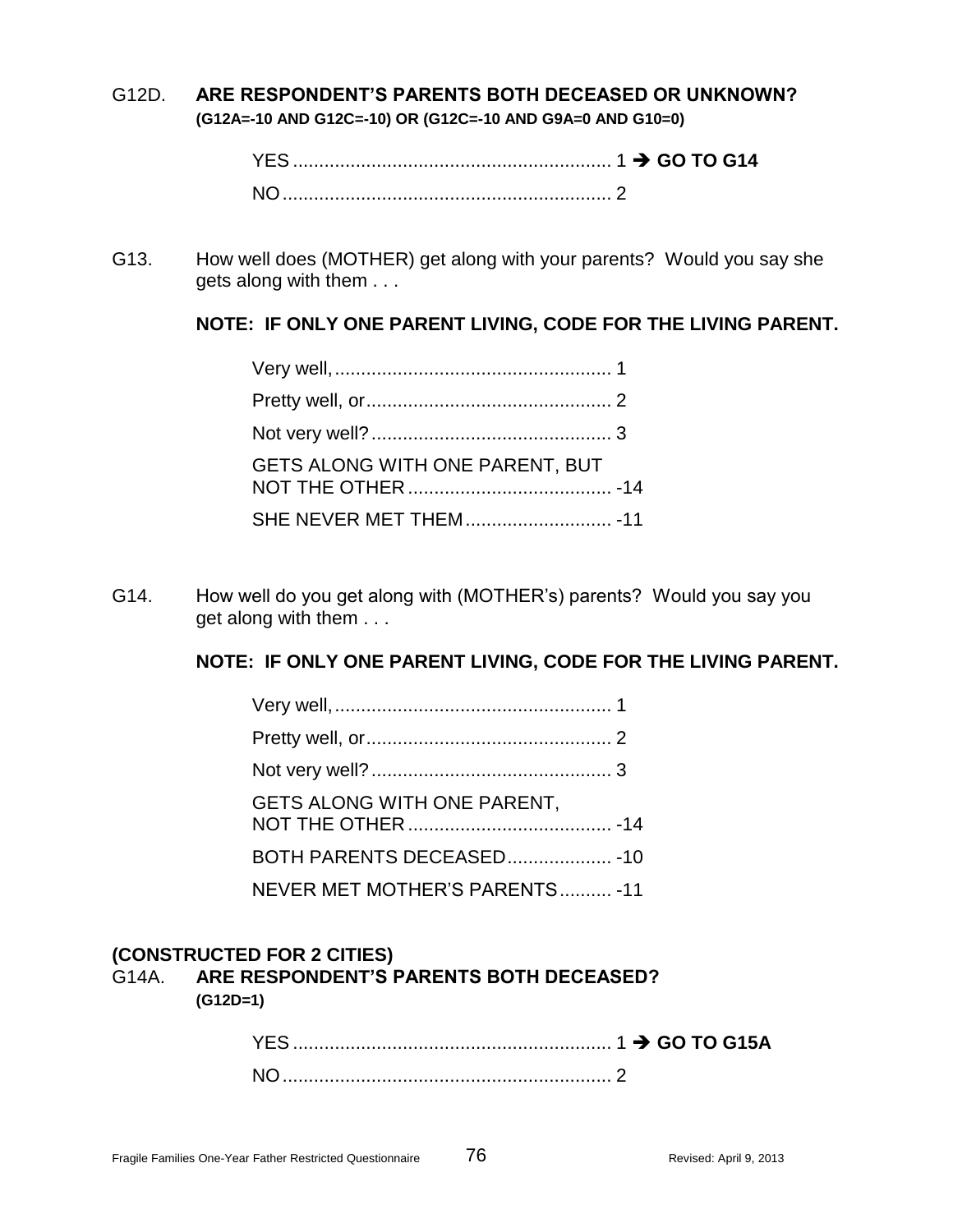#### **(18 CITIES ONLY – 2 CITIES NOT ASKED)**

G15. How often does (CHILD) see your parents? Would you say . . .

#### **NOTE: IF ONLY ONE PARENT LIVING, CODE FOR THE LIVING PARENT. IF CHILD SEES ONE PARENT MORE THAN THE OTHER, CODE FOR THE MOST FREQUENT ONE.**

| NOT APPLICABLE, BOTH PARENTS |  |
|------------------------------|--|

#### **(CONSTRUCTED FOR 2 CITIES)** G15A. **ARE MOTHER'S PARENTS BOTH DECEASED? (G14=-10)**

| <b>YES</b> |  |  |
|------------|--|--|
| <b>NO</b>  |  |  |

#### **(18 CITIES ONLY – 2 CITIES NOT ASKED)**

G16. How often does (CHILD) see (MOTHER's) parents? Would you say . . .

#### **NOTE: IF ONLY ONE PARENT LIVING, CODE FOR THE LIVING PARENT. IF CHILD SEES ONE PARENT MORE THAN THE OTHER, CODE FOR THE MOST FREQUENT ONE.**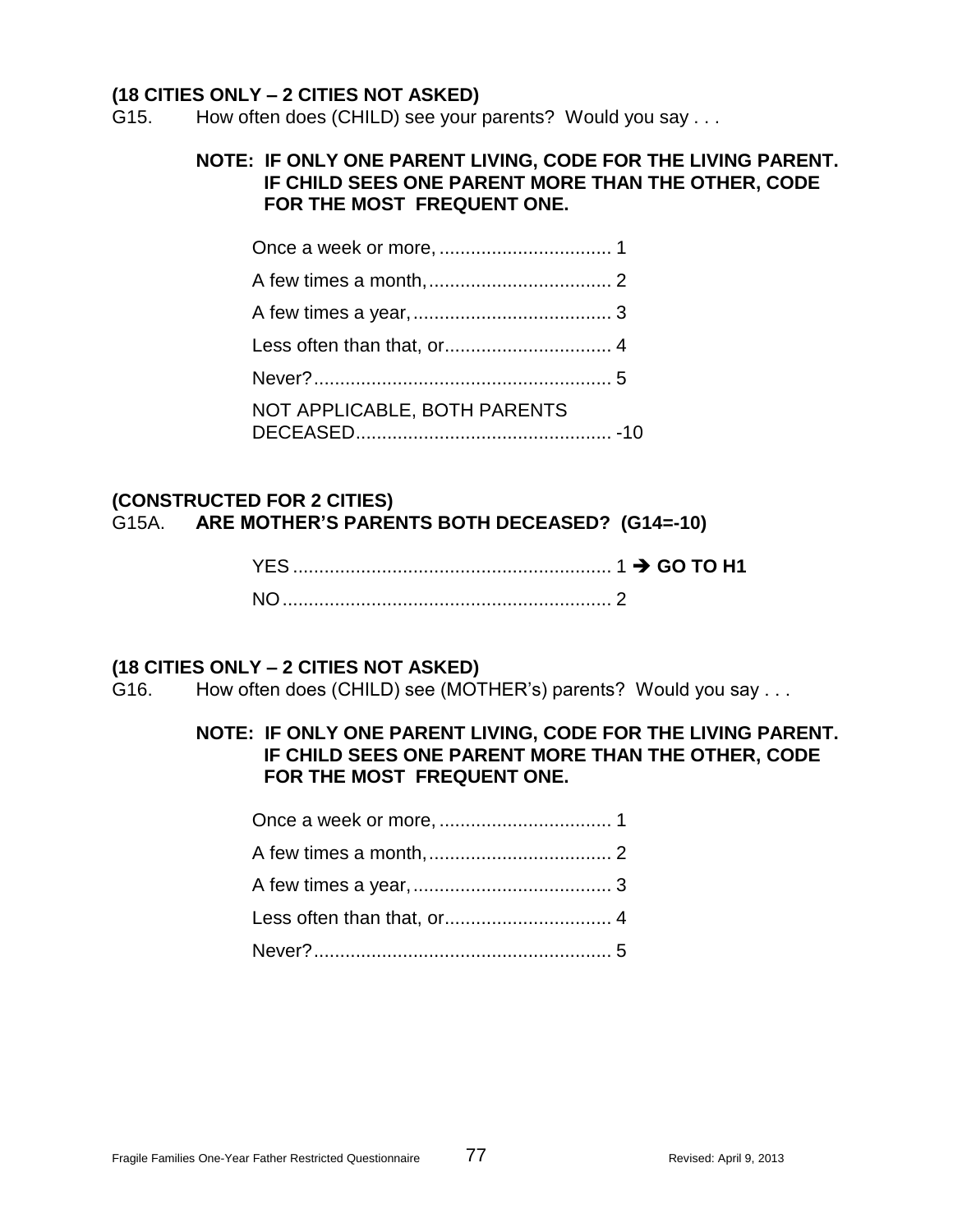|                   | <b>SECTION H: ENVIRONMENT AND PROGRAMS</b>                                                                                |                   |
|-------------------|---------------------------------------------------------------------------------------------------------------------------|-------------------|
|                   | Now I would like to ask you some questions about your housing situation.                                                  |                   |
| H1.               | Have you moved since (CHILD) was born?                                                                                    |                   |
|                   |                                                                                                                           |                   |
| <b>EHS</b>        |                                                                                                                           |                   |
|                   |                                                                                                                           |                   |
| H <sub>1</sub> A. | How many times?                                                                                                           |                   |
| <b>EHS</b>        | MOVES                                                                                                                     |                   |
|                   |                                                                                                                           |                   |
| H <sub>2</sub> .  | What is your current housing situation? Please stop me when I read the<br>statement that describes your situation. Do you |                   |
| <b>EHS</b>        |                                                                                                                           | <b>CIRCLE ONE</b> |
|                   | Rent your own apartment or house,  1→ GO TO H4                                                                            |                   |
|                   | Live with family or friends and contribute                                                                                |                   |
|                   | Live with family or friends and                                                                                           |                   |
|                   |                                                                                                                           |                   |
|                   | Live in a house or condo owned by                                                                                         |                   |
|                   |                                                                                                                           |                   |
|                   | Live in temporary housing or a group                                                                                      |                   |
|                   | Do you live in some other housing<br>arrangement? (NOT SPECIFIED)  7 → GO TO H7                                           |                   |
|                   |                                                                                                                           |                   |
|                   | <b>MILITARY BASE OR DORM  102</b>                                                                                         |                   |
|                   |                                                                                                                           |                   |
|                   | <b>HALFWAY HOUSE/TREATMENT</b>                                                                                            |                   |
|                   |                                                                                                                           |                   |
|                   |                                                                                                                           |                   |
|                   | ON THE STREET, HOMELESS 10 → GO TO H7                                                                                     |                   |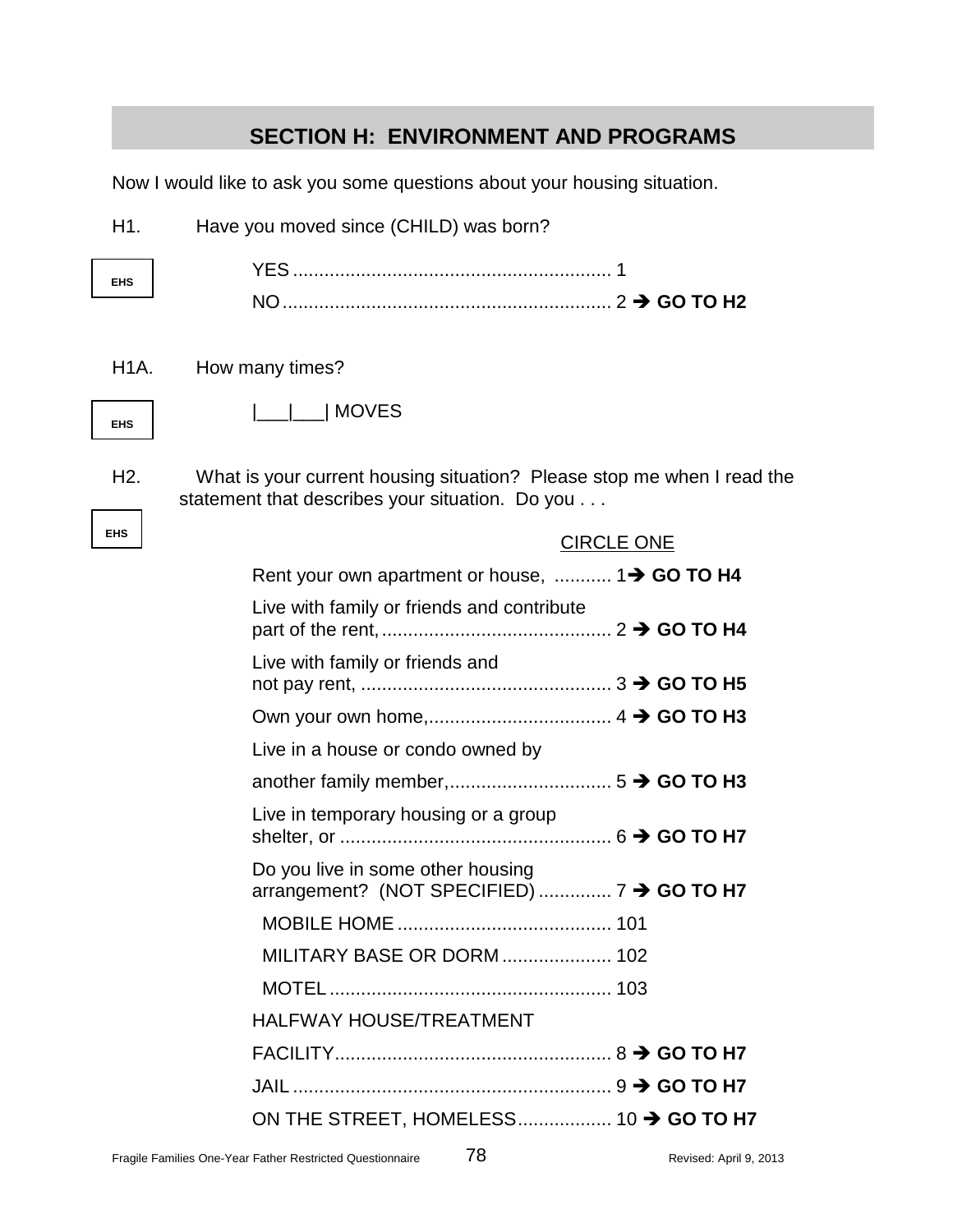H3. Approximately, how much do you think (you/they) could sell this home for today?

#### **PROBE FOR APPROXIMATE AMOUNT.**

\$ |\_\_\_|\_\_\_|\_\_\_|**,**|\_\_\_|\_\_\_|\_\_\_|

DON'T KNOW ............................................. -2 REFUSED ................................................... -1

H3A. Approximately, how much do (you/they) owe on this house?

#### **PROBE FOR APPROXIMATE AMOUNT.**

H3B. What are (your/their) monthly mortgage payments? Please include taxes and any insurance payments that are included in the monthly payments.

### H3C. **DOES RESPONDENT LIVE IN A HOUSE OR CONDO OWNED BY ANOTHER FAMILY MEMBER? (H2=5)**

YES ............................................................. 1 NO............................................................... 2 **GO TO H7**

H4. How much rent do you pay each month?

| $ S $    ,                         PER MONTH |  |
|----------------------------------------------|--|
|                                              |  |
|                                              |  |
|                                              |  |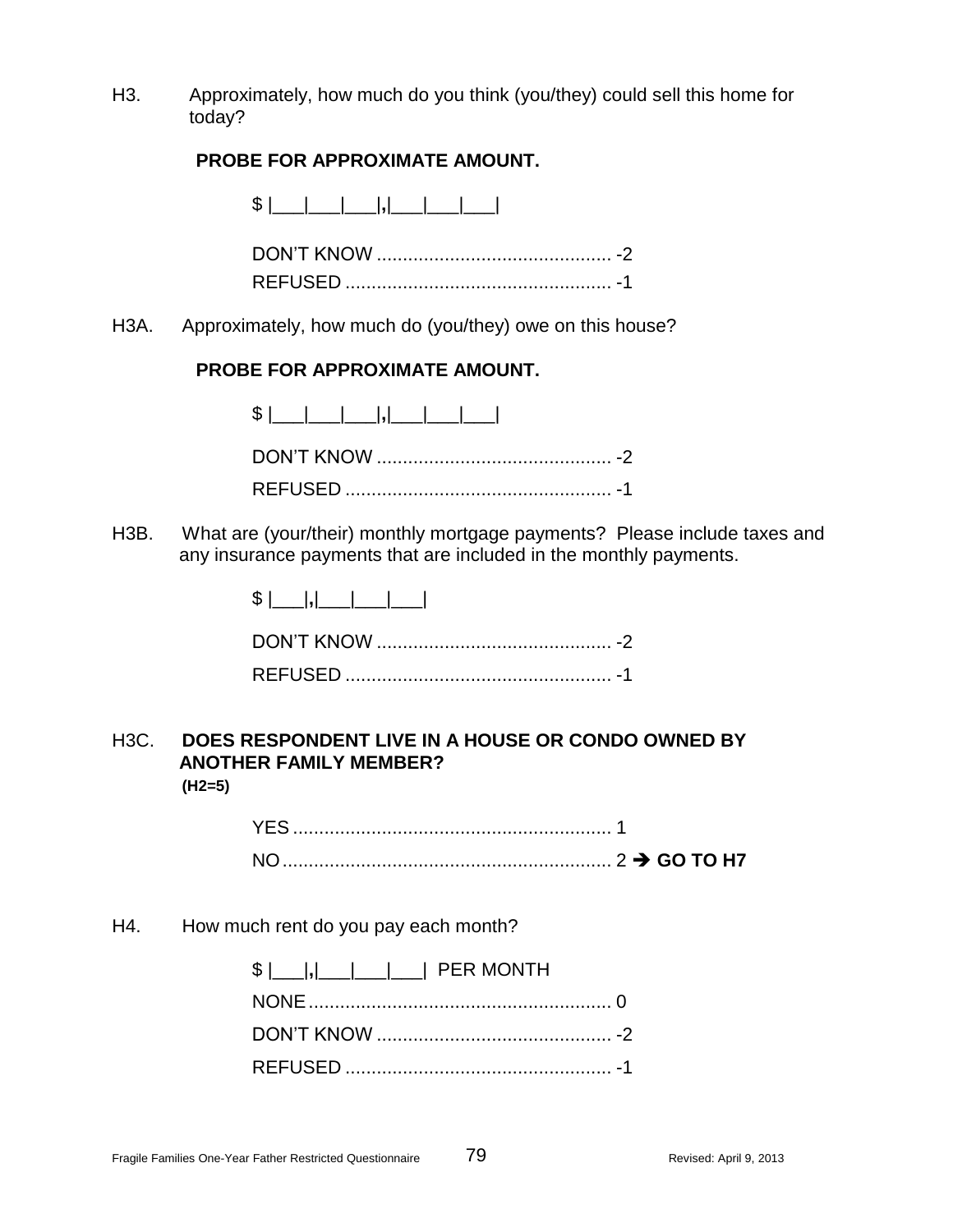### **CODE WITHOUT ASKING IF KNOWN:**

H5. Is this home in a public housing project?

# H5A. **DOES RESPONDENT LIVE WITH FAMILY OR FRIENDS, BUT PAY NO RENT?**

**(H2=3, OR H2=5 AND H4=0)**

| <b>YES</b>     |  |
|----------------|--|
| N <sub>C</sub> |  |

- H6. Is the federal, state, or local government helping to pay for your rent?
	- **PROBE:** This help can be in the form of additional money added to your benefits, as a voucher that you give your landlord, or as assistance from Section 8.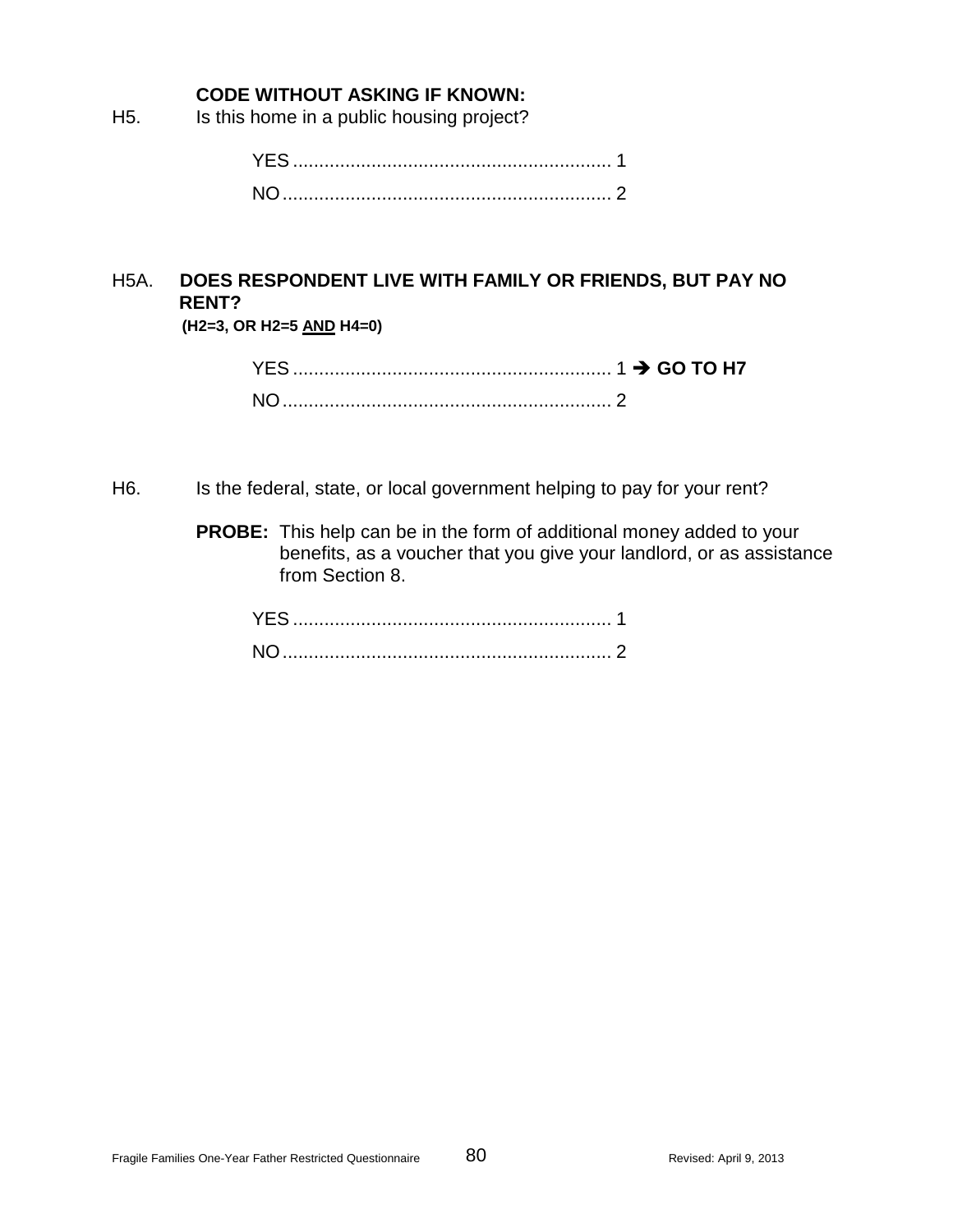H7. My next questions are about help you may have received from some agencies and government programs.

> Since (CHILD) was born, have you received help from any of the following agencies or programs?

|                                                              | <b>YES</b> |  |
|--------------------------------------------------------------|------------|--|
| H7A. An employment Office (PROBE: Include welfare office and |            |  |
|                                                              |            |  |

H7C. What other kinds of local, state or federal agencies have helped you since (CHILD) was born? Do not include help you may have received from welfare or TANF.

> **PROBE**: By welfare or TANF, we mean Temporary Assistance to Needy families, AFDC, or cash welfare.

SPECIFY:

| <b>EDUCATIONAL ASSISTANCE</b>     |  |
|-----------------------------------|--|
|                                   |  |
|                                   |  |
|                                   |  |
|                                   |  |
| OTHER SERVICES - UNSPECIFIED  108 |  |
|                                   |  |
|                                   |  |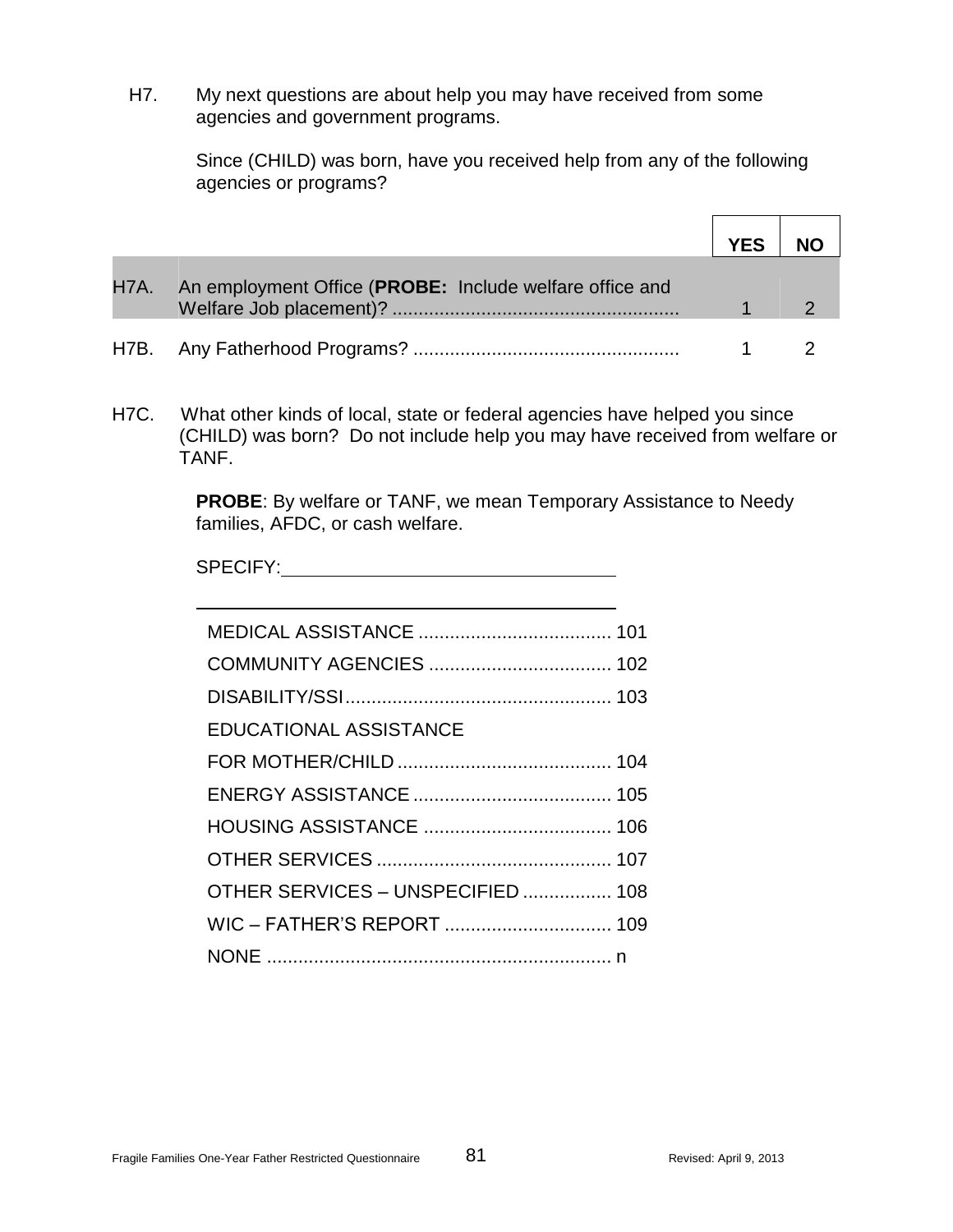H8. In the past 12 months, have you received income from any of the following programs?

Have you received income from (ITEM)?

## H8A. **FIRST, CODE "YES" OR "NO" FOR EACH PROGRAM. THEN, FOR EACH PROGRAM CODED "YES", ASK:**

- H8B. How many months did you receive help from (PROGRAM) in the last 12 months?
- H8C. Approximately how much did you receive (last month/the last month you received [BENEFIT]?

|    |                                                                                                                                 | H <sub>8</sub> A |                | H <sub>8</sub> B                 | H <sub>8</sub> C           |
|----|---------------------------------------------------------------------------------------------------------------------------------|------------------|----------------|----------------------------------|----------------------------|
|    |                                                                                                                                 | <b>YES</b>       | <b>NO</b>      | <b>MONTHS</b><br><b>RECEIVED</b> | <b>AMOUNT</b><br>PER MONTH |
|    | <b>Welfare or TANF</b><br><b>PROBE:</b> By welfare or TANF, we<br>mean Temporary Assistance to<br>Needy families, AFDC, or cash | 1                | $\overline{2}$ |                                  | S                          |
| 2. | welfare.<br><b>Food Stamps</b>                                                                                                  |                  | 2              |                                  | \$                         |
| 3. | Other Assistance such as<br>Unemployment Insurance, or<br><b>Worker's Compensation</b><br>(NOT SPECIFIED)                       |                  | $\overline{2}$ |                                  | \$                         |

#### **(CONSTRUCTED FOR 2 CITIES)**

H9. **DID FATHER RECEIVE WELFARE OR TANF IN THE LAST 12 MONTHS? (H8A1=1)**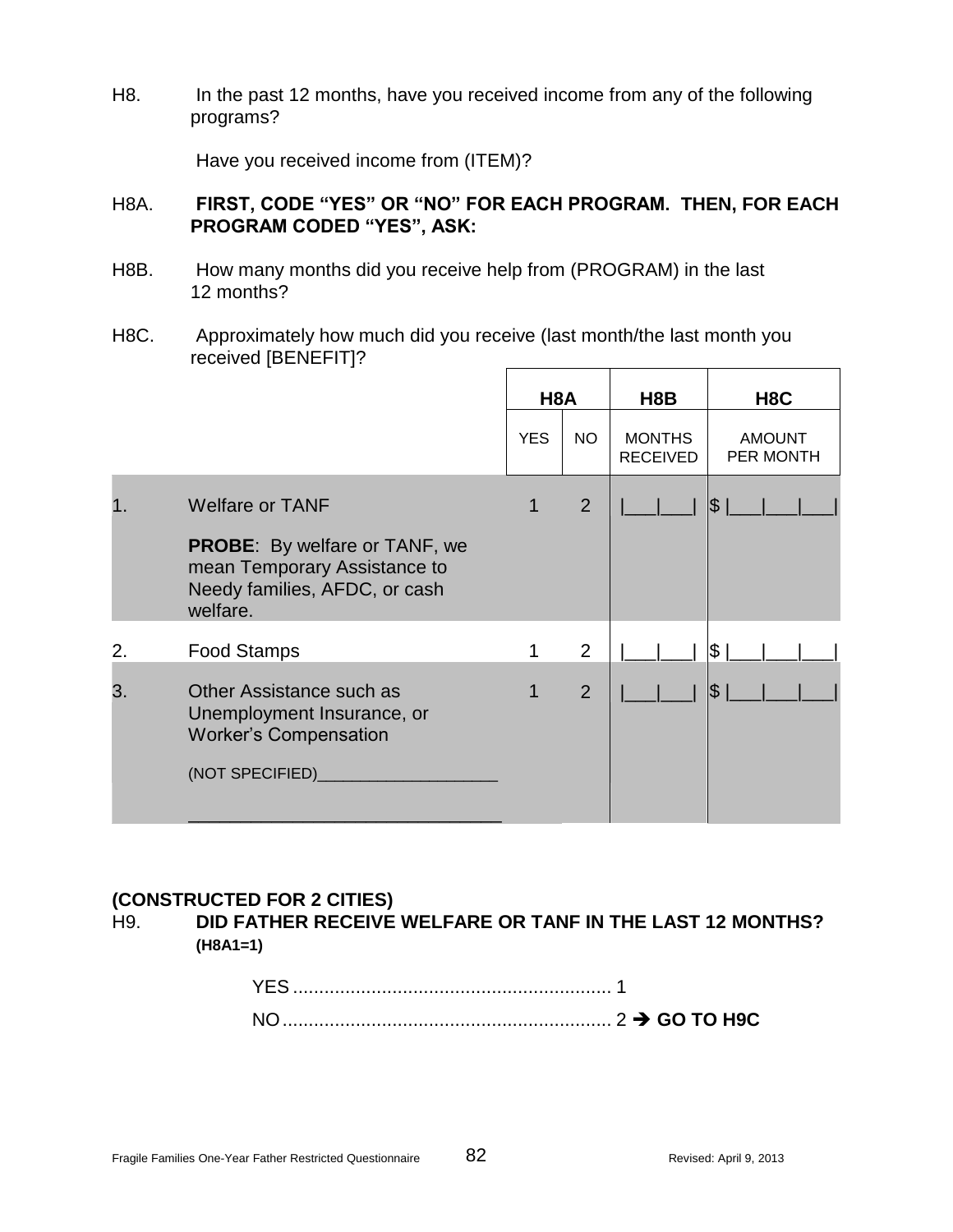### **(18 CITIES ONLY – 2 CITIES NOT ASKED)**

H9A. Are you currently receiving welfare or TANF?

#### **(18 CITIES ONLY – 2 CITIES NOT ASKED)**

H9B. For how long have you been receiving welfare or TANF?

**PROBE:** This time**.**

| $ \_\_\_\_\_\ $ YEARS $ \_\_\_\_\ $ MONTHS |
|--------------------------------------------|
|                                            |
|                                            |

**GO TO H10**

## **(18 CITIES ONLY – 2 CITIES NOT ASKED)**

H9C. Have you ever received welfare or TANF?

YES ............................................................. 1 NO............................................................... 2 **GO TO H10**

#### **(18 CITIES ONLY – 2 CITIES NOT ASKED)**

H9D. When did you last receive welfare or TANF

| $\lfloor \underline{\qquad} \rfloor / \lfloor$ |        |
|------------------------------------------------|--------|
| <b>MONTH</b>                                   | YFAR   |
| (H9D1)                                         | (H9D1) |

H10. Do you or (CHILD) receive Supplemental Security Income (SSI)?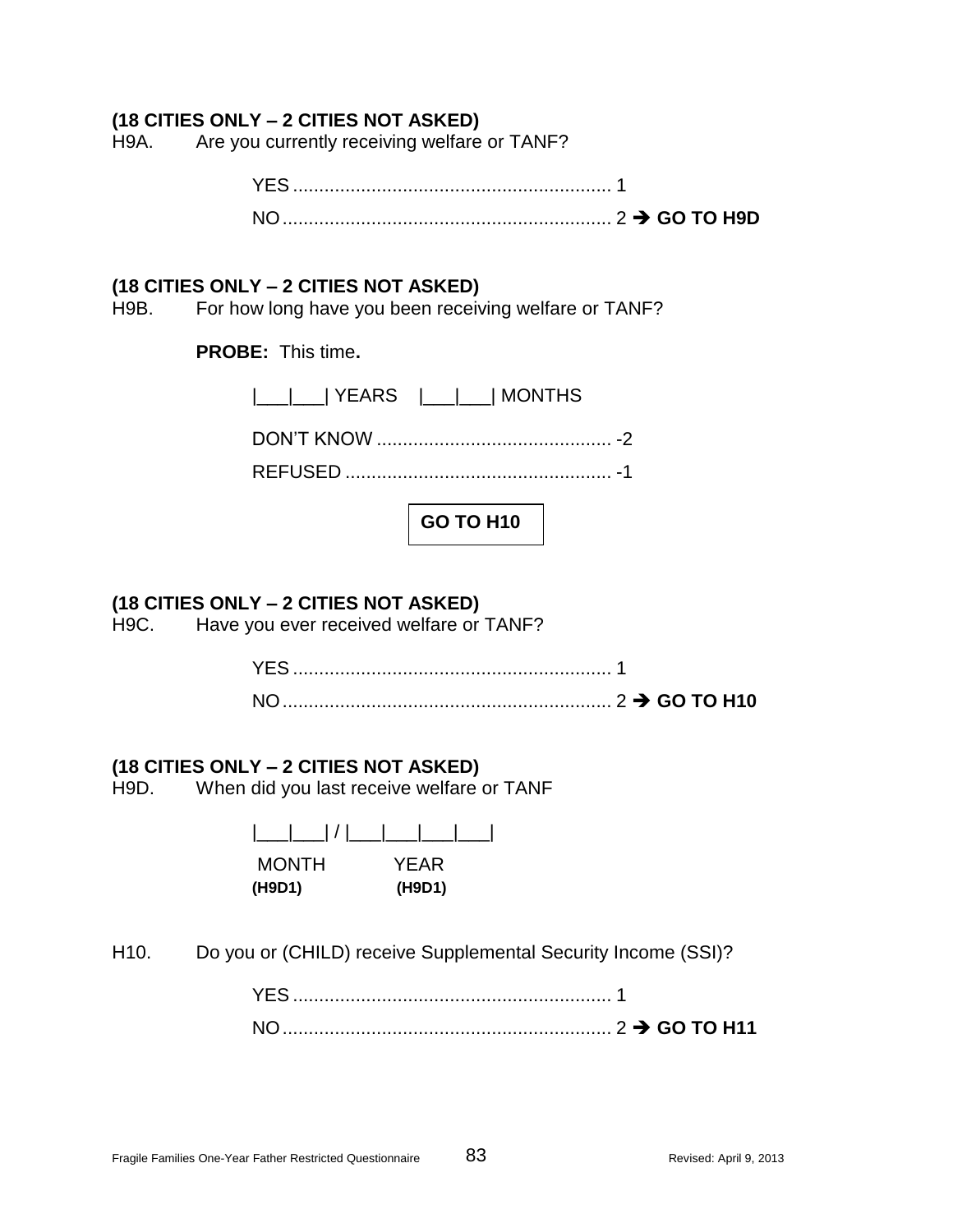H10A. Who receives SSI?

| BOTH RESPONDENT AND CHILD  3 |  |
|------------------------------|--|
| OTHER (NOT SPECIFIED)  4     |  |

 $\overline{\phantom{a}}$  , where the contract of the contract of the contract of the contract of the contract of the contract of the contract of the contract of the contract of the contract of the contract of the contract of the contr

H10B. How many months did (you/CHILD/OTHER) receive help from SSI in the last 12 months?

|  | I MONTHS |
|--|----------|
|--|----------|

H10C. Approximately how much did you receive each month?

\$ |\_\_\_|\_\_\_|\_\_\_|

## H11. **WAS RESPONDENT ON WELFARE/TANF IN THE LAST 12 MONTHS? (H8A1=1)**

H12. Were you required to do anything, such as work, go to school, look for a job, or be named as (CHILD's) father in return for your welfare benefits?

| NO <sub>1</sub> |  |
|-----------------|--|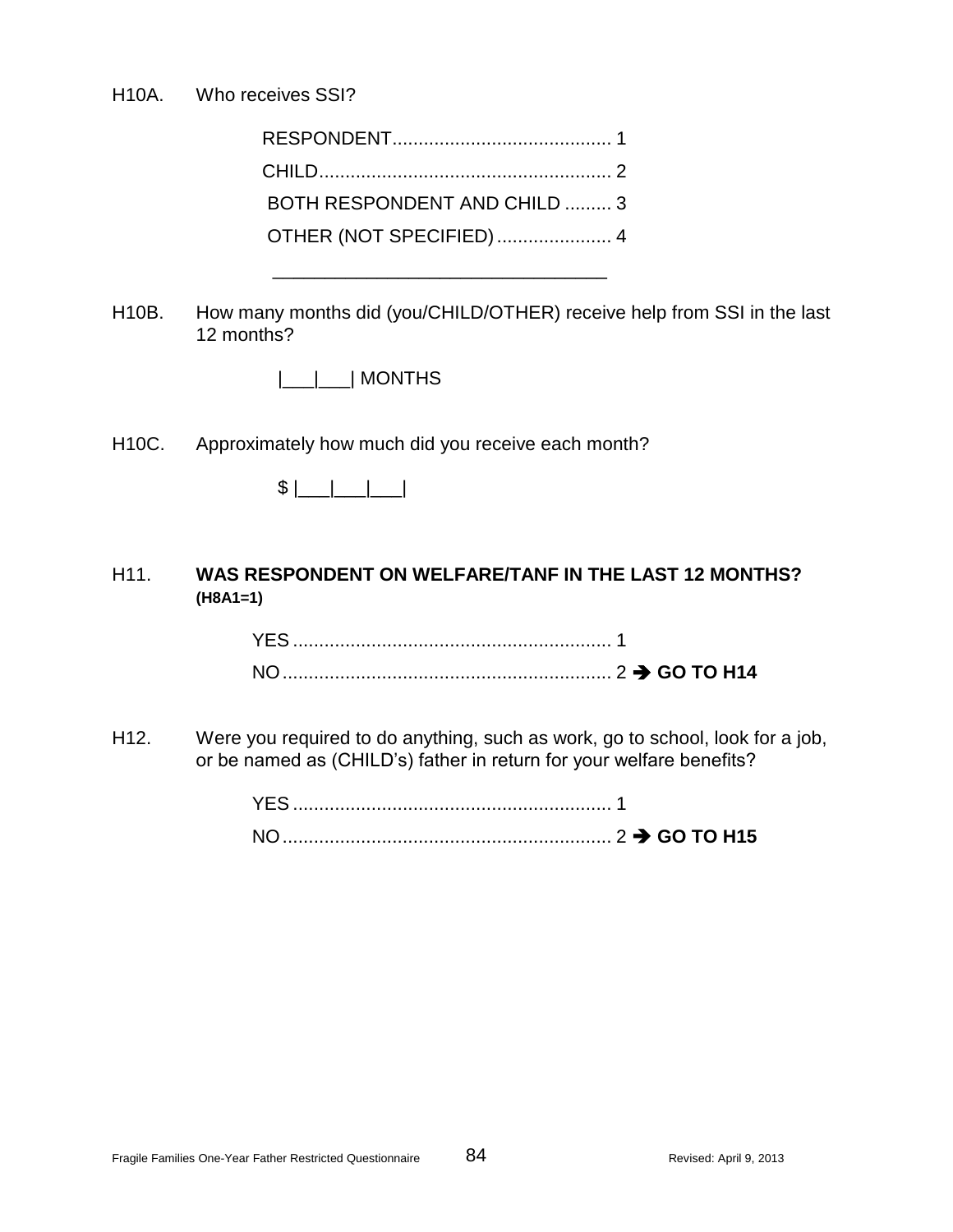H12A. What were you required to do?

**PROBE:** Anything else?

CIRCLE ALL THAT APPLY

| ATTEND SCHOOL OR TRAINING  4            |  |
|-----------------------------------------|--|
| BE NAMED AS FATHER OF CHILD 5           |  |
| OTHER (NOT SPECIFIED) 6                 |  |
|                                         |  |
| <b>PARTICIPATE IN WORK PROGRAM  102</b> |  |
|                                         |  |

H13. Were your benefits reduced or cut at any time in the past 12 months because you did not fulfill these requirements?

H14. Was there ever a time in the past 12 months that you thought you might be eligible for welfare?

**NYC**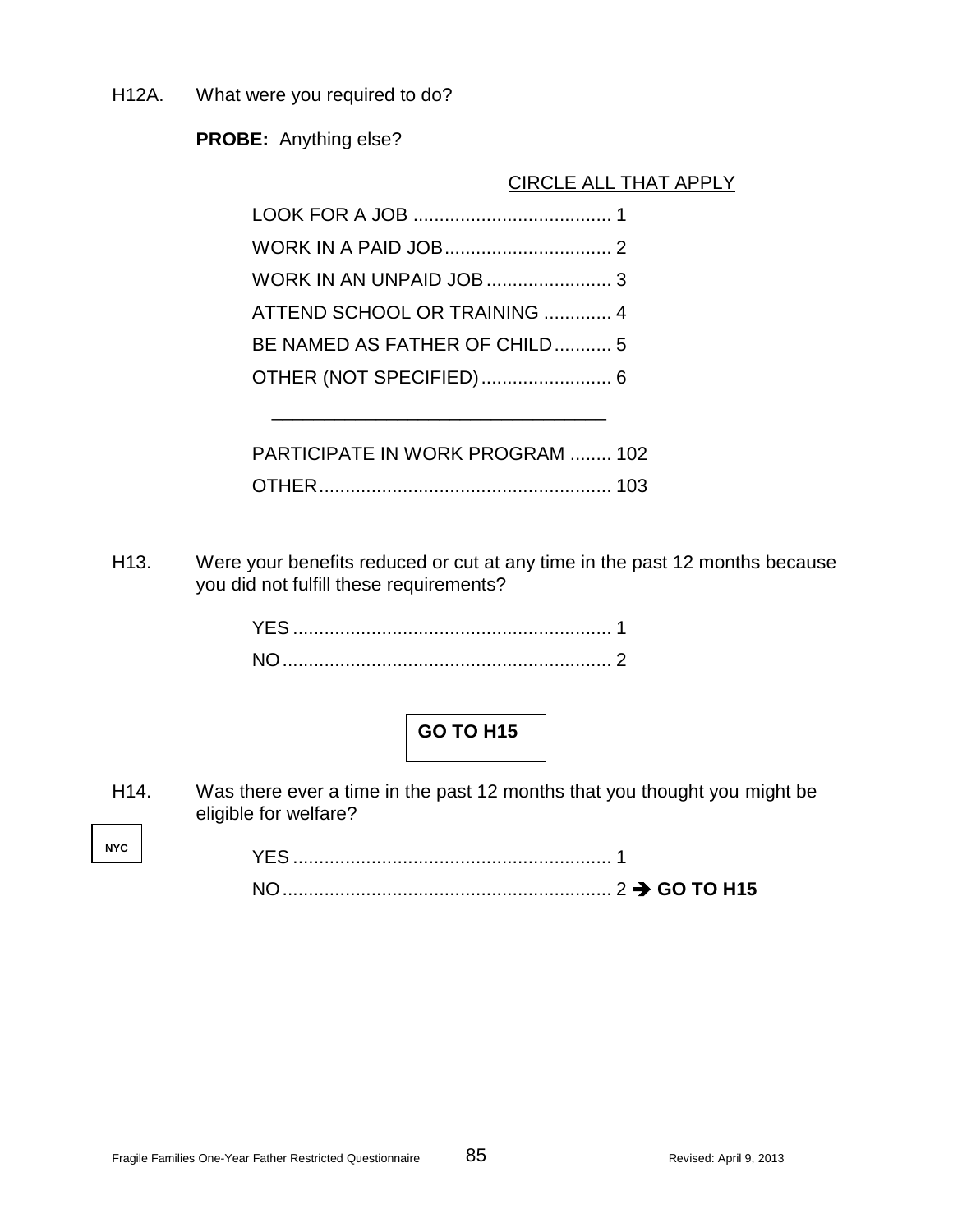### **(18 CITIES ONLY – 2 CITIES NOT ASKED)**

H14A. Did you apply for welfare in the past 12 months?

YES, APPLIED ............................................ 1

NO, DID NOT APPLY (OR DID NOT FINISH)............................................... 2 **GO TO H15**

### **(2 CITIES ONLY)**

FX2H14A. Did you **ever** apply for welfare?

| NO, DID NOT APPLY (OR DID |
|---------------------------|
|                           |

H14C. What happened with the application? Was it turned down, did you get the benefits, or are you still waiting to hear?

#### H15. **HAS RESPONDENT RECEIVED FOOD STAMPS IN THE PAST 12 MONTHS? (H8A2=1)**

| NO <sub>2</sub> |  |
|-----------------|--|

H16. Was there ever a time in the past 12 months that you thought you might be eligible for food stamps?

| <b>YES</b> |  |
|------------|--|
| <b>NO</b>  |  |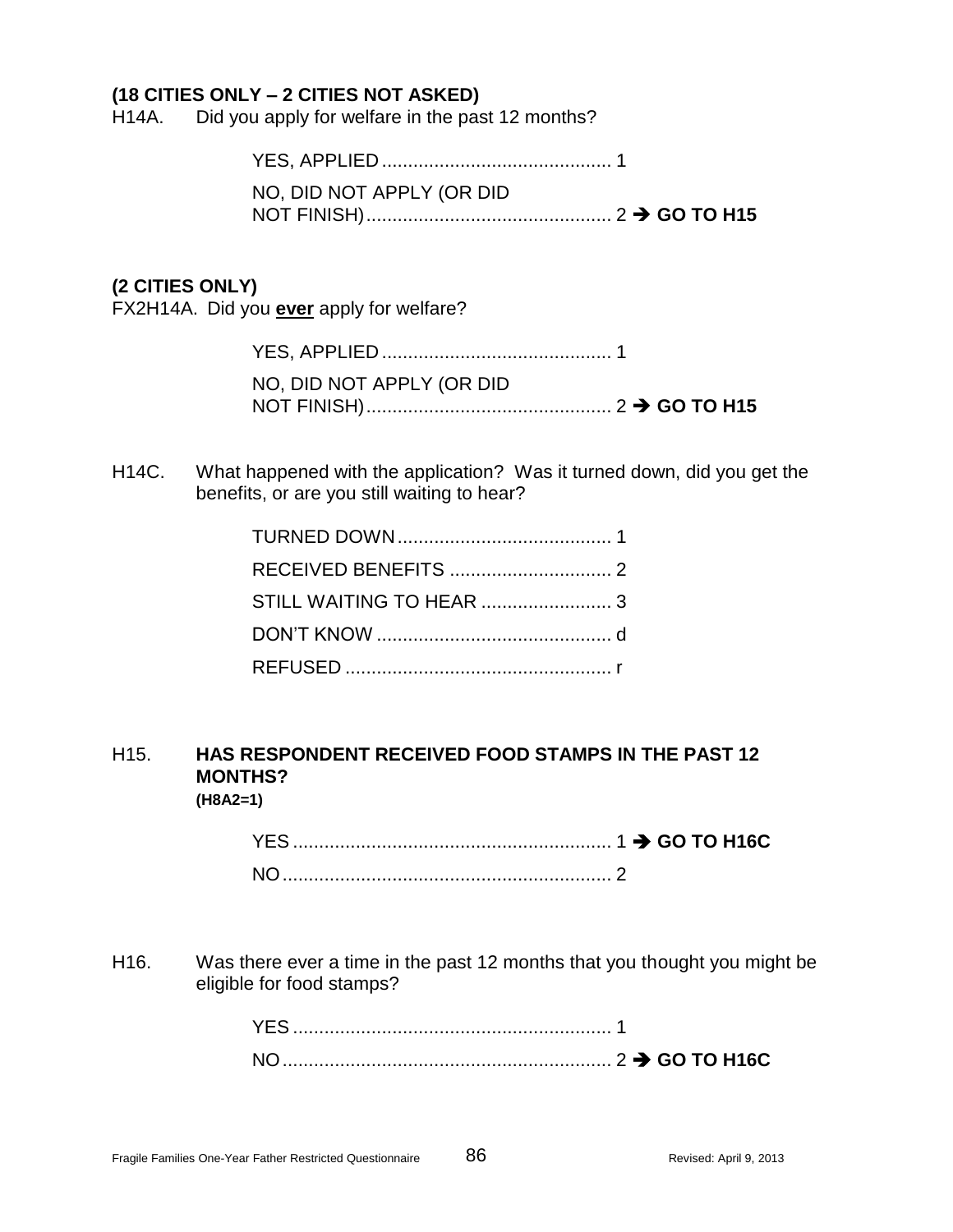### **(18 CITIES ONLY – 2 CITIES NOT ASKED)**

H16A. Did you apply for food stamps in the past 12 months?

YES, APPLIED ............................................ 1

NO, DID NOT APPLY (OR DID NOT FINISH)............................................... 2 **GO TO H16C**

### **(2 CITIES ONLY)**

FX2H16A. Did you **ever** apply for food stamps?

| NO, DID NOT APPLY (OR DID |
|---------------------------|
|                           |

H16B. What happened with the application? Was it turned down, did you get the benefits, or are you still waiting to hear?

H16C. Did you fill out a federal tax return for (PREVIOUS FULL YEAR)?

| <b>GUP</b> |  |  |
|------------|--|--|
|            |  |  |
|            |  |  |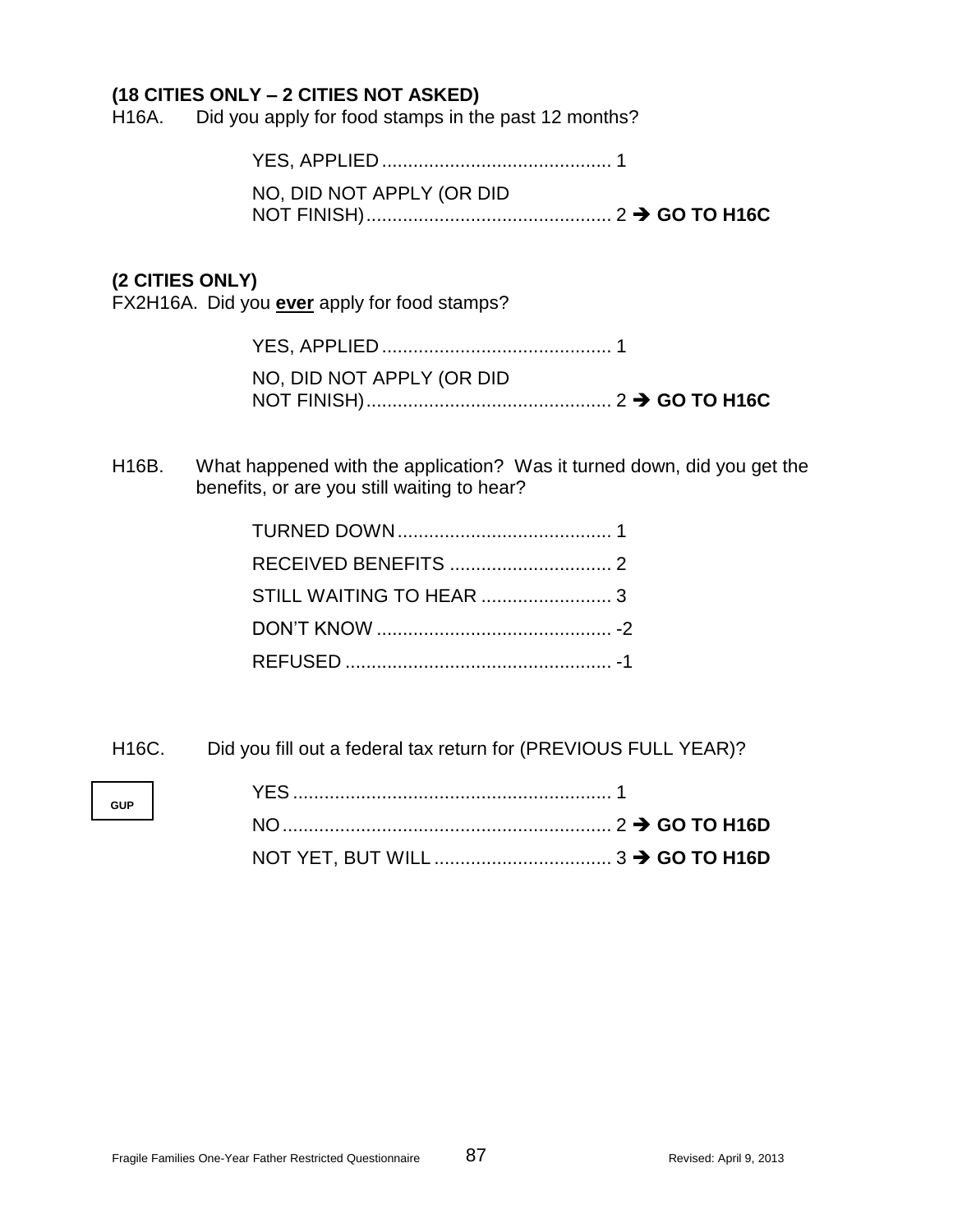H16C1. As part of filling out your federal tax return for (YEAR), did you fill out a special form to claim the Earned Income Credit, called Schedule EIC (Qualifying Child Information)?

> **PROBE IF DON'T KNOW WHAT EIC IS:** The federal government has a special rule that allows working people who make less than about \$29,000 a year to get a tax refund. It's called the Earned Income Credit or EIC. Sometimes, if the IRS thinks that someone is eligible for the EIC they send out a letter asking that person to fill out a special form so that they can claim the EIC.

## H16D. **ARE FATHER AND MOTHER MARRIED OR LIVING TOGETHER? (A6=1 OR A6A=1)**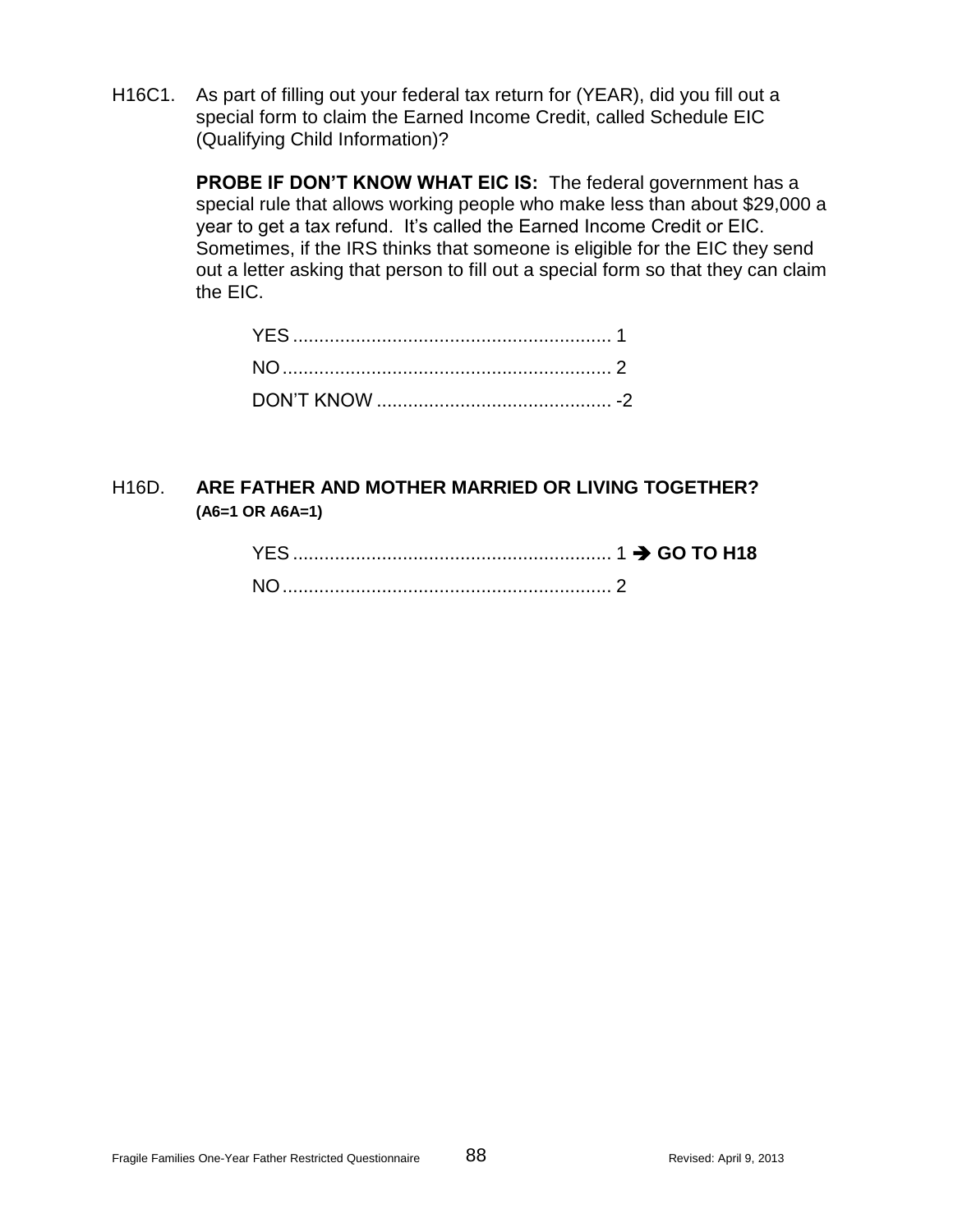H17. We are also interested in some of the problems that families face making ends meet. In the past 12 months, did you do any of the following because there wasn't enough money?

**NOTE: REPEAT AS NEEDED** "because there wasn't enough money."

|              |                                                                                                                                 | <b>YES</b>   | <b>NO</b>      |
|--------------|---------------------------------------------------------------------------------------------------------------------------------|--------------|----------------|
| <b>H17A.</b> | In the past 12 months, did you receive free food or meals?                                                                      | 1            | $\overline{2}$ |
| H17B.        | (In the past 12 months), did your (child/children)<br>go hungry?                                                                | $\mathbf{1}$ | $\overline{2}$ |
| H17C.        |                                                                                                                                 | $\mathbf{1}$ | $\overline{2}$ |
| H17D.        | (In the past 12 months), did you not pay the full amount of rent                                                                | 1            | $\overline{2}$ |
| <b>H17E.</b> | (In the past 12 months), were you evicted from your home or<br>apartment for not paying the rent or mortgage?                   | $\mathbf{1}$ | $\overline{2}$ |
| <b>H17F.</b> | (In the past 12 months), did you not pay the full amount of a gas,                                                              | $\mathbf 1$  | $\overline{2}$ |
| H17G.        | (In the past 12 months), was service turned off by the gas or<br>electric company, or did the oil company not deliver oil?      | $\mathbf{1}$ | $\overline{2}$ |
| <b>H17H.</b> | (In the past 12 months), was service disconnected by the<br>telephone company because payments were not made?                   | 1            | $\overline{2}$ |
| H17I.        | (In the past 12 months), did you borrow money from friends or                                                                   | $\mathbf{1}$ | $\overline{2}$ |
| H17J.        | (In the past 12 months), did you move in with other people even<br>for a little while because of financial problems?            | 1            | 2              |
| <b>H17K.</b> | (In the past 12 months), did you stay at a shelter, in an<br>abandoned building, an automobile or any other place not meant     | $\mathbf{1}$ | $\overline{2}$ |
| H17L.        | (In the past 12 months), was there anyone in your household<br>who needed to see a doctor or go to the hospital but couldn't go | 1            | 2              |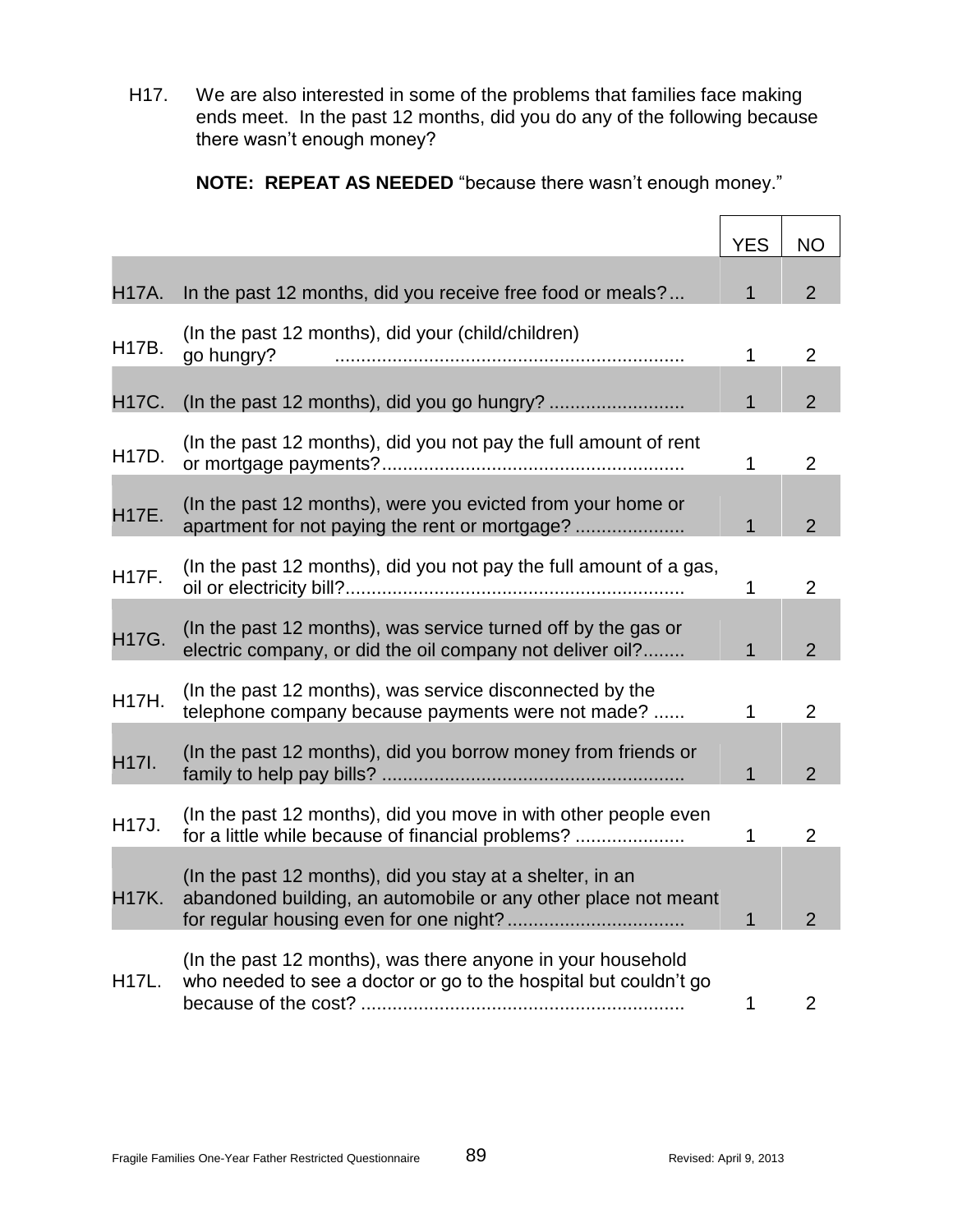My next questions are about some other experiences you may have had in your life.

H18. Not counting minor traffic violations, have you ever been stopped by the police, but not picked up or arrested?

H19. Not counting minor traffic violations, have you ever been booked or charged with breaking a law, either by the police or by someone connected with the courts?

**PROBE:** Include juvenile offenses.

| YES. |  |
|------|--|
| N()  |  |

| Do you have any charges pending against you? | H20. The set of the set of the set of the set of the set of the set of the set of the set of the set of the se |
|----------------------------------------------|----------------------------------------------------------------------------------------------------------------|
|                                              |                                                                                                                |
|                                              |                                                                                                                |
|                                              |                                                                                                                |

**F**H20A. How many charges do you have pending?

|\_\_\_|\_\_\_| CHARGES PENDING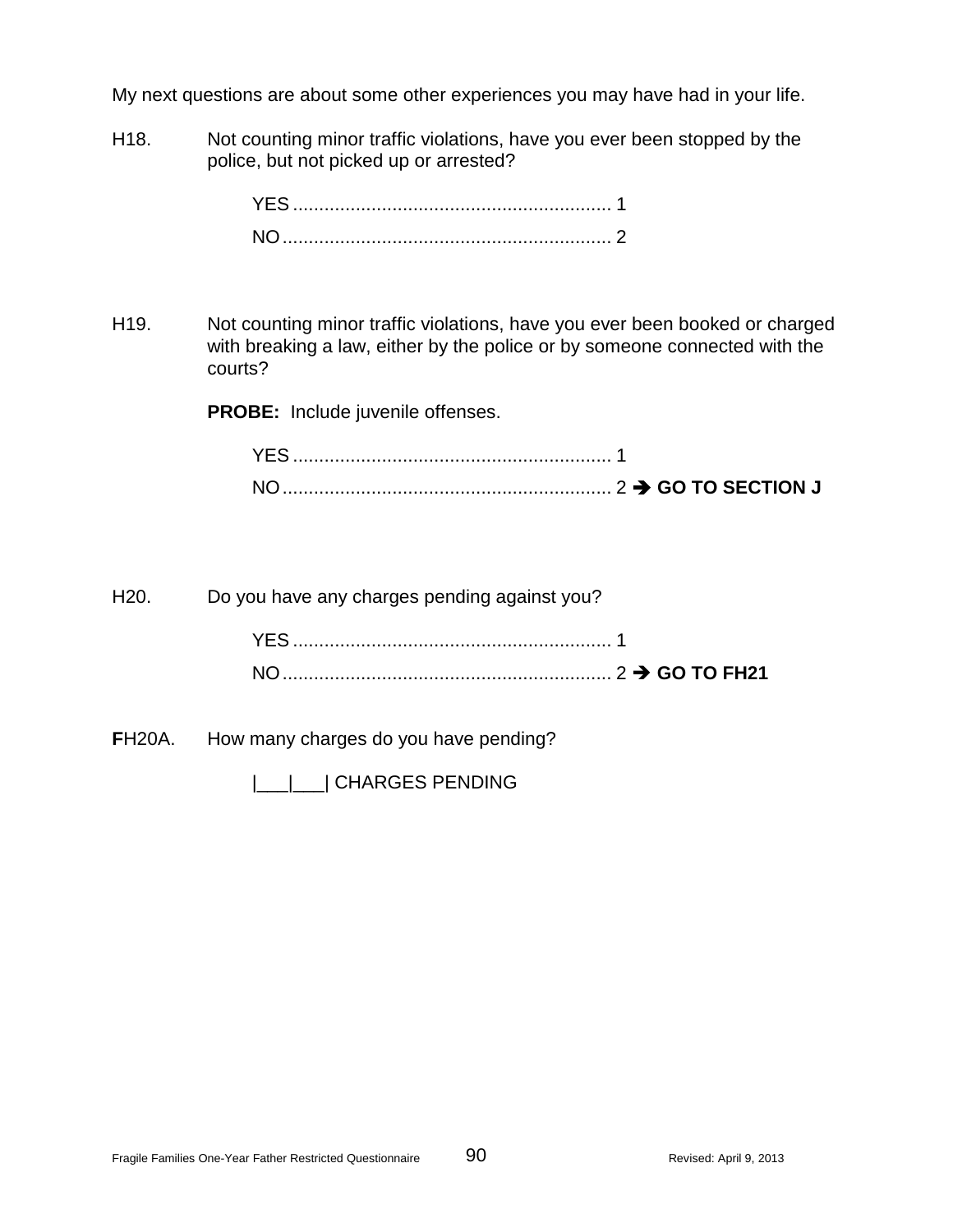#### **F**H20B. What charges do you have pending?

## **(H20B17, H20B18 18 CITIES ONLY – 2 CITIES NOT ASKED)** CIRCLE ALL

Fragile Families One-Year Father Restricted Questionnaire 91 Revised: April 9, 2013 THAT APPLY ASSAULT (An attack on a person with a weapon or hands, e.g., battery, rape, aggravated assault, manslaughter).............................................................................................................. 1 ROBBERY (Taking something from someone using a weapon or force, e.g, robbery, mugging, "hold ups") 2 THEFT (Taking something without the use of force, e.g., burglary, larceny, shoplifting, theft not coded elsewhere)................................................................................................................ 3 THEFT BY DECEPTION (Forgery, fraud, embezzlement, bad checks) .................................... 4 CRIME RELATED TO STOLEN PROPERTY (Fencing, receiving, possessing, or selling stolen property) ......................................................................................................................... 5 DESTRUCTION OF PROPERTY (Vandalism, arson, malicious destruction, etc.) .................... 6 OTHER PROPERTY OFFENSE (Trespass, breaking and entering [other than burglary]) ........ 7 GAMBLING (Running numbers, bookmaking, other participation in illegal gambling activities)................................................................................................................................... 8 COMMERCIAL VICE (prostitution, pimping, etc.)...................................................................... 9 POSSESSION OR USE OF MARIJUANA OR HASHISH.......................................................... 10 SALE OF MARIJUANA OR HASHISH....................................................................................... 11 POSSESSION OF OTHER ILLICIT DRUGS............................................................................. 12 SALE OR MANUFACTURE OF OTHER ILLICIT DRUGS......................................................... 13 MAJOR TRAFFIC OFFENSE (Driving under the influence of alcohol or other drug [DWI], reckless driving, driving without a license)................................................................................. 14 UNDER AGE DRINKING OR PURCHASING ALCOHOL.......................................................... 15 STATUS OFFENSE (Other offense which would **not** be illegal if the respondent were an adult, e.g., run away from home, truancy, curfew violation, incorrigibility or person in need of supervision)............................................................................................................................... 16 NON PAYMENT OF CHILD SUPPORT .................................................................................... 17 PAROLE OR PROBATION VIOLATION ................................................................................... 18 OTHER ..................................................................................................................................... 19 POSSESSION OF A WEAPON .............................................................................................. 101 MINOR INFRACTION ............................................................................................................. 102 ARREST-RELATED INFRACTION ......................................................................................... 103 OTHER ................................................................................................................................... 104 OTHER DRUG INFRACTION ................................................................................................. 105 DON'T KNOW........................................................................................................................... -2 REFUSED................................................................................................................................. -1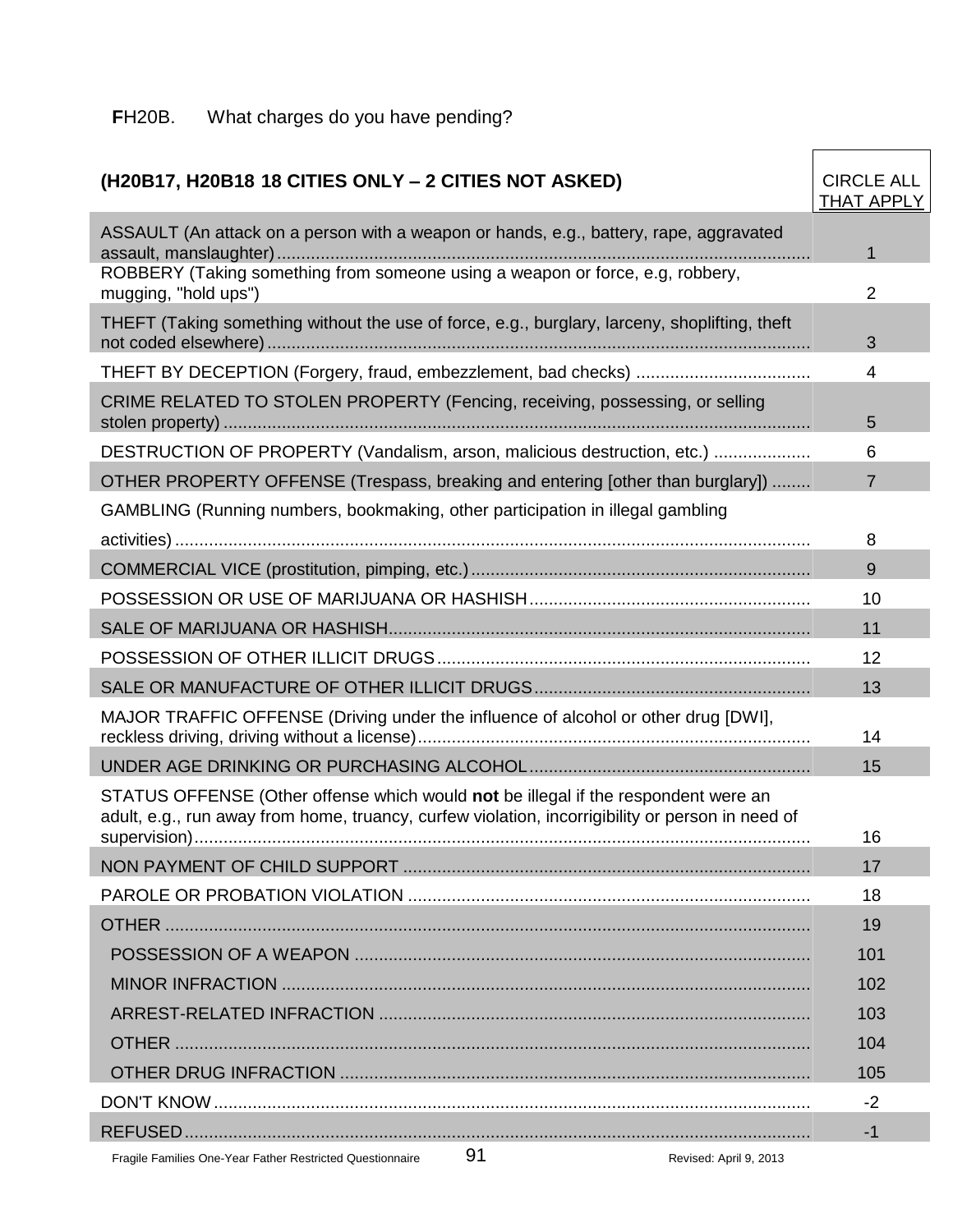**F**H21. And, have you ever been convicted of any charges?

**PROBE:** Not counting minor traffic violations.

| <b>NO</b> |  |
|-----------|--|

**F**H21A. How many times have you been convicted of something?

|\_\_\_|\_\_\_| TIMES

**FH21B.** How old were you (the first time/when) this happened?

|\_\_\_|\_\_\_| YEARS OLD

**FH21C.** When was your (most recent) conviction?

|\_\_\_|\_\_\_|\_\_\_|\_\_\_| YEAR **(FH21C2)**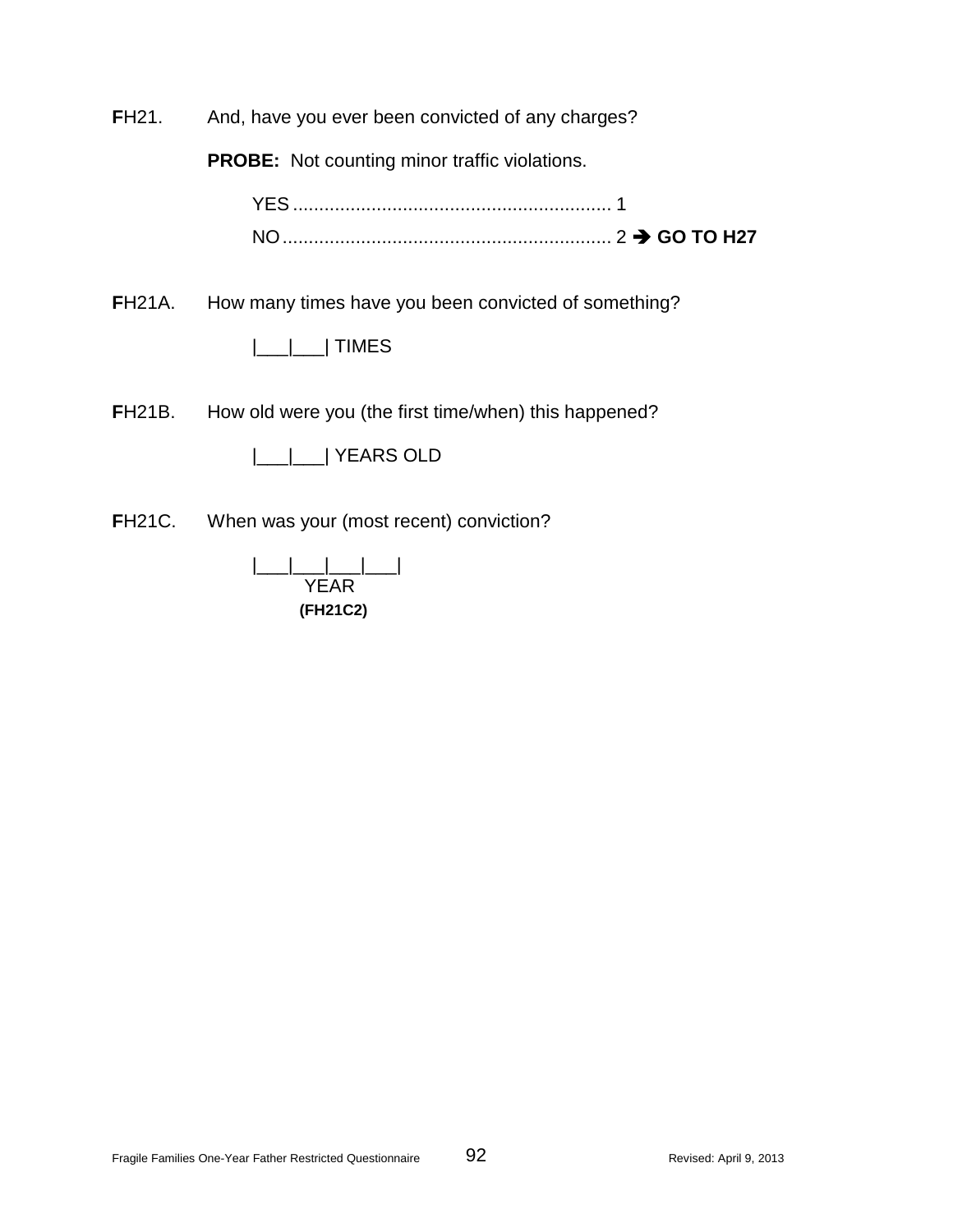#### **F**H21D. Please tell me the charges you were convicted of.

## Fragile Families One-Year Father Restricted Questionnaire 93 Revised: April 9, 2013 **(H21D17, H21D18 18 CITIES ONLY – 2 CITIES NOT ASKED)** CIRCLE ALL THAT APPLY ASSAULT (An attack on a person with a weapon or hands, e.g., battery, rape, aggravated assault, manslaughter).............................................................................................................. 1 ROBBERY (Taking something from someone using a weapon or force, e.g., robbery, mugging, "hold ups")................................................................................................................. 2 THEFT (Taking something without the use of force, e.g., burglary, larceny, shoplifting, theft not coded elsewhere)................................................................................................................ 3 THEFT BY DECEPTION (Forgery, fraud, embezzlement, bad checks) .................................... 4 CRIME RELATED TO STOLEN PROPERTY (Fencing, receiving, possessing, or selling stolen property) ......................................................................................................................... 5 DESTRUCTION OF PROPERTY (Vandalism, arson, malicious destruction, etc.) .................... 6 OTHER PROPERTY OFFENSE (Trespass, breaking and entering [other than burglary]) ........ 7 GAMBLING (Running numbers, bookmaking, other participation in illegal gambling activities)................................................................................................................................... 8 COMMERCIAL VICE (prostitution, pimping, etc.)...................................................................... 9 POSSESSION OR USE OF MARIJUANA OR HASHISH.......................................................... 10 SALE OF MARIJUANA OR HASHISH....................................................................................... 11 POSSESSION OF OTHER ILLICIT DRUGS............................................................................. 12 SALE OR MANUFACTURE OF OTHER ILLICIT DRUGS......................................................... 13 MAJOR TRAFFIC OFFENSE (Driving under the influence of alcohol or other drug [DWI], reckless driving, driving without a license)................................................................................. 14 UNDER AGE DRINKING OR PURCHASING ALCOHOL.......................................................... 15 STATUS OFFENSE (Other offense which would **not** be illegal if the respondent were an adult, e.g., run away from home, truancy, curfew violation, incorrigibility or person in need of supervision)............................................................................................................................... 16 NON PAYMENT OF CHILD SUPPORT .................................................................................... 17 PAROLE OR PROBATION VIOLATION ................................................................................... 18 OTHER ..................................................................................................................................... 19 POSSESSION OF A WEAPON .............................................................................................. 101 MINOR INFRACTION ............................................................................................................. 102 ARREST-RELATED INFRACTION ......................................................................................... 103 OTHER ................................................................................................................................... 104 OTHER DRUG INFRACTION ................................................................................................. 105 DON'T KNOW........................................................................................................................... -2 REFUSED................................................................................................................................. -1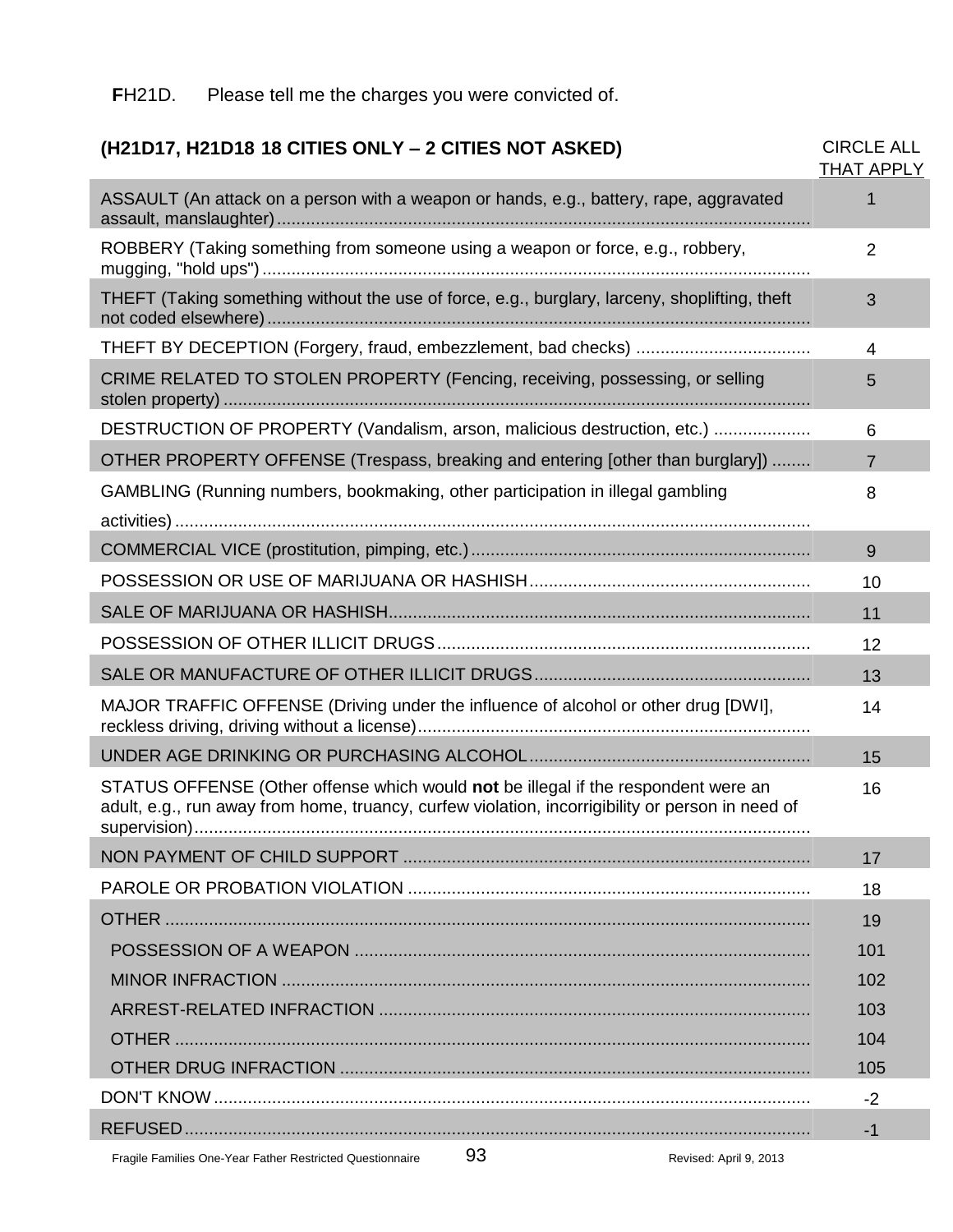**FH22.** Have you ever spent time in a correctional institution, like a county jail, a state or federal prison, or a youth correctional institution like a training school or reform school?

#### **(18 CITIES ONLY – 2 CITIES NOT ASKED)**

**F**H22A. Altogether, how many times were you incarcerated or sent to a correctional institute?

|\_\_\_|\_\_\_| TIMES

**FH23.** Was any of this time spent in a youth correctional institution like a training school or reform school? Include boot camps that are set up for youth offenders.

**F**H23A. Altogether, how much time did you serve?

#### **NOTE: IF ANSWER IS GIVEN IN YEARS, CONVERT TO MONTHS**

|\_\_\_|\_\_\_| MONTHS

**F**H24. Did you spend any time in an adult correctional institution like a county, state or federal jail or prison?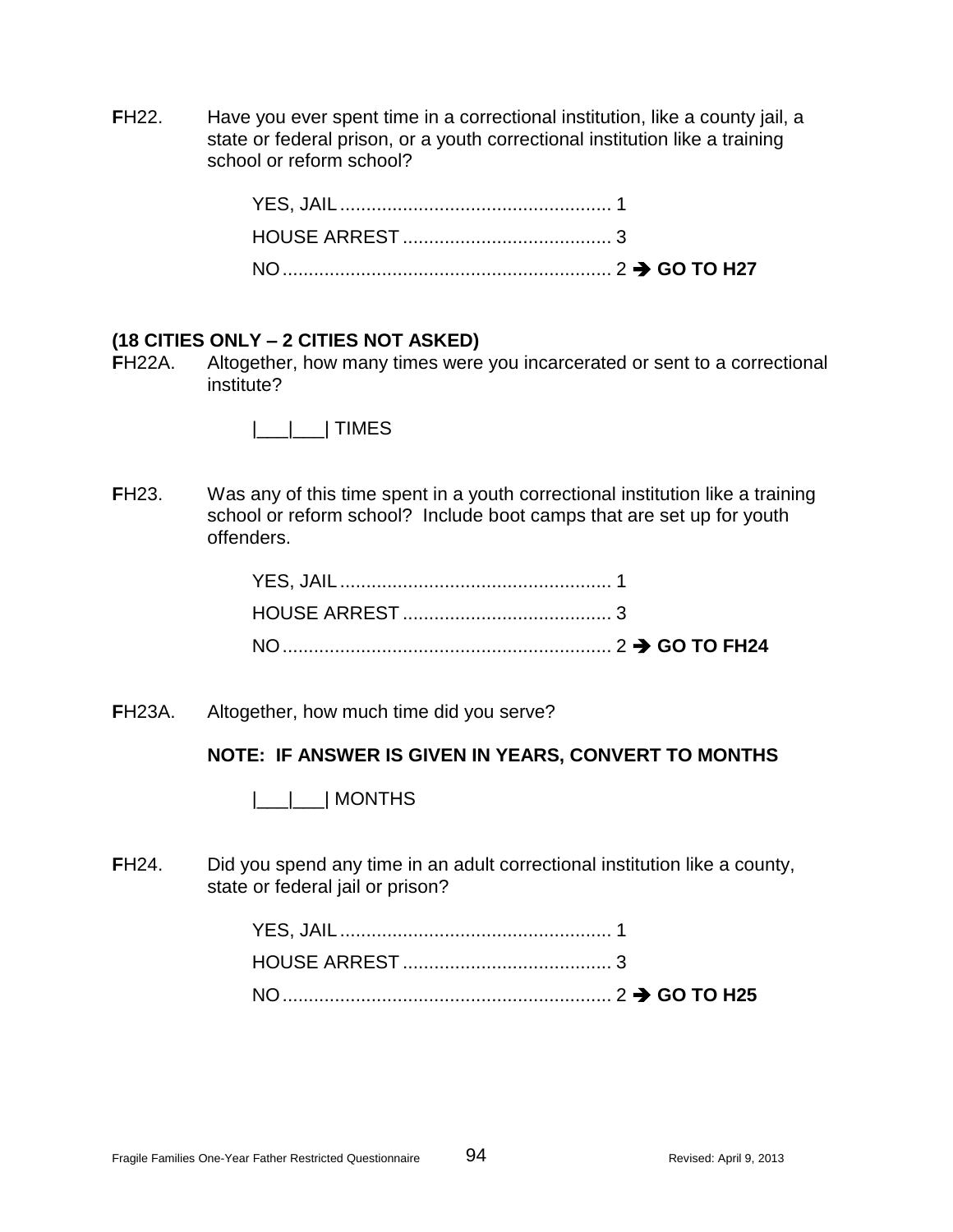**F**H24A. Altogether, how much time did you serve?

## **NOTE: IF ANSWER IS GIVEN IN YEARS, CONVERT TO MONTHS.**

|\_\_\_|\_\_\_| MONTHS

**FH25.** How old were you (the first time/when) you were incarcerated?

|\_\_\_|\_\_\_| YEARS OLD

H25A. In what month and year were you (most recently) incarcerated?

|\_\_\_|\_\_\_|\_\_\_|\_\_\_| YEAR **(H25A2)**

H26. When were you released (the most recent time)?

| <b>YEAR</b> |
|-------------|
| (H26B)      |

STILL IN PRISON ....................................... -12

H27. Were you ever required to perform community service or have you ever been on probation?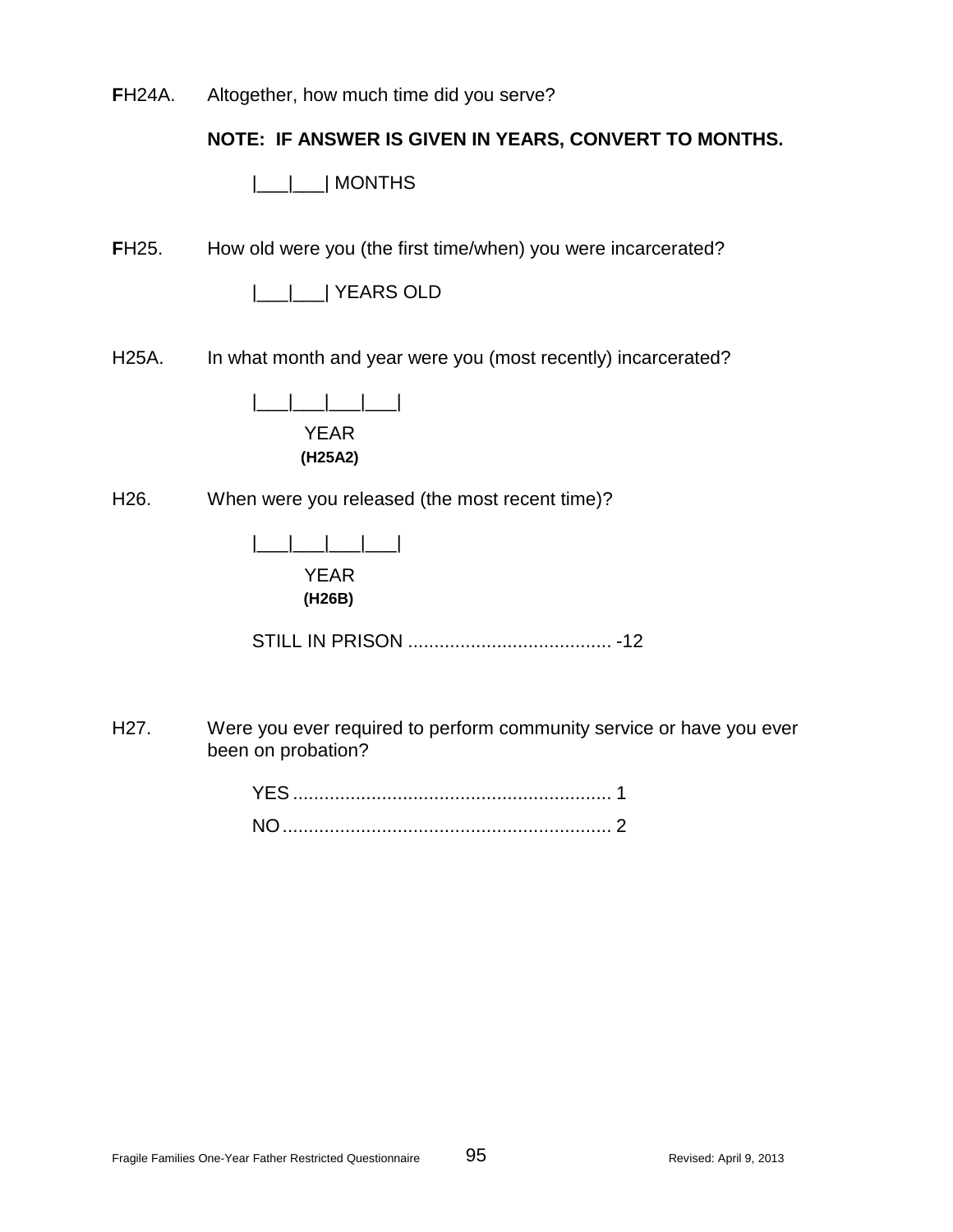# **SECTION J: HEALTH AND HEALTH BEHAVIOR**

Now I'd like to ask you some questions about your health and how you've been feeling in the past year.

J1. In general, how is your health? Would you say it is ...

J2. Do you have a serious health problem that limits the amount or kind of work you can do?

J3. Are you or your child(ren) (who live with you) currently covered by Medicaid (CA: Medi-Cal) or by another public, federal or state assistance program which pays for medical care or do you belong to a Medicaid HMO?

| J3A. Who is covered by this program? Is it |
|--------------------------------------------|
|                                            |
|                                            |

| $\sim$ $\sim$ $\sim$ $\sim$ |                                                        |
|-----------------------------|--------------------------------------------------------|
|                             | Both you and your child(ren)? $3 \rightarrow$ GO TO J5 |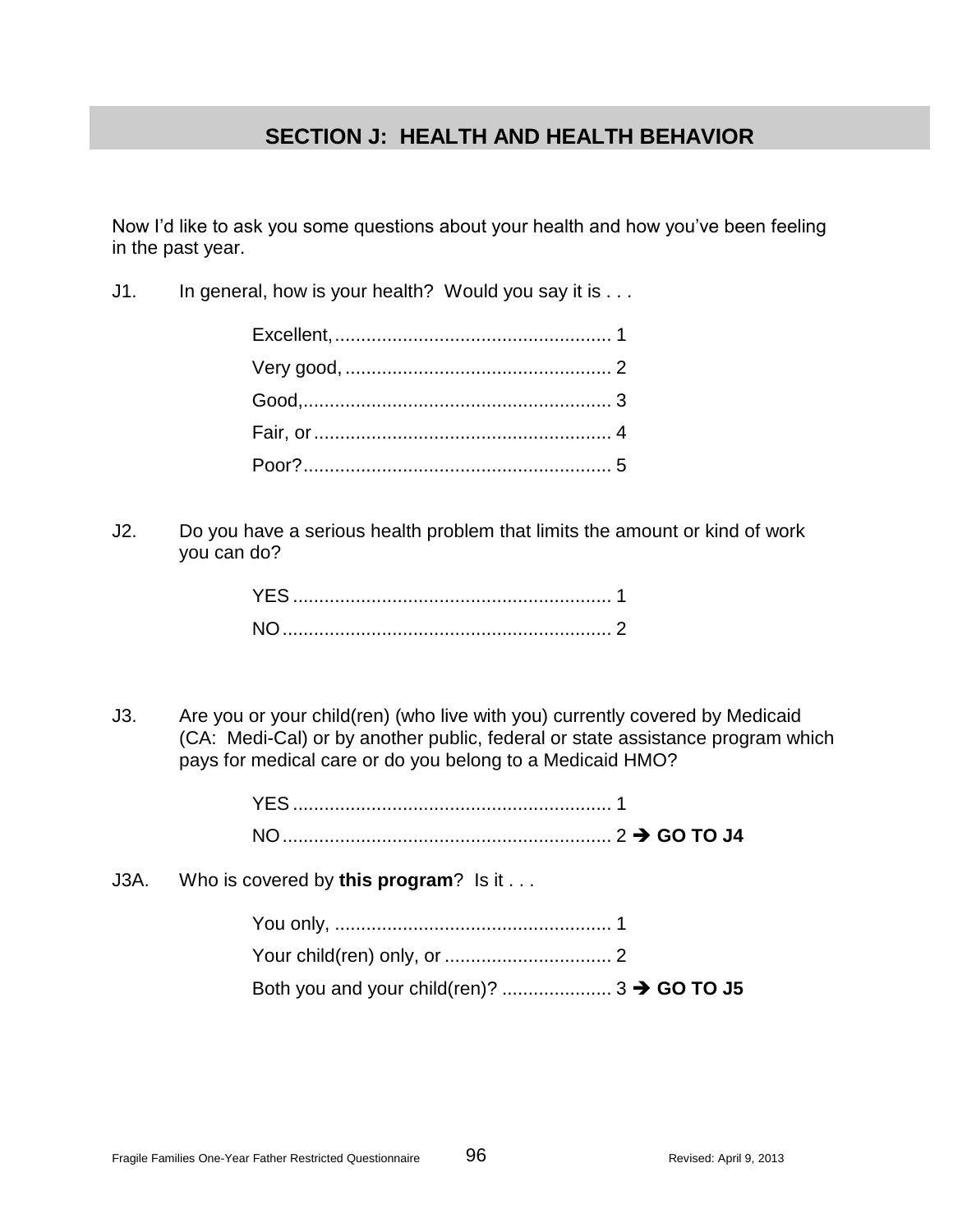J4. Are you or your child(ren) currently covered by a private health insurance plan?

J4A. Who is covered by private insurance? Is it . . .

J4B. Did you purchase the plan yourself, did someone else purchase it, or did you get it through an employer?

**PROBE:** Any others?

## CIRCLE ALL THAT APPLY

| <b>THROUGH RESPONDENT'S</b>  |
|------------------------------|
|                              |
| THROUGH CHILD'S MOTHER'S     |
|                              |
| THROUGH PARTNER'S EMPLOYER 5 |
|                              |
|                              |

| GOVERNMENT AGENCY 102 |  |
|-----------------------|--|
|                       |  |
|                       |  |

\_\_\_\_\_\_\_\_\_\_\_\_\_\_\_\_\_\_\_\_\_\_\_\_\_\_\_\_\_\_\_\_

J5. In the past month, did you smoke cigarettes?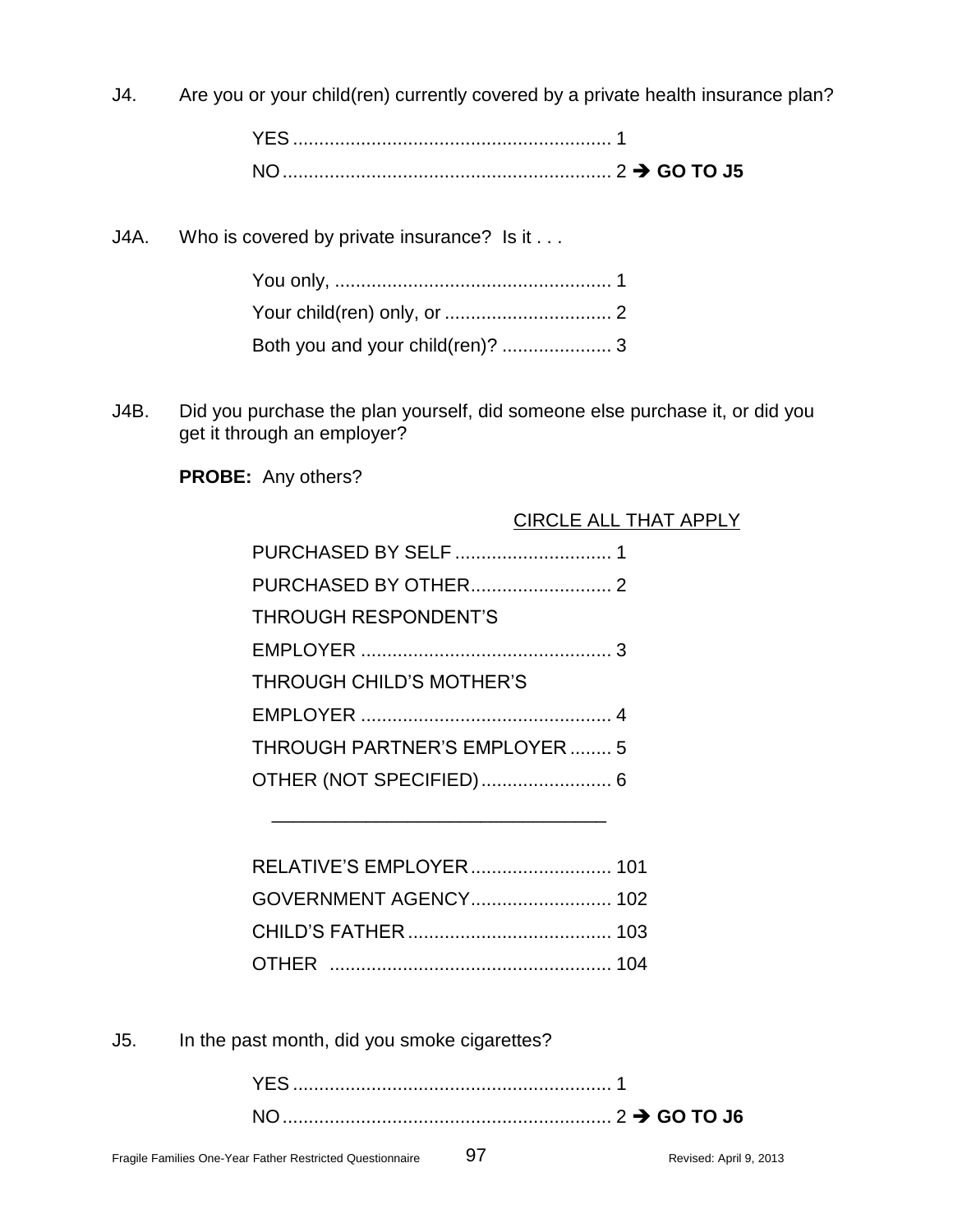J5A. How many packs per day do you usually smoke?

## **NOTE: 20 CIGARETTES EQUALS ONE PACK.**

J6. In the past month, did you drink any alcoholic beverages such as beer, wine, or liquor?

| YES. |  |
|------|--|
| NO.  |  |

J6A. In the past month, how many days did you have five or more drinks in one day?

|\_\_\_|\_\_\_| DAYS

NONE.......................................................... 0

J7. In the past month, did you smoke marijuana or pot?

| NC<br>$\ldots$ 2 $\rightarrow$ GO TO J8 |  |
|-----------------------------------------|--|

J7A. In the past month, how often did you smoke marijuana or pot? Was it . . .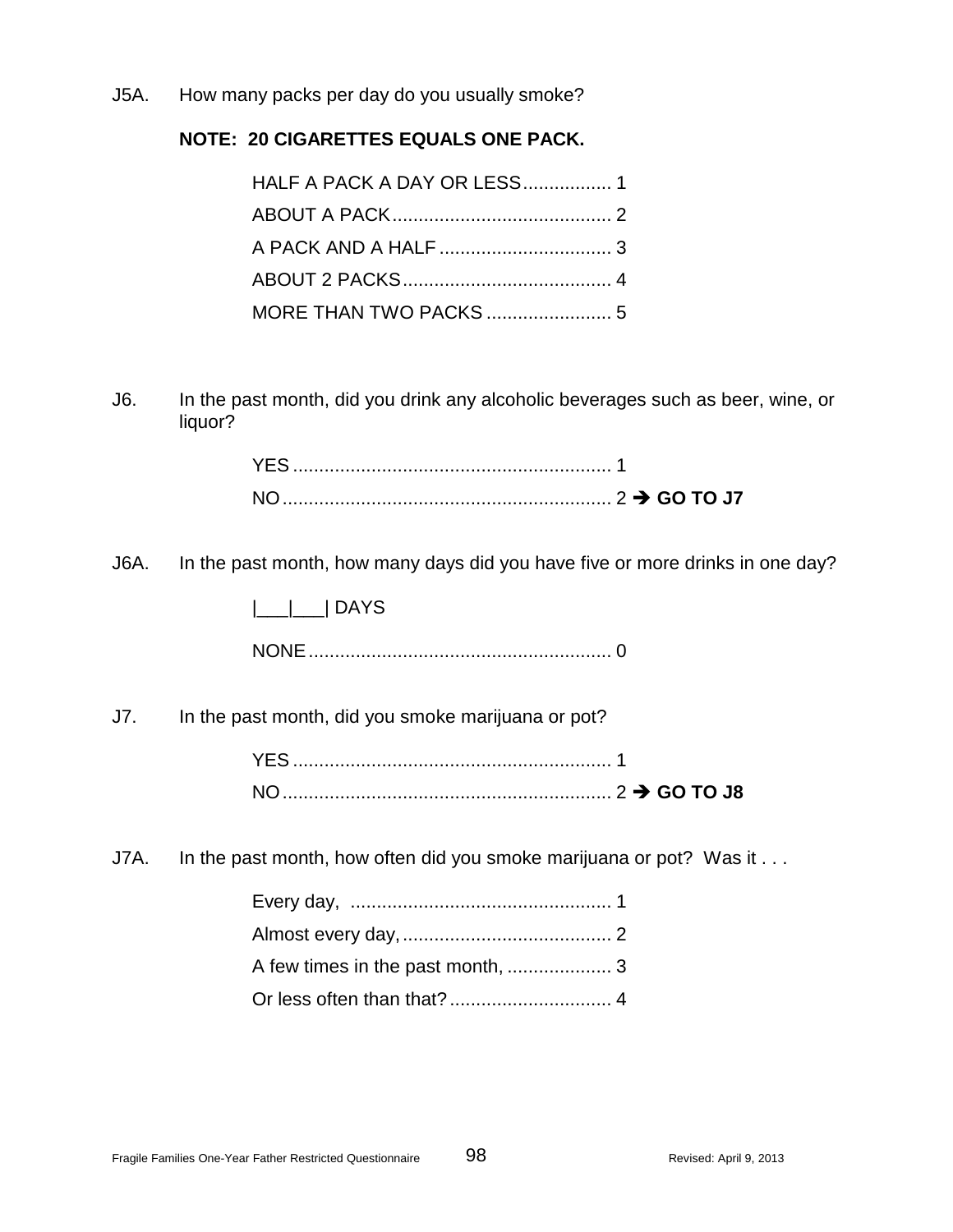J8. In the past month, did you use cocaine, crack, speed, LSD, or heroin or any other kind of hard drug?

J8A. In the past month how often did you use any of these drugs?

J9. Since (CHILD) was born, has your drinking or using drugs interfered with how you manage on a day-to-day basis?

| <b>VOLUNTEERED: HARDLY OR</b>            |  |
|------------------------------------------|--|
| NEVER DRANK OR USED DRUGS  n → GO TO J12 |  |

J10. Since (CHILD) was born, has your drinking or using drugs interfered with your personal relationships?

J11. Since (CHILD) was born, have you sought help or been treated for drug or alcohol problems?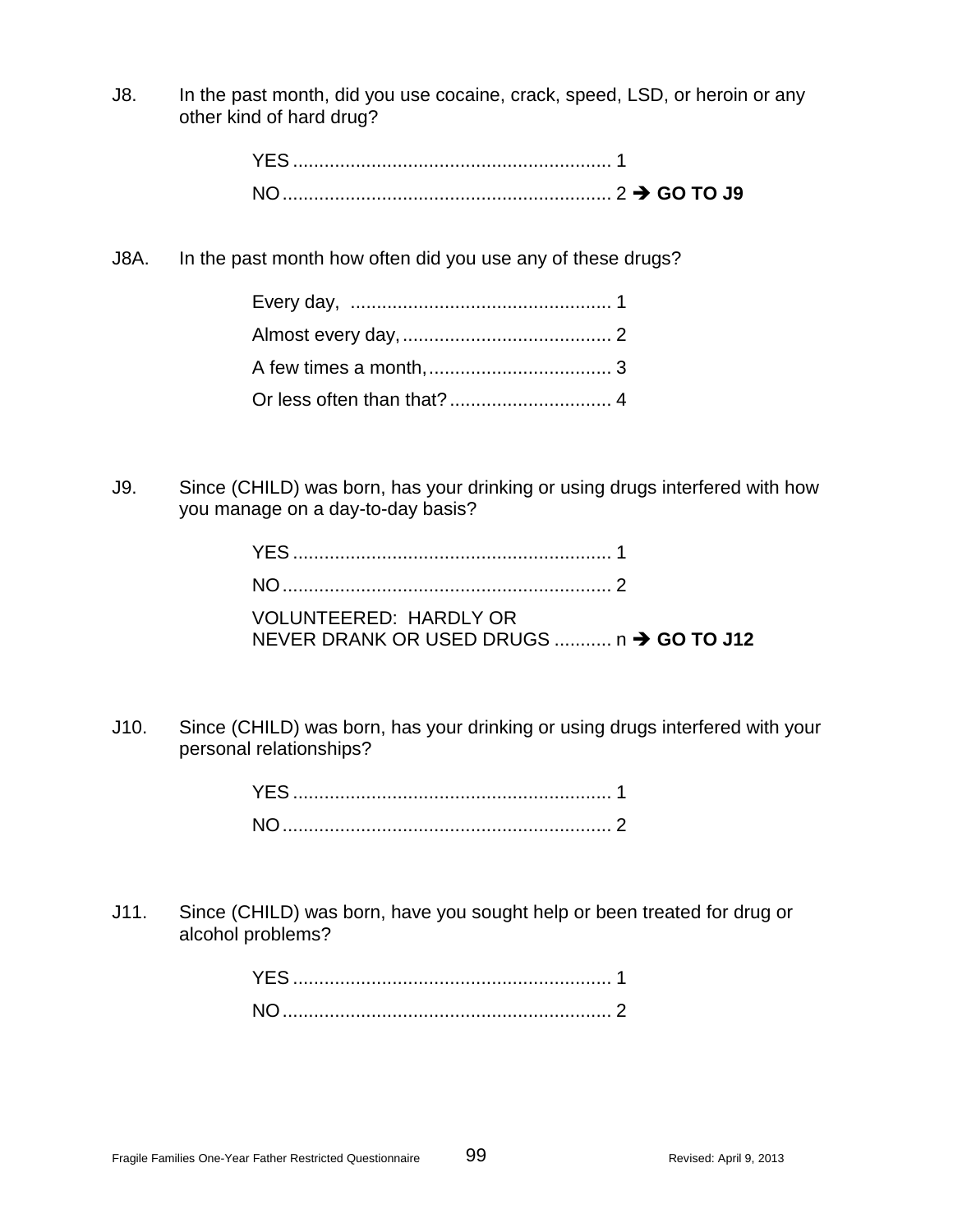J12. During the past 12 months, has there ever been a time when you felt sad, blue, or depressed for two or more weeks in a row?

| NO, ON MEDICATION/ |  |
|--------------------|--|
|                    |  |

**CIDI** J13. For the next two questions, please think of the two week period during the past 12 months when these feelings were the worst. During that time, did the feelings of being sad, blue, or depressed usually last . . .

J13A. During those two weeks, did you feel this way . . .

#### **(18 CITIES ONLY – 2 CITIES NOT ASKED)**

**CIDI DEP**

**DEP**

**CIDI DEP**

**CIDI DEP**

J13B. During those two weeks, did you lose interest in most things like hobbies, work, or activities that usually give you pleasure?

## J13C1. **WAS RESPONDENT SAD, BLUE, OR DEPRESSED FOR 2 WEEKS? (J12=1)**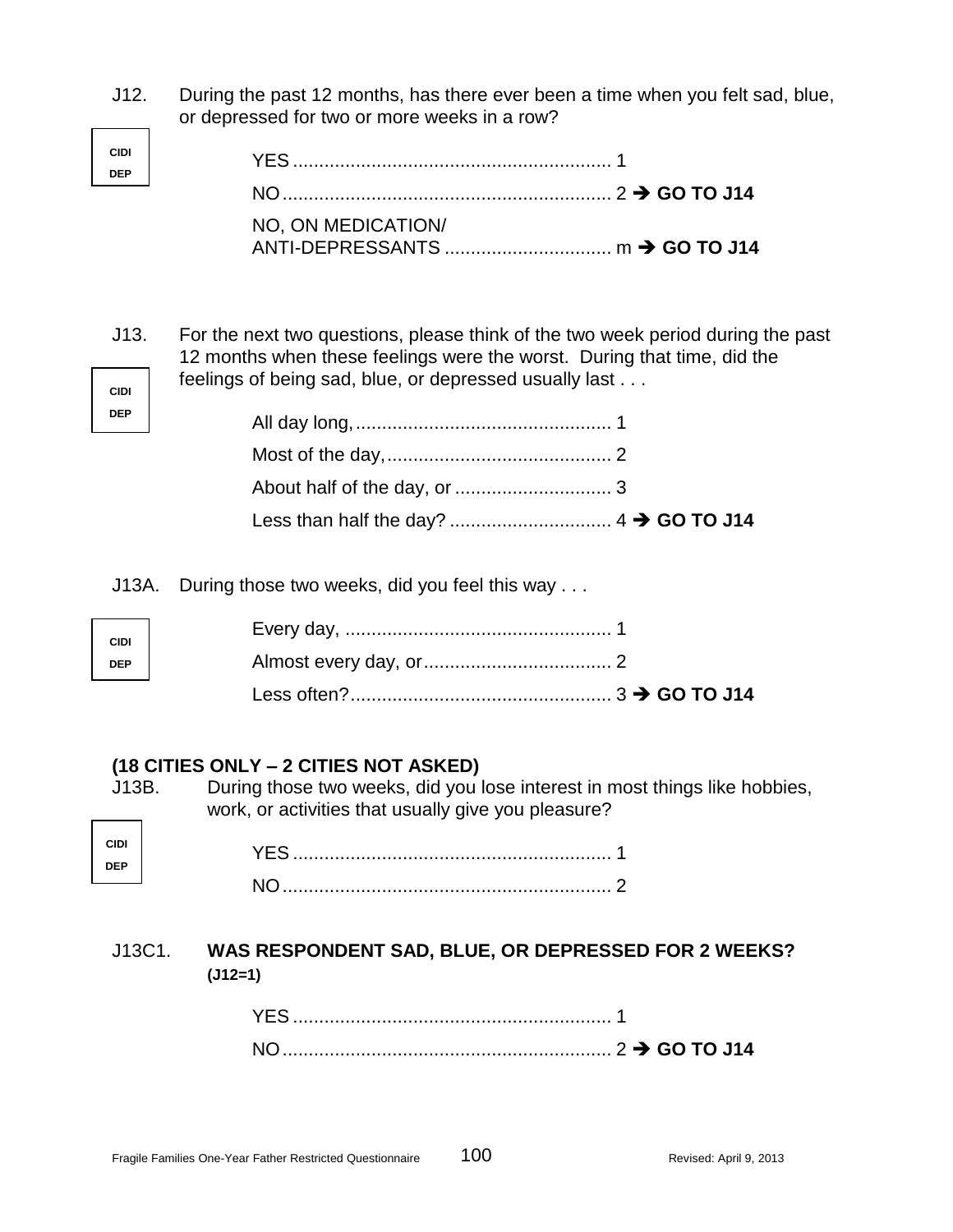## J13C2. **DID FEELING LAST ALL, MOST, OR HALF OF THE DAY? (J13=1, 2, OR 3)**

| ↑ GO TO J14 CONTRACT NAMED IN THE UNIT OF THE UPPER PROPERTY OF THE UPPER PROPERTY. |  |
|-------------------------------------------------------------------------------------|--|

## J13C3. **DID RESPONDENT FEEL THIS WAY EVERY DAY OR ALMOST EVERY DAY? (J13A=1 OR 2)**

**CIDI** J14. During the past 12 months, has there ever been a time lasting two weeks or more when you lost interest in most things like hobbies, work, or activities that usually give you pleasure?

| NO, ON MEDICATION/ |  |
|--------------------|--|

## **(18 CITIES ONLY – 2 CITIES NOT ASKED)**

**DEP**

| J14A.<br><b>CIDI</b> | For the next few questions, please think of the two-week period during the<br>past 12 months when you had the most complete loss of interest in things.<br>During that two-week period, did the loss of interest usually last |
|----------------------|-------------------------------------------------------------------------------------------------------------------------------------------------------------------------------------------------------------------------------|
| <b>DEP</b>           |                                                                                                                                                                                                                               |
|                      |                                                                                                                                                                                                                               |
|                      |                                                                                                                                                                                                                               |
|                      |                                                                                                                                                                                                                               |
| J14B.                | Did you feel this way every day, almost every day, or less often during the<br>two weeks?                                                                                                                                     |
| <b>CIDI</b>          |                                                                                                                                                                                                                               |
| <b>DEP</b>           |                                                                                                                                                                                                                               |
|                      |                                                                                                                                                                                                                               |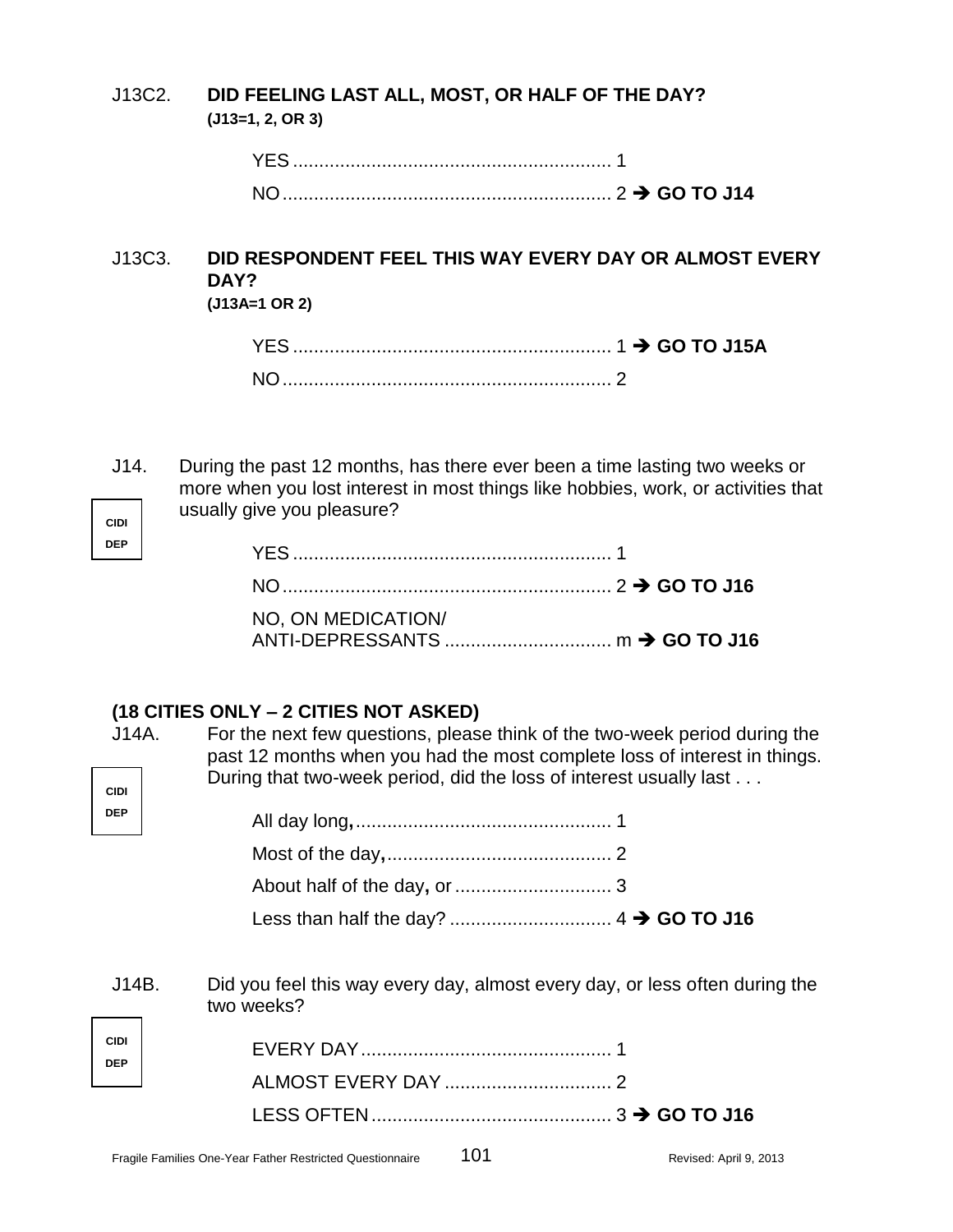| J15A.<br><b>CIDI</b><br><b>DEP</b> | Thinking about those same two weeks, did you feel more tired out or low on<br>energy than is usual for you?                               |
|------------------------------------|-------------------------------------------------------------------------------------------------------------------------------------------|
| J15B.<br><b>CIDI</b><br><b>DEP</b> | Did you gain or lose weight without trying, or did you stay about the same?<br><b>PROBE:</b> We are still talking about the same 2 weeks. |
|                                    | IF VOLUNTEERED: BOTH GAINED<br>IF VOLUNTEERED: MOTHER WAS                                                                                 |

# **(18 CITIES ONLY – 2 CITIES NOT ASKED)**

J15B1. About how much did (you gain/you lose/your weight change)?

**CIDI DEP** |\_\_\_|\_\_\_|\_\_\_| POUNDS

## **INTERVIEWER: IF RESPONDENT OFFERS A RANGE, TAKE THE NUMBER AT THE LOWER END.**

# **(2 CITIES ONLY)**

FX2J15C. During that time did you Gain or lose 10 pounds without trying?

| <b>Yes</b> | <b>No</b> |
|------------|-----------|
|            |           |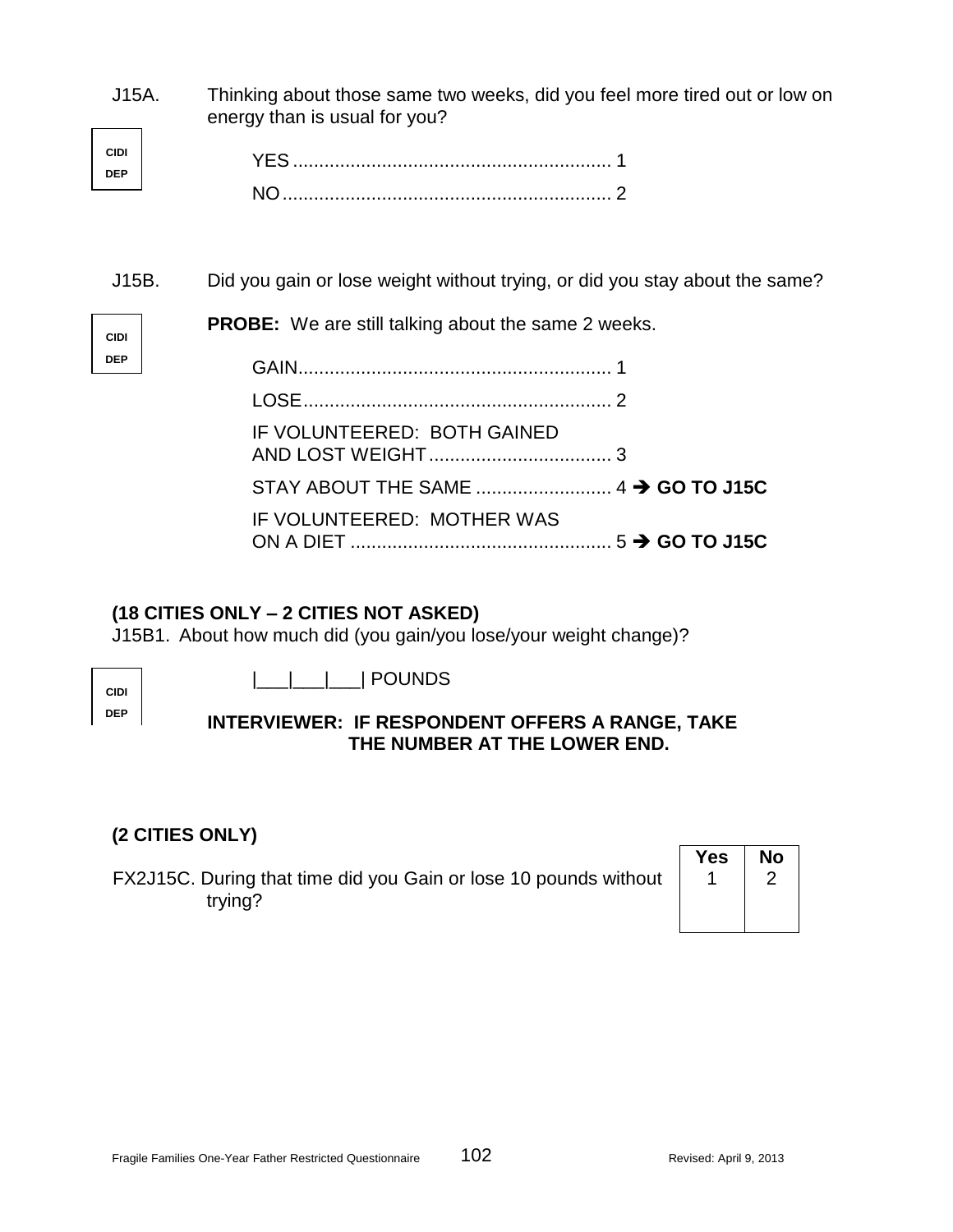| J15C.                              | Did you have more trouble falling asleep than you usually do during those<br>two weeks?                                           |
|------------------------------------|-----------------------------------------------------------------------------------------------------------------------------------|
| <b>CIDI</b><br><b>DEP</b>          |                                                                                                                                   |
|                                    |                                                                                                                                   |
| J15C1.                             | (18 CITIES ONLY – 2 CITIES NOT ASKED)<br>Did that happen every night, nearly every night or less often during those<br>two weeks? |
| <b>CIDI</b><br><b>DEP</b>          |                                                                                                                                   |
|                                    |                                                                                                                                   |
|                                    |                                                                                                                                   |
| J15D.<br><b>CIDI</b><br><b>DEP</b> | During those two weeks, did you have a lot more trouble concentrating than<br>usual?                                              |
|                                    | <b>PROBE:</b> We are still talking about the same two weeks.                                                                      |
|                                    |                                                                                                                                   |
|                                    |                                                                                                                                   |
| J15E.<br><b>CIDI</b><br><b>DEP</b> | People sometimes feel down on themselves, no good, or worthless. During<br>that two week period, did you feel this way?           |
|                                    | <b>PROBE:</b> We are still talking about the same two weeks.                                                                      |
|                                    |                                                                                                                                   |
|                                    |                                                                                                                                   |
| J15F.<br><b>CIDI</b><br><b>DEP</b> | Did you think a lot about death--either your own, someone else's, or death<br>in general during those two weeks?                  |
|                                    | <b>PROBE:</b> We are still talking about the same two weeks.                                                                      |
|                                    |                                                                                                                                   |
|                                    |                                                                                                                                   |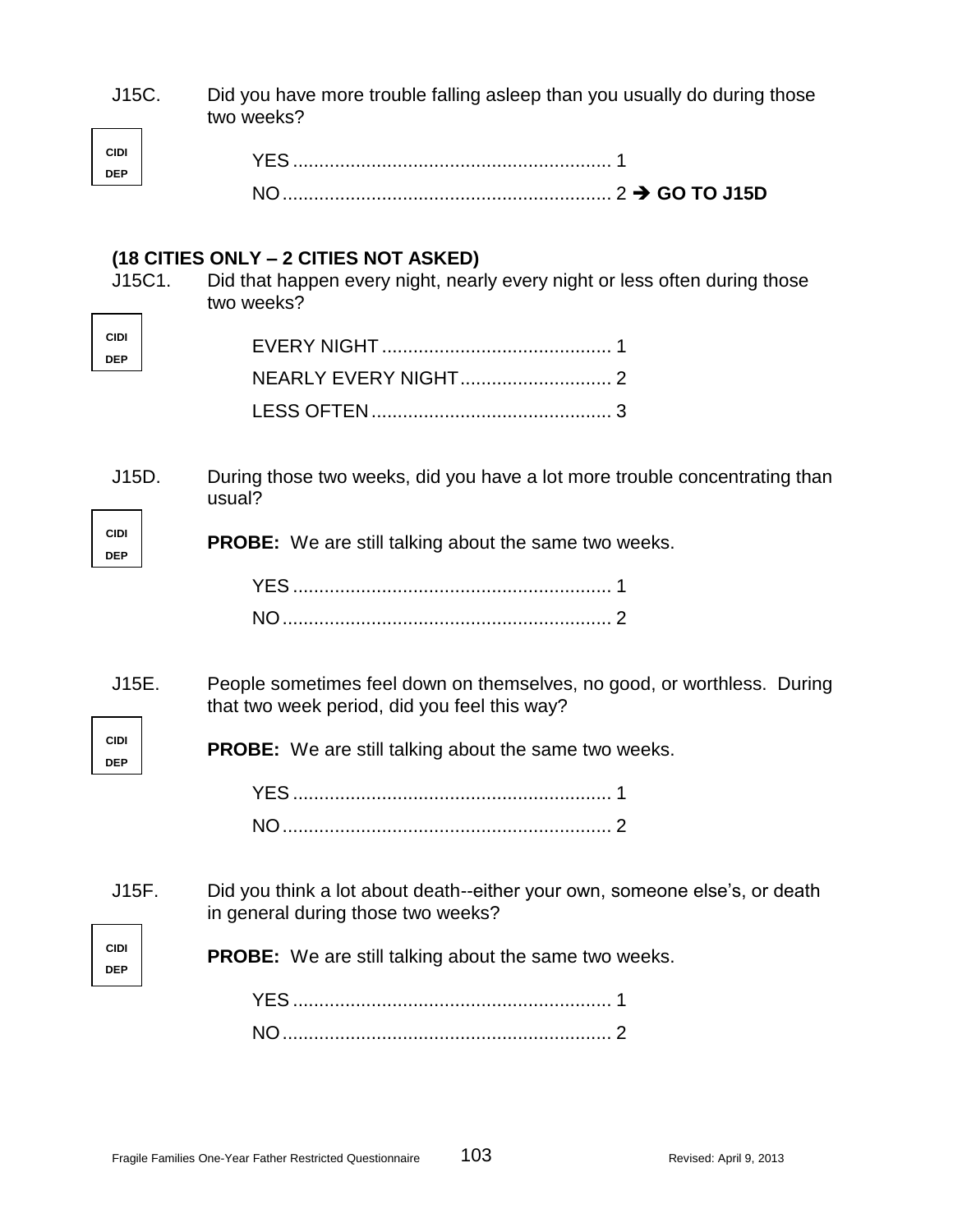| During the past 12 months, did you ever have a period lasting one month or<br>longer when most of the time you felt worried, tense, or anxious?                                |
|--------------------------------------------------------------------------------------------------------------------------------------------------------------------------------|
| People differ a lot in how much they worry about things. Did you have a<br>time in the past 12 months when you worried a lot more than most people<br>would in your situation? |
| Is that period of time still going on?                                                                                                                                         |
| How many months or years has it been going on?<br>$\Box$ WEEKS (18 CITIES ONLY)<br>OR.<br>    MONTHS<br>$OR \mid \mid \cdot \mid$ YEARS<br>ALL MY LIFE, AS LONG                |
|                                                                                                                                                                                |

**SKIP TO J17**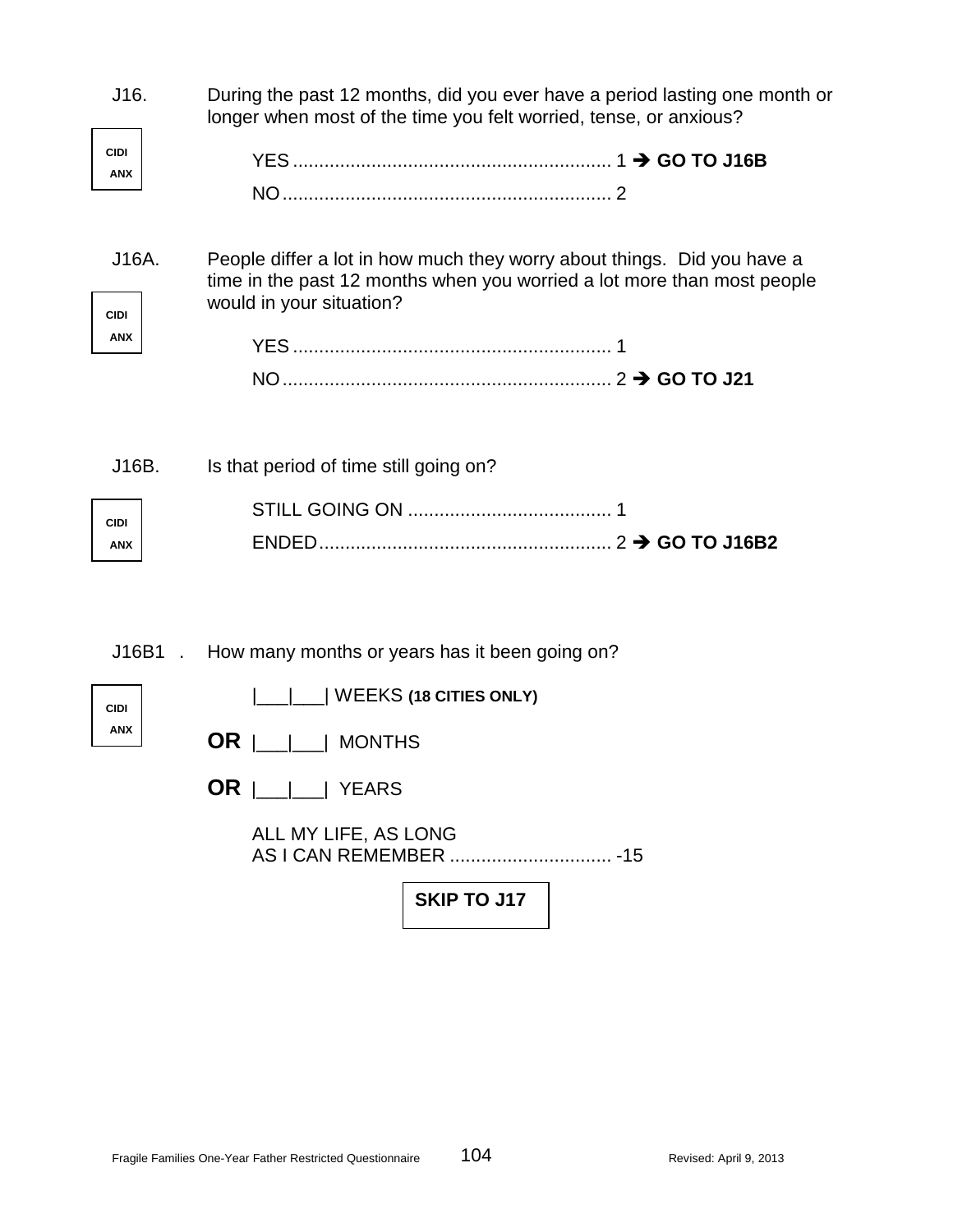J16B2. How many months or years did it go on before it ended?

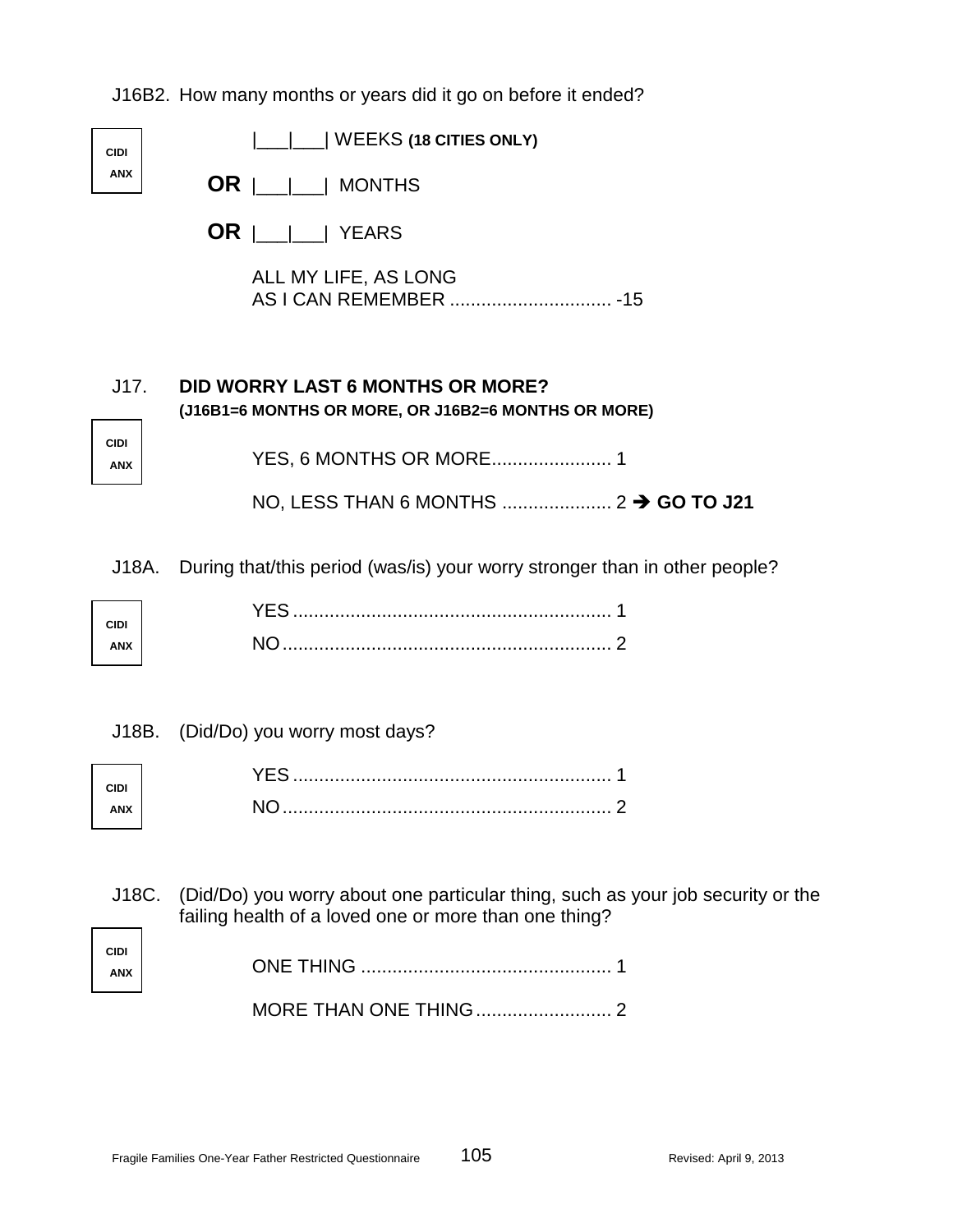J18D. (Did/Do) you find it difficult to stop worrying?

J18E. (Did/Do) you have different worries on your mind at the same time?

| CID |  |
|-----|--|
|     |  |

J19. How often (was/is) your worry so strong that you (couldn't/can't) put it out of your mind no matter how hard you (tried/try)? (Was/Is) this . . .

| CIDI |  |
|------|--|
| ANX  |  |

# **(18 CITIES ONLY – 2 CITIES NOT ASKED)**

J19A. How often (did/do) you find it difficult to control your worry?

| CIDI<br>ANX |  |
|-------------|--|
|             |  |
|             |  |
|             |  |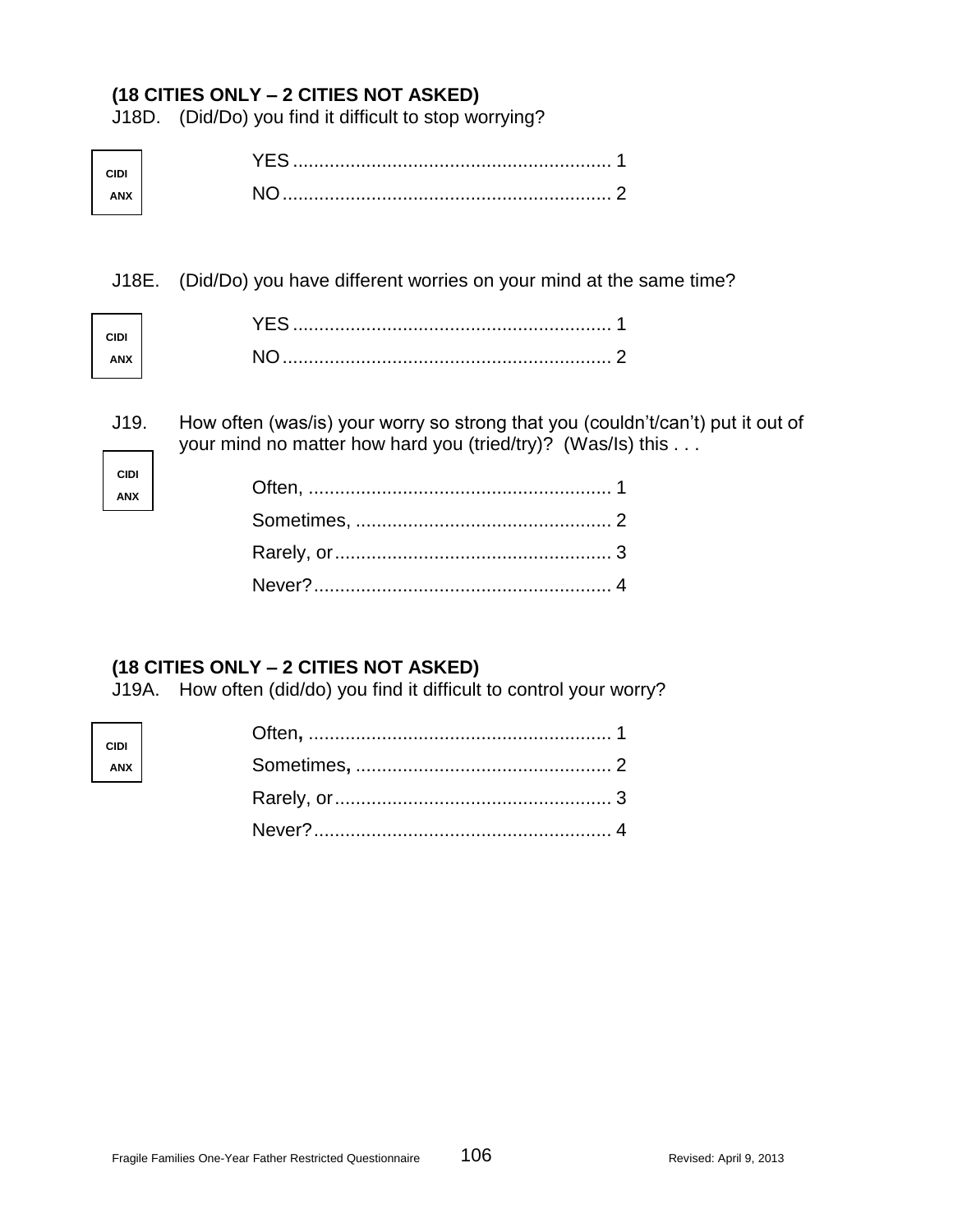J20. When you (were/are) worried or anxious, (were/are) you also . . .

# **(J20D, J20F 18 CITIES ONLY – 2 CITIES NOT ASKED)**

**CIDI ANX**

|       |                                                                       | <b>YES</b> | <b>NO</b>             |
|-------|-----------------------------------------------------------------------|------------|-----------------------|
| J20A. |                                                                       | 1          | 2 <sup>1</sup>        |
|       |                                                                       |            | 2                     |
|       |                                                                       |            | 2 <sup>1</sup>        |
|       | J20D. (Did/Do) you have difficulty keeping your mind on what you were |            | 2                     |
| J20E. |                                                                       |            | $\mathbf{2}^{\prime}$ |
| J20F. |                                                                       |            | 2                     |
|       | J20G. (Did/Do) you have trouble falling asleep or staying asleep?     |            | 2                     |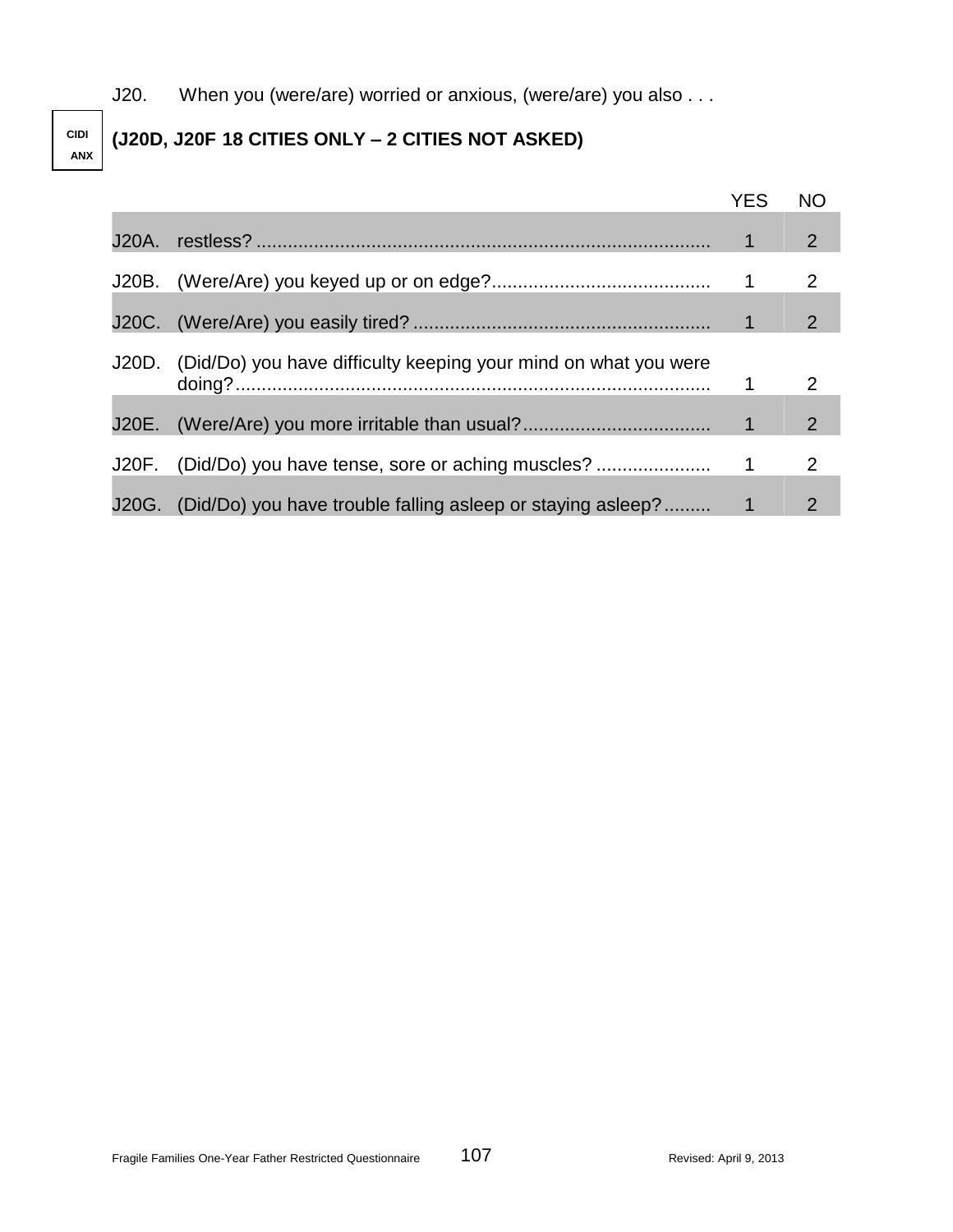Now I am going to read you some statements that describe how people sometimes behave. Please tell me whether you strongly agree, agree, disagree, or strongly disagree with each statement.

#### **(18 CITIES ONLY – 2 CITIES NOT ASKED)**

**DICKMAN**

**DICKMAN**

**DICKMAN**

**DICKMAN**

J21. I will often say whatever comes into my head without thinking first. Do you strongly agree, agree, disagree, or strongly disagree?

### **(18 CITIES ONLY – 2 CITIES NOT ASKED)**

J22. Often, I don't spend enough time thinking over a situation before I act.

# **(18 CITIES ONLY – 2 CITIES NOT ASKED)**

J23. I often say and do things without considering the consequences.

# **(18 CITIES ONLY – 2 CITIES NOT ASKED)**

J24. I often get into trouble because I don't think before I act.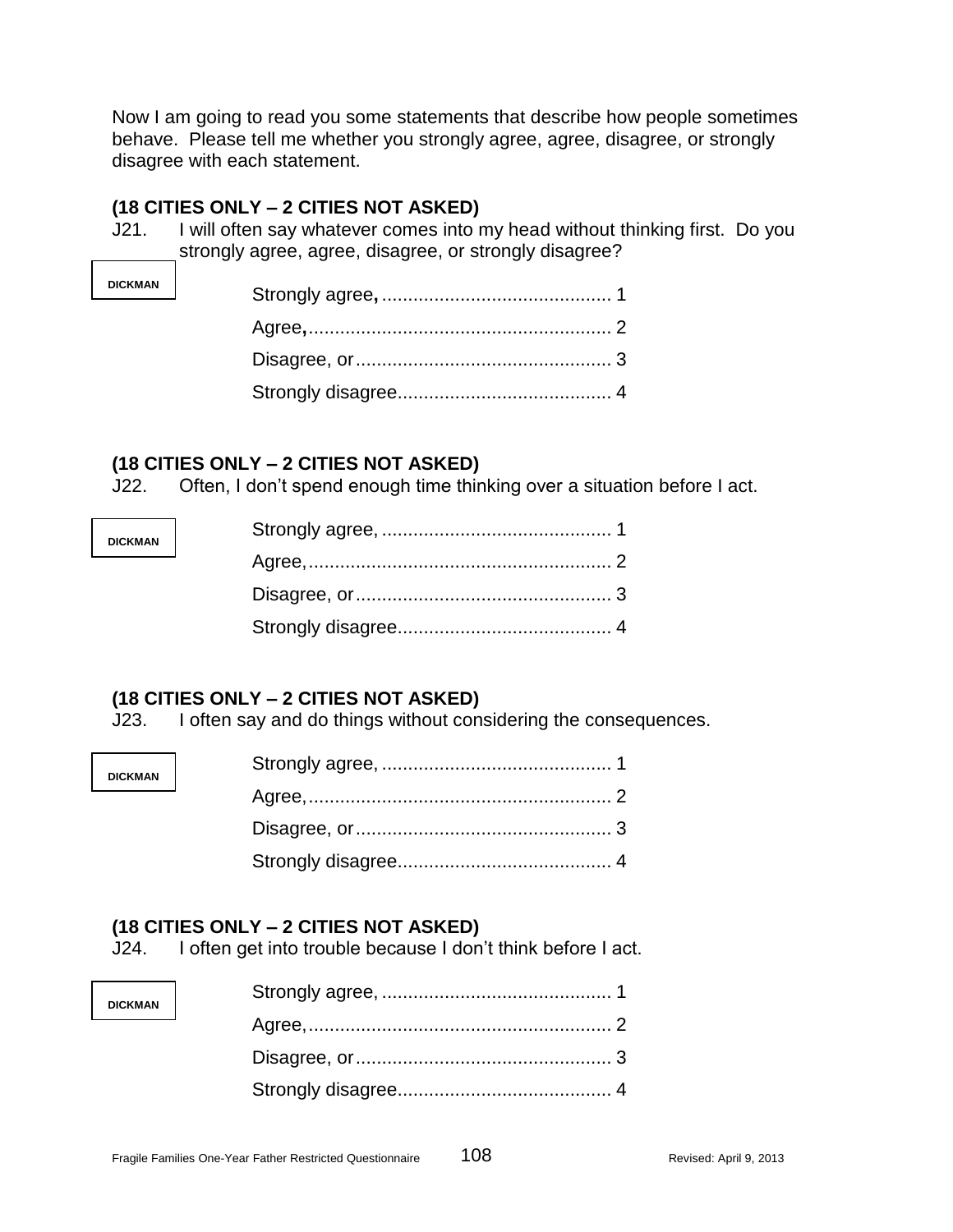**DICKMAN**

J25. Many times, the plans I make don't work out because I haven't gone over them carefully enough in advance.

# **(18 CITIES ONLY – 2 CITIES NOT ASKED)**

J26. I often make up my mind without taking the time to consider the situation from all angles.

| <b>DICKMAN</b> |  |
|----------------|--|
|                |  |
|                |  |
|                |  |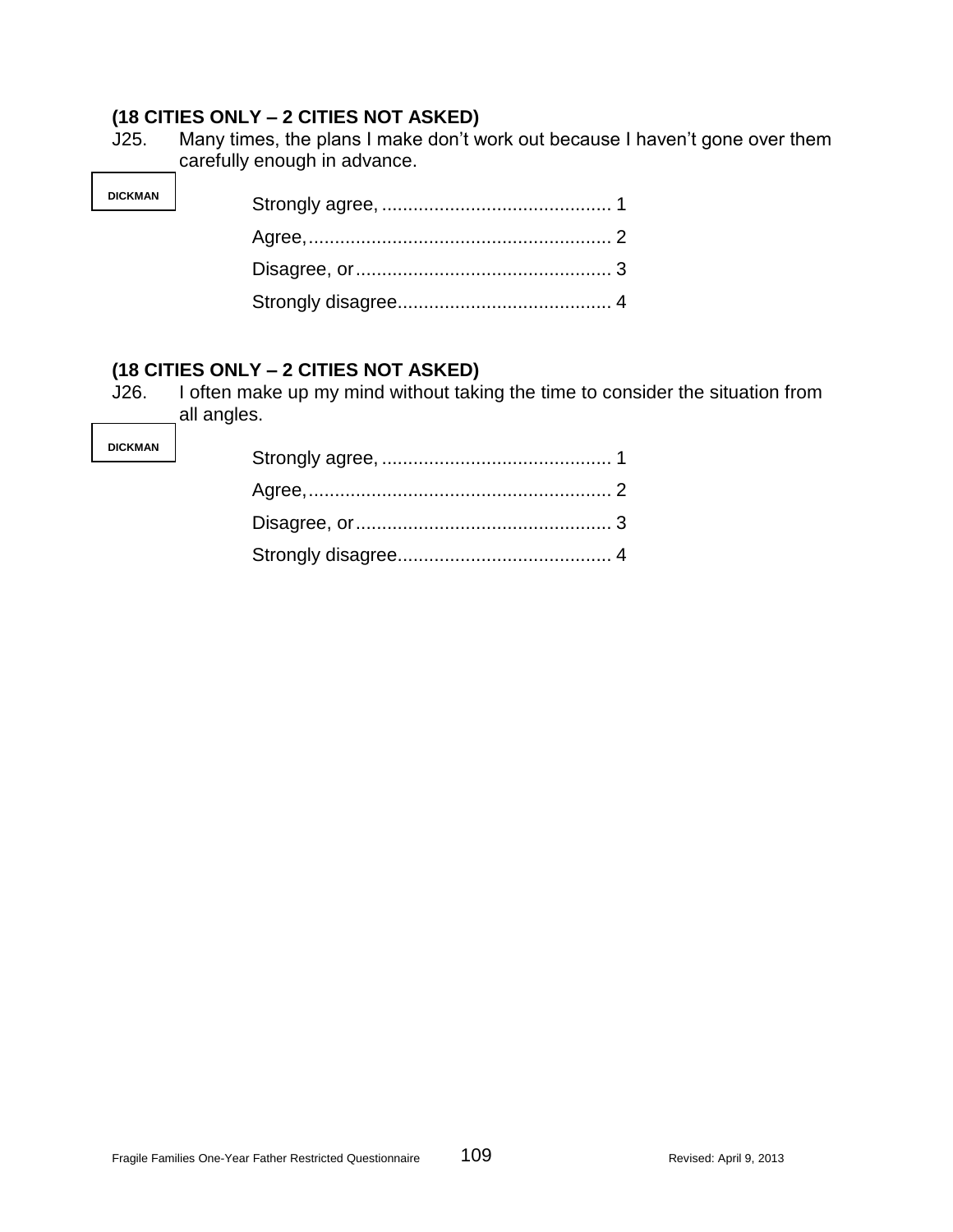# **SECTION K: EDUCATION AND EMPLOYMENT**

#### **(CONSTRUCTED FOR 2 CITIES)** K1. **WAS FATHER INTERVIEWED AT BASELINE?**

YES ............................................................. 1 **GO TO K2**

NO............................................................... 2

# **(18 CITIES ONLY – 2 CITIES NOT ASKED)**

K1A. What is the highest grade or year of regular school that you have completed?

| NO FORMAL SCHOOLING 1                                   |
|---------------------------------------------------------|
|                                                         |
| <b>SOME HIGH SCHOOL</b><br>(GRADES 9, 10, 11 AND 12)  3 |
| <b>HIGH SCHOOL DIPLOMA</b><br>(COMPLETED 12TH GRADE)  4 |
|                                                         |
| SOME COLLEGE OR 2 YEAR DEGREE 6                         |
| TECHNICAL OR TRADE SCHOOL  7                            |
|                                                         |
| <b>GRADUATE OR PROFESSIONAL</b>                         |
| OTHER TYPE OF<br>SCHOOL (NOT SPECIFIED)  10             |
|                                                         |

Now I'd like to ask you a few questions about your education and employment.

**EHS**

K2. Are you currently attending any school or participating in any training programs or taking any classes? Please include regular high school, GED classes, vocational or trade school, Job Corps, college or other types of school as well as training programs to learn job skills.

> YES ............................................................. 1 NO............................................................... 2 **GO TO K5**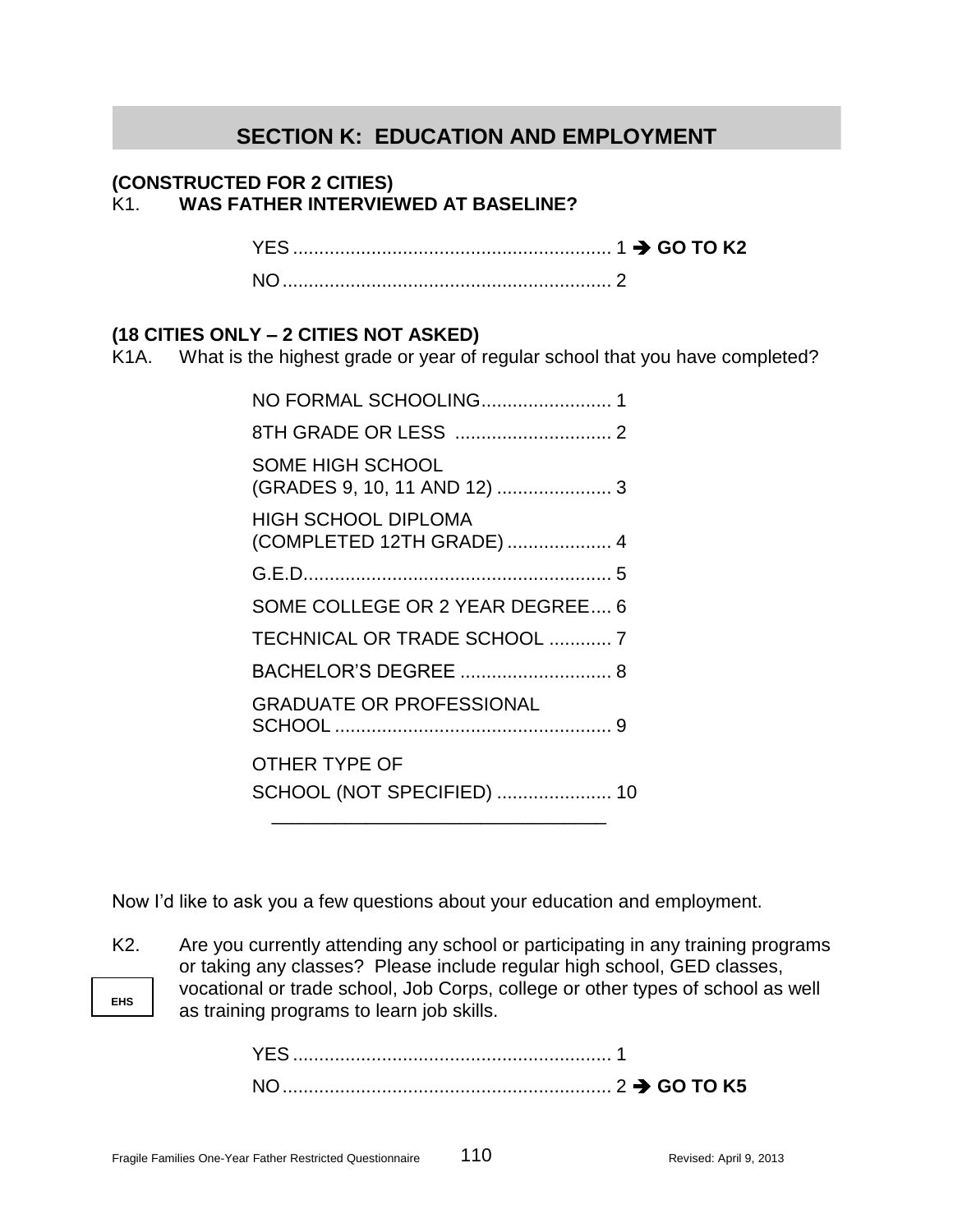K3. What kind of school or program are you attending?

# CIRCLE ALL THAT APPLY

| NURSING SCHOOL (LPN OR RN)  4               |  |
|---------------------------------------------|--|
| <b>BUSINESS OR SECRETARIAL</b>              |  |
| PROGRAM TO IMPROVE READING 6                |  |
| VOCATIONAL, TECHNICAL, OR                   |  |
|                                             |  |
| <b>JUNIOR/COMMUNITY</b>                     |  |
|                                             |  |
| OTHER TYPE OF<br>SCHOOL (NOT SPECIFIED)  11 |  |
| RELIGIOUS SCHOOL 102                        |  |
|                                             |  |
| SELF ENRICHMENT 104                         |  |
| PROFESSIONAL TRAINING  105                  |  |
|                                             |  |
| POLICE/MILITARY/FIREFIGHTING  107           |  |
| OTHER TYPE OF                               |  |
| TRAINING (NOT SPECIFIED)  12                |  |
| PROGRAM TO LEARN SPECIFIC                   |  |
| PROGRAM TO HELP GET A JOB 14                |  |
| GRADUATE/PROFESSIONAL                       |  |
|                                             |  |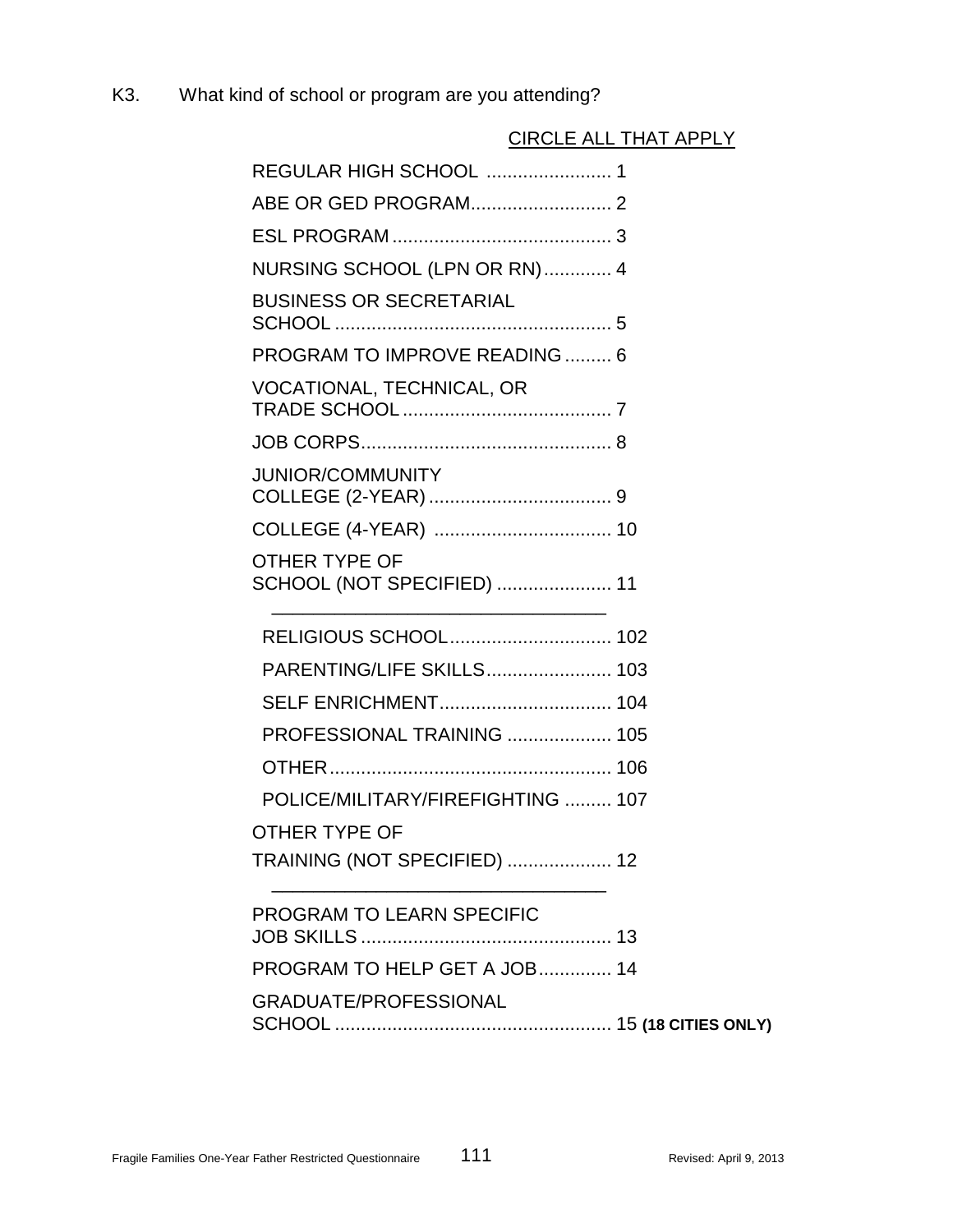#### **(CONSTRUCTED FOR 2 CITIES)** WAS FATHER INTERVIEWED AT BASELINE?

| NO. |  |
|-----|--|

K5. Have you completed any training programs or any years of schooling since (CHILD) was born?

| ΝO |  |
|----|--|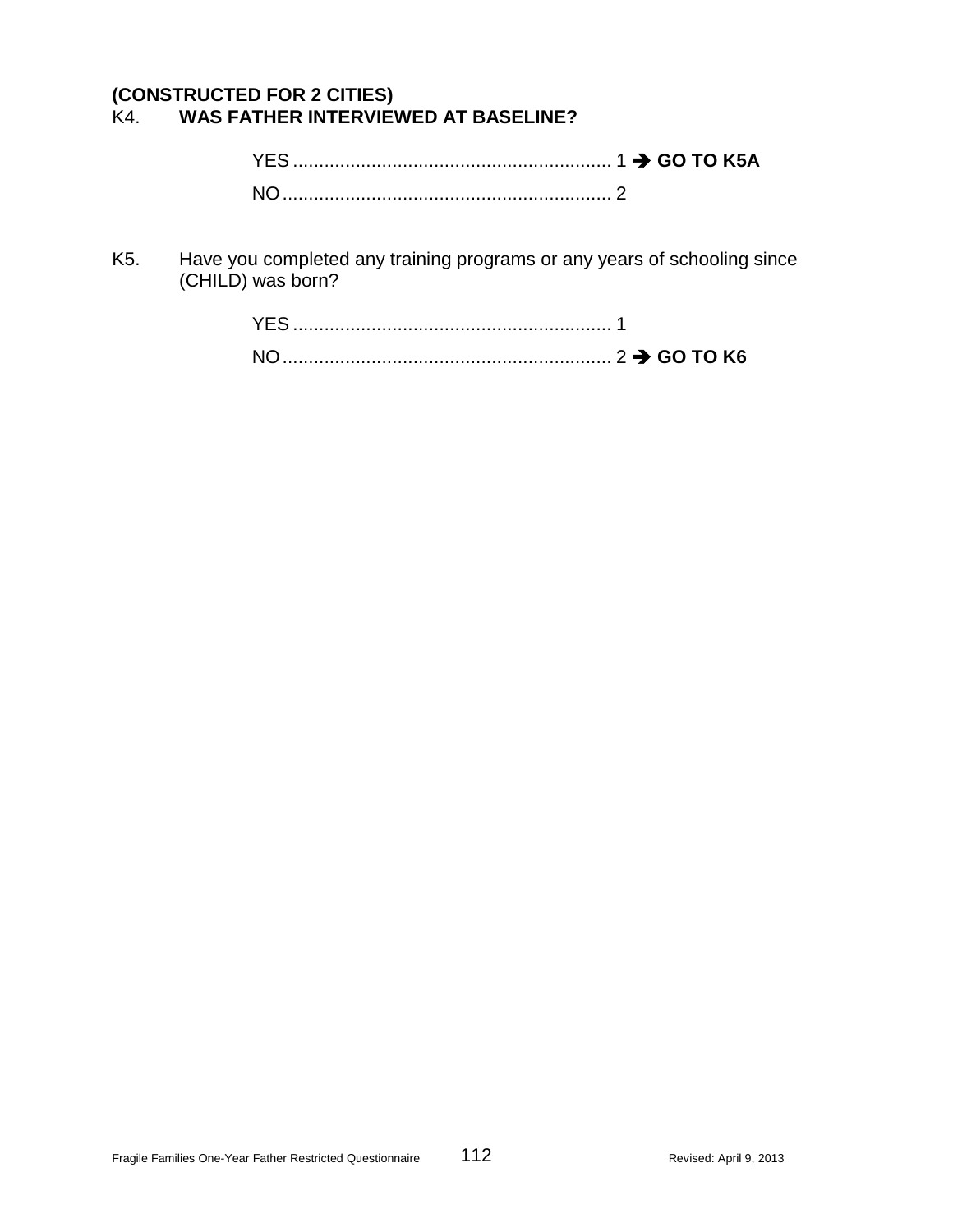K5A. What program or schooling have you completed?

# CIRCLE ALL THAT APPLY

|                                   | <b>GRADE COMPLETED:</b> |
|-----------------------------------|-------------------------|
|                                   |                         |
| NURSING SCHOOL (LPN OR RN) 4      |                         |
| <b>BUSINESS OR SECRETARIAL</b>    |                         |
| PROGRAM TO IMPROVE READING  6     |                         |
| <b>VOCATIONAL, TECHNICAL, OR</b>  |                         |
|                                   |                         |
| <b>JUNIOR/COMMUNITY</b>           |                         |
|                                   |                         |
| <b>OTHER TYPE OF</b>              |                         |
| SCHOOL (NOT SPECIFIED)  11        |                         |
|                                   |                         |
| PARENTING/LIFE SKILLS 103         |                         |
|                                   |                         |
| PROFESSIONAL TRAINING  105        |                         |
|                                   |                         |
| POLICE/MILITARY/FIREFIGHTING  107 |                         |
| OTHER TYPE OF                     |                         |
| TRAINING (NOT SPECIFIED)  12      |                         |
| PROGRAM TO LEARN JOB SKILLS 13    |                         |
| PROGRAM TO HELP GET A JOB 14      |                         |
|                                   |                         |
| <b>GRADUATE OR PROFESSIONAL</b>   |                         |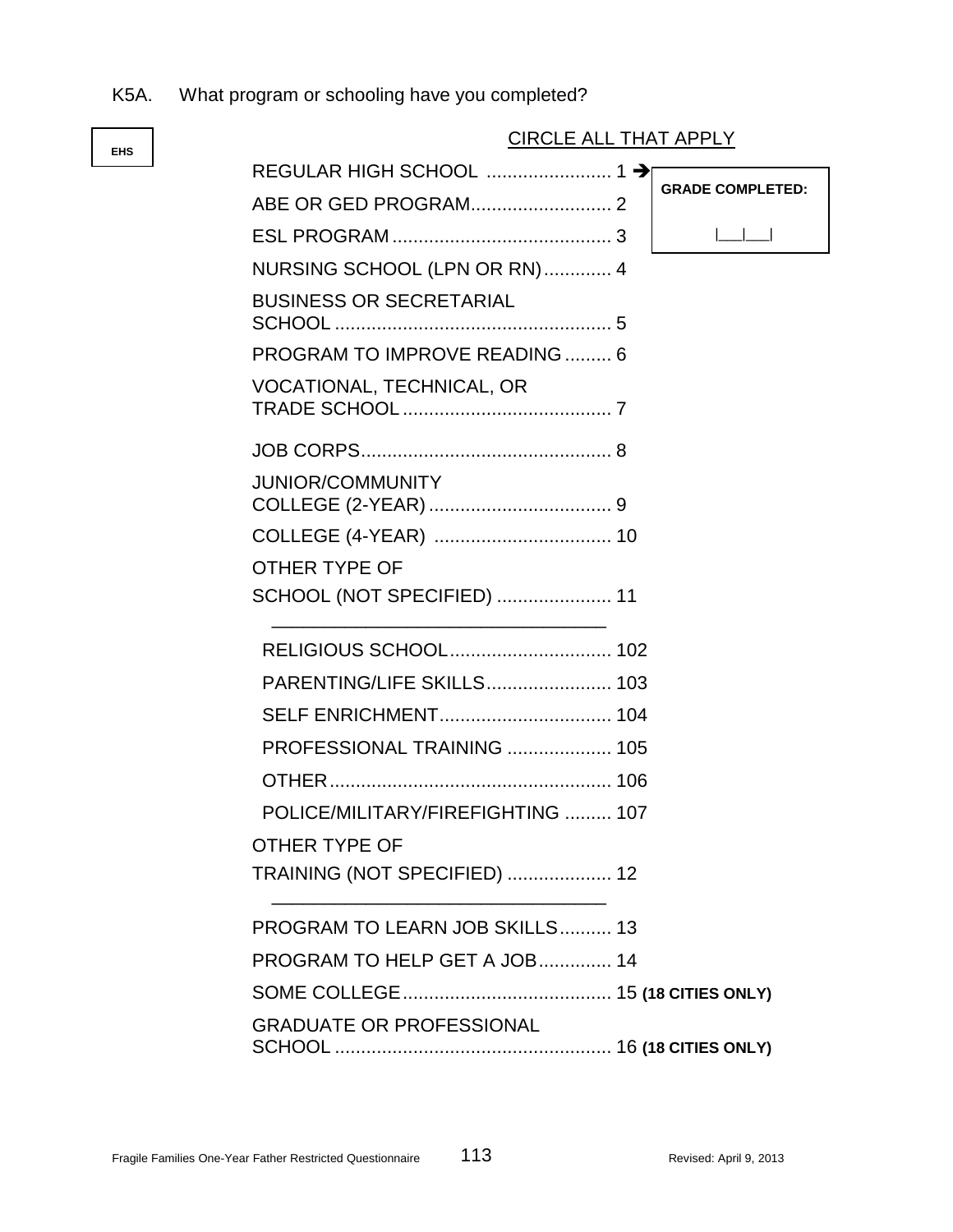K6. Have you ever served in the military?

#### **(18 CITIES ONLY – 2 CITIES NOT ASKED)** K7. **IS THE RESPONDENT AT LEAST 22 YEARS OLD? (CHECK YEAR OF BIRTH IN A3B)**

# **(18 CITIES ONLY – 2 CITIES NOT ASKED)**

K7A. Think about the year following your 20th birthday. During that year did you attend any school or participate in any training programs or take any classes? Please include regular high school, GED classes, vocational or trade school, Job Corps, college or other types of school as well as training programs to learn new skills.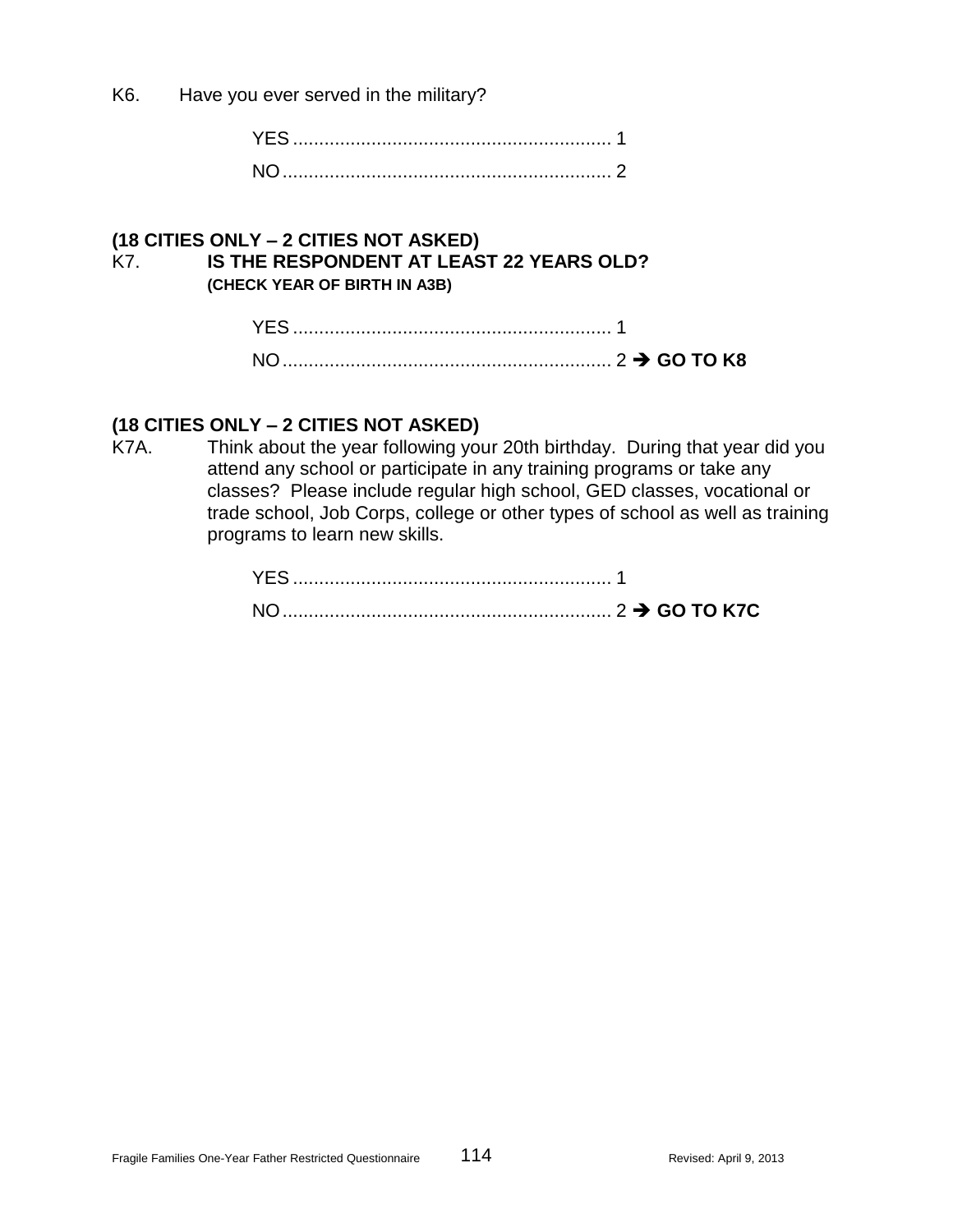K7B. What kind of school or program did you attend?

# CIRCLE ALL THAT APPLY REGULAR HIGH SCHOOL ......................... 1 ABE OR GED PROGRAM........................... 2 ESL PROGRAM .......................................... 3 NURSING SCHOOL (LPN OR RN)............. 4 BUSINESS OR SECRETARIAL SCHOOL ..................................................... 5 PROGRAM TO IMPROVE READING ......... 6 VOCATIONAL, TECHNICAL, OR TRADE SCHOOL ........................................ 7 JOB CORPS................................................ 8 JUNIOR/COMMUNITY COLLEGE (2-YEAR) ................................... 9 COLLEGE (4-YEAR) ................................... 10 OTHER TYPE OF SCHOOL (NOT SPECIFIED) ...................... 11 \_\_\_\_\_\_\_\_\_\_\_\_\_\_\_\_\_\_\_\_\_\_\_\_\_\_\_\_\_\_\_\_ RELIGIOUS SCHOOL............................... 102 PARENTING/LIFE SKILLS........................ 103 SELF ENRICHMENT................................. 104 PROFESSIONAL TRAINING .................... 105 OTHER...................................................... 106 POLICE/MILITARY/FIREFIGHTING ......... 107 OTHER TYPE OF TRAINING (NOT SPECIFIED) .................... 12 \_\_\_\_\_\_\_\_\_\_\_\_\_\_\_\_\_\_\_\_\_\_\_\_\_\_\_\_\_\_\_\_ PROGRAM TO LEARN JOB SKILLS.......... 13 PROGRAM TO HELP GET A JOB.............. 14

GRADUATE OR PROFESSIONAL SCHOOL ..................................................... 15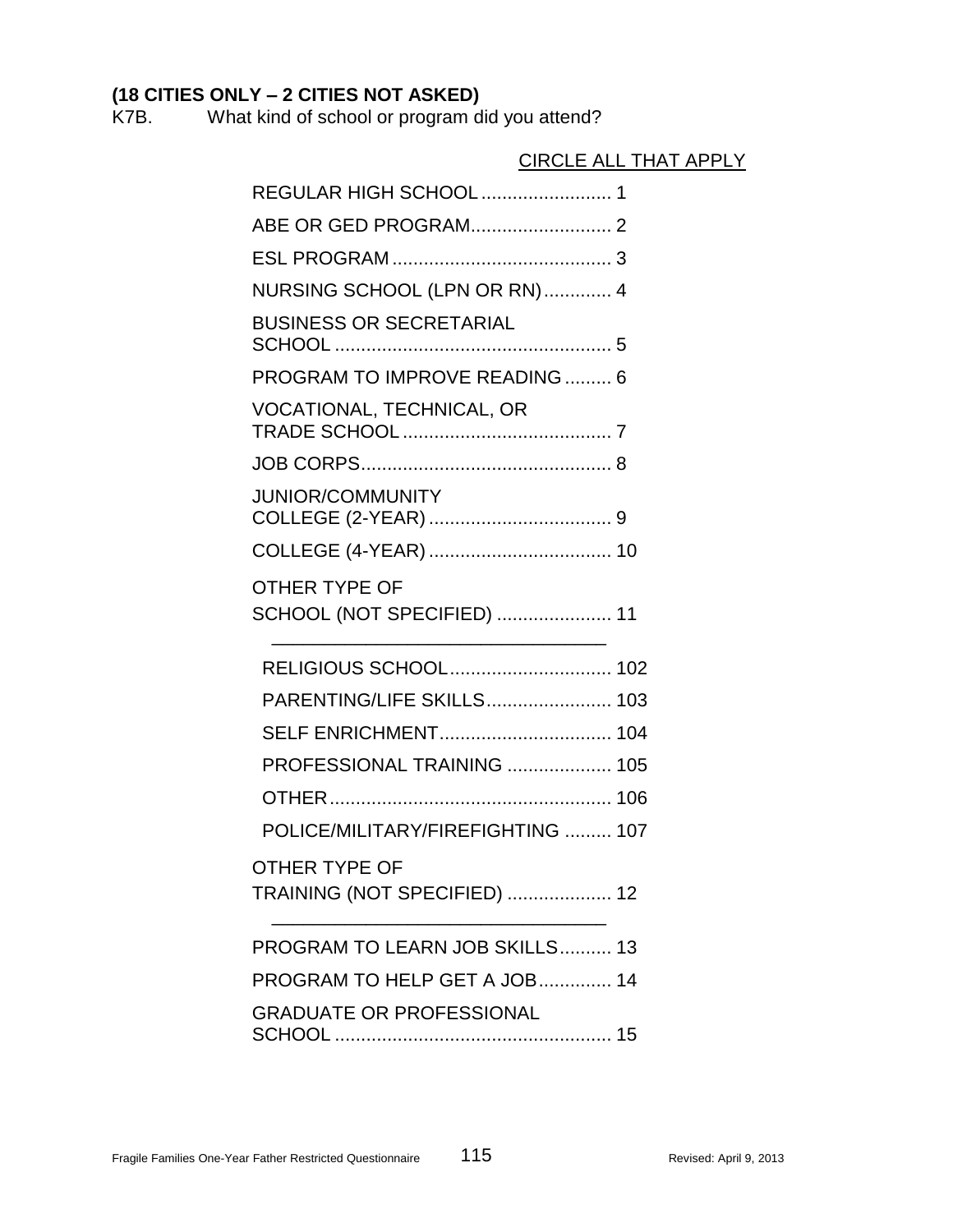K7C. During the year following your 20th birthday, did you have any full-time jobs?

**PROBE:** Where you worked 5 days a week or 35 hours a week?

#### **(18 CITIES ONLY – 2 CITIES NOT ASKED)**

K7D. About how many months of that year did you work full-time?

|\_\_\_|\_\_\_| MONTHS

LESS THAN ONE MONTH.......................... 0

DON'T KNOW ............................................. -2

### **(18 CITIES ONLY – 2 CITIES NOT ASKED)**

K7E. How many different (full-time/part-time) jobs did you have in the year following your 20th birthday?

|\_\_\_|\_\_\_| JOBS

|--|--|--|--|--|

|--|--|--|--|--|--|--|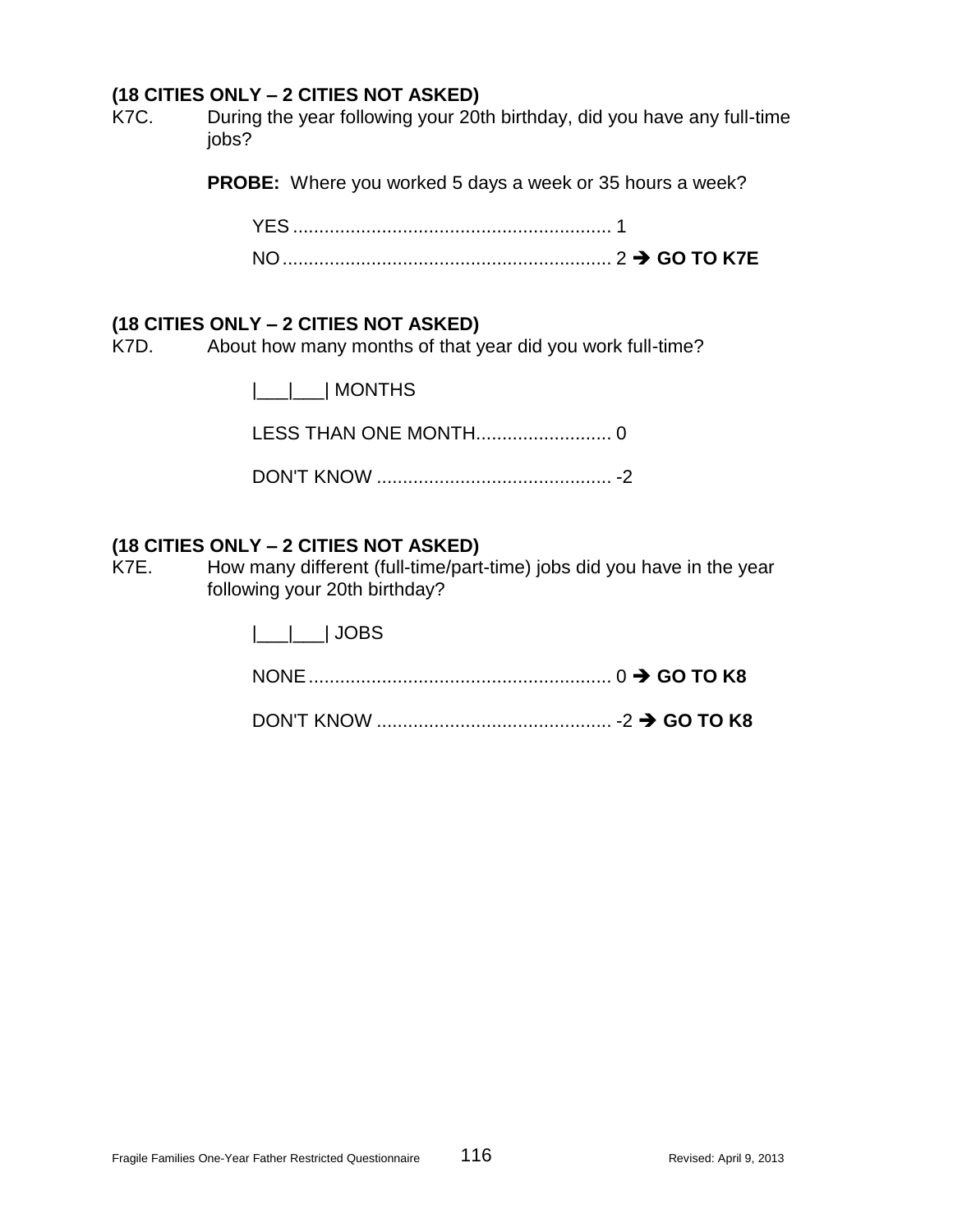K7F. Thinking about the job where you worked the longest in the year following your 20th birthday, how much did you earn?

| $\frac{1}{2}$ $\frac{1}{2}$ $\frac{1}{2}$ $\frac{1}{2}$ $\frac{1}{2}$ $\frac{1}{2}$ $\frac{1}{2}$ $\frac{1}{2}$ $\frac{1}{2}$ $\frac{1}{2}$ $\frac{1}{2}$ $\frac{1}{2}$ $\frac{1}{2}$ $\frac{1}{2}$ $\frac{1}{2}$ $\frac{1}{2}$ $\frac{1}{2}$ $\frac{1}{2}$ $\frac{1}{2}$ $\frac{1}{2}$ $\frac{1}{2}$ $\frac{1}{2}$ |
|---------------------------------------------------------------------------------------------------------------------------------------------------------------------------------------------------------------------------------------------------------------------------------------------------------------------|
|                                                                                                                                                                                                                                                                                                                     |
|                                                                                                                                                                                                                                                                                                                     |
|                                                                                                                                                                                                                                                                                                                     |
|                                                                                                                                                                                                                                                                                                                     |
|                                                                                                                                                                                                                                                                                                                     |
|                                                                                                                                                                                                                                                                                                                     |
|                                                                                                                                                                                                                                                                                                                     |

\_\_\_\_\_\_\_\_\_\_\_\_\_\_\_\_\_\_\_\_\_\_\_\_\_\_\_\_\_\_\_\_

K8. Now I'd like to ask you about your current work status. **Last week**, did you do any regular work for pay? Include any work you might have done in your own business (or military service) where you got a regular paycheck.

# **NOTE: IF RESPONDENT WAS ON VACATION LAST WEEK, ASK FOR THE WEEK BEFORE VACATION.**

| <b>NO</b> |  |
|-----------|--|

K9. Are you currently looking for a regular job?

| <b>YES</b> |  |  |
|------------|--|--|
| $N \cap$   |  |  |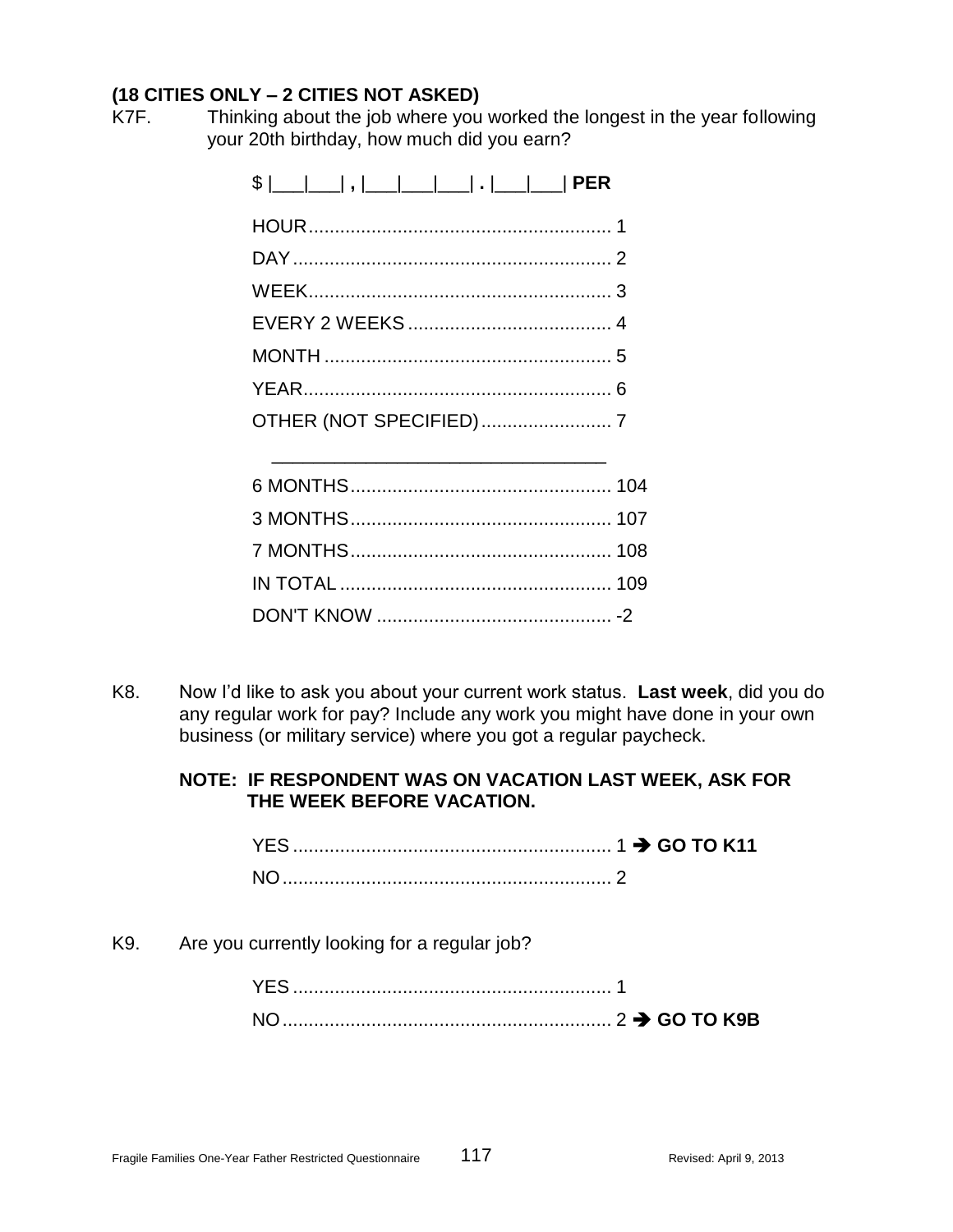K9A. How long have you been looking for a regular job? Would you say ...

Less than a week, ....................................... 1 More than a week, but less than a month, .............................................. 2 Between a month and six months, ............. 3 Between six months and a year, or ............. 4 More than a year? ....................................... 5 **GO TO K9C**

K9B. Why aren't you looking for a regular job?

| ALREADY HAVE A JOB (ON VACATION,<br>ILL OR ON TEMPORARY LAYOFF) 2 → GO TO K10 |  |  |
|-------------------------------------------------------------------------------|--|--|
| IN SCHOOL OR TRAINING PROGRAM 3 $\rightarrow$ GO TO K10                       |  |  |
|                                                                               |  |  |
| DON'T WANT/NEED TO WORK  5                                                    |  |  |
| PERSONAL/FAMILY REASONS  6                                                    |  |  |
| BELIEVE NO WORK AVAILABLE  7                                                  |  |  |
| OTHER (NOT SPECIFIED) 8                                                       |  |  |
|                                                                               |  |  |
|                                                                               |  |  |
|                                                                               |  |  |
| DOESN'T PAY TO WORK  105                                                      |  |  |
| <b>JUST FOUND A JOB  106</b>                                                  |  |  |
|                                                                               |  |  |

\_\_\_\_\_\_\_\_\_\_\_\_\_\_\_\_\_\_\_\_\_\_\_\_\_\_\_\_\_\_\_\_ CHILD CARE REASONS ............................ 9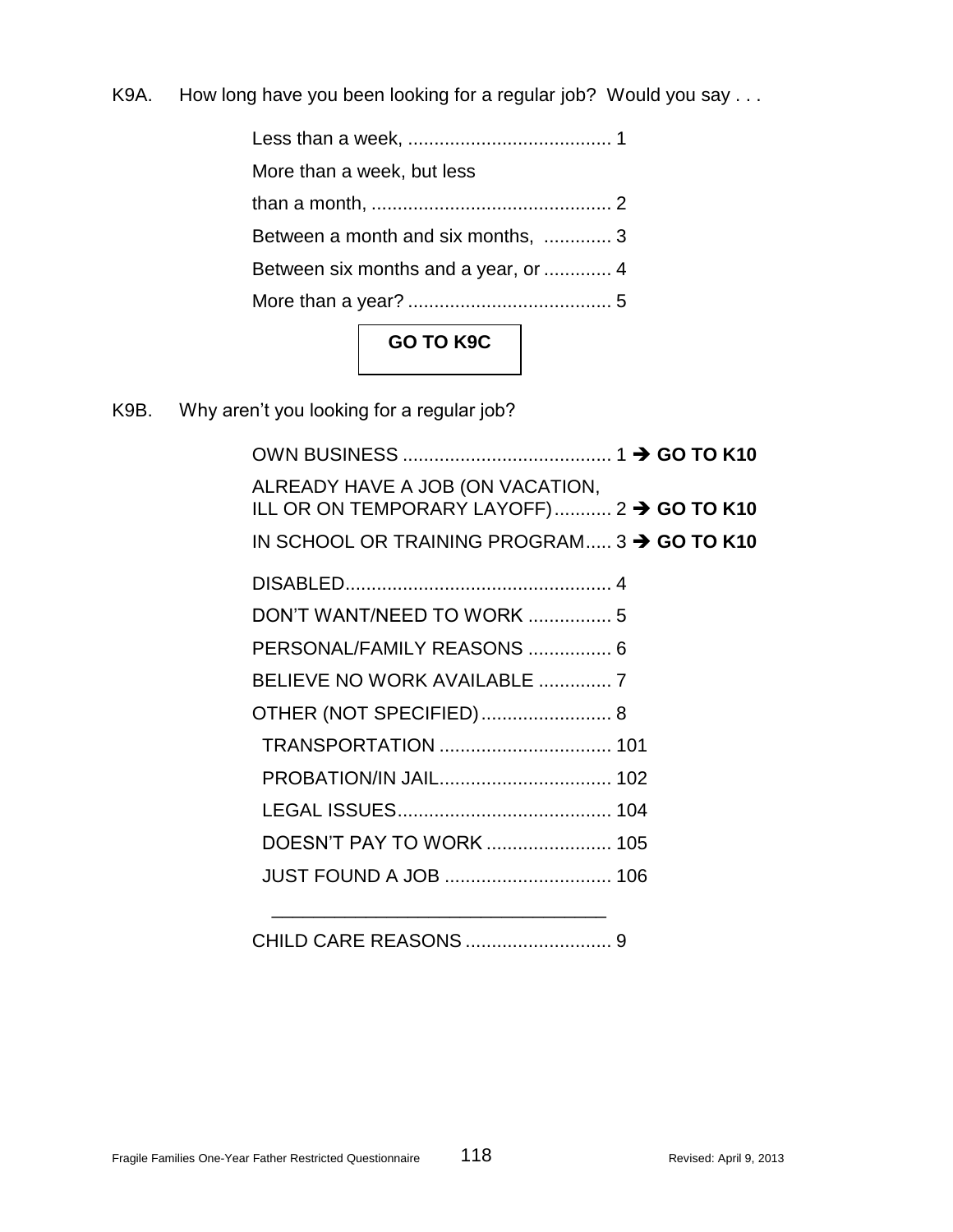K9C. What would the hourly wage have to be in order for you to take a job?

\$ |\_\_\_|\_\_\_| **.** |\_\_\_|\_\_\_| PER HOUR

DON'T KNOW ............................................. -2

WOULD NOT TAKE A JOB AT ANY WAGE RIGHT NOW ................................... -10

K10. When did you last work at a regular job lasting two weeks in a row or more, for which you received a regular paycheck?

> |\_\_\_|\_\_\_| / |\_\_\_|\_\_\_|\_\_\_|\_\_\_| MONTH YEAR **(K10A) (K10B)**

NEVER WORKED FOR TWO CONSECUTIVE WEEKS ............................ -10

#### **(CONSTRUCTED FOR 2 CITIES)**

# K11. **HAS FATHER WORKED SINCE CHILD'S BIRTH?**

**(IS K8=1, OR K10 MORE RECENT THAN A2A)**

#### **(18 CITIES ONLY – 2 CITIES NOT ASKED)**

K12. Did you take any time off from work for the birth of (CHILD)?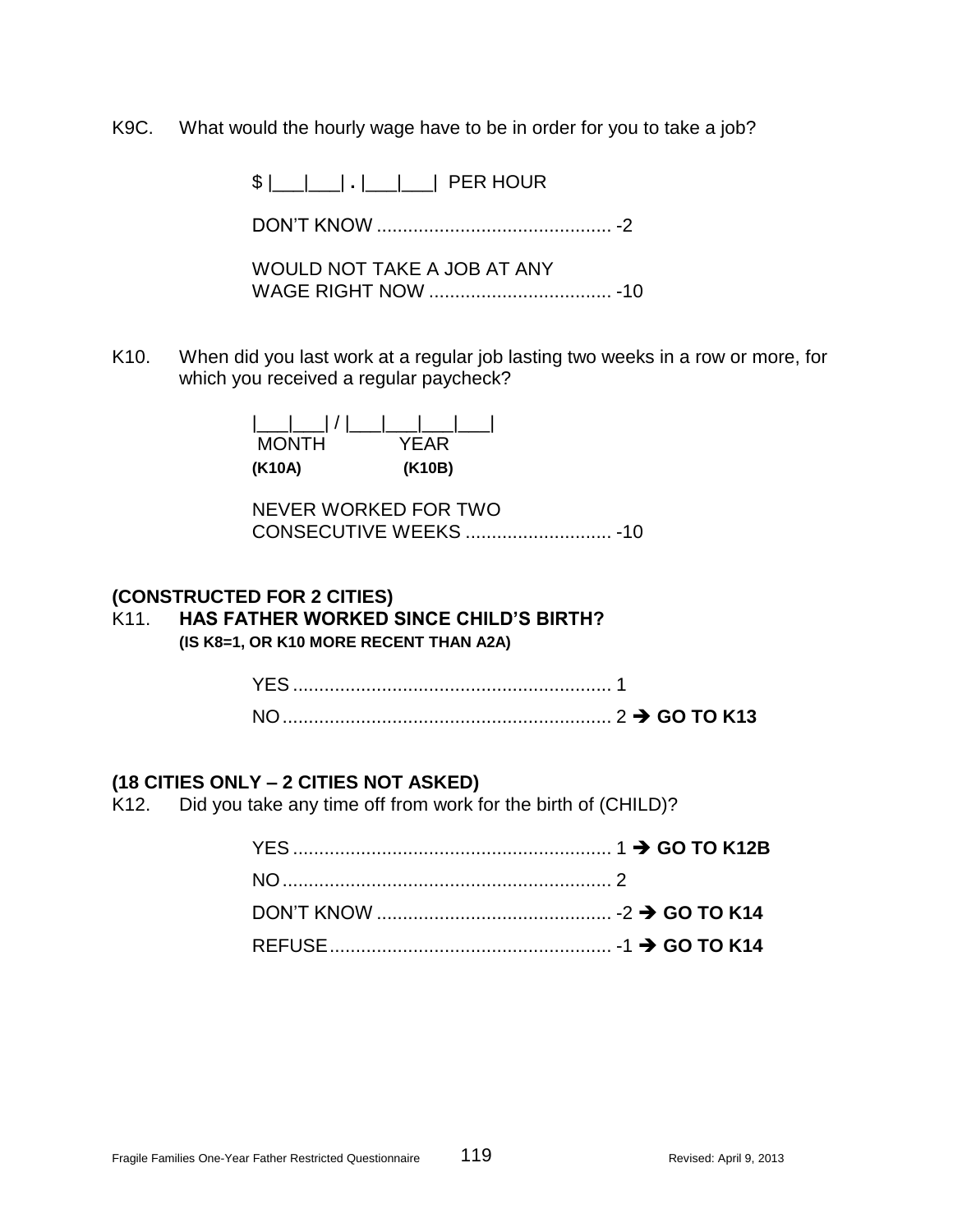K12A. Why did you choose not to take time off?

| WAS NOT EMPLOYED WHEN                                            |  |
|------------------------------------------------------------------|--|
| WAS EMPLOYED BUT DID NOT<br>HAVE ACCESS TO LEAVE  2              |  |
| <b>HAD ACCESS TO LEAVE BUT</b><br>COULDN'T AFFORD TO TAKE IT  3  |  |
| <b>HAD ACCESS TO LEAVE BUT THOUGHT</b><br>IT WOULD HURT CAREER 4 |  |
| DID NOT FEEL THE NEED TO                                         |  |
| OTHER (NOT SPECIFIED) 6                                          |  |
|                                                                  |  |
|                                                                  |  |
|                                                                  |  |
| SEPARATED FROM MOTHER 104                                        |  |
| DIDN'T KNOW ABOUT BIRTH  105                                     |  |

# **GO TO K14**

\_\_\_\_\_\_\_\_\_\_\_\_\_\_\_\_\_\_\_\_\_\_\_\_\_\_\_\_\_\_\_\_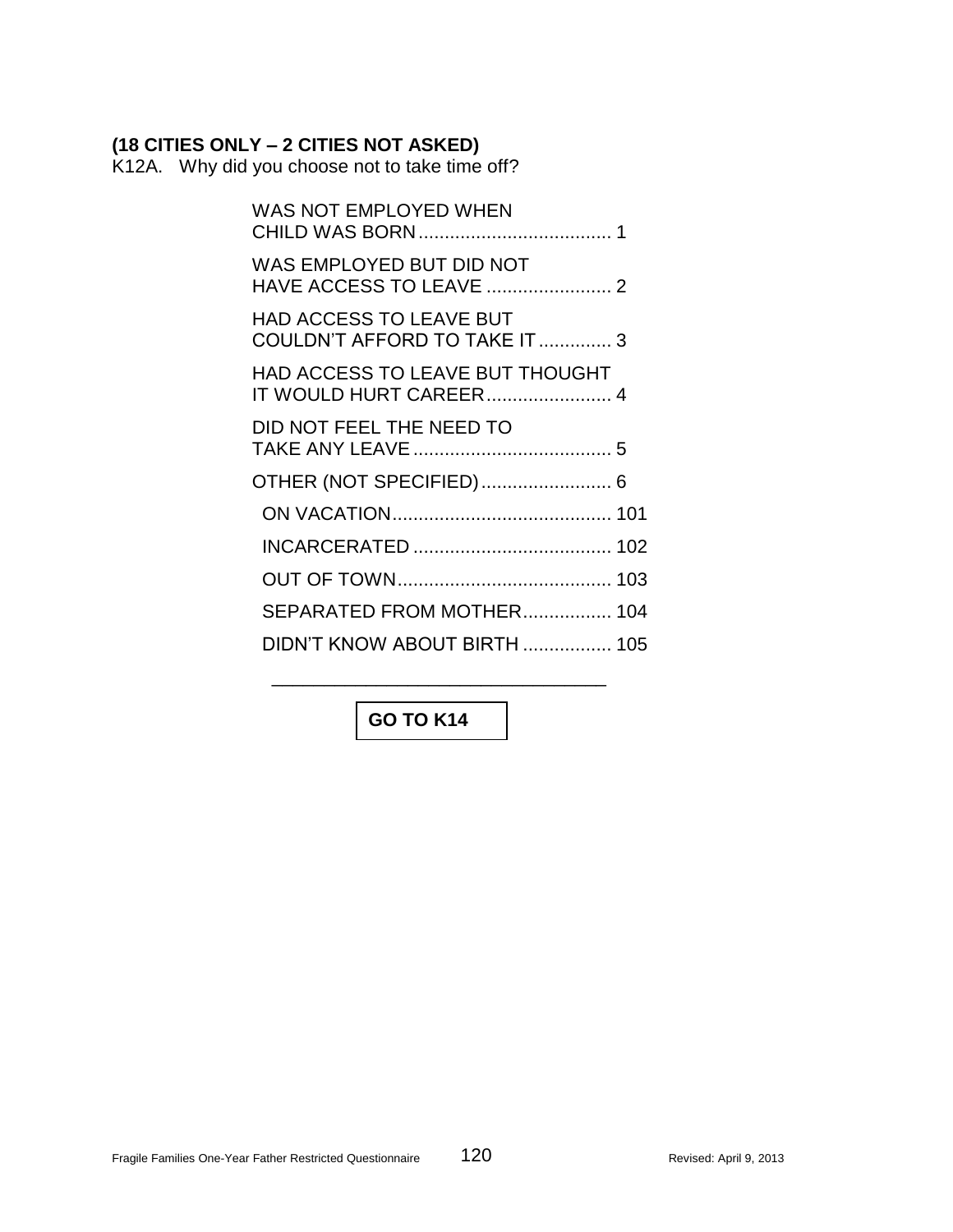K12B. In total, how many weeks of leave, paid or unpaid, did you take for the birth of (CHILD)?

> |\_\_\_|\_\_\_| WEEKS LESS THAN 1 WEEK.................................. 0

#### **(18 CITIES ONLY – 2 CITIES NOT ASKED)**

K12C. Some men receive pay from their jobs during the leave they take for the birth of their child, through vacation, sick pay, paternity leave, or other kinds of leave. In total, how many weeks of paid leave did you receive from your job while you were on leave for the birth of (CHILD)?

|\_\_\_|\_\_\_| WEEKS

#### **(CONSTRUCTED FOR 2 CITIES)**

### K13. **HAS FATHER EVER WORKED FOR 2 WEEKS IN A ROW? (K10 NOT EQUAL -10)**

K14. My next few questions are about your (current/most recent) job.

How many hours (do/did) you usually work per week at (this/that) job? Include regular overtime hours.

#### **INTERVIEWER: IF R WORKS/WORKED MORE THAN ONE JOB AT A TIME, ASK ABOUT THE ONE AT WHICH HE USUALLY WORKS/WORKED THE MOST HOURS.**

|\_\_\_|\_\_\_| HOURS PER WEEK

K14A. (Do/Did) you work for yourself or for someone else in this job?

| <b>SELE</b> |  |
|-------------|--|
|             |  |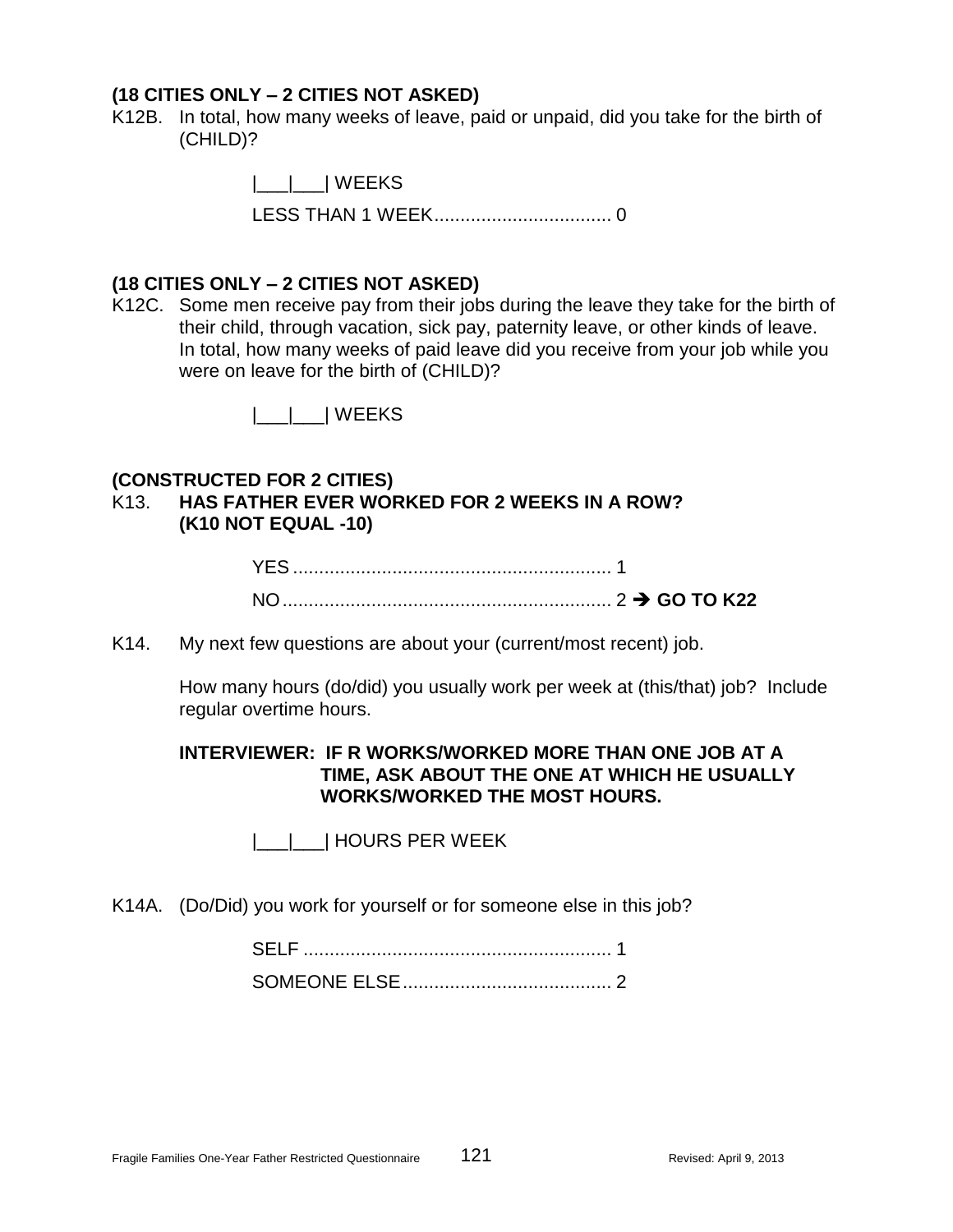K15. What (do/did) you do at (this/that) job.

| <b>RECORD VERBATIM, BE SPECIFIC:</b> |
|--------------------------------------|
|--------------------------------------|

*NOTE: There are too many open-ended response categories to list for K15.*

# K15BC. **RESPONSES FROM K15, USING BROAD CATEGORIES.**

| PROFESSIONAL/TECHNICAL  101                          |
|------------------------------------------------------|
| EXECUTIVE/ADMINISTRATION/                            |
|                                                      |
| ADMINISTRATIVE SUPPORT 104                           |
| <b>PRECISION PRODUCTION/</b>                         |
| <b>MACHINE OPERATOR/</b><br>ASSEMBLY/INSPECTION  106 |
| TRANSPORTATION/                                      |
| HANDLER/<br>EQUIPMENT CLEANER/LABORER 108            |
| <b>SERVICE (NOT PRIVATE</b>                          |
|                                                      |
|                                                      |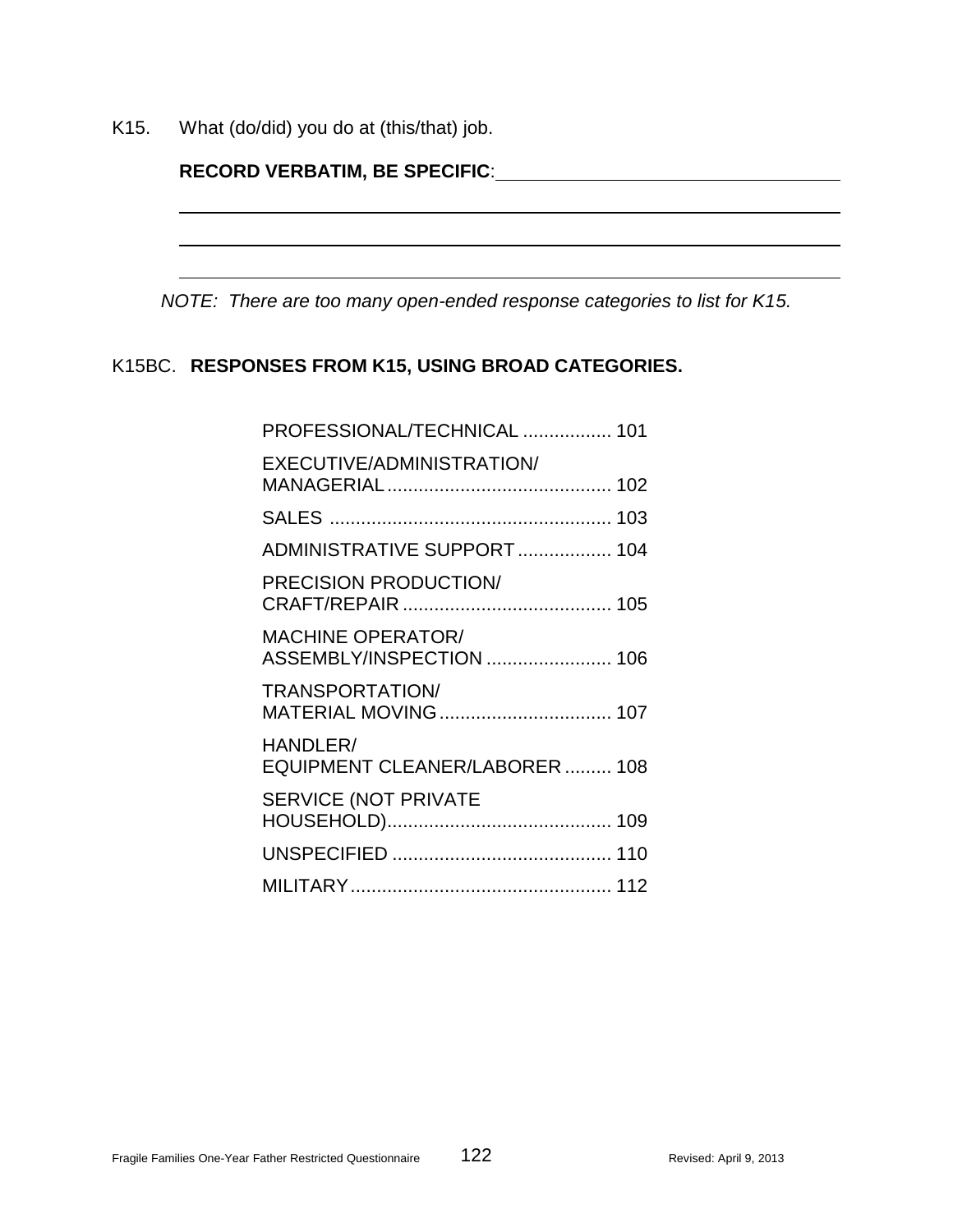K15A. About how much (do/did) you usually earn in (this/that) job, before taxes and deductions?

K16. (Do/Did) you sometimes work . . .

|  | <b>YES</b> | <b>NO</b> |
|--|------------|-----------|
|  |            |           |
|  |            |           |
|  |            |           |
|  |            |           |

# K17. **HAS FATHER WORKED SINCE CHILD'S BIRTH? (IS K8=1, OR IS K10 MORE RECENT THAN A2A)**

| NΟ |  |
|----|--|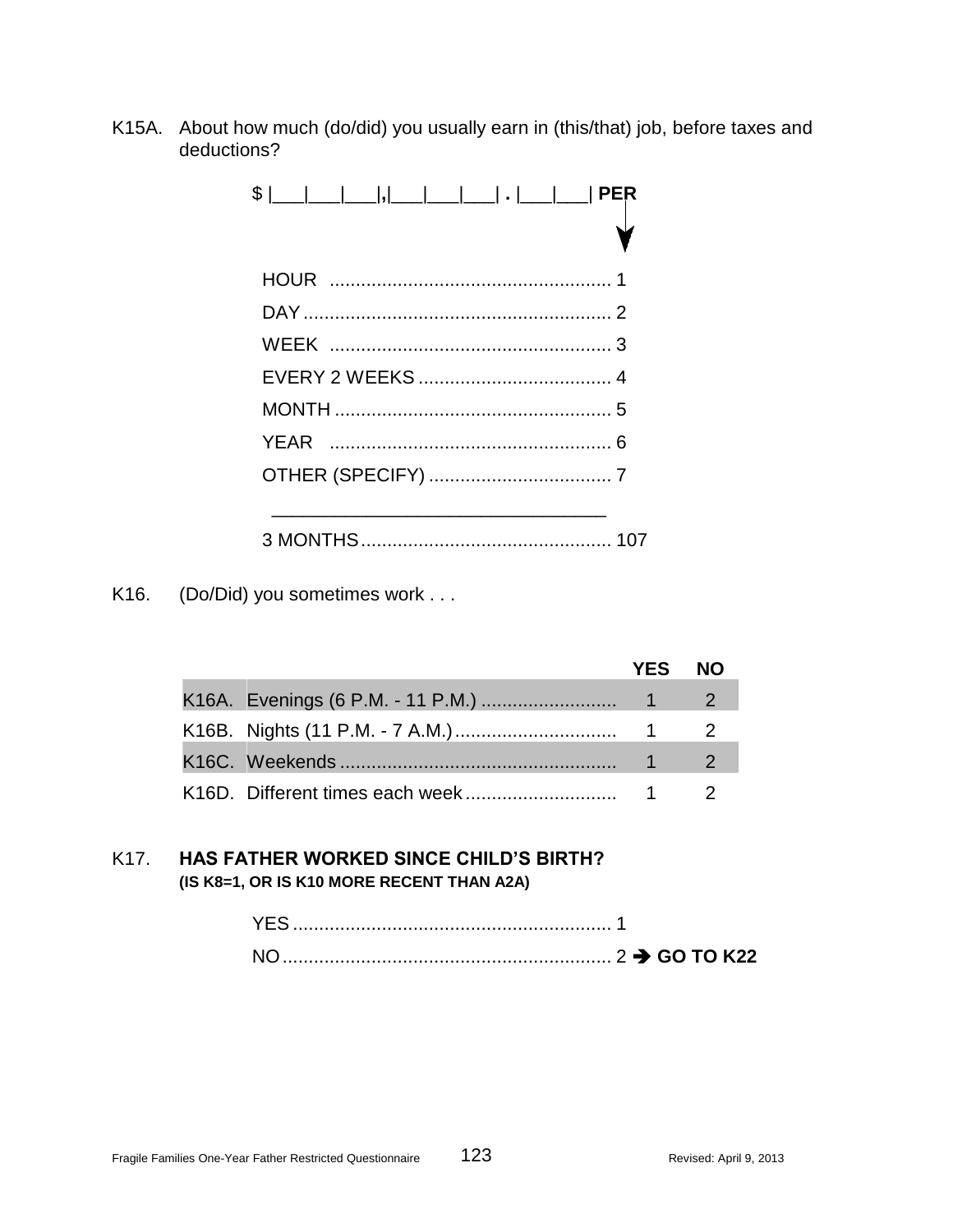K18. Please tell me how true the following statements are.



(READ ITEM). (Is/Was) this always true, often true, sometimes true, or never true for you?

|                                                                                                               | <b>ALWAYS TRUE</b> | <b>OFTEN</b> | <b>SOMETIMES</b><br><b>TRUE</b> | <b>RARELY</b><br><b>TRUE</b> | N/A |
|---------------------------------------------------------------------------------------------------------------|--------------------|--------------|---------------------------------|------------------------------|-----|
| My shift and work schedule<br>K18A. (cause/caused) extra stress for me                                        |                    |              |                                 |                              |     |
| Where I (work/worked), it (is/was)<br>K18B difficult to deal with child care<br>problems during working hours |                    |              |                                 |                              |     |
| In my work schedule I (have/had)<br>K18C.enough flexibility to handle family<br>needs.                        |                    |              |                                 |                              |     |

K19. Some people work more than one regular job. Was there ever a time during the last 12 months, when you worked more than one regular job at the same time?

K19A. When you were working more than one regular job at the same time, about how many hours per week did you usually work altogether?

|\_\_\_|\_\_\_| HOURS PER WEEK

K20. About how much did you earn from (all of) your regular job(s) in the last 12 months? Please do not count earnings from any "off-the-books" or "under-the-table" jobs.

|  |  |  |  |  |  |  |  |  |  |  | $\rightarrow$ GO TO K21 |
|--|--|--|--|--|--|--|--|--|--|--|-------------------------|
|--|--|--|--|--|--|--|--|--|--|--|-------------------------|

| NOTHING/DID NOT WORK |  |
|----------------------|--|
|                      |  |
|                      |  |
|                      |  |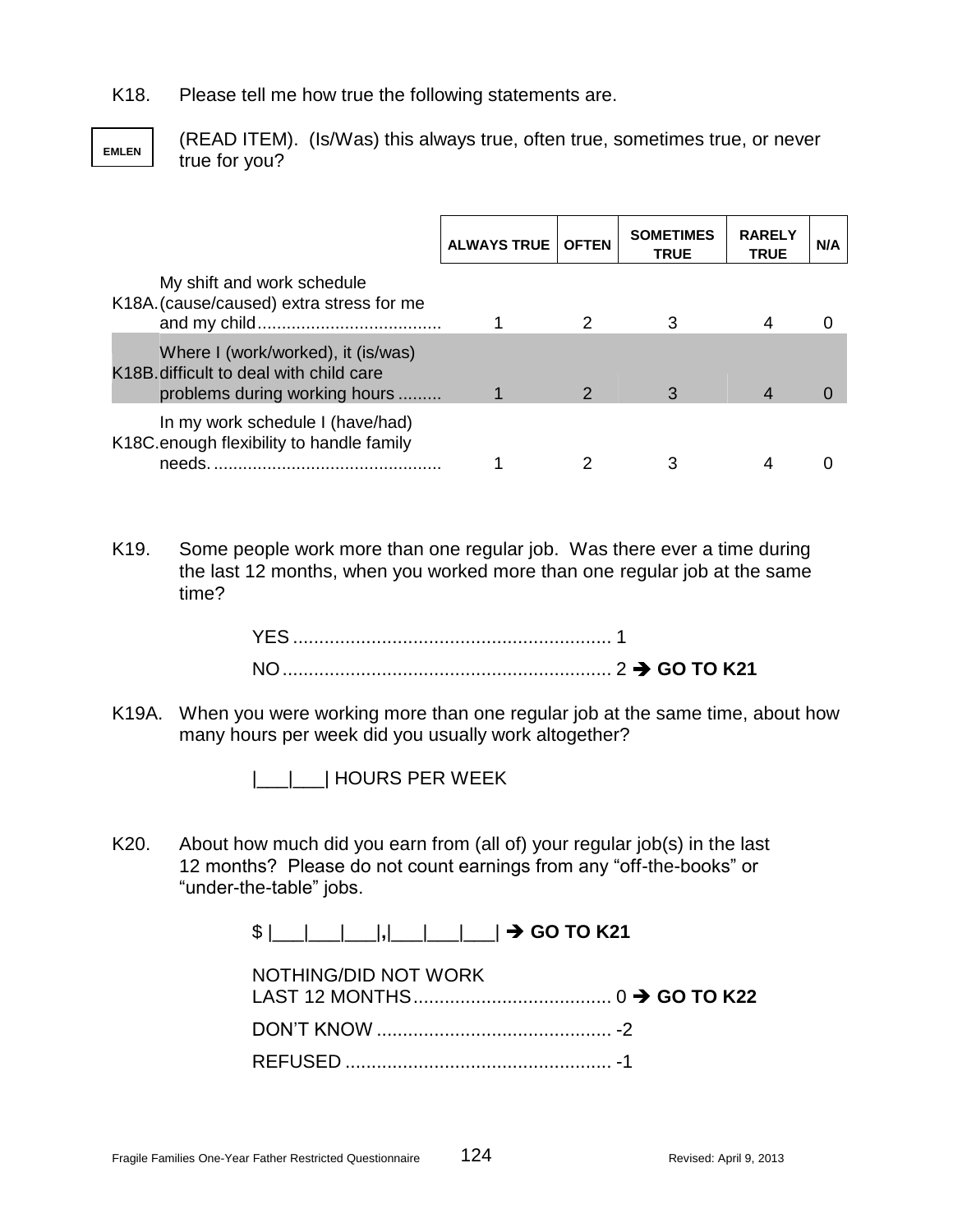K20A. I just need to have a range. Can you tell me if it was . . .

- K21. In the last 12 months, how many weeks did you work (at all of your regular jobs/at your job)?
	- **PROBE:** If you worked the entire year, but had paid vacation time or sick time, you worked 52 weeks.

|\_\_|\_\_| NUMBER OF WEEKS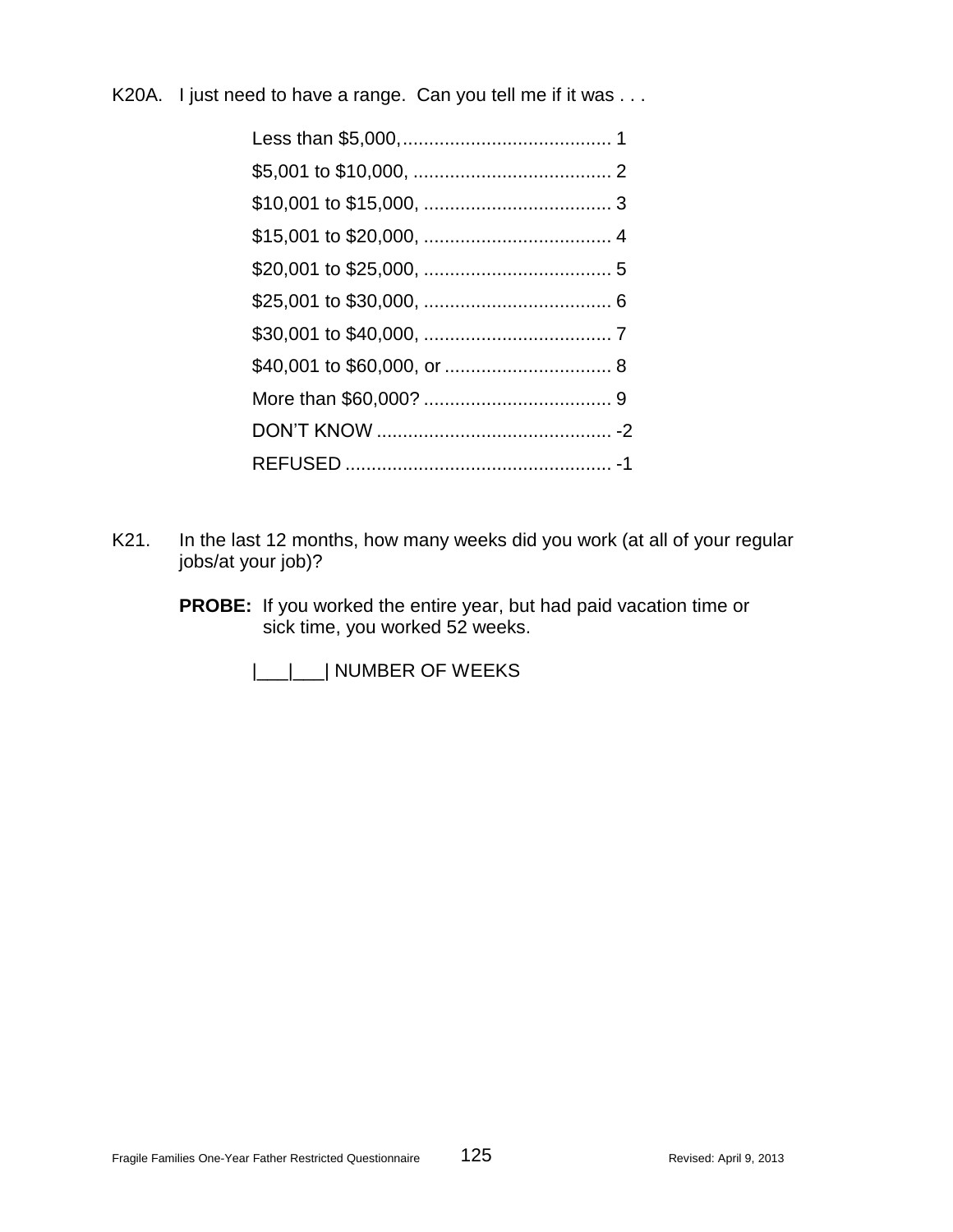K22. We are interested in finding out about some ways, other than regular work, in which people make money. This kind of activity may be paid for in cash, or done in exchange for meals, or clothing, a place to live, or something else.

Please tell me if you have done any of the following in the last 12 months.

|           |                                                         |                                       | .                                       |                                    |                                 |
|-----------|---------------------------------------------------------|---------------------------------------|-----------------------------------------|------------------------------------|---------------------------------|
|           | During the last 12 months,                              | K22                                   | K <sub>23</sub>                         | K24                                | K <sub>25</sub>                 |
|           | did you                                                 | Work off the books or under the       | Work in your own business?              | Sell or deliver drugs, engage in   | Do anything else to earn money? |
|           |                                                         | table?                                |                                         | prostitution, or do other kinds of |                                 |
|           |                                                         |                                       | <b>PROBE:</b> This could include things | hustles?                           |                                 |
|           |                                                         | <b>PROBE:</b> Include under the table | such as doing other people's hair,      |                                    |                                 |
|           |                                                         | work in someone else's business.      | either in your home or theirs.          | PROBE: Do not include work you     |                                 |
|           |                                                         | or work like housecleaning,           |                                         | already told me about.             |                                 |
|           |                                                         | household repairs, child care, or     | PROBE: Do not include work you          |                                    |                                 |
|           |                                                         | providing transportation or some      | already told me about.                  |                                    |                                 |
|           |                                                         | other personal service.               |                                         |                                    |                                 |
|           |                                                         | <b>PROBE:</b> Do not include work     | What type of business?                  |                                    | SPECIFY:                        |
|           |                                                         |                                       | SPECIFY: SPECIFY:                       |                                    |                                 |
|           |                                                         | you already told me about.            |                                         |                                    |                                 |
|           |                                                         | What kind of work?                    |                                         |                                    |                                 |
|           |                                                         |                                       |                                         |                                    |                                 |
|           |                                                         | SPECIFY:                              |                                         |                                    |                                 |
| Α.        | DID ACTIVITY?                                           |                                       |                                         |                                    |                                 |
|           |                                                         |                                       |                                         |                                    |                                 |
|           |                                                         | ASK K23A                              | <b>ASK K24A</b>                         | <b>ASK K25A</b>                    |                                 |
|           |                                                         | IF K22A=YES, ASK K22B.                | IF K23A=YES, ASK K23B.                  | IF K24A=YES, ASK K24B.             | IF K25A=YES, ASK K25B.          |
|           |                                                         | IF NO, GO TO K23A                     | IF NO, GO TO K24A                       | IF NO, GO TO K25A                  | IF NO, GO TO SECTION L          |
| <b>B.</b> | In the last 12 months, about                            |                                       |                                         |                                    |                                 |
|           | how many weeks did you                                  | WEEKS                                 | WEEKS                                   | <b>WEEKS</b>                       | WEEKS                           |
|           | (ACTIVITY)                                              |                                       |                                         |                                    |                                 |
| C.        | And, during those (NUMBER                               |                                       |                                         |                                    |                                 |
|           | FROM B) weeks, about how                                |                                       |                                         |                                    |                                 |
|           | many hours per week did                                 | <b>HOURS PER WEEK</b>                 | <b>HOURS PER WEEK</b>                   | HOURS PER WEEK                     | <b>HOURS PER WEEK</b>           |
|           | you (ACTIVITY).                                         |                                       |                                         |                                    |                                 |
| D.        | When you did this, were you<br>paid in cash, or did you | CASH 1 - ASK<br><b>K22E</b>           | CASH 1 - ASK<br><b>K23E</b>             | CASH 1 - ASK<br><b>K24E</b>        | CASH  1 - ASK<br><b>K25E</b>    |
|           | receive something else such                             | <b>RECEIVED</b>                       | <b>RECEIVED</b>                         | <b>RECEIVED</b>                    | <b>RECEIVED</b>                 |
|           | as meals, clothing, or a place                          | OTHER  2 - ASK                        | OTHER  2 - ASK K23F                     | ОТНЕR2 - ASK                       | OTHER  2 - ASK                  |
|           | to live?                                                | <b>K22F</b>                           | <b>BOTH CASH</b>                        | <b>K24F</b>                        | <b>K25F</b>                     |
|           |                                                         | <b>BOTH CASH</b>                      | AND OTHER  3 - ASK                      | <b>BOTH CASH</b>                   | <b>BOTH CASH</b>                |
|           |                                                         | AND OTHER  3 - ASK                    | K23E & K23F                             | AND OTHER 3 - ASK                  | AND OTHER  3 - ASK              |
|           |                                                         | K22E & K22F                           |                                         | K24E & K24F                        | K25E & K25F                     |

#### **RECORD "YES" OR "NO" IN ROW A, THEN ASK B TO F FOR EACH ACTIVITY CODED "YES".**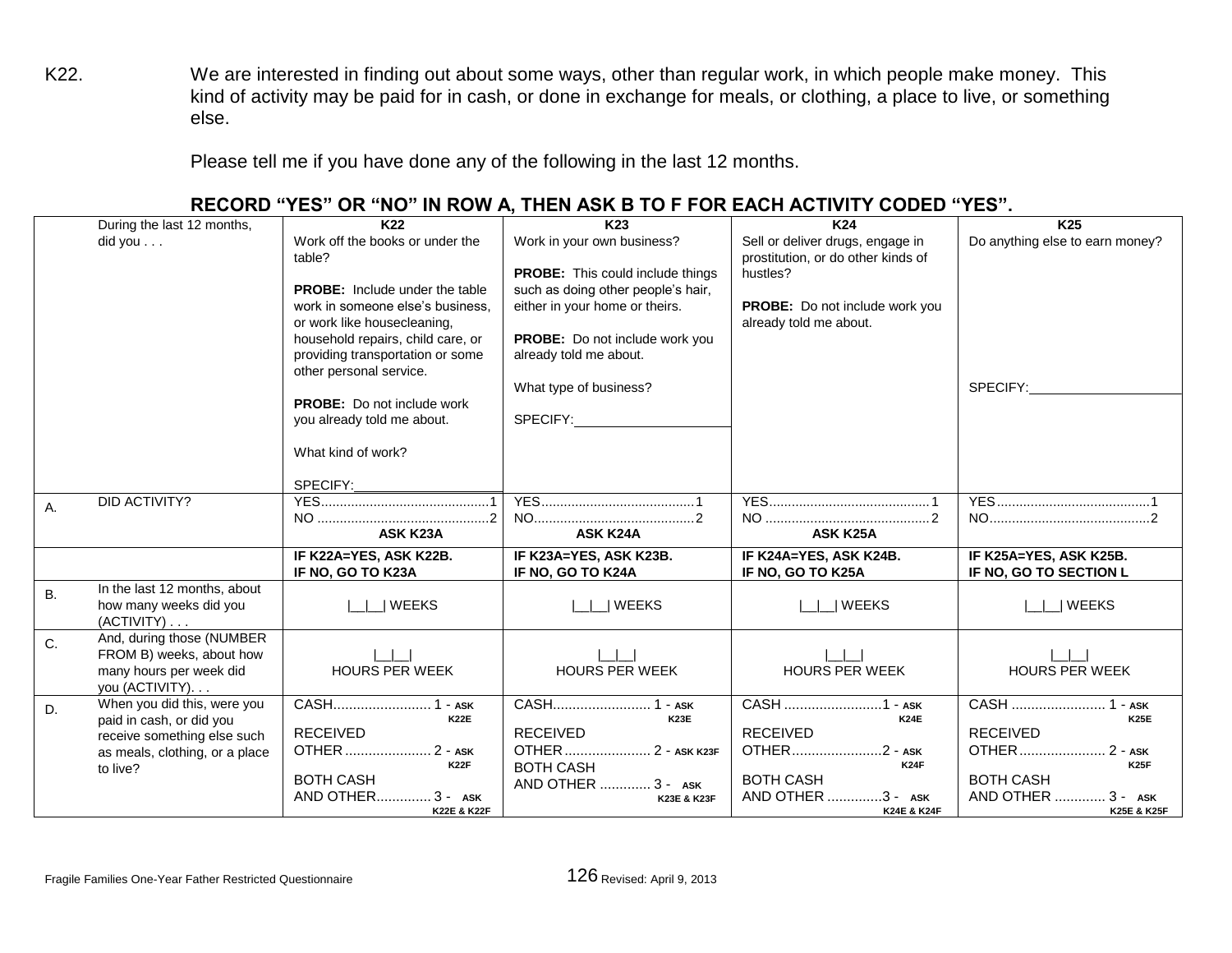| Ε. | MONEY: How much did                                      |                                         |                                       |                                         |                                |
|----|----------------------------------------------------------|-----------------------------------------|---------------------------------------|-----------------------------------------|--------------------------------|
|    | you receive in the last 12<br>months, for this activity? | \$                           GO TO K22F | $$ \Box \Box$  ,  $\Box$   GO TO K23F | $$$ $\Box$ , $\Box$ $\Box$ : GO TO K24F | \$  _ _ , __ _ _  ! GO TO K25F |
|    |                                                          | DON'T KNOW -2                           | DON'T KNOW 2                          | DON'T KNOW -2                           |                                |
|    |                                                          | REFUSED 1                               |                                       |                                         |                                |
| E1 | I just need to know a range.<br>Please tell me if it was |                                         |                                       |                                         |                                |
|    |                                                          |                                         |                                       |                                         |                                |
|    |                                                          |                                         |                                       |                                         |                                |
|    |                                                          |                                         |                                       |                                         |                                |
|    |                                                          |                                         |                                       |                                         |                                |
|    |                                                          |                                         |                                       |                                         |                                |
|    |                                                          |                                         |                                       |                                         |                                |
|    |                                                          |                                         |                                       |                                         |                                |
|    |                                                          |                                         |                                       |                                         |                                |
|    |                                                          |                                         |                                       |                                         |                                |
|    |                                                          |                                         |                                       |                                         |                                |
|    |                                                          |                                         |                                       |                                         |                                |
|    |                                                          |                                         |                                       |                                         |                                |
|    |                                                          |                                         |                                       |                                         |                                |
|    |                                                          |                                         |                                       |                                         |                                |
| F. | <b>WAS OTHER TYPE OF</b>                                 |                                         |                                       |                                         |                                |
|    | <b>PAYMENT RECEIVED?</b>                                 | <b>YES</b> 1                            |                                       |                                         |                                |
|    | $(K22D = 2 \text{ OR } 3)?$                              |                                         | <b>YES</b> 1                          | YES 1                                   | <b>YES</b> 1                   |
|    |                                                          | NO <sup>2</sup> GO TO K23A              |                                       | NO 2 <sub>!</sub> GO TO K25A            | NO 2 <sub>!</sub> GO TO        |
|    |                                                          |                                         |                                       |                                         | <b>SECTION L</b>               |
| F1 | What (else) did you get in                               | <b>CIRCLE ALL</b>                       | <b>CIRCLE ALL</b>                     | <b>CIRCLE ALL</b>                       | <b>CIRCLE ALL</b>              |
|    | exchange for this?                                       | <b>THAT APPLY</b>                       | <b>THAT APPLY</b>                     | <b>THAT APPLY</b>                       | <b>THAT APPLY</b>              |
|    |                                                          | MEALS1                                  | MEALS1                                | MEALS1                                  | MEALS1                         |
|    |                                                          | CLOTHING 2                              | CLOTHING2                             |                                         | CLOTHING2                      |
|    |                                                          | <b>PLACE TO LIVE3</b>                   | <b>PLACE TO LIVE3</b>                 | PLACE TO LIVE3                          | <b>PLACE TO LIVE3</b>          |
|    |                                                          | OTHER (NOT                              | OTHER (NOT                            | OTHER (NOT                              | OTHER (NOT                     |
|    |                                                          | SPECIFIED) 4                            | SPECIFIED)4                           | SPECIFIED)4                             | SPECIFIED)4                    |
|    |                                                          | GO TO K23A                              | <b>GO TO K24A</b>                     | <b>GO TO K25A</b>                       | TO SECTION L                   |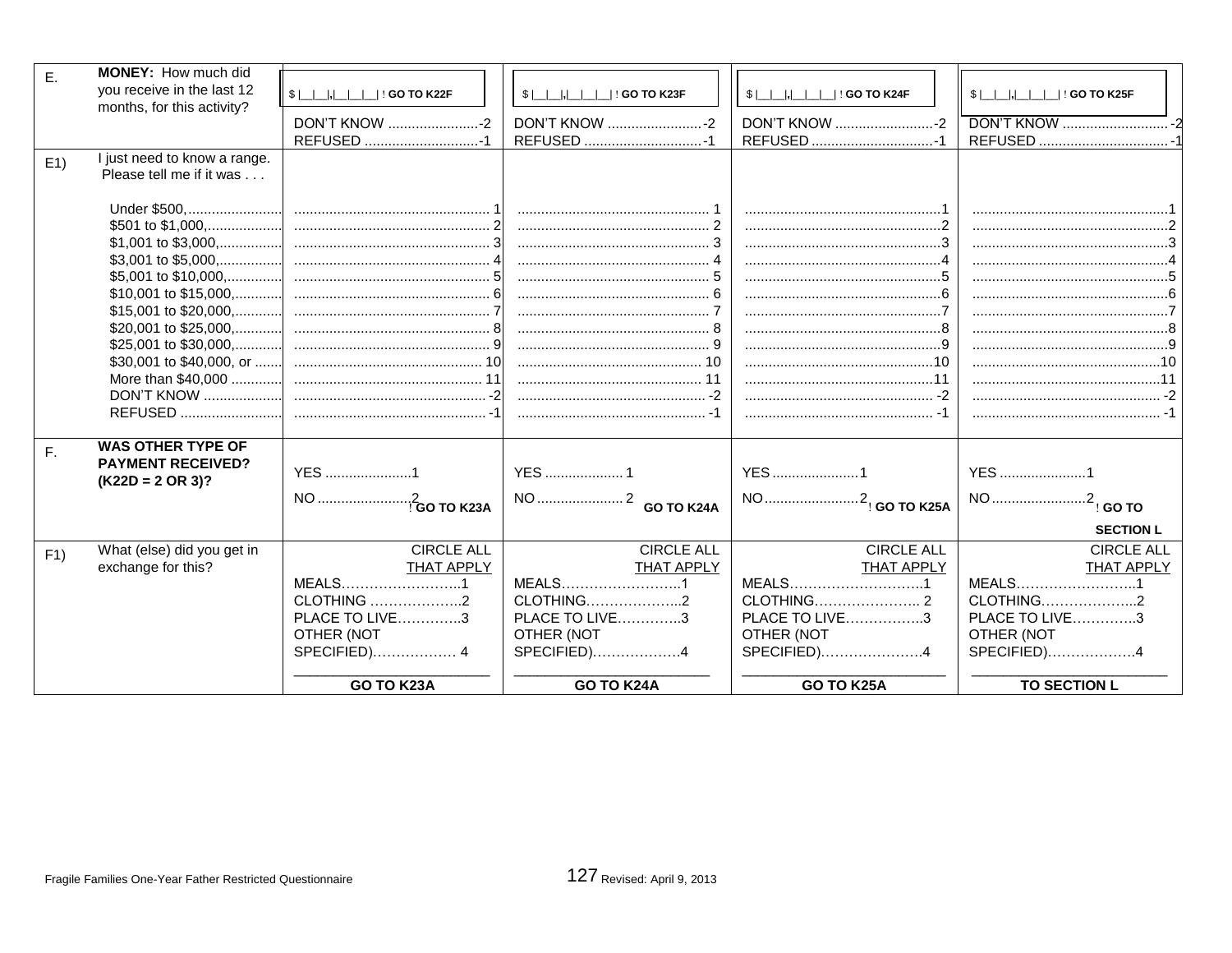# **SECTION L: INCOME**

L1. Now, please think of your household income from all sources. Include not just your own income, but also the income of everyone living with you. Include the money you have told me about from jobs and public assistance programs, as well as any sources we haven't discussed such as rent, interest and dividends. What was your total household income for the last year before taxes?

| $\frac{1}{2}$ $\frac{1}{2}$ $\frac{1}{2}$ $\frac{1}{2}$ $\frac{1}{2}$ $\frac{1}{2}$ $\frac{1}{2}$ GO TO L2 |  |
|------------------------------------------------------------------------------------------------------------|--|
|                                                                                                            |  |
|                                                                                                            |  |

L1A. I just need to know a range. Can you tell me if it was ...

L2. In the past 12 months, have you given any money to friends or relatives?

**PROBE:** This includes loans.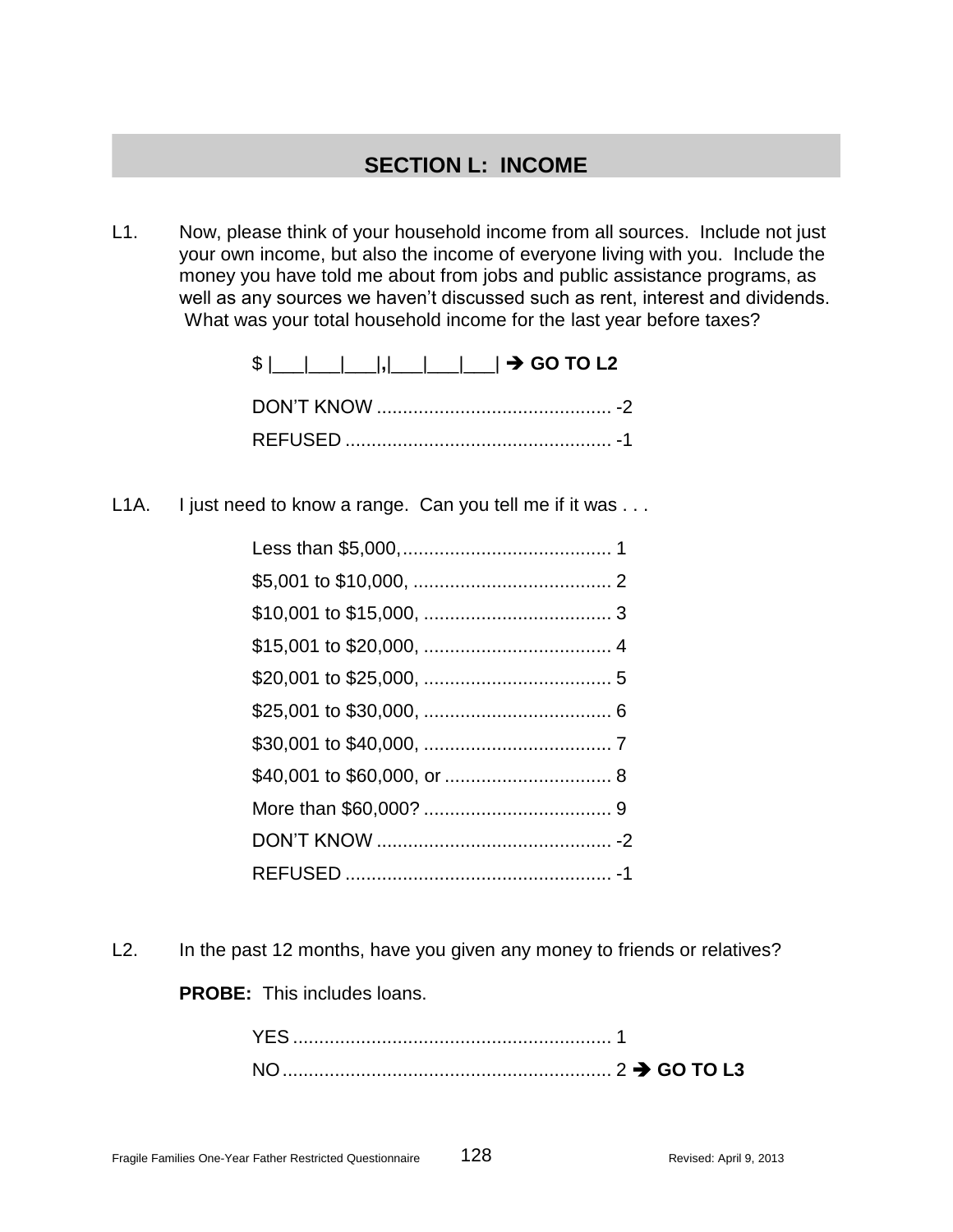L2A. All together, during the past 12 months, how much money did you give to friends or relatives?

| $$ $ $\Box$ $ $ $ $ $ $ $\Box$ $ $ $\Box$ $ $ $\Box$ $ $ |
|----------------------------------------------------------|
|                                                          |
|                                                          |

#### L3. **IS FATHER LIVING WITH MOTHER OR LIVING WITH A CURRENT PARTNER? (A6A = 1 OR 2 OR E2C = 1)**

| NO. |  |
|-----|--|

L4. Do you or your (wife/partner) have a bank account?

L4A. (Is the account/Are the accounts) in your name, her name, or both?

| BOTH NAMES (JOINT ACCOUNT)  3  |
|--------------------------------|
| <b>BOTH JOINT AND SEPARATE</b> |
|                                |

L5. Do you or your (wife/partner) have a credit card? Include major credit cards and department store credit cards but not gas credit cards.

| <b>YES</b> |  |
|------------|--|
| <b>NO</b>  |  |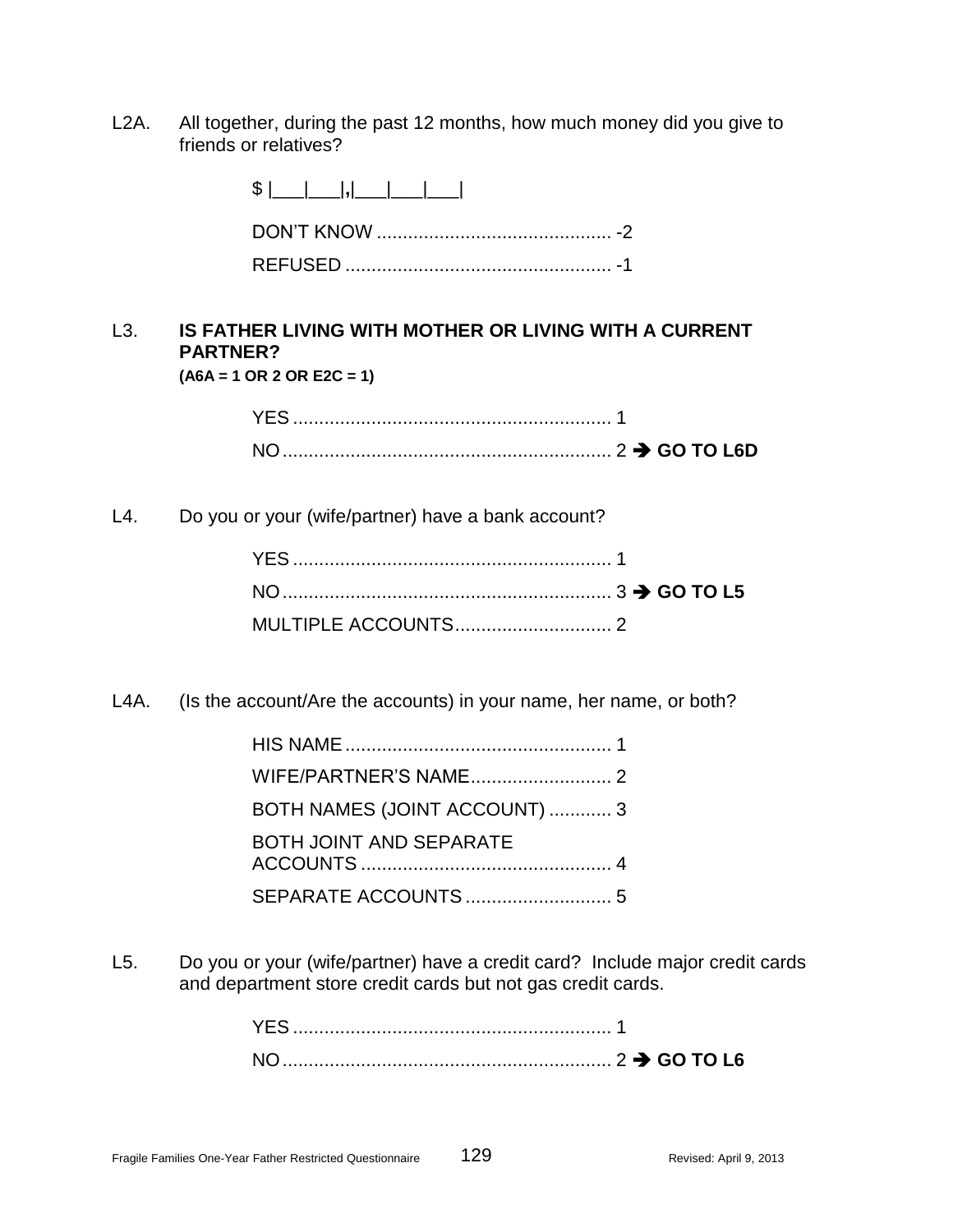L5A. Is the card in your name, her name, or both?

| BOTH NAMES (JOINT ACCOUNT)  3  |
|--------------------------------|
| <b>BOTH JOINT AND SEPARATE</b> |
|                                |

L6. Do you or your (wife/partner) own a car, truck, or van?

L6A. Can you rely on the car/truck/van to get you to school, work, or other places?

# **INTERVIEWER: IF MORE THAN ONE CAR/TRUCK/VAN, ASK ABOUT THE ONE THAT WORKS BEST.**

L6B. How much do you owe on your car/truck/van?

# **INTERVIEWER: IF MORE THAN ONE CAR/TRUCK/VAN, ASK ABOUT THE ONE THAT WORKS BEST.**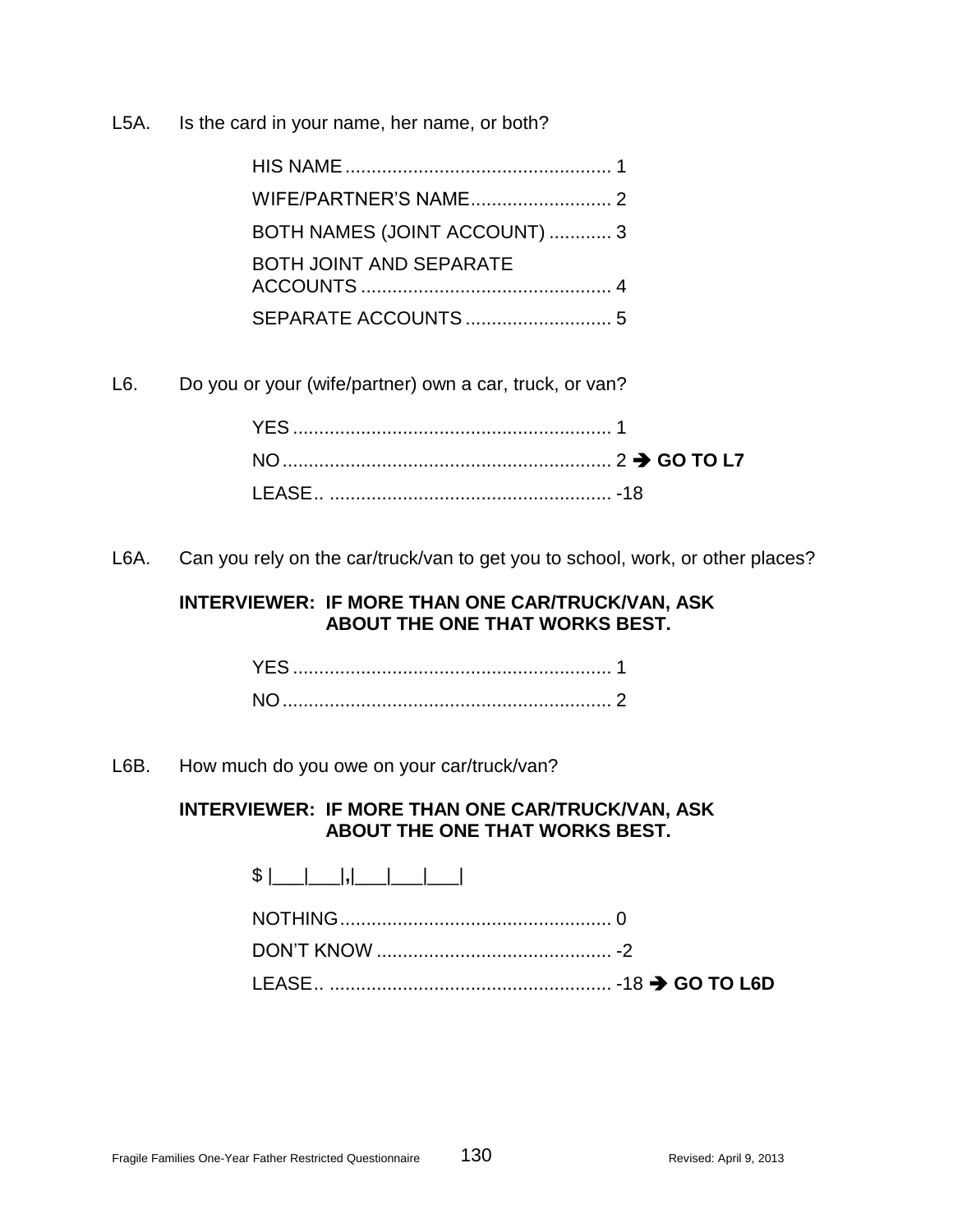L6C. About how much could you get if you sold your car/truck/van now?

\$ |\_\_\_|\_\_\_|**,**|\_\_\_|\_\_\_|\_\_\_|

# **(18 CITIES ONLY – 2 CITIES NOT ASKED)**

# L6D. **ARE FATHER AND MOTHER CURRENTLY MARRIED OR ROMANTICALLY INVOLVED OR IS FATHER MARRIED OR ROMANTICALLY INVOLVED WITH ANOTHER PARTNER?**

**(A6=1 OR 2, OR E2=1, OR E2B=1)**

| YEڪ |  |  |
|-----|--|--|
| NΩ  |  |  |

L7. Couples handle their money differently. Which of the following do you do? Do you . . .

Each keep your own money separate, ........ 1

Put some of your money together but keep the rest separate, or ........................... 2

Put all your money together?....................... 3 **GO TO L8B**

L8. How do you and your (wife/partner) split expenses, such as food, rent, and utilities?

| Do you each pay for your own |
|------------------------------|
|                              |
|                              |

\_\_\_\_\_\_\_\_\_\_\_\_\_\_\_\_\_\_\_\_\_\_\_\_\_\_\_\_\_\_\_\_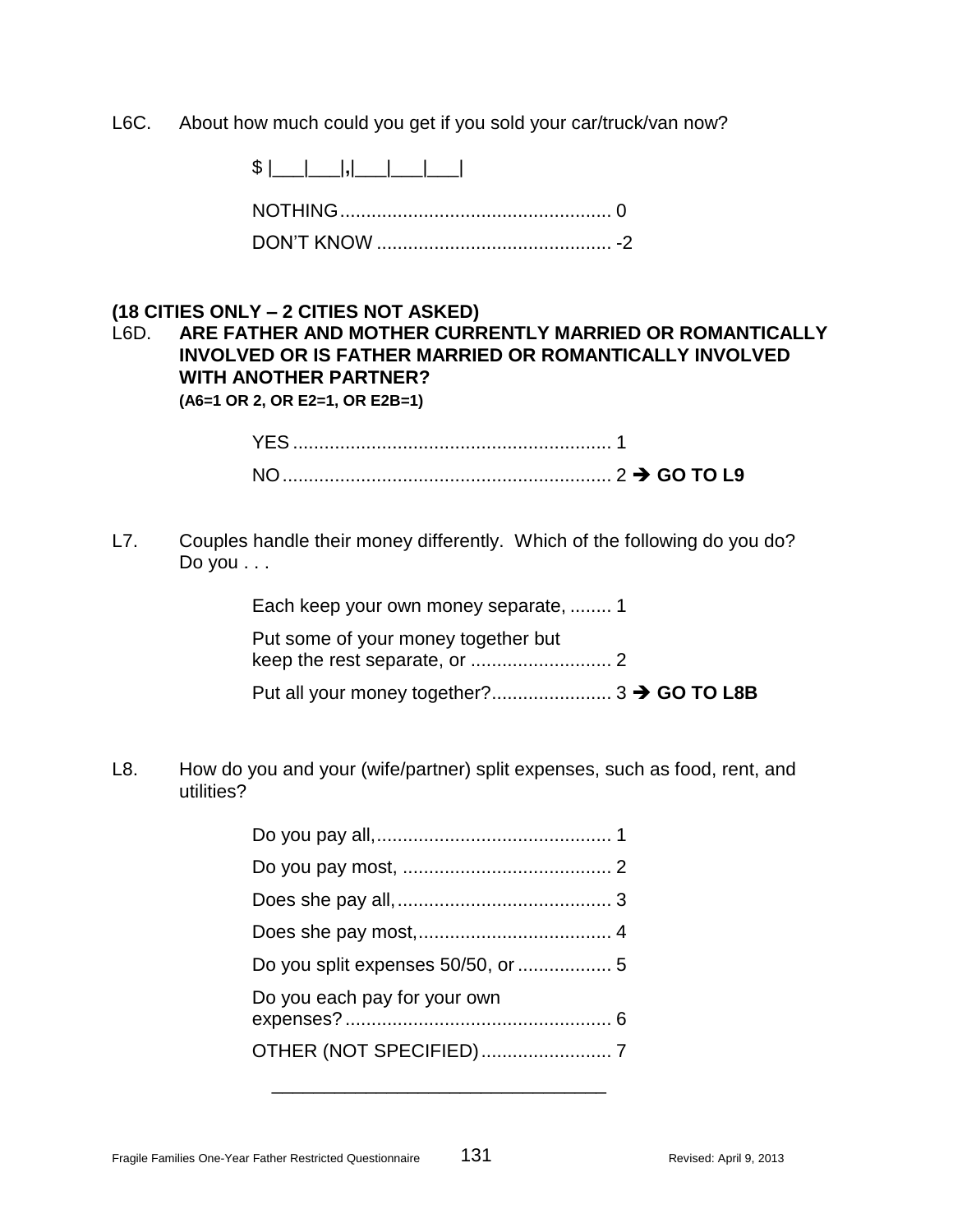L8A. How do you and your (wife/partner) split expenses for (CHILD)?

| OTHER PARENT NOT AROUND  104 |  |
|------------------------------|--|
|                              |  |

### **(18 CITIES ONLY – 2 CITIES NOT ASKED)**

L8B. **IS FATHER LIVING WITH MOTHER OR WITH A CURRENT PARTNER? (A6A=1 OR 2 OR E2C=1)**

| <b>NO</b> |  |
|-----------|--|

# **FOR SAMPLE MEMBERS WHO DO NOT LIVE WITH WIFE OR PARTNER:**

L9. Do you have a bank account?

L10. Do you have a credit card? Include major credit cards and department store credit cards, but not gas credit cards.